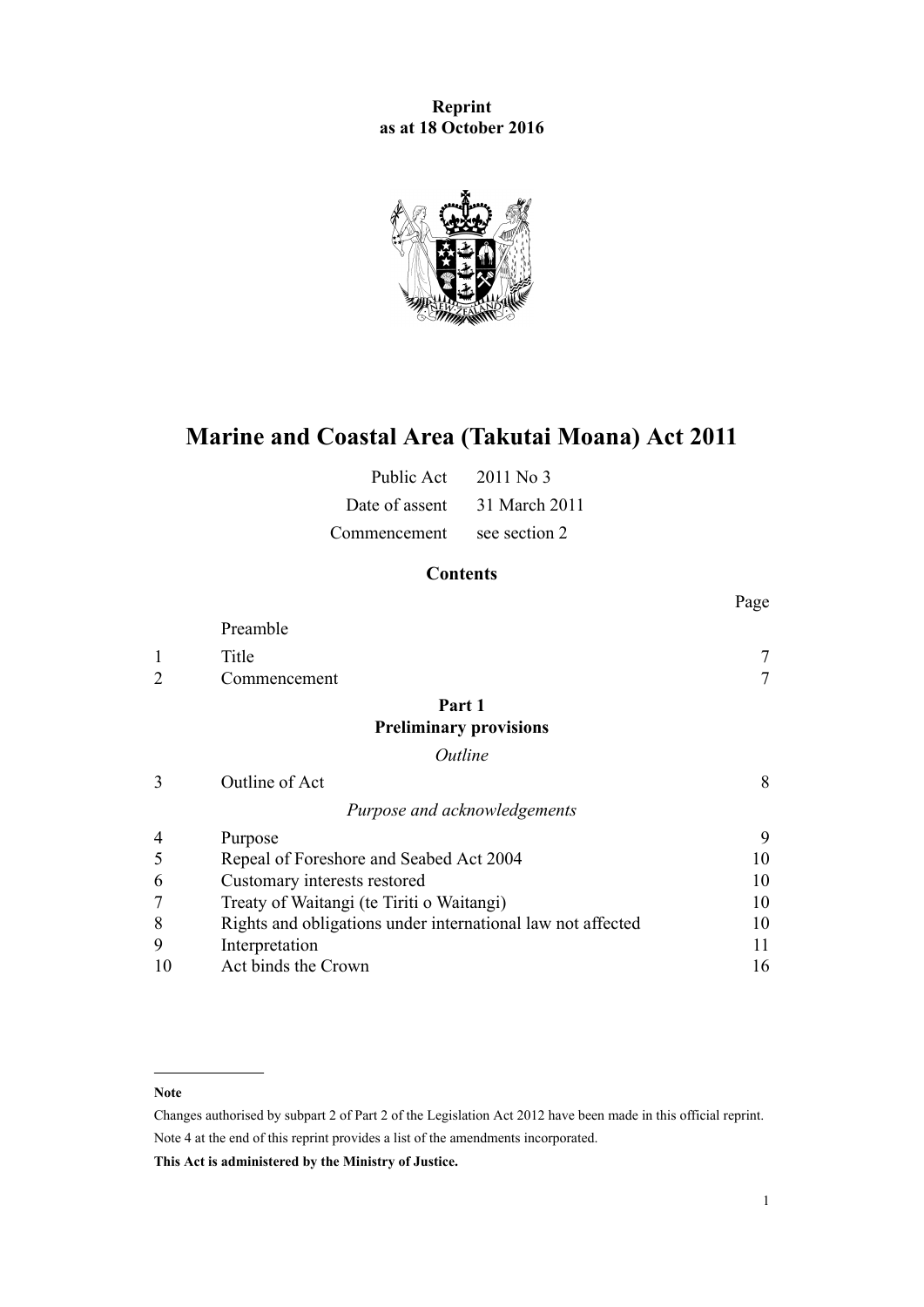### **[Part 2](#page-16-0)**

### **[Common marine and coastal area](#page-16-0)**

[Subpart 1—Interests in common marine and coastal area](#page-16-0)

| 11 | Special status of common marine and coastal area                                               | 17 |
|----|------------------------------------------------------------------------------------------------|----|
| 12 | Areas acquiring status under certain enactments may vest in Crown                              | 18 |
| 13 | Boundary changes of marine and coastal area                                                    | 18 |
| 14 | Roads located in marine and coastal area                                                       | 18 |
| 15 | No ownership in road that becomes part of common marine and<br>coastal area                    | 20 |
| 16 | Continued Crown ownership of minerals                                                          | 20 |
| 17 | Additions to common marine and coastal area                                                    | 20 |
| 18 | Rights of owners of structures                                                                 | 20 |
| 19 | Crown deemed to be owner of abandoned structures                                               | 21 |
| 20 | Act does not affect existing resource consents or lawful activities                            | 21 |
| 21 | Certain proprietary interests to continue                                                      | 22 |
| 22 | Provisions relating to computer freehold registers wholly in<br>common marine and coastal area | 22 |
| 23 | Provisions relating to computer freehold register to land in                                   | 23 |
|    | common marine and coastal area and land above line of mean<br>high-water springs               |    |
| 24 | Exclusion of interests in marine and coastal area founded on                                   | 23 |
|    | adverse possession or prescriptive title                                                       |    |
| 25 | Local authorities may apply to Minister for redress for loss of<br>divested areas              | 24 |
|    | Subpart 2—Public rights and powers over common marine and<br>coastal area                      |    |
|    | Rights of access                                                                               |    |
| 26 | Rights of access                                                                               | 24 |
|    |                                                                                                |    |
|    | Rights of navigation                                                                           |    |
| 27 | Rights of navigation within marine and coastal area                                            | 25 |
|    | Rights of fishing                                                                              |    |
| 28 | Fishing rights preserved                                                                       | 26 |
|    | Subpart 3—Reclaimed land                                                                       |    |
| 29 | Interpretation                                                                                 | 26 |
| 30 | Certain reclaimed land to vest in Crown                                                        | 27 |
| 31 | New status of existing reclaimed land                                                          | 27 |
| 32 | Minister may declare reclaimed land to be subject to Land Act<br>1948                          | 28 |
| 33 | Minister to administer reclaimed land subject to this subpart                                  | 28 |
| 34 | Granting and disposition of interests in reclaimed land subject to<br>this subpart             | 28 |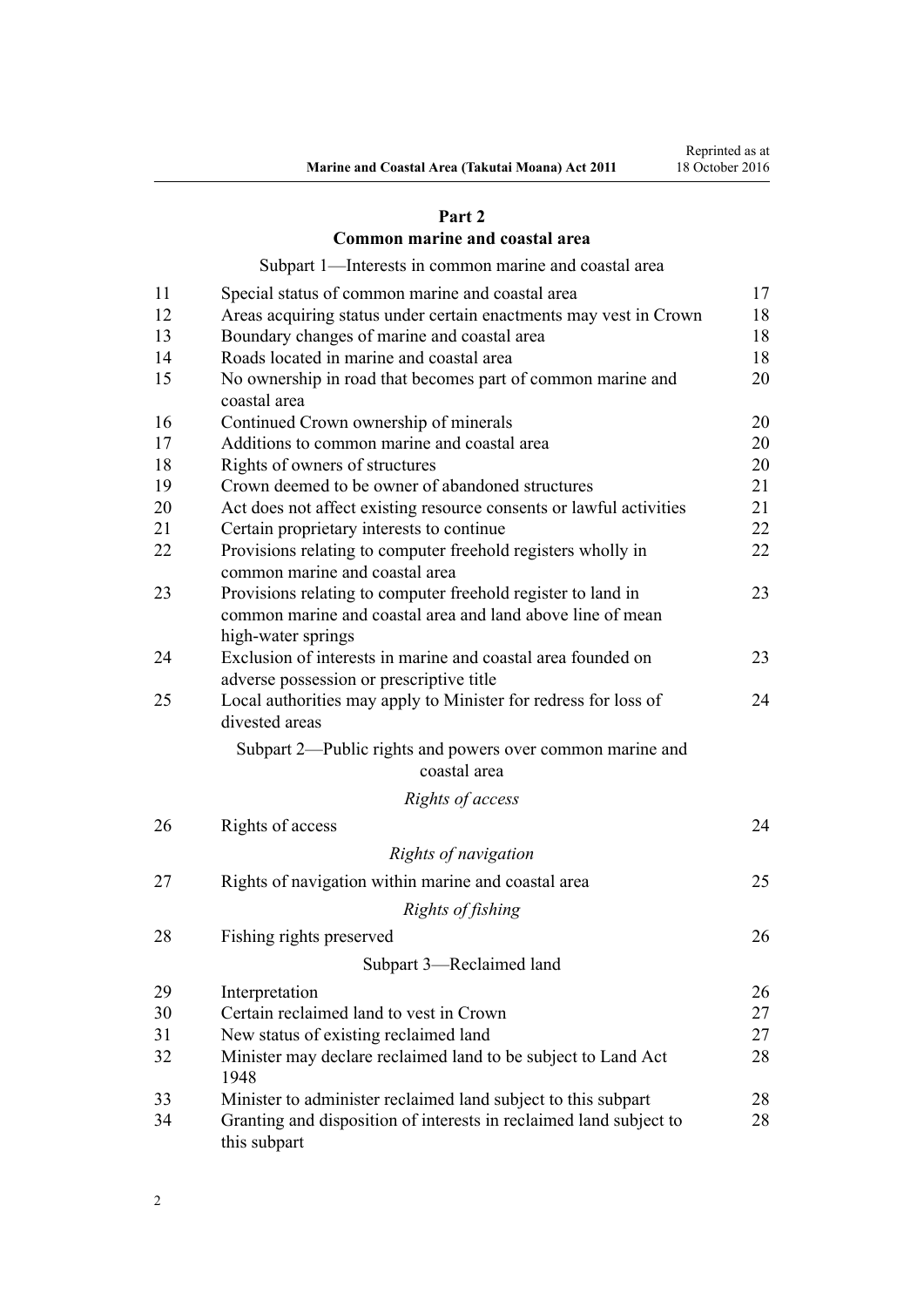|    | Reprinted as at<br>18 October 2016<br>Marine and Coastal Area (Takutai Moana) Act 2011                           |    |
|----|------------------------------------------------------------------------------------------------------------------|----|
| 35 | Eligible applicants for interests in reclaimed land subject to this<br>subpart                                   | 28 |
| 36 | Determination of application by Minister                                                                         | 29 |
| 37 | Presumption that certain applicants to be granted freehold interest<br>in reclaimed land subject to this subpart | 30 |
| 38 | Notification of determination and variation                                                                      | 31 |
| 39 | Vesting of interest in reclaimed land subject to this subpart                                                    | 31 |
| 40 | Application for renewal of interests less than freehold                                                          | 32 |
| 41 | Pending applications under Resource Management Act 1991 that<br>relate to reclaimed land                         | 32 |
| 42 | Savings                                                                                                          | 33 |
| 43 | Land reclaimed from customary marine title areas by customary<br>marine title groups                             | 33 |
|    | Rights of first refusal                                                                                          |    |
| 44 | Restrictions on disposition of freehold interest                                                                 | 35 |
| 45 | Offers to Minister, iwi or hapu, or public                                                                       | 36 |
|    | Part 3                                                                                                           |    |
|    | <b>Customary interests</b>                                                                                       |    |
| 46 | Overview of this Part                                                                                            | 37 |
|    | Subpart 1—Participation in conservation processes in common<br>marine and coastal area                           |    |
| 47 | Participation in conservation processes                                                                          | 37 |
| 48 | Notification of conservation process                                                                             | 37 |
| 49 | Obligation on decision maker                                                                                     | 38 |
| 50 | Stranded marine mammals                                                                                          | 38 |
|    | Subpart 2—Protected customary rights                                                                             |    |
| 51 | Meaning of protected customary rights                                                                            | 39 |
| 52 | Scope and effect of protected customary rights                                                                   | 40 |
| 53 | Delegations and transfers of protected customary rights                                                          | 41 |
| 54 | Limitations on exercise of protected customary rights                                                            | 41 |
| 55 | Effect of protected customary rights on resource consent<br>applications                                         | 41 |
|    | Controls                                                                                                         |    |
| 56 | Controls on exercise of protected customary rights                                                               | 42 |
| 57 | Notification of controls                                                                                         | 43 |
|    | Subpart 3—Customary marine title                                                                                 |    |
|    | Determination of whether customary marine title exists                                                           |    |
| 58 | Customary marine title                                                                                           | 44 |
| 59 | Matters relevant to whether customary marine title exists                                                        | 45 |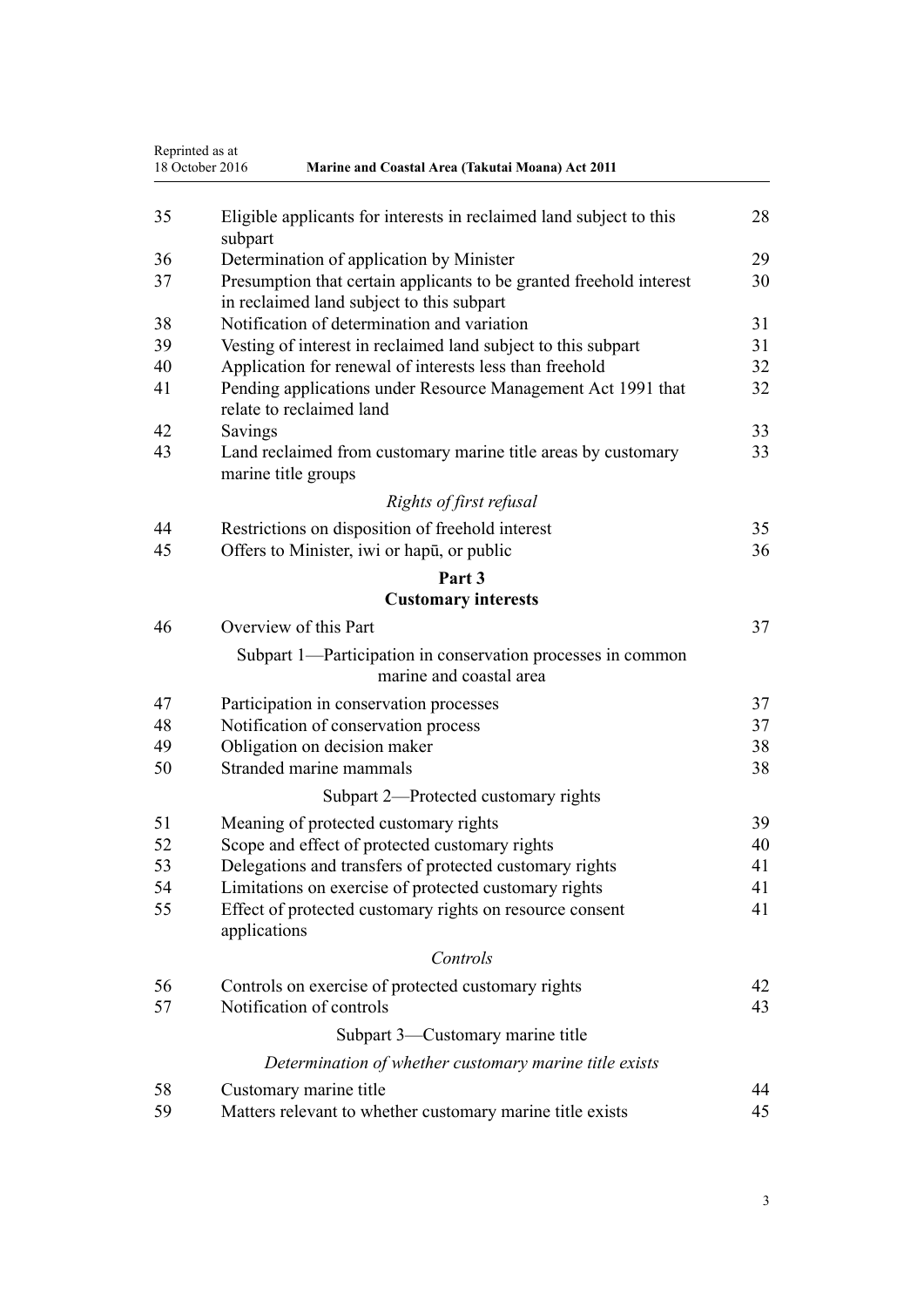|    | Marine and Coastal Area (Takutai Moana) Act 2011                                                    | Reprinted as at<br>18 October 2016 |
|----|-----------------------------------------------------------------------------------------------------|------------------------------------|
|    | Rights under customary marine title                                                                 |                                    |
| 60 | Scope and effect of customary marine title                                                          | 45                                 |
| 61 | Delegation and transfer                                                                             | 46                                 |
| 62 | Rights conferred by customary marine title                                                          | 46                                 |
|    | Accommodated activities                                                                             |                                    |
| 63 | Interpretation                                                                                      | 47                                 |
| 64 | Accommodated activities                                                                             | 49                                 |
| 65 | Deemed accommodated activities                                                                      | 51                                 |
|    | RMA permission right                                                                                |                                    |
| 66 | Scope of Resource Management Act 1991 permission right                                              | 52                                 |
| 67 | Procedural matters relevant to exercise of RMA permission right                                     | 52                                 |
| 68 | Effect of RMA permission right                                                                      | 53                                 |
| 69 | Offence and penalty provision                                                                       | 54                                 |
| 70 | Environment Court may make enforcement orders                                                       | 55                                 |
|    | Conservation permission right                                                                       |                                    |
| 71 | Scope and effect of conservation permission right                                                   | 55                                 |
| 72 | Obligation to refer proposals for conservation activity if<br>conservation permission right applies | 56                                 |
| 73 | Obligations when conservation permission right is exercised                                         | 56                                 |
|    | Protection purposes                                                                                 |                                    |
| 74 | Priority of protection purposes                                                                     | 57                                 |
| 75 | Matters relevant to determining protection purposes                                                 | 57                                 |
|    | Marine mammal watching permits                                                                      |                                    |
| 76 | Decisions on grant of marine mammal permits                                                         | 58                                 |
|    | New Zealand coastal policy statement                                                                |                                    |
| 77 | Consultation                                                                                        | 58                                 |
|    | Wāhi tapu protection right                                                                          |                                    |
| 78 | Protection of wāhi tapu and wāhi tapu areas                                                         | 58                                 |
| 79 | Wāhi tapu conditions                                                                                | 59                                 |
| 80 | Wardens and fishery officers                                                                        | 60                                 |
| 81 | Compliance                                                                                          | 61                                 |
|    | Ngā taonga tūturu                                                                                   |                                    |
| 82 | Newly found taonga tūturu                                                                           | 61                                 |
|    | Status of minerals                                                                                  |                                    |
| 83 | Status of minerals in customary marine title area                                                   | 62                                 |
| 84 | Status of existing privileges within common marine and coastal<br>area                              | 62                                 |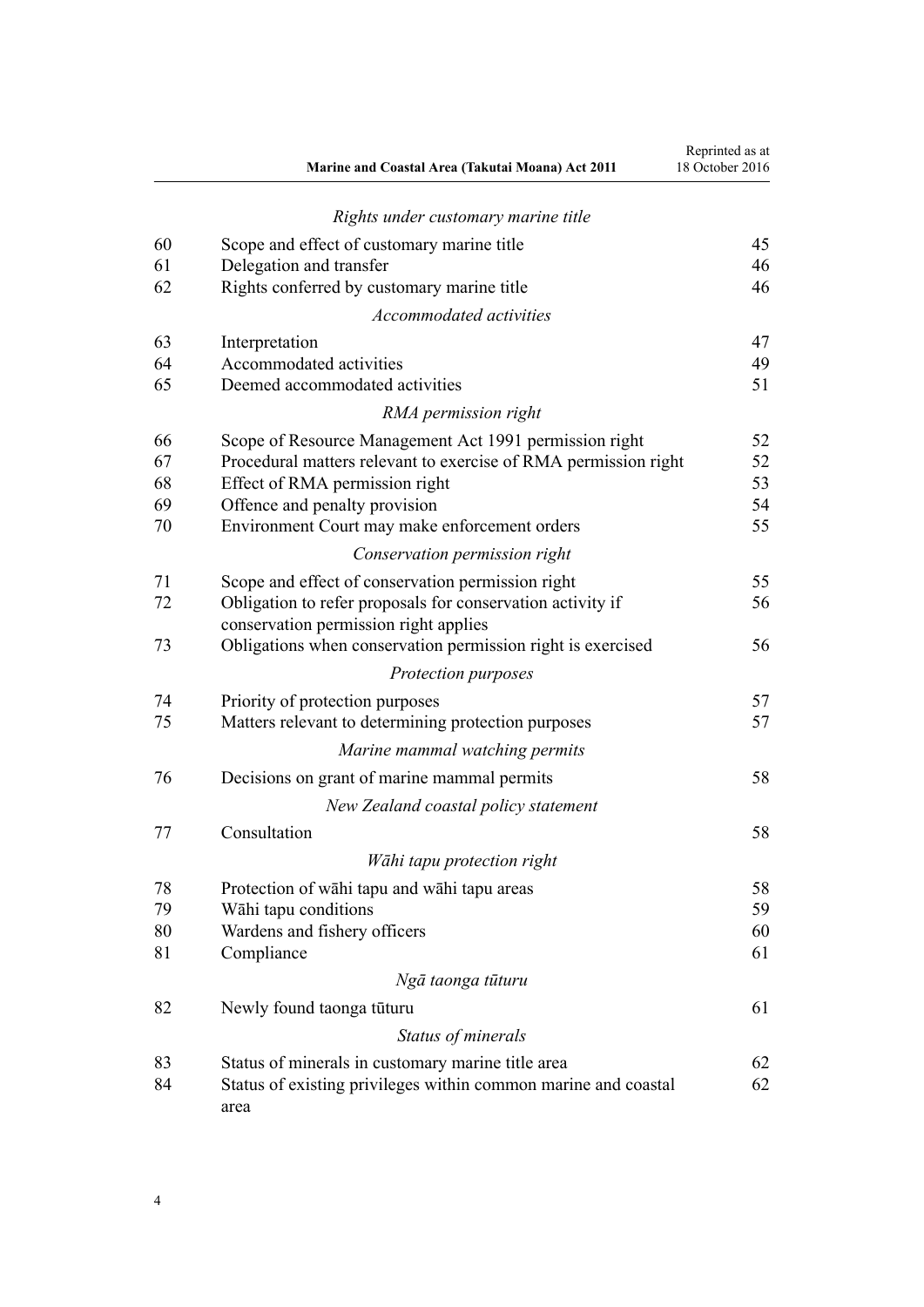Reprinted as at

| 18 October 2016<br><b>Marine and Coastal Area (Takutai Moana) Act 2011</b> |
|----------------------------------------------------------------------------|
|----------------------------------------------------------------------------|

|     | Planning document                                                                       |    |
|-----|-----------------------------------------------------------------------------------------|----|
| 85  | Planning document                                                                       | 63 |
| 86  | Lodging and registration of planning document                                           | 64 |
| 87  | <b>Transitional provision</b>                                                           | 64 |
|     | Obligations arising in respect of customary marine title planning<br>documents          |    |
| 88  | Obligation on local authorities                                                         | 64 |
| 89  | Obligation on Heritage New Zealand Pouhere Taonga                                       | 65 |
| 90  | <b>Obligation on Director-General</b>                                                   | 65 |
| 91  | Obligation on Minister of Fisheries                                                     | 65 |
| 92  | Interpretation                                                                          | 66 |
| 93  | Obligations on regional councils in relation to planning documents                      | 66 |
|     | Part 4                                                                                  |    |
|     | <b>Administrative and miscellaneous matters</b>                                         |    |
|     | Recognition of customary interests                                                      |    |
| 94  | Recognition of protected customary rights and customary marine<br>title                 | 68 |
|     | Subpart 1—Recognition agreements                                                        |    |
| 95  | Recognition agreements                                                                  | 68 |
| 96  | How recognition agreements to be brought into effect                                    | 69 |
| 97  | Notification of agreement recognising protected customary rights                        | 69 |
|     | Subpart 2—Recognition by order of Court                                                 |    |
| 98  | Court may recognise protected customary right or customary<br>marine title              | 70 |
| 99  | Court may refer to Māori Appellate Court or pūkenga for opinion<br>or advice on tikanga | 70 |
|     | Application for recognition order                                                       |    |
| 100 | Who may apply                                                                           | 71 |

| 100 | Who may apply                                       | 71 |
|-----|-----------------------------------------------------|----|
| 101 | Contents of application                             | 71 |
| 102 | Service of application                              | 71 |
| 103 | Public notice of application                        | 72 |
| 104 | Who may appear on application for recognition order | 72 |
| 105 | Evidence                                            | 72 |
| 106 | Burden of proof                                     | 72 |
| 107 | Court's flexibility in dealing with application     | 73 |
| 108 | Rules governing procedure                           | 73 |
|     | Recognition orders                                  |    |
| 109 | Form of recognition order                           | 74 |
| 110 | Requirements for notification of orders             | 74 |
| 111 | Recognition order may be varied or cancelled        | 75 |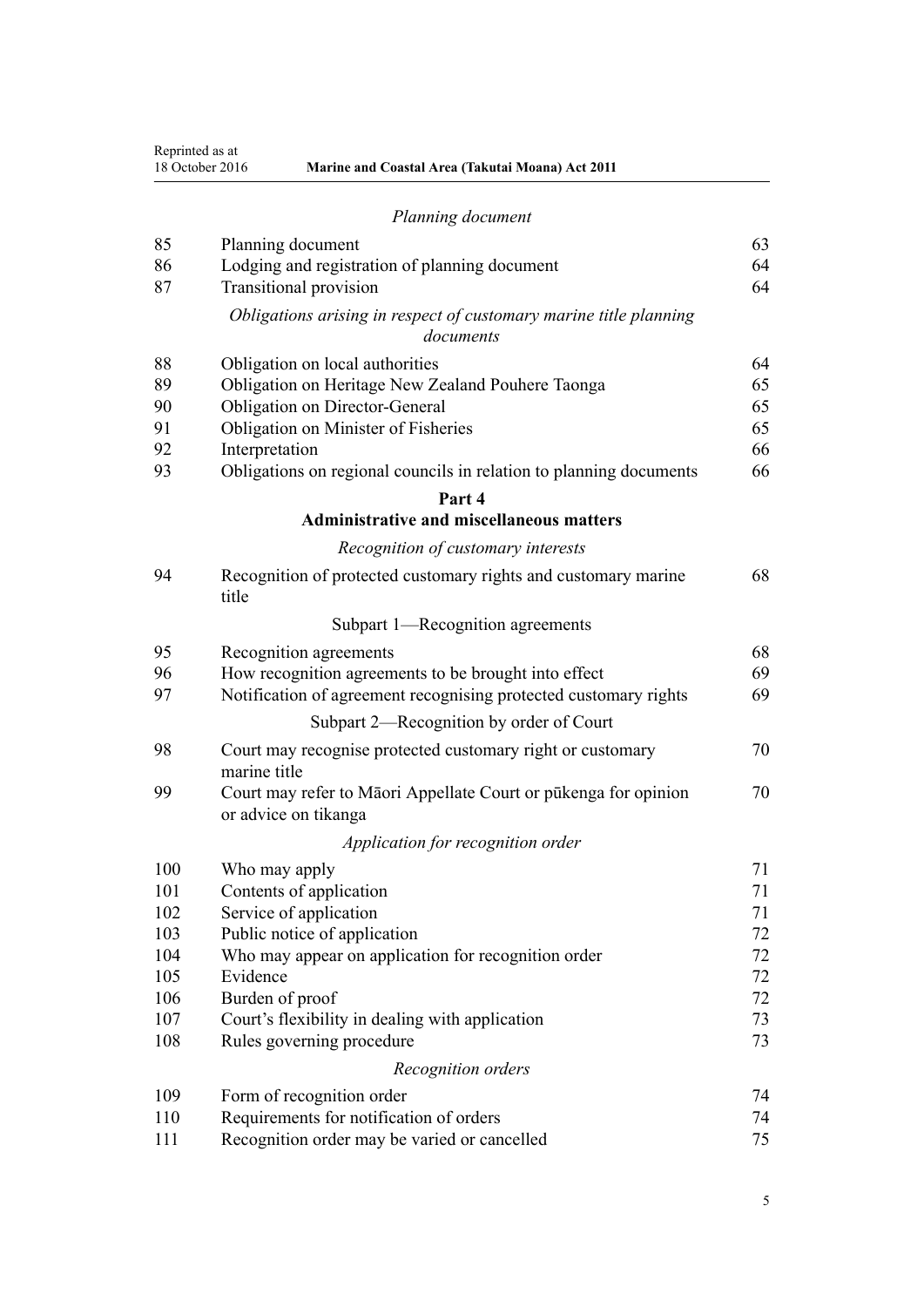|     | Marine and Coastal Area (Takutai Moana) Act 2011                     | Reprinted as at<br>18 October 2016 |
|-----|----------------------------------------------------------------------|------------------------------------|
|     | Appeal rights                                                        |                                    |
| 112 | Right of appeal against decision of Court                            | 76                                 |
|     | Sealing of recognition orders                                        |                                    |
| 113 | Orders sealed by Court                                               | 76                                 |
|     | Subpart 3—Marine and coastal area register                           |                                    |
| 114 | Marine and coastal area register                                     | 76                                 |
| 115 | Requirements for keeping register                                    | 77                                 |
| 116 | Inspection and copying                                               | 77                                 |
| 117 | Application of Privacy Act 1993                                      | 77                                 |
|     | Subpart 4—Regulations and miscellaneous matters                      |                                    |
|     | Regulations and bylaws                                               |                                    |
| 118 | Regulations for administrative purposes                              | 78                                 |
| 119 | Minister of Conservation to perform residual management<br>functions | 79                                 |
| 120 | Regulations for management of common marine and coastal area         | 79                                 |
| 121 | <b>Bylaws</b>                                                        | 80                                 |
| 122 | Persons breaching regulations or bylaws may be directed to stop      | 80                                 |
|     | <b>Local Acts</b>                                                    |                                    |
| 123 | Relationship between local Acts and this Act                         | 81                                 |
|     | References                                                           |                                    |
| 124 | References to public foreshore and seabed                            | 81                                 |
|     | Transitional arrangements                                            |                                    |
| 125 | Pending proceedings under Foreshore and Seabed Act 2004              | 82                                 |
|     | <b>Notices</b>                                                       |                                    |
| 126 | Giving of notices                                                    | 82                                 |
|     | Amendments to other enactments                                       |                                    |
| 127 | Amendment to section 7 of Conservation Act 1987                      | 83                                 |
| 128 | Consequential amendments to other enactments                         | 83                                 |
|     | <b>Schedule 1</b>                                                    | 84                                 |
|     | Resource consents and controls in protected customary rights<br>area |                                    |
|     | <b>Schedule 2</b>                                                    | 91                                 |
|     | Process by which certain new activities in customary marine          |                                    |
|     | title area become deemed accommodated activities                     |                                    |
|     | <b>Schedule 3</b>                                                    | 97                                 |
|     | <b>Enactments consequentially amended</b>                            |                                    |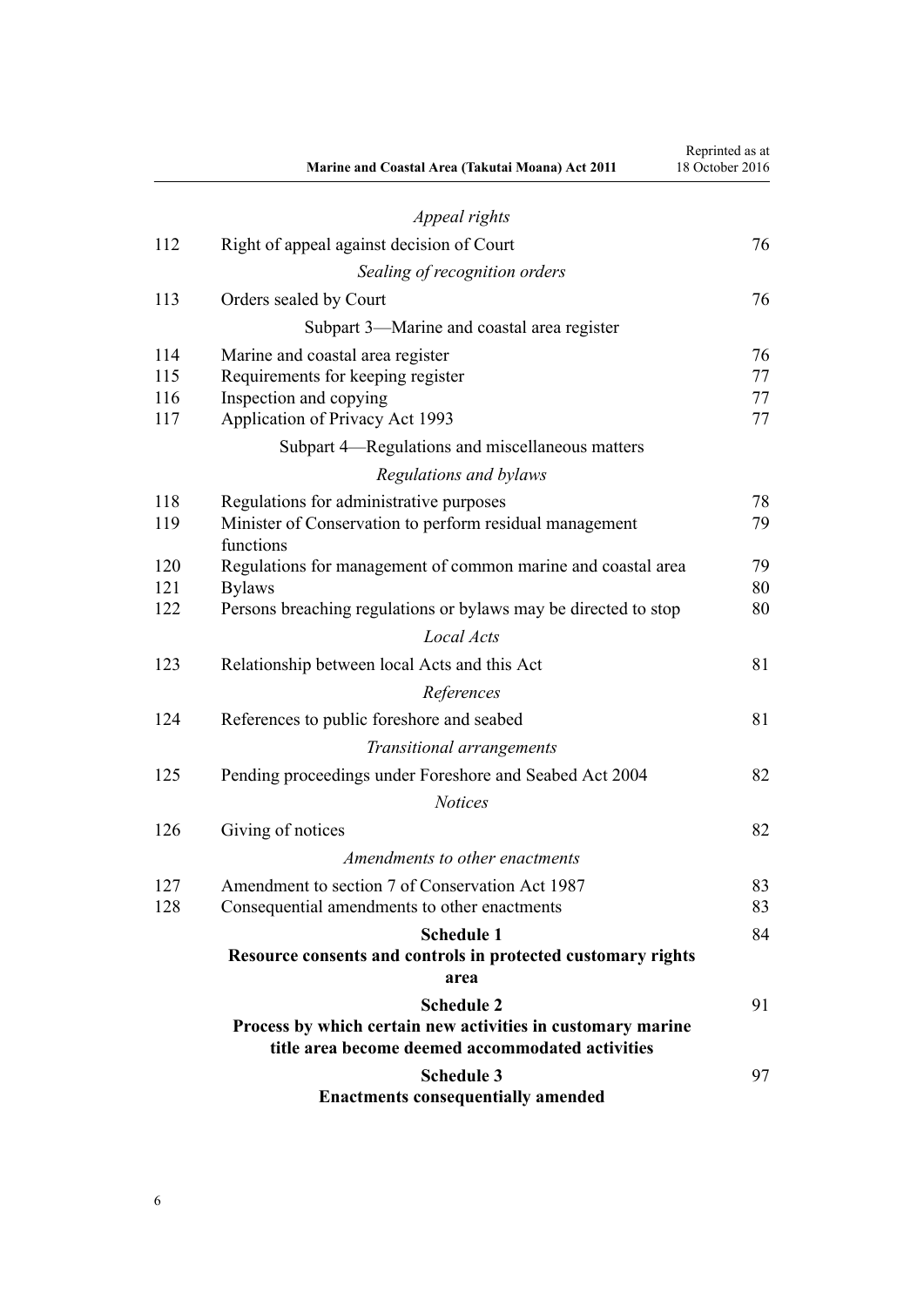### <span id="page-6-0"></span>**Preamble**

- (1) In June 2003, the Court of Appeal held in *Attorney-General v Ngāti Apa* [2003] 3 NZLR 643 that the Māori Land Court had jurisdiction to determine claims of customary ownership to areas of the foreshore and seabed. The [Foreshore and](http://prd-lgnz-nlb.prd.pco.net.nz/pdflink.aspx?id=DLM319838) [Seabed Act 2004](http://prd-lgnz-nlb.prd.pco.net.nz/pdflink.aspx?id=DLM319838) (the **2004 Act**) was enacted partly in response to the Court of Appeal's decision:
- (2) In its *Report on the Crown's Foreshore and Seabed Policy* (Wai 1071), the Waitangi Tribunal found the policy underpinning the [2004 Act](http://prd-lgnz-nlb.prd.pco.net.nz/pdflink.aspx?id=DLM319838) in breach of the Treaty of Waitangi. The Tribunal raised questions as to whether the policy complied with the rule of law and the principles of fairness and non-discrimination against a particular group of people. Criticism was voiced against the discriminatory effect of the 2004 Act on whānau, hapū, and iwi by the United Nations Committee on the Elimination of Racial Discrimination and the United Nations Special Rapporteur:
- (3) In 2009, a Ministerial Review Panel was set up to provide independent advice on the 2004 Act. It, too, viewed the Act as severely discriminatory against whānau, hapū, and iwi. The Panel proposed the repeal of the [2004 Act](http://prd-lgnz-nlb.prd.pco.net.nz/pdflink.aspx?id=DLM319838) and engagement with Māori and the public about their interests in the foreshore and seabed, recommending that new legislation be enacted to reflect the Treaty of Waitangi and to recognise and provide for the interests of whānau, hapū, and iwi and for public interests in the foreshore and seabed:
- (4) This Act takes account of the intrinsic, inherited rights of iwi, hapū, and whānau, derived in accordance with tikanga and based on their connection with the foreshore and seabed and on the principle of manaakitanga. It translates those inherited rights into legal rights and interests that are inalienable, enduring, and able to be exercised so as to sustain all the people of New Zealand and the coastal marine environment for future generations:

### **The Parliament of New Zealand therefore enacts as follows:**

### **1 Title**

This Act is the Marine and Coastal Area (Takutai Moana) Act 2011 and may also be cited as—

- (a) the Marine and Coastal Area Act 2011; or
- (b) te Takutai Moana Act 2011.

### **2 Commencement**

This Act comes into force on the day after the date on which it receives the Royal assent.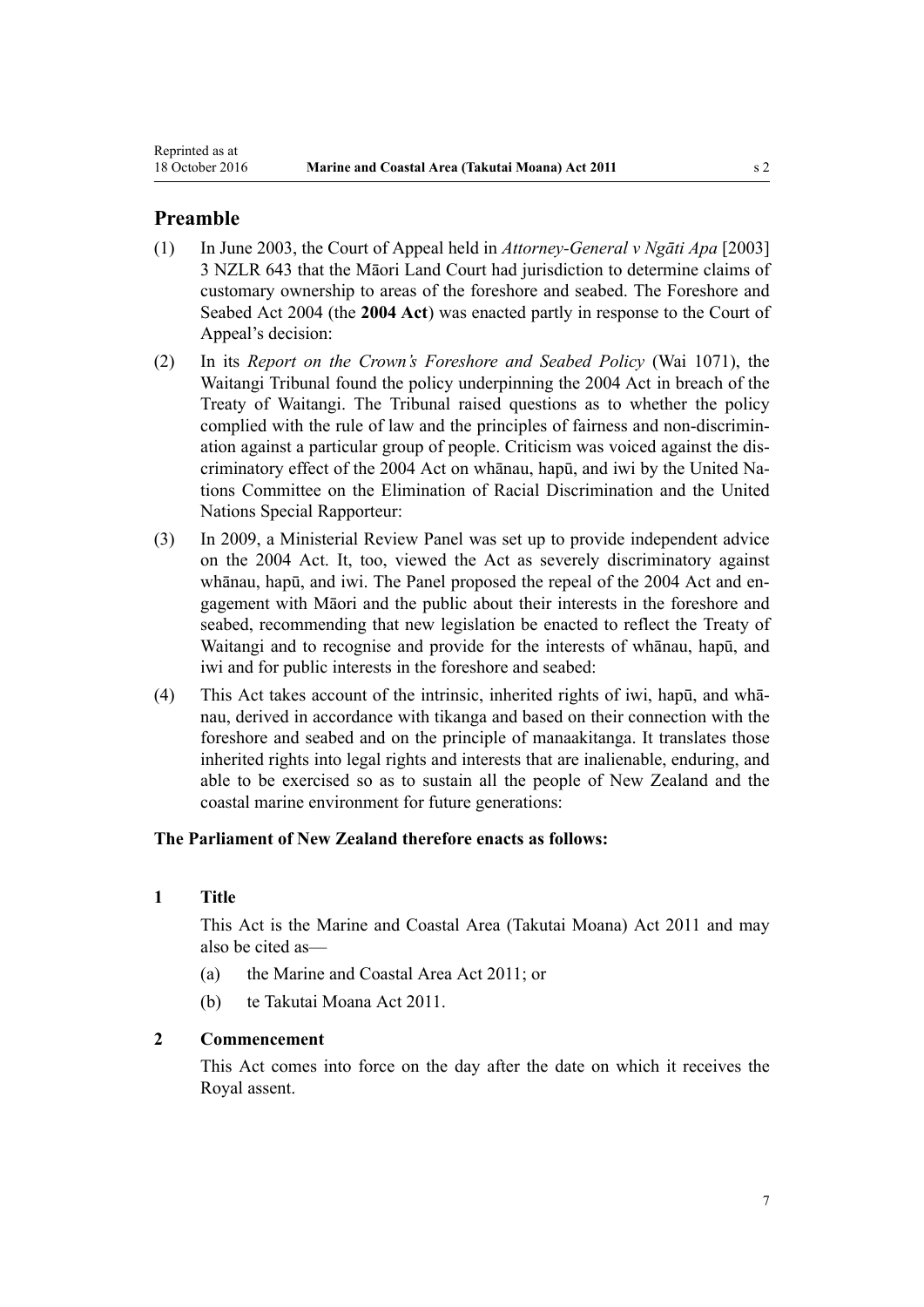# **Part 1 Preliminary provisions**

#### *Outline*

#### <span id="page-7-0"></span>**3 Outline of Act**

- (1) This section is a guide to the overall scheme and effect of this Act, but does not affect the interpretation or application of the other provisions of this Act.
- (2) This Part—
	- (a) sets out the purpose of the Act and acknowledges the importance of the marine and coastal area to all New Zealanders and the customary interests of iwi, hapū, and whānau in that area; and
	- (b) repeals the [Foreshore and Seabed Act 2004](http://prd-lgnz-nlb.prd.pco.net.nz/pdflink.aspx?id=DLM319838) and restores any customary interest extinguished by that Act; and
	- (c) states that, in order to take account of the Treaty of Waitangi, the Act recognises, and promotes the exercise of, the customary interests of iwi, hapū, and whānau in the common marine and coastal area of New Zealand; and
	- (d) records the scope of the Crown's sovereignty; and
	- (e) defines terms used in this Act; and
	- (f) provides that the Act binds the Crown.
- (3) [Part 2](#page-16-0) sets out the legal arrangements that are to apply to the common marine and coastal area, including,—
	- (a) in [subpart 1,](#page-16-0) provision for—
		- (i) the special status of the common marine and coastal area as an area that is incapable of ownership; and
		- (ii) matters relevant to the legal status of existing interests in the area, including roads and minerals; and
	- (b) in [subpart 2](#page-23-0), provision for ongoing public rights and powers in the common marine and coastal area, namely,—
		- (i) rights of access; and
		- (ii) rights of navigation; and
		- (iii) rights of fishing; and
	- (c) in [subpart 3](#page-25-0), provisions relating to the reclamation of land from the marine and coastal area.
- (4) [Part 3](#page-36-0) sets out the customary interests that may be recognised in the common marine and coastal area of New Zealand, namely,—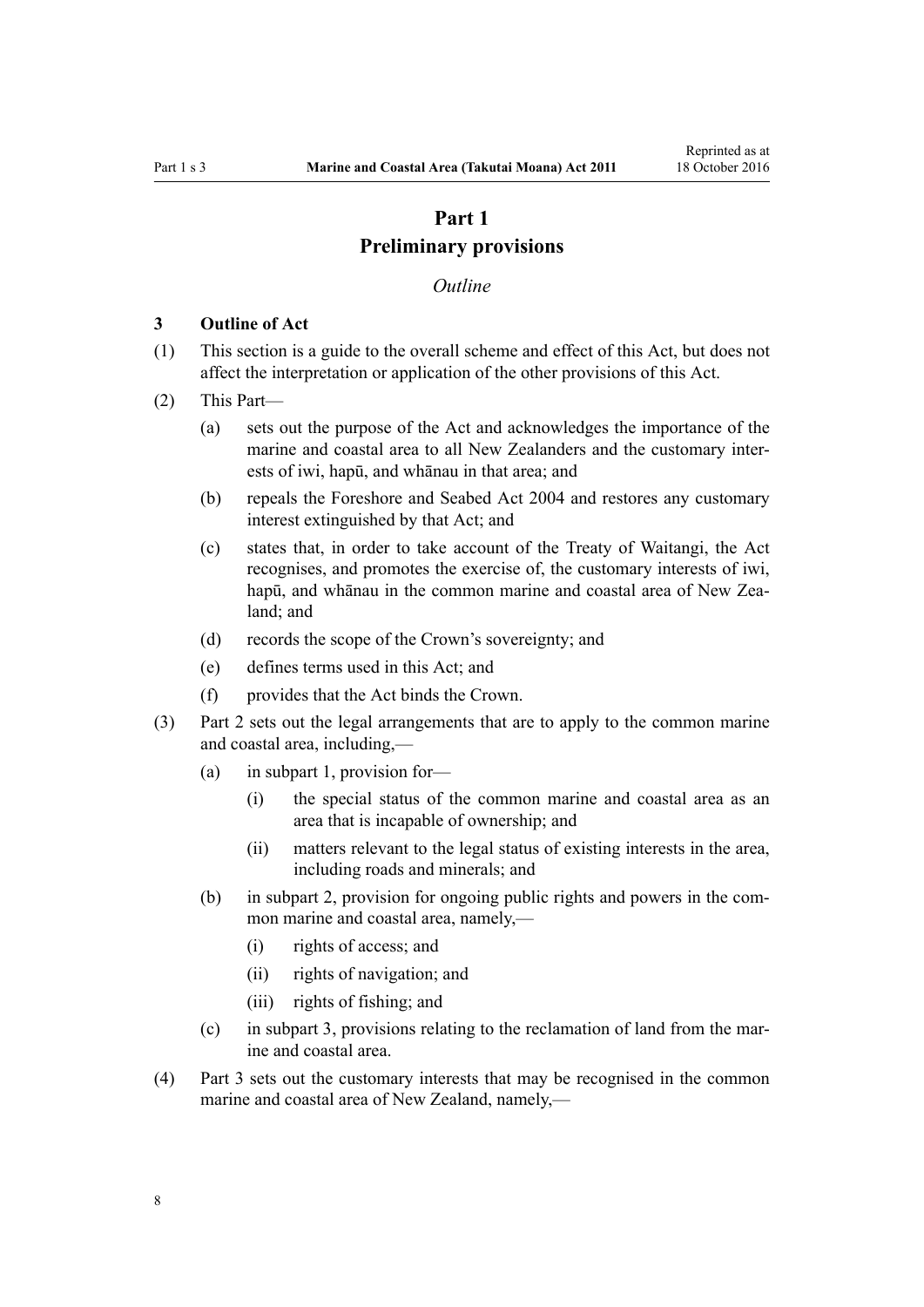- <span id="page-8-0"></span>(a) in [subpart 1,](#page-36-0) the participation of affected iwi and hapū in the specified conservation processes relating to the common marine and coastal area; and
- (b) in [subpart 2](#page-38-0), the scope and effect of protected customary rights that may be recognised by an order of the High Court or under an agreement; and
- (c) in [subpart 3](#page-43-0), the scope and effect of customary marine title that may be recognised by order of the High Court or under an agreement.

(5) [Part 4](#page-67-0) provides,—

- (a) in [subpart 1](#page-67-0), for the responsible Minister, on behalf of the Crown, to enter into agreements with applicant groups for recognition of—
	- (i) protected customary rights, which must be brought into effect by Order in Council; and
	- (ii) customary marine title, which must be brought into effect by an Act of Parliament; and
- (b) in [subpart 2](#page-69-0), for the jurisdiction of the High Court to hear and determine applications for recognition orders; and
- (c) in [subpart 3,](#page-75-0) for a marine and coastal area register to be set up for the recording of orders awarded, and agreements made, under [subparts 1](#page-67-0) and [2;](#page-69-0) and
- (d) in [subpart 4,](#page-77-0) for regulation-making and bylaw-making powers, the giving of notices, transitional matters, and consequential amendments.
- (6) The 3 schedules set out—
	- (a) machinery provisions relevant to—
		- (i) decision making concerning resource consent applications that may adversely affect the exercise of protected customary rights; and
		- (ii) the process relating to how new activities become deemed accommodated activities; and
	- (b) consequential amendments.

### *Purpose and acknowledgements*

### **4 Purpose**

- (1) The purpose of this Act is to—
	- (a) establish a durable scheme to ensure the protection of the legitimate interests of all New Zealanders in the marine and coastal area of New Zealand; and
	- (b) recognise the mana tuku iho exercised in the marine and coastal area by iwi, hapū, and whānau as tangata whenua; and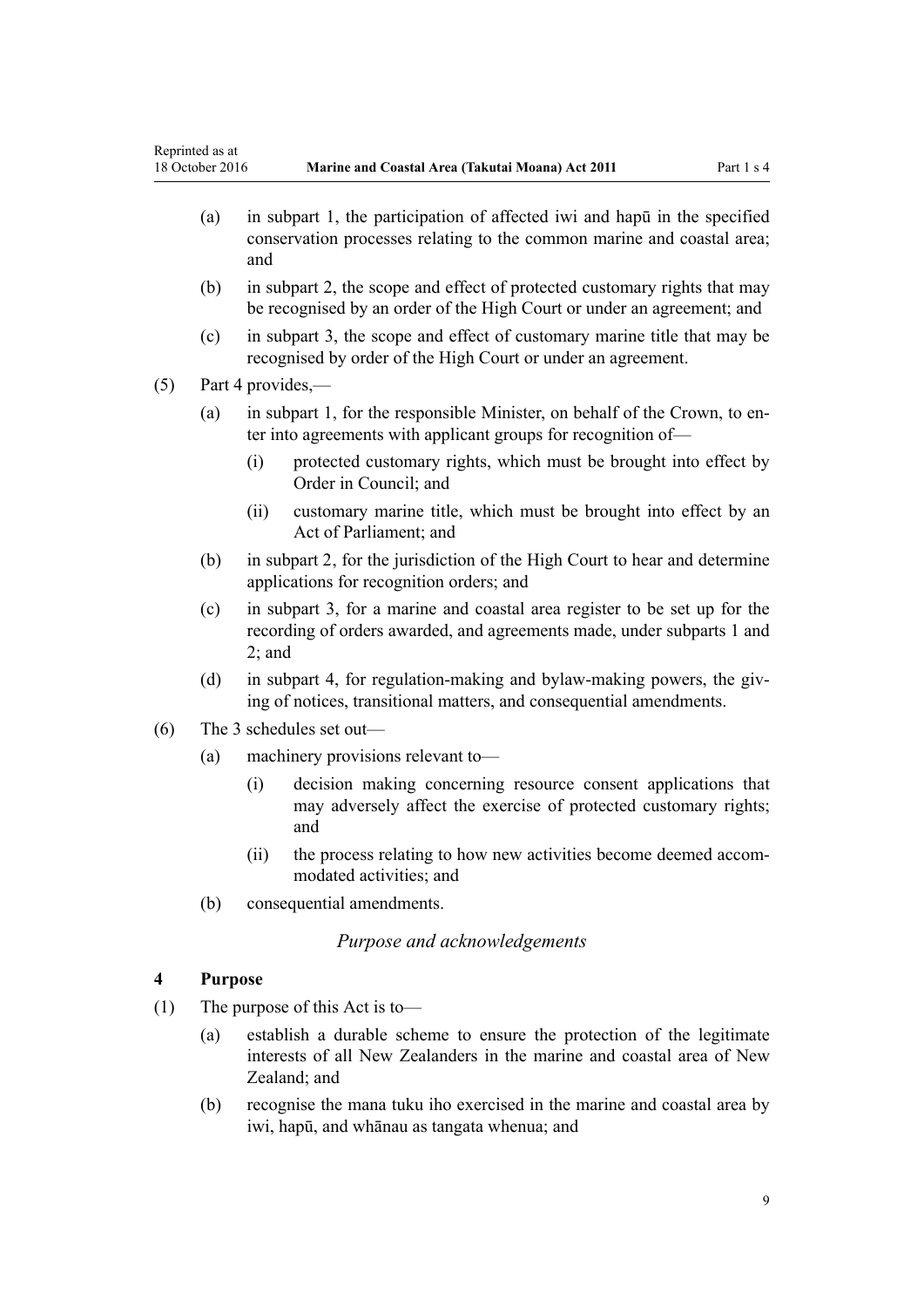- <span id="page-9-0"></span>(c) provide for the exercise of customary interests in the common marine and coastal area; and
- (d) acknowledge the Treaty of Waitangi (te Tiriti o Waitangi).
- (2) To that end, this Act—
	- (a) repeals the [Foreshore and Seabed Act 2004](http://prd-lgnz-nlb.prd.pco.net.nz/pdflink.aspx?id=DLM319838) and restores customary interests extinguished by that Act; and
	- (b) contributes to the continuing exercise of mana tuku iho in the marine and coastal area; and
	- (c) gives legal expression to customary interests; and
	- (d) recognises and protects the exercise of existing lawful rights and uses in the marine and coastal area; and
	- (e) recognises, through the protection of public rights of access, navigation, and fishing, the importance of the common marine and coastal area—
		- (i) for its intrinsic worth; and
		- (ii) for the benefit, use, and enjoyment of the public of New Zealand.

### **5 Repeal of Foreshore and Seabed Act 2004**

The [Foreshore and Seabed Act 2004](http://prd-lgnz-nlb.prd.pco.net.nz/pdflink.aspx?id=DLM319838) (2004 No 93) is repealed.

### **6 Customary interests restored**

- (1) Any customary interests in the common marine and coastal area that were extinguished by the [Foreshore and Seabed Act 2004](http://prd-lgnz-nlb.prd.pco.net.nz/pdflink.aspx?id=DLM319838) are restored and given legal expression in accordance with this Act.
- (2) Any application under this Act for the recognition of customary interests must be considered and determined as if the [Foreshore and Seabed Act 2004](http://prd-lgnz-nlb.prd.pco.net.nz/pdflink.aspx?id=DLM319838) had not been enacted.

#### **7 Treaty of Waitangi (te Tiriti o Waitangi)**

In order to take account of the Treaty of Waitangi (te Tiriti o Waitangi), this Act recognises, and promotes the exercise of, customary interests of Māori in the common marine and coastal area by providing,—

- (a) in [subpart 1 of Part 3,](#page-36-0) for the participation of affected iwi, hapū, and whānau in the specified conservation processes relating to the common marine and coastal area; and
- (b) in [subpart 2 of Part 3](#page-38-0), for customary rights to be recognised and protected; and
- (c) in [subpart 3 of Part 3](#page-43-0), for customary marine title to be recognised and exercised.

#### **8 Rights and obligations under international law not affected**

To avoid doubt, this Act does not affect—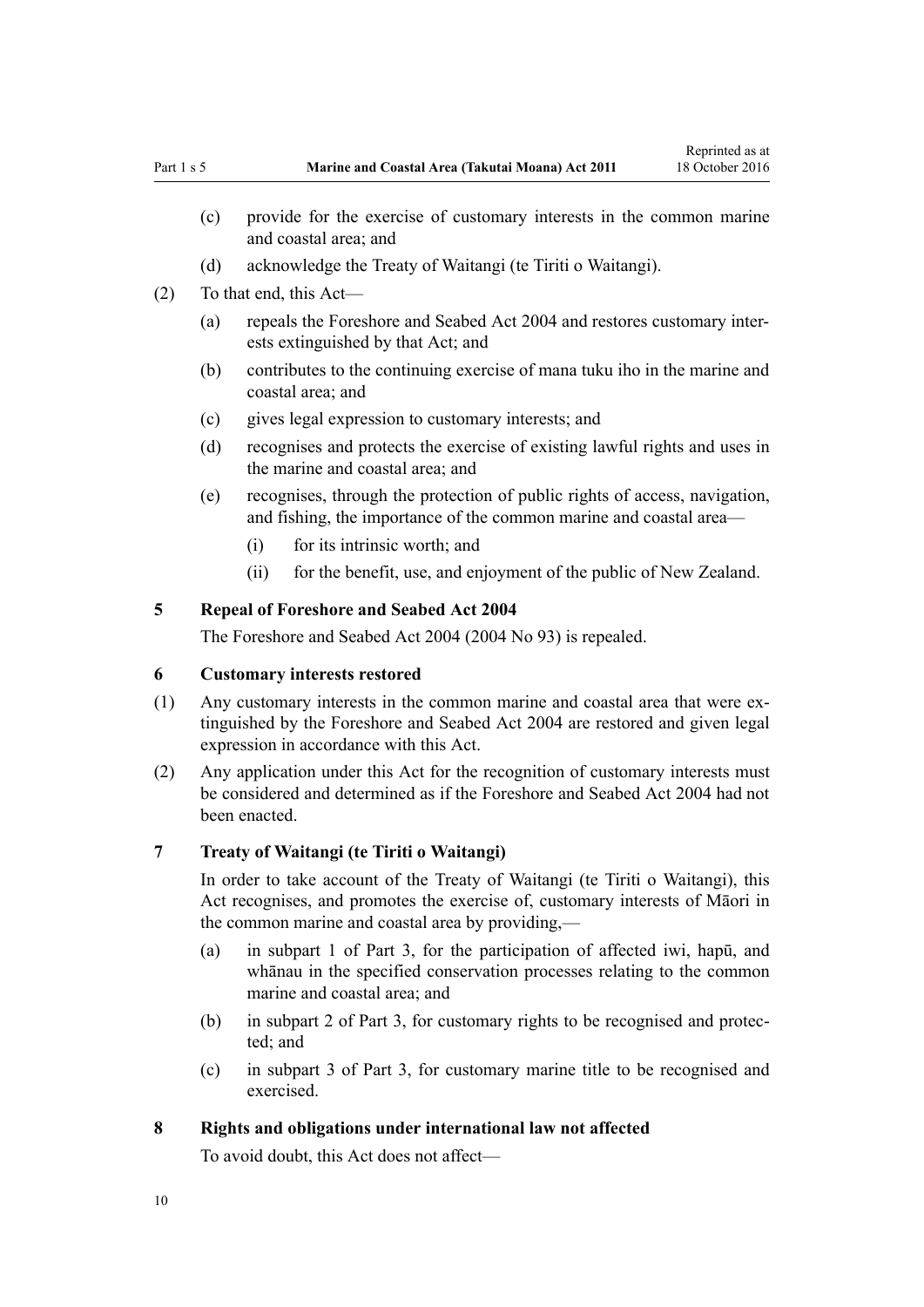- <span id="page-10-0"></span>(a) the sovereignty of New Zealand under international law over the marine and coastal area, including the airspace above it; or
- (b) the rights and obligations of New Zealand under international law pursuant to that sovereignty; or
- (c) the provisions in any other enactment relating to any such rights and obligations under international law.

### **9 Interpretation**

(1) In this Act, unless the context otherwise requires,—

**accommodated activity** has the meaning given in [section 64](#page-48-0)

**affected iwi, hapū, or whānau** has the meaning given in [section 47\(1\)](#page-36-0)

#### **agreement** means an agreement—

- (a) made under [section 95](#page-67-0) between an applicant group and the responsible Minister on behalf of the Crown to recognise and provide, as the case may be, for—
	- (i) protected customary rights; or
	- (ii) customary marine title; and
- (b) brought into effect under [section 96](#page-68-0)

#### **applicant group**—

- (a) means 1 or more iwi, hapū, or whānau groups that seek recognition under [Part 4](#page-67-0) of their protected customary rights or customary marine title by—
	- (i) a recognition order; or
	- (ii) an agreement; and
- (b) includes a legal entity (whether corporate or unincorporate) or natural person appointed by 1 or more iwi, hapū, or whānau groups to be the representative of that applicant group and to apply for, and hold, an order or enter into an agreement on behalf of the applicant group

**aquaculture activities** has the meaning given in [section 2\(1\)](http://prd-lgnz-nlb.prd.pco.net.nz/pdflink.aspx?id=DLM230272) of the Resource Management Act 1991

**chief executive** means the chief executive of Land Information New Zealand

**coastal permit** has the meaning given in [section 87\(c\)](http://prd-lgnz-nlb.prd.pco.net.nz/pdflink.aspx?id=DLM233848) of the Resource Management Act 1991

**common marine and coastal area** means the marine and coastal area other than—

- (a) specified freehold land located in that area; and
- (b) any area that is owned by the Crown and has the status of any of the following kinds: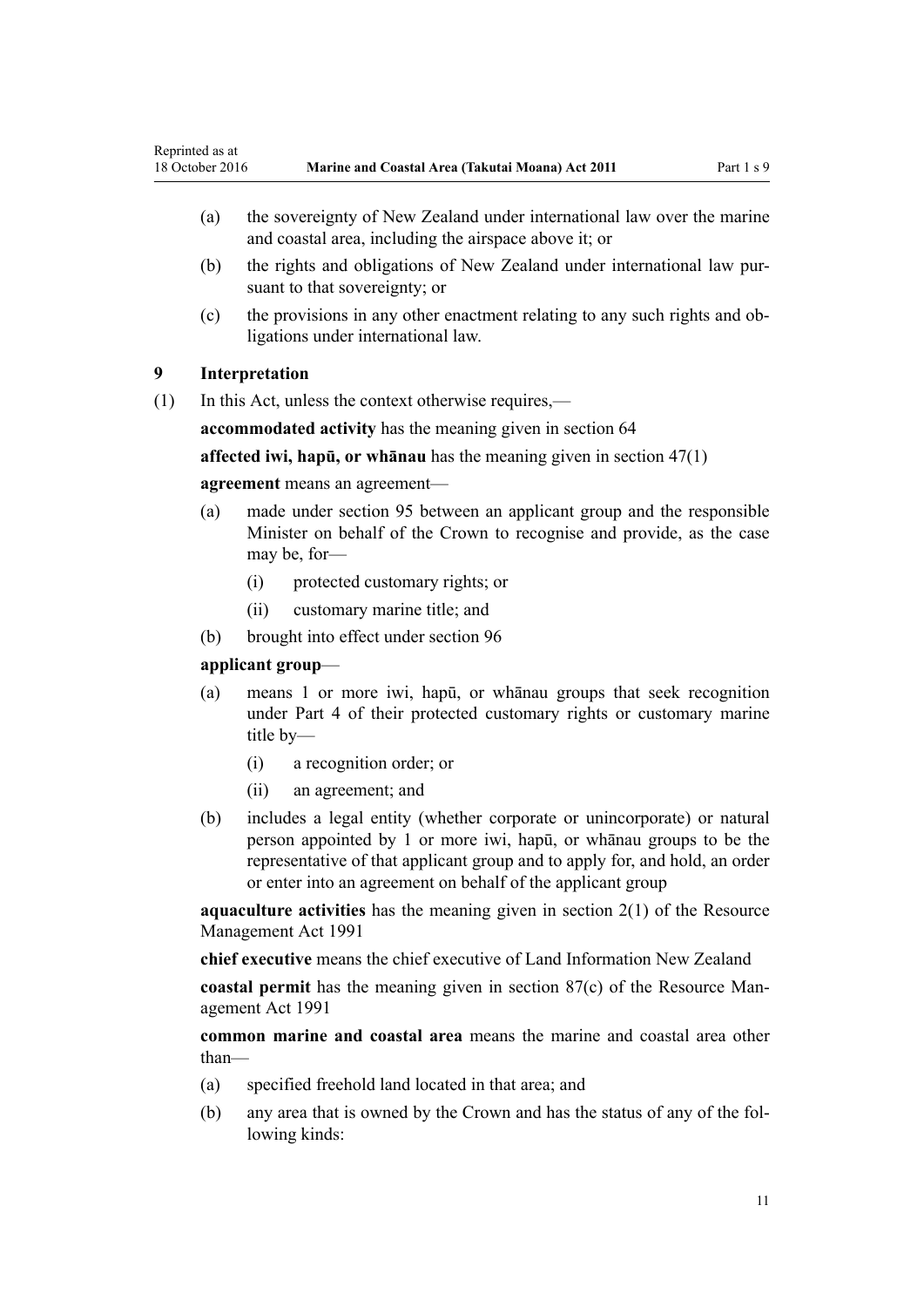- (i) a conservation area within the meaning of section  $2(1)$  of the Conservation Act 1987:
- (ii) a national park within the meaning of [section 2](http://prd-lgnz-nlb.prd.pco.net.nz/pdflink.aspx?id=DLM36968) of the National Parks Act 1980:
- (iii) a reserve within the meaning of section  $2(1)$  of the Reserves Act 1977; and
- (c) the bed of Te Whaanga Lagoon in the Chatham Islands

**concession** means a concession granted following the process required by [Part](http://prd-lgnz-nlb.prd.pco.net.nz/pdflink.aspx?id=DLM104633) [3B](http://prd-lgnz-nlb.prd.pco.net.nz/pdflink.aspx?id=DLM104633) of the Conservation Act 1987

**consent authority** has the meaning given in [section 2\(1\)](http://prd-lgnz-nlb.prd.pco.net.nz/pdflink.aspx?id=DLM230272) of the Resource Management Act 1991

**conservation area** has the meaning given in [section 2\(1\)](http://prd-lgnz-nlb.prd.pco.net.nz/pdflink.aspx?id=DLM103616) of the Conservation Act 1987

**conservation permission right** means the permission right that a customary marine title group may exercise under a customary marine title order or an agreement in relation to the conservation activities specified in [section 71\(3\)](#page-54-0)

**conservation process** means any of the conservation processes specified in [section 47](#page-36-0)

**conservation protected area**—

- (a) means a part of the marine and coastal area that is protected, primarily for the purposes of conserving natural resources or the historical and cultural heritage of the area, under 1 or more of the following Acts:
	- (i) the [Conservation Act 1987:](http://prd-lgnz-nlb.prd.pco.net.nz/pdflink.aspx?id=DLM103609)
	- (ii) the [National Parks Act 1980:](http://prd-lgnz-nlb.prd.pco.net.nz/pdflink.aspx?id=DLM36962)
	- $(iii)$  the [Reserves Act 1977](http://prd-lgnz-nlb.prd.pco.net.nz/pdflink.aspx?id=DLM444304).
	- (iv) the [Wildlife Act 1953](http://prd-lgnz-nlb.prd.pco.net.nz/pdflink.aspx?id=DLM276813); and
- (b) includes any adjoining land that may become part of that conservation protected area, whether or not it is within the marine and coastal area

**contact details**, as applying to an applicant group, protected customary rights group, or customary marine title group, means,—

- (a) in relation to an individual, the full street address where the individual usually lives or where that individual can be contacted; and
- (b) in relation to a body corporate or unincorporate, the full street address of the body's place of business or head office; and
- (c) in every case, an email address or telephone numbers

**council-controlled organisation** has the meaning given in [section 6\(1\)](http://prd-lgnz-nlb.prd.pco.net.nz/pdflink.aspx?id=DLM171482) of the Local Government Act 2002

**Court** means the High Court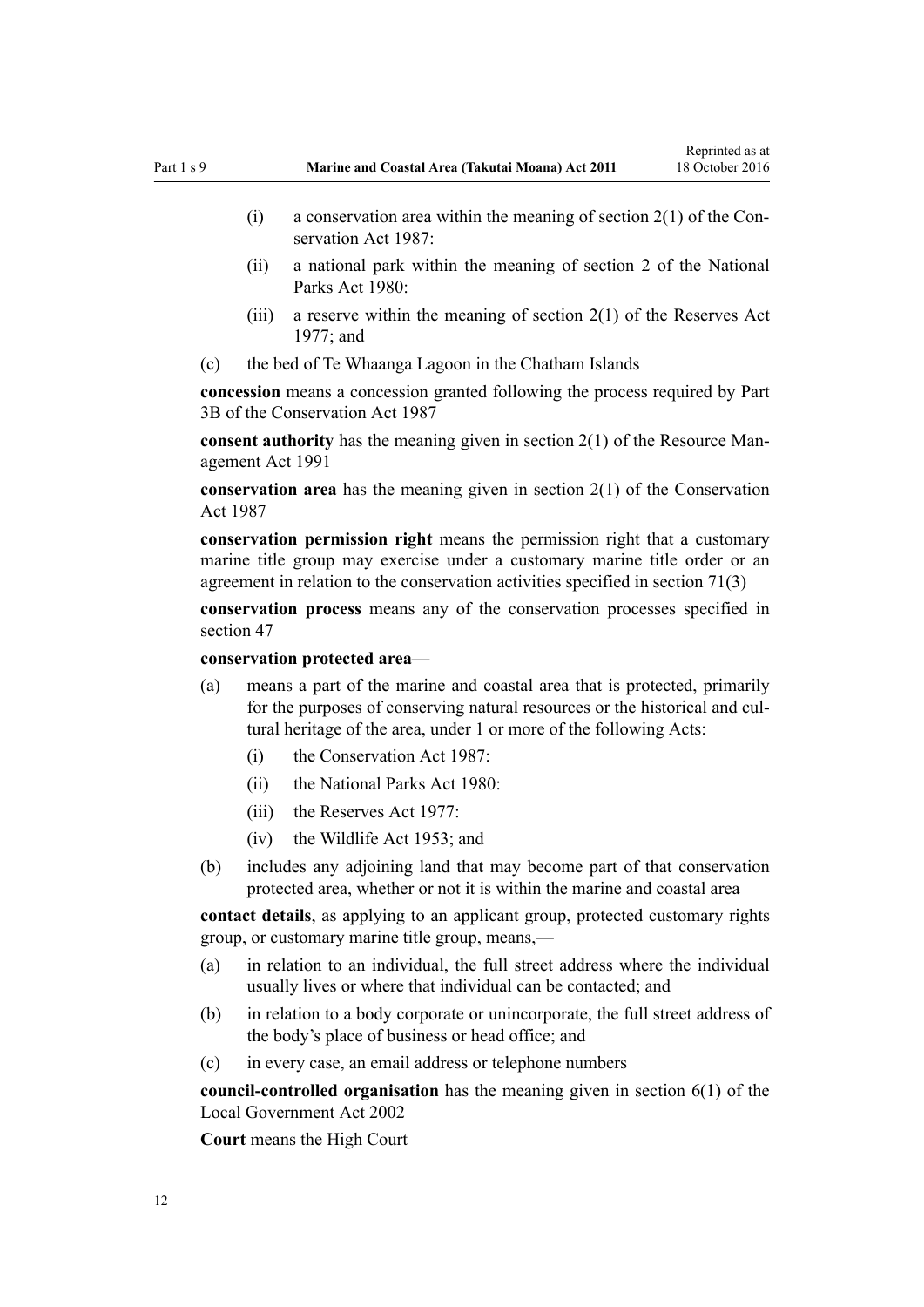**Crown** has the meaning given in [section 2](http://prd-lgnz-nlb.prd.pco.net.nz/pdflink.aspx?id=DLM160819) of the Public Finance Act 1989

**Crown entity** has the meaning given in [section 7](http://prd-lgnz-nlb.prd.pco.net.nz/pdflink.aspx?id=DLM329641) of the Crown Entities Act 2004

**customary marine title** means the customary interests—

- (a) established by an applicant group in accordance with [subpart 3 of Part 3;](#page-43-0) and
- (b) recognised by—

Reprinted as at

- (i) a customary marine title order; or
- (ii) an agreement

**customary marine title area** means the part of the common marine and coastal area where a customary marine title order applies or in respect of which an agreement is made and brought into effect

#### **customary marine title group** —

- (a) means an applicant group to which a customary marine title order applies or with which an agreement is made and brought into effect; and
- (b) includes a delegate or transferee of the group if the delegation or transfer is made in accordance with tikanga

**customary marine title order** means an order of the Court—

- (a) granted in recognition of a customary marine title of a customary marine title group in respect of a customary marine title area; and
- (b) sealed under [section 113](#page-75-0)

**deemed accommodated activity** has the meaning given in [section 65](#page-50-0)

**Director-General** means the Director-General of Conservation

**effective date** means,—

- (a) in the case of a recognition order made under [section 98,](#page-69-0) the date on which the order is sealed under [section 113;](#page-75-0) and
- (b) in the case of an agreement entered into under [section 95,](#page-67-0) the date on which the agreement is brought into effect under [section 96\(1\)](#page-68-0)

**environment** has the meaning given in [section 2\(1\)](http://prd-lgnz-nlb.prd.pco.net.nz/pdflink.aspx?id=DLM230272) of the Resource Management Act 1991

**infrastructure** has the meaning given in [section 2\(1\)](http://prd-lgnz-nlb.prd.pco.net.nz/pdflink.aspx?id=DLM230272) of the Resource Management Act 1991

**kaitiakitanga** has the meaning given in [section 2\(1\)](http://prd-lgnz-nlb.prd.pco.net.nz/pdflink.aspx?id=DLM230272) of the Resource Management Act 1991

**local authority** has the meaning given in [section 5\(1\)](http://prd-lgnz-nlb.prd.pco.net.nz/pdflink.aspx?id=DLM170881) of the Local Government Act 2002

**mana tuku iho** means inherited right or authority derived in accordance with tikanga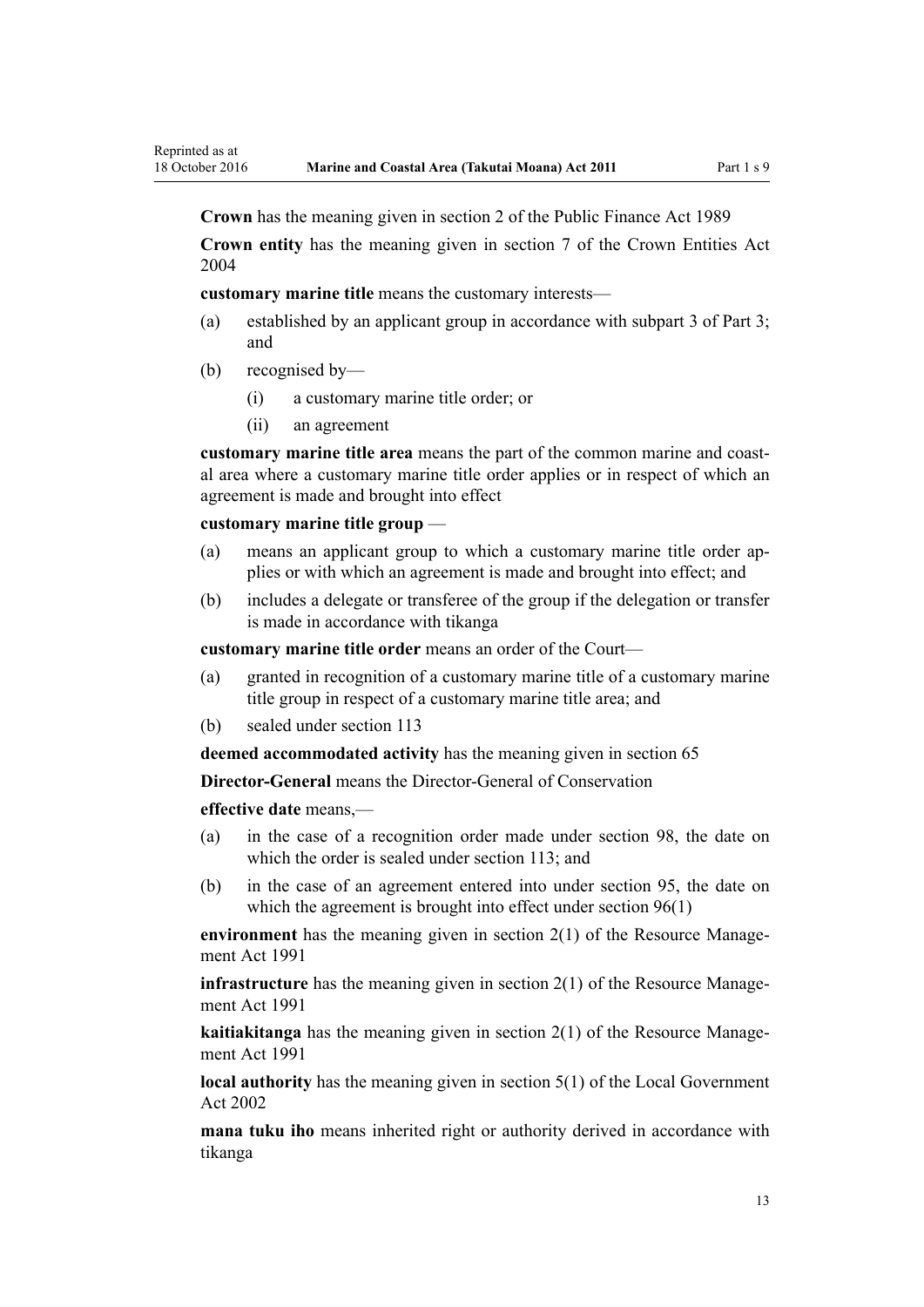**Māori Appellate Court** means the court continued by [section 50](http://prd-lgnz-nlb.prd.pco.net.nz/pdflink.aspx?id=DLM290929) of Te Ture Whenua Maori Act 1993

**Māori Land Court** means the court continued by [section 6](http://prd-lgnz-nlb.prd.pco.net.nz/pdflink.aspx?id=DLM290517) of Te Ture Whenua Maori Act 1993

#### **marine and coastal area**—

- (a) means the area that is bounded,—
	- (i) on the landward side, by the line of mean high-water springs; and
	- (ii) on the seaward side, by the outer limits of the territorial sea; and
- (b) includes the beds of rivers that are part of the coastal marine area (within the meaning of the [Resource Management Act 1991](http://prd-lgnz-nlb.prd.pco.net.nz/pdflink.aspx?id=DLM230264)); and
- (c) includes the airspace above, and the water space (but not the water) above, the areas described in paragraphs (a) and (b); and
- (d) includes the subsoil, bedrock, and other matter under the areas described in paragraphs (a) and (b)

**mineral** has the meaning given in [section 2\(1\)](http://prd-lgnz-nlb.prd.pco.net.nz/pdflink.aspx?id=DLM242543) of the Crown Minerals Act 1991

**plan** has the meaning given in [section 43AA](http://prd-lgnz-nlb.prd.pco.net.nz/pdflink.aspx?id=DLM2412743) of the Resource Management Act 1991, and also includes any proposed plan

**planning document** means the document that may be prepared by a customary marine title group under [section 85](#page-62-0)

**privilege**, in relation to any mineral,—

- (a) has the same meaning as the definition of existing privilege in [section](http://prd-lgnz-nlb.prd.pco.net.nz/pdflink.aspx?id=DLM242543) [2\(1\)](http://prd-lgnz-nlb.prd.pco.net.nz/pdflink.aspx?id=DLM242543) of the Crown Minerals Act 1991; and
- (b) also means prospecting, exploration, and mining permits granted under that Act, and their associated mining operations (within the meaning of [section 2\(1\)](http://prd-lgnz-nlb.prd.pco.net.nz/pdflink.aspx?id=DLM242543) of that Act)

**proposed plan** has the meaning given in [section 43AAC](http://prd-lgnz-nlb.prd.pco.net.nz/pdflink.aspx?id=DLM2412769) of the Resource Management Act 1991

**protected customary right** means an activity, use, or practice—

- (a) established by an applicant group in accordance with [subpart 2 of Part 3;](#page-38-0) and
- (b) recognised by—
	- (i) a protected customary rights order; or
	- (ii) an agreement

**protected customary rights area** means the part of the common marine and coastal area where a protected customary rights order or an agreement applies

### **protected customary rights group**—

(a) means an applicant group to which a protected customary rights order applies or with which an agreement is made; and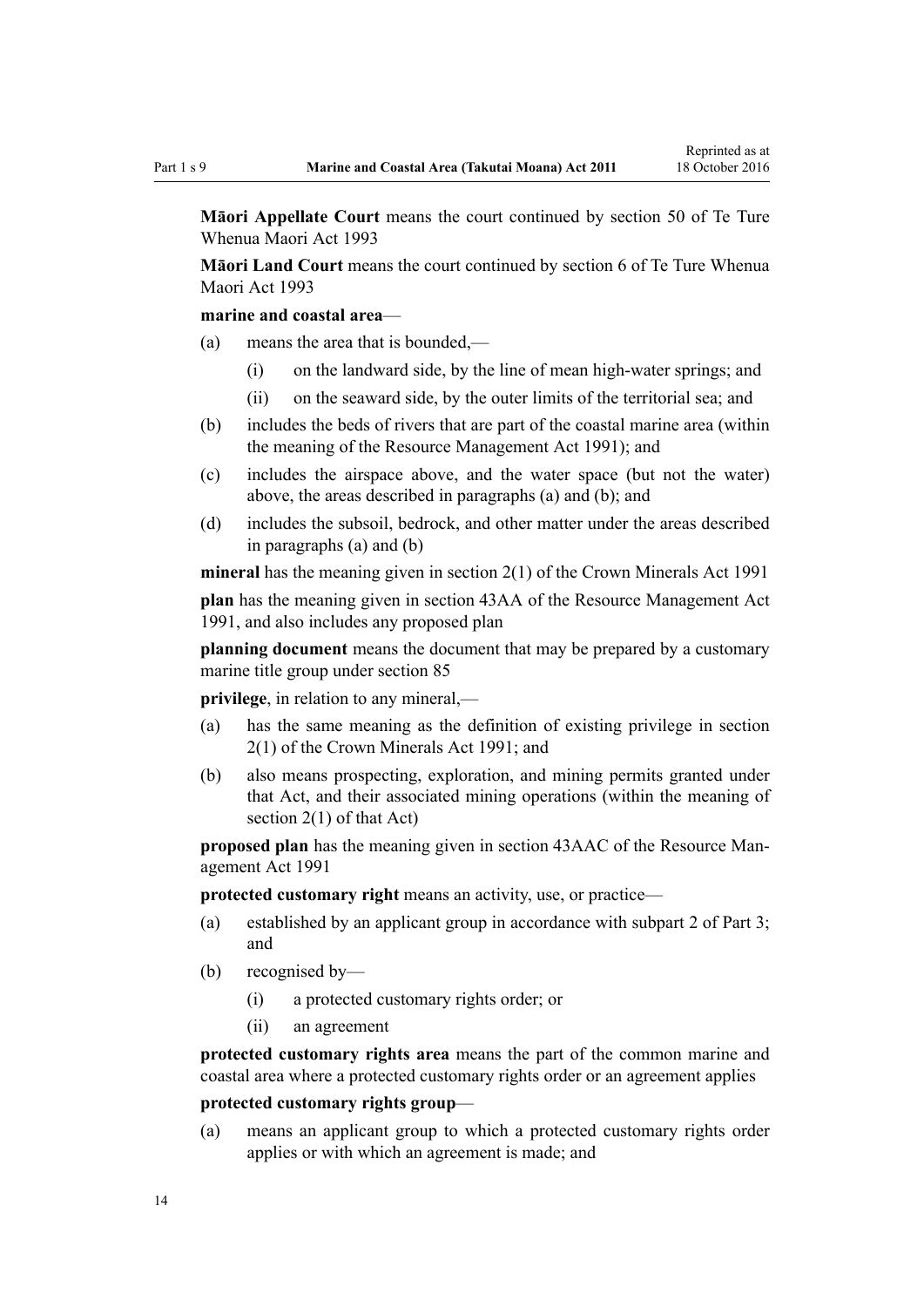(b) includes a delegate or transferee of the group if the delegation or transfer is made in accordance with tikanga

**protected customary rights order** means an order of the Court granted in recognition of the protected customary rights of a protected customary rights group in respect of a protected customary rights area and sealed under [section](#page-75-0) [113](#page-75-0)

**public notice** has the meaning given in [section 2\(1\)](http://prd-lgnz-nlb.prd.pco.net.nz/pdflink.aspx?id=DLM230272) of the Resource Management Act 1991

**quota management system** has the meaning given in [section 2\(1\)](http://prd-lgnz-nlb.prd.pco.net.nz/pdflink.aspx?id=DLM394199) of the Fisheries Act 1996

**recognition order** means a protected customary rights order or a customary marine title order, as the case requires, made under [section 98\(1\)](#page-69-0)

**regional council** has the meaning given in [section 2\(1\)](http://prd-lgnz-nlb.prd.pco.net.nz/pdflink.aspx?id=DLM230272) of the Resource Management Act 1991

**regional document** has the meaning given in [section 92](#page-65-0)

**register** means the marine and coastal area register that must be kept by the chief executive in accordance with [subpart 3 of Part 4](#page-75-0)

**Registrar** means the Registrar-General of Land appointed under [section 4](http://prd-lgnz-nlb.prd.pco.net.nz/pdflink.aspx?id=DLM270019) of the Land Transfer Act 1952

**resource consent** has the meaning given in [section 2\(1\)](http://prd-lgnz-nlb.prd.pco.net.nz/pdflink.aspx?id=DLM230272) of the Resource Management Act 1991

**responsible Minister** means the Minister of the Crown who, with the authority of the Prime Minister, is for the time being responsible for the administration of any provision in this Act

**RMA permission right** means the right held by a customary marine title group under a customary marine title order or agreement as provided for in [sections](#page-51-0) [66 to 68](#page-51-0)

**road** means—

Reprinted as at

- (a) a road within the meaning of [section 315\(1\)](http://prd-lgnz-nlb.prd.pco.net.nz/pdflink.aspx?id=DLM420326) of the Local Government Act 1974 or [section 43\(1\)](http://prd-lgnz-nlb.prd.pco.net.nz/pdflink.aspx?id=DLM175232) of the Government Roading Powers Act 1989; and
- (b) a motorway within the meaning of [section 2\(1\)](http://prd-lgnz-nlb.prd.pco.net.nz/pdflink.aspx?id=DLM173374) of the Government Roading Powers Act 1989; and
- (c) the supporting subsoil of any road described in paragraph (a) or (b)

**sand** has the meaning given in [section 2\(1\)](http://prd-lgnz-nlb.prd.pco.net.nz/pdflink.aspx?id=DLM242543) of the Crown Minerals Act 1991

**ship** has the meaning given in [section 2\(1\)](http://prd-lgnz-nlb.prd.pco.net.nz/pdflink.aspx?id=DLM334667) of the Maritime Transport Act 1994

**specified freehold land** means any land that, immediately before the commencement of this Act, is—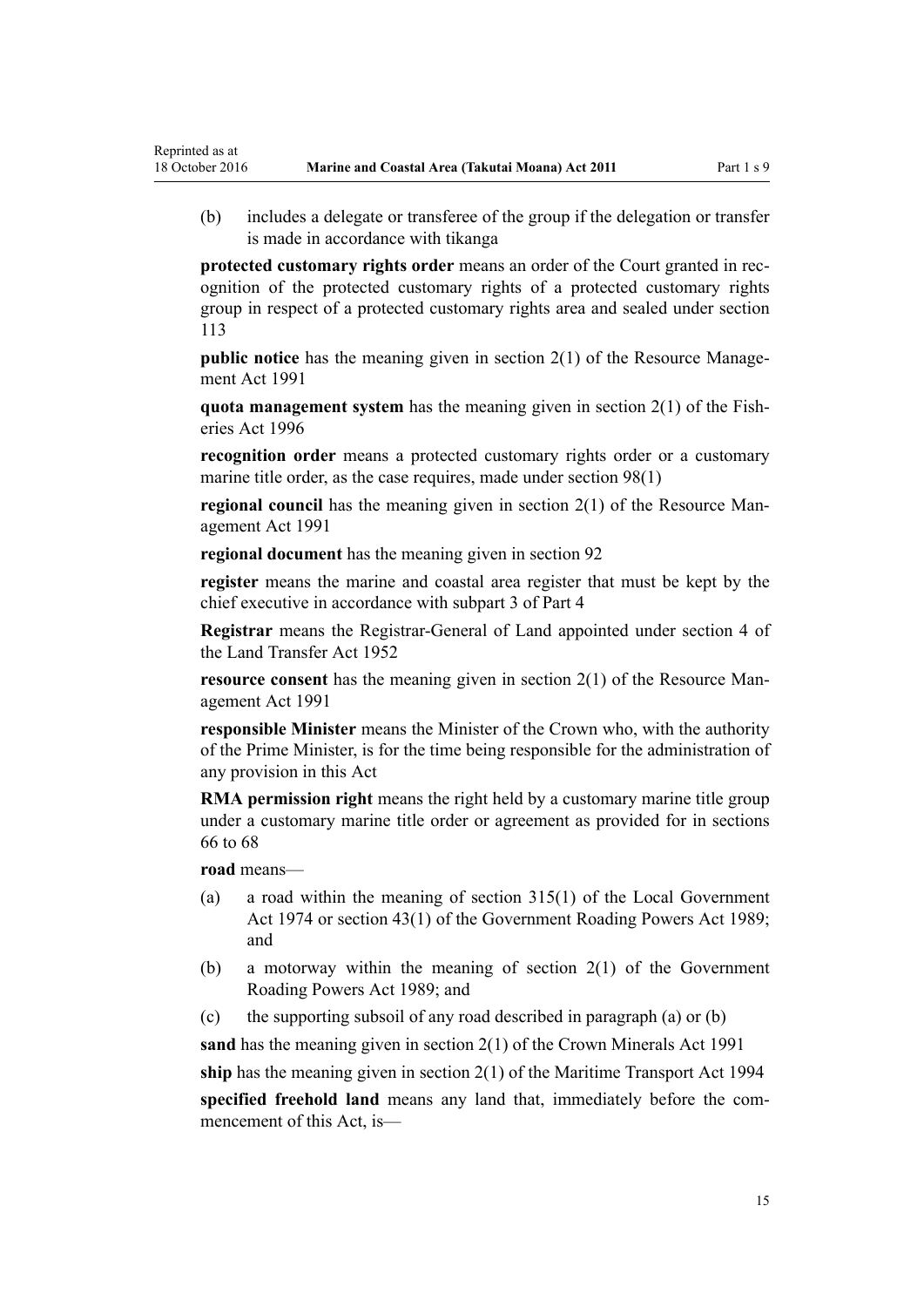- <span id="page-15-0"></span>(b) set apart as a Maori reservation under [Te Ture Whenua Maori Act 1993;](http://prd-lgnz-nlb.prd.pco.net.nz/pdflink.aspx?id=DLM289881) or
- (c) registered under the [Land Transfer Act 1952](http://prd-lgnz-nlb.prd.pco.net.nz/pdflink.aspx?id=DLM269031) and in which a person other than the Crown or a local authority has an estate in fee simple that is registered under that Act; or
- (d) subject to the [Deeds Registration Act 1908](http://prd-lgnz-nlb.prd.pco.net.nz/pdflink.aspx?id=DLM141134) and in which a person other than the Crown or a local authority has an estate in fee simple under an instrument that is registered under that Act

#### **structure**—

- (a) has the meaning given in [section 2\(1\)](http://prd-lgnz-nlb.prd.pco.net.nz/pdflink.aspx?id=DLM230272) of the Resource Management Act 1991; and
- (b) includes any breakwater, groyne, mole, or other such structure that is made by people and fixed to land

**taonga tūturu** has the meaning given in [section 2\(1\)](http://prd-lgnz-nlb.prd.pco.net.nz/pdflink.aspx?id=DLM432125) of the Protected Objects Act 1975

**territorial authority** has the meaning given in [section 5\(1\)](http://prd-lgnz-nlb.prd.pco.net.nz/pdflink.aspx?id=DLM170881) of the Local Government Act 2002

**territorial sea** means the territorial sea of New Zealand as defined by [section 3](http://prd-lgnz-nlb.prd.pco.net.nz/pdflink.aspx?id=DLM442665) of the Territorial Sea, Contiguous Zone, and Exclusive Economic Zone Act 1977

**tikanga** means Māori customary values and practices

**wāhi tapu** and **wāhi tapu area** have the meanings given to the terms **wahi tapu** and **wahi tapu area** in [section 6](http://prd-lgnz-nlb.prd.pco.net.nz/pdflink.aspx?id=DLM4005423) of the Heritage New Zealand Pouhere Taonga Act 2014

**warden** means a person appointed under [section 80](#page-59-0).

(2) In [Schedule 1](#page-83-0) and elsewhere as the context requires, **effect** has the meaning given in [section 3](http://prd-lgnz-nlb.prd.pco.net.nz/pdflink.aspx?id=DLM231795) of the Resource Management Act 1991.

Section 9(1) **High Court Rules**: repealed, on 18 October 2016, by [section 183\(c\)](http://prd-lgnz-nlb.prd.pco.net.nz/pdflink.aspx?id=DLM5759564) of the Senior Courts Act 2016 (2016 No 48).

Section 9(1) **privilege** paragraph (a): amended, on 24 May 2013, by [section 65](http://prd-lgnz-nlb.prd.pco.net.nz/pdflink.aspx?id=DLM5081570) of the Crown Minerals Amendment Act 2013 (2013 No 14).

Section 9(1) **wāhi tapu** and **wāhi tapu area**: amended, on 20 May 2014, by [section 107](http://prd-lgnz-nlb.prd.pco.net.nz/pdflink.aspx?id=DLM4005646) of the Heritage New Zealand Pouhere Taonga Act 2014 (2014 No 26).

#### **10 Act binds the Crown**

This Act binds the Crown.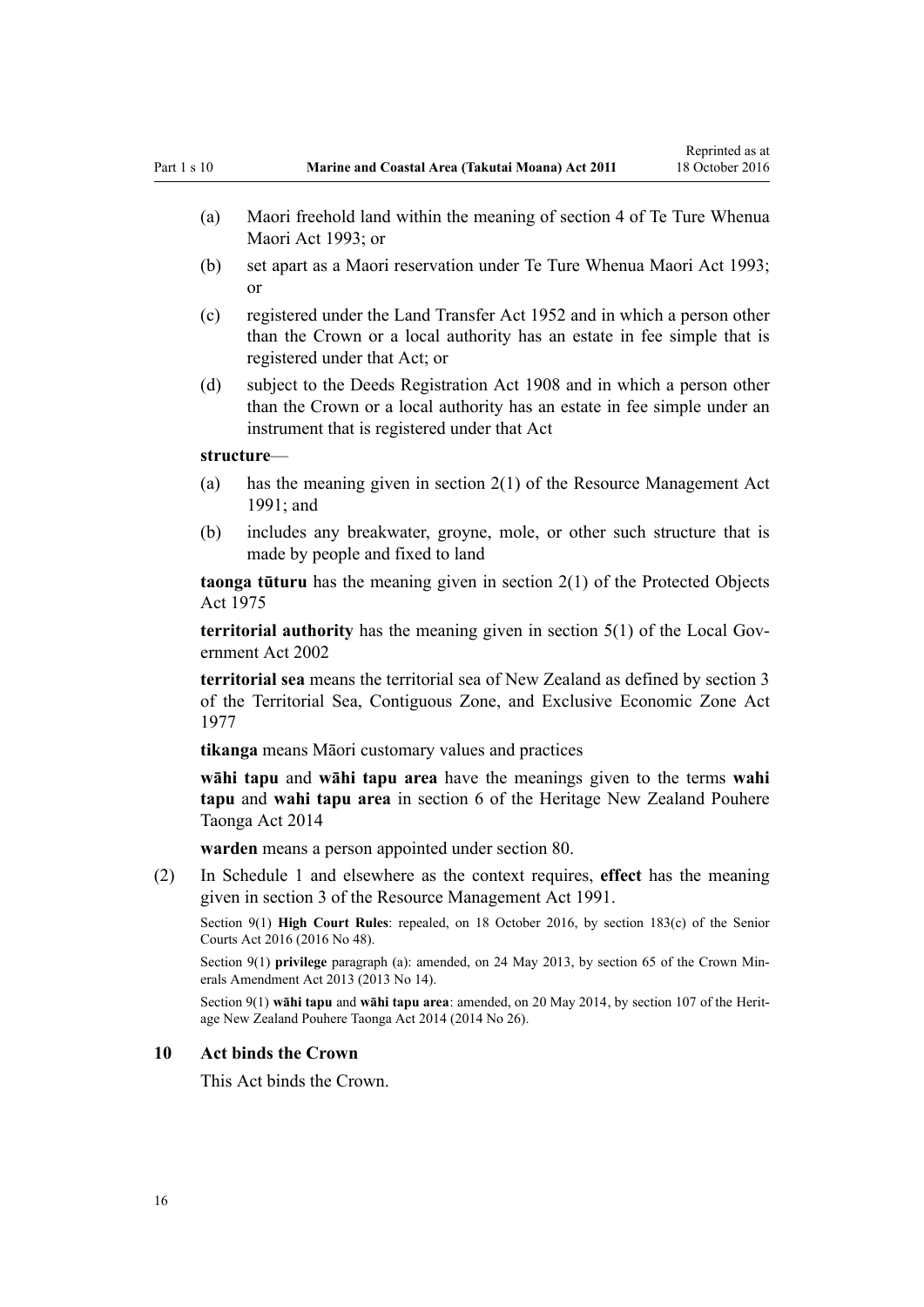# **Part 2**

### **Common marine and coastal area**

Subpart 1—Interests in common marine and coastal area

#### <span id="page-16-0"></span>**11 Special status of common marine and coastal area**

- (1) The common marine and coastal area is accorded a special status by this section.
- (2) Neither the Crown nor any other person owns, or is capable of owning, the common marine and coastal area, as in existence from time to time after the commencement of this Act.
- (3) On the commencement of this Act, the Crown and every local authority are divested of every title as owner, whether under any enactment or otherwise, of any part of the common marine and coastal area.
- (4) Whenever, after the commencement of this Act, whether as a result of erosion or other natural occurrence, any land owned by the Crown or a local authority becomes part of the common marine and coastal area, the title of the Crown or the local authority as owner of that land is, by this section, divested.
- (5) The special status accorded by this section to the common marine and coastal area does not affect—
	- (a) the recognition of customary interests in accordance with this Act; or
	- (b) any lawful use of any part of the common marine and coastal area or the undertaking of any lawful activity in any part of the common marine and coastal area; or
	- (c) any power to impose, by or under an enactment, a prohibition, limitation, or restriction in respect of a part of the common marine and coastal area; or
	- (d) any power or duty, by or under an enactment, to grant resource consents or permits (including the power to impose charges) within any part of the common marine and coastal area; or
	- (e) any power, by or under an enactment, to accord a status of any kind to a part of the common marine and coastal area, or to set aside a part of the common marine and coastal area for a specific purpose; or
	- (f) any status that is, by or under an enactment, accorded to a part of the common marine and coastal area or a specific purpose for which a part of the common marine and coastal area is, by or under an enactment, set aside, or any rights or powers that may, by or under an enactment, be exercised in relation to that status or purpose.
- (6) In this section, **enactment** includes bylaws, regional plans, and district plans.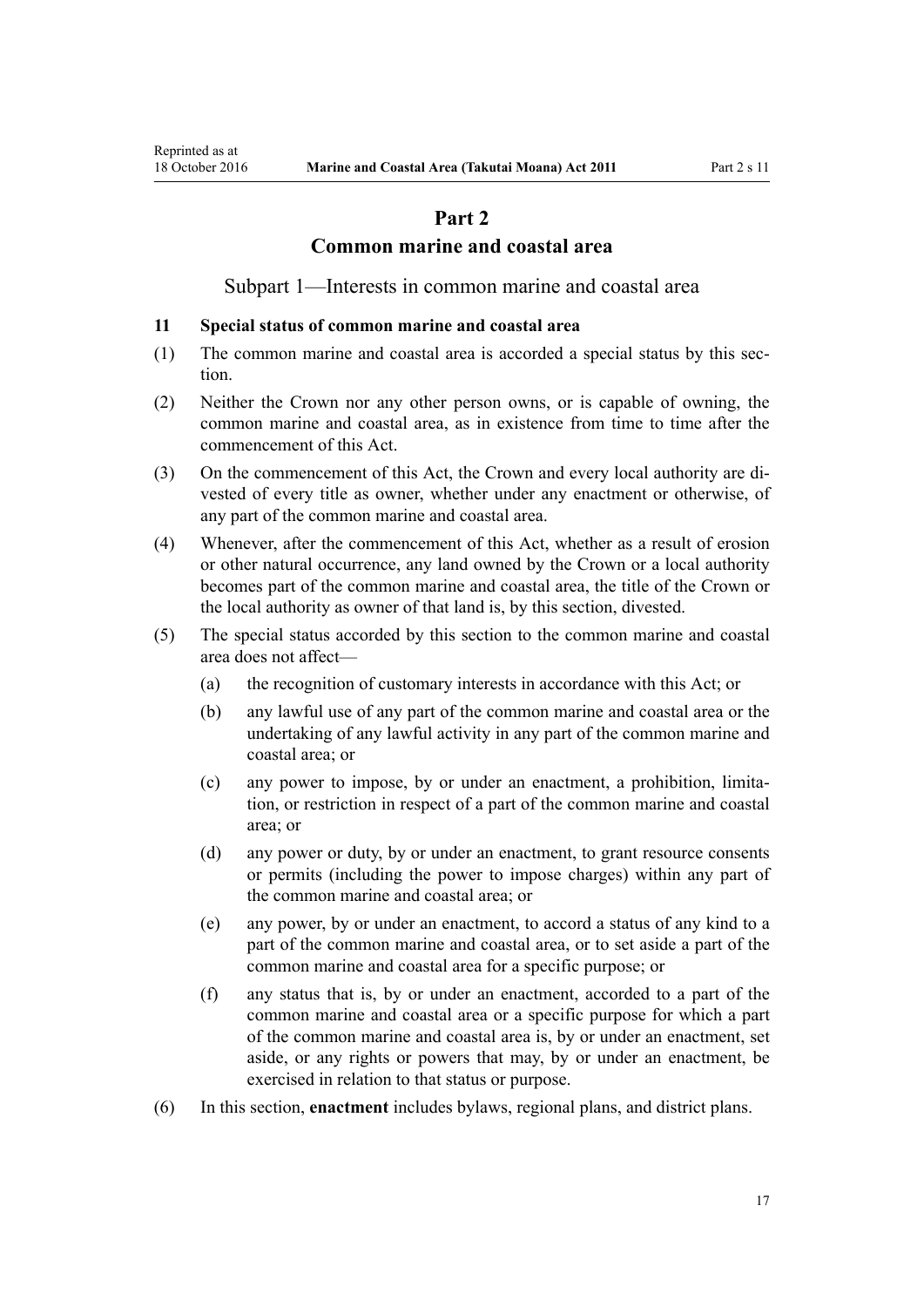### <span id="page-17-0"></span>**12 Areas acquiring status under certain enactments may vest in Crown**

- (1) This section applies to any defined area within the common marine and coastal area that acquires a status of any of the following kinds:
	- (a) a conservation area within the meaning of [section 2\(1\)](http://prd-lgnz-nlb.prd.pco.net.nz/pdflink.aspx?id=DLM103616) of the Conservation Act 1987:
	- (b) a national park within the meaning of [section 2](http://prd-lgnz-nlb.prd.pco.net.nz/pdflink.aspx?id=DLM36968) of the National Parks Act 1980:
	- (c) a reserve within the meaning of [section 2](http://prd-lgnz-nlb.prd.pco.net.nz/pdflink.aspx?id=DLM444310) of the Reserves Act 1977.
- (2) The Governor-General may, by Order in Council made on the recommendation of the Minister of Conservation, vest in the Crown any defined area to which this section applies other than an area that is within a customary marine title area.
- (3) When an Order in Council made under this section comes into force, the defined area to which it relates ceases to be part of the common marine and coastal area.
- (4) Every Order in Council made under this section is a legislative instrument and a disallowable instrument for the purposes of the [Legislation Act 2012](http://prd-lgnz-nlb.prd.pco.net.nz/pdflink.aspx?id=DLM2997643) and must be presented to the House of Representatives under [section 41](http://prd-lgnz-nlb.prd.pco.net.nz/pdflink.aspx?id=DLM2998573) of that Act. Section 12(4): replaced, on 5 August 2013, by [section 77\(3\)](http://prd-lgnz-nlb.prd.pco.net.nz/pdflink.aspx?id=DLM2998633) of the Legislation Act 2012 (2012) No 119).

#### **13 Boundary changes of marine and coastal area**

- (1) This Act (other than [section 11\(4\)](#page-16-0)) does not affect any enactment or the common law that governs accretions or erosions.
- (2) However, if, because of a change caused by a natural occurrence or process, any land, other than a road, that is owned by the Crown or a local authority becomes part of the marine and coastal area, then that land becomes part of the common marine and coastal area (even if that land consists of or is included in a piece of land defined by fixed boundaries).
- (3) If land has, because of a change caused by a natural occurrence or process, ceased to be part of the common marine and coastal area, and the title to that land is not determined by an enactment or the common law, then the land vests in the Crown as Crown land and is subject to the [Land Act 1948.](http://prd-lgnz-nlb.prd.pco.net.nz/pdflink.aspx?id=DLM250585)

#### **14 Roads located in marine and coastal area**

- (1) Any road, whether formed or unformed, that is in the marine and coastal area on the commencement of this Act is not part of the common marine and coastal area.
- (2) A certificate signed and dated by the responsible Minister may state, in respect of an unformed road to which subsection (1) applies,—
	- (a) that the formation of the road has commenced; or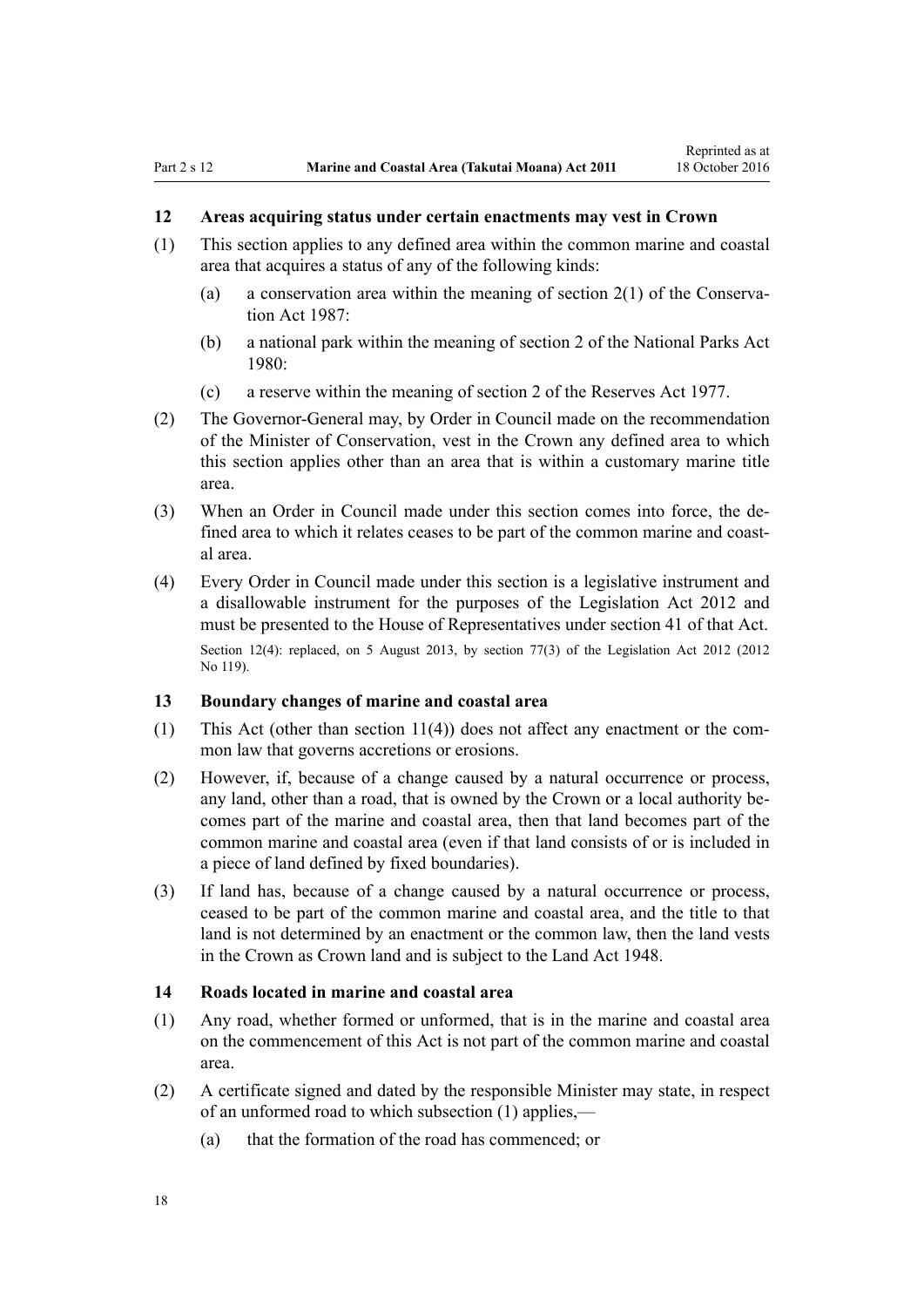- (b) that the Minister believes that the formation of the road is intended to be commenced, having regard to any evidence that the Minister considers relevant, including, without limitation, any resource consent or other authorisation for that formation or any application or proposed application for such consent or authorisation.
- (3) If, on the day before any quinquennial anniversary, an unformed road to which subsection (1) applies continues in existence as an unformed road, then that road is deemed to be stopped, and becomes part of the common marine and coastal area on that anniversary, unless a current certificate has been signed and dated in respect of that road.
- (4) If a road to which subsection (1) applies continues to be unformed for at least 15 years after the commencement of this Act, the road is deemed to be stopped, and becomes part of the common marine and coastal area, on the date that the responsible Minister, in his or her discretion, signs and dates a certificate stating that—
	- (a) the formation of the road has not commenced; and
	- (b) the Minister believes that there is no longer an intention to commence the formation of the road.
- (5) An unformed road that, after the commencement of this Act, comes into existence in the marine and coastal area is part of the common marine and coastal area.
- (6) However, if a road to which subsection (5) applies is formed, the road ceases to be part of the common marine and coastal area on the day on which its formation is completed.
- (7) In any case where a road in the marine and coastal area is not part of the common marine and coastal area, the ownership, management, and control of the road is determined and governed by the enactments that apply to the road.
- (8) Nothing in this section (except subsection (7)) or in [section 15](#page-19-0) applies to a private road.
- (9) In this section,—

**current certificate** means a certificate under subsection (2) that is dated not earlier than 6 months before the relevant quinquennial anniversary

**formation** and **form** have the same meaning as in [section 2\(1\)](http://prd-lgnz-nlb.prd.pco.net.nz/pdflink.aspx?id=DLM415539) of the Local Government Act 1974

**private road** has the same meaning as in [section 315\(1\)](http://prd-lgnz-nlb.prd.pco.net.nz/pdflink.aspx?id=DLM420326) of the Local Government Act 1974

**quinquennial anniversary** means any date that is the fifth, tenth, or 15th anniversary of the commencement of this Act.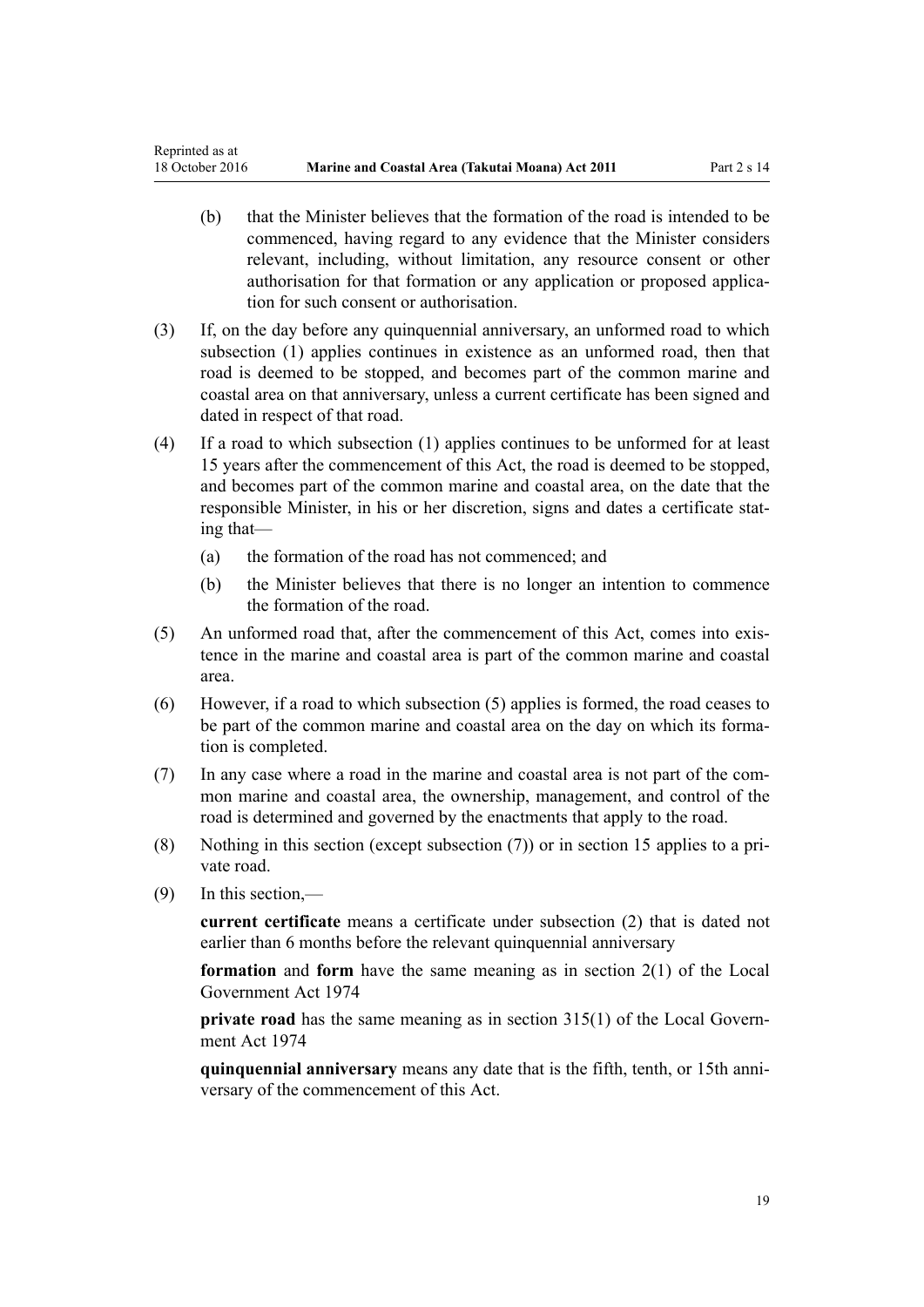### <span id="page-19-0"></span>**15 No ownership in road that becomes part of common marine and coastal area**

- (1) When a road or a former road becomes part of the common marine and coastal area, the title of the Crown or other entity as owner of the road is divested.
- (2) If a road in the marine and coastal area is stopped under the [Local Government](http://prd-lgnz-nlb.prd.pco.net.nz/pdflink.aspx?id=DLM415531) [Act 1974](http://prd-lgnz-nlb.prd.pco.net.nz/pdflink.aspx?id=DLM415531) or the [Public Works Act 1981](http://prd-lgnz-nlb.prd.pco.net.nz/pdflink.aspx?id=DLM45426), the former road becomes or, as the case requires, continues to be, part of the common marine and coastal area.
- (3) A certificate signed by the responsible Minister that identifies a road or an area and states that a provision of [section 14](#page-17-0) or this section has, since a specified date, applied to the road or area is, in the absence of proof to the contrary, sufficient evidence of the matters stated in the certificate.
- (4) This section and [section 14](#page-17-0) override section 18.

### **16 Continued Crown ownership of minerals**

- (1) Nothing in [section 11](#page-16-0) or [83](#page-61-0) affects [section 10](http://prd-lgnz-nlb.prd.pco.net.nz/pdflink.aspx?id=DLM246310) of the Crown Minerals Act 1991, which provides that all petroleum, gold, silver, and uranium existing in its natural condition in land is the property of the Crown.
- (2) For the purposes of [section 11](http://prd-lgnz-nlb.prd.pco.net.nz/pdflink.aspx?id=DLM246311) of the Crown Minerals Act 1991, the operation of [section 11](#page-16-0) or 17 is deemed to be an alienation from the Crown and, accordingly, every mineral (other than pounamu to which [section 3](http://prd-lgnz-nlb.prd.pco.net.nz/pdflink.aspx?id=DLM413605) of the Ngai Tahu (Pounamu Vesting) Act 1997 applies) existing in its natural condition in the common marine and coastal area is reserved in favour of the Crown.
- (3) [Section 11](#page-16-0) does not affect any privileges and the [Crown Minerals Act 1991](http://prd-lgnz-nlb.prd.pco.net.nz/pdflink.aspx?id=DLM242535) continues to apply to those privileges in all respects.
- (4) This section is subject to [section 83.](#page-61-0)

#### **17 Additions to common marine and coastal area**

- (1) If, at any time after the commencement of this Act, the Crown or a local authority acquires, whether by purchase, gift, exchange, or by operation of law, any specified freehold land that is wholly or partly within the marine and coastal area, then that land, to the extent that it is within the marine and coastal area, becomes on that acquisition part of the common marine and coastal area.
- (2) Subsection (1) does not apply to any specified freehold land that is accorded a status under an enactment other than this Act.

### **18 Rights of owners of structures**

- (1) This section applies to any structure that is, on or after the commencement of this Act, fixed to, or under or over, any part of the common marine and coastal area.
- (2) Each structure to which this section applies—
	- (a) is to be regarded as personal property and not as land or as an interest in land; and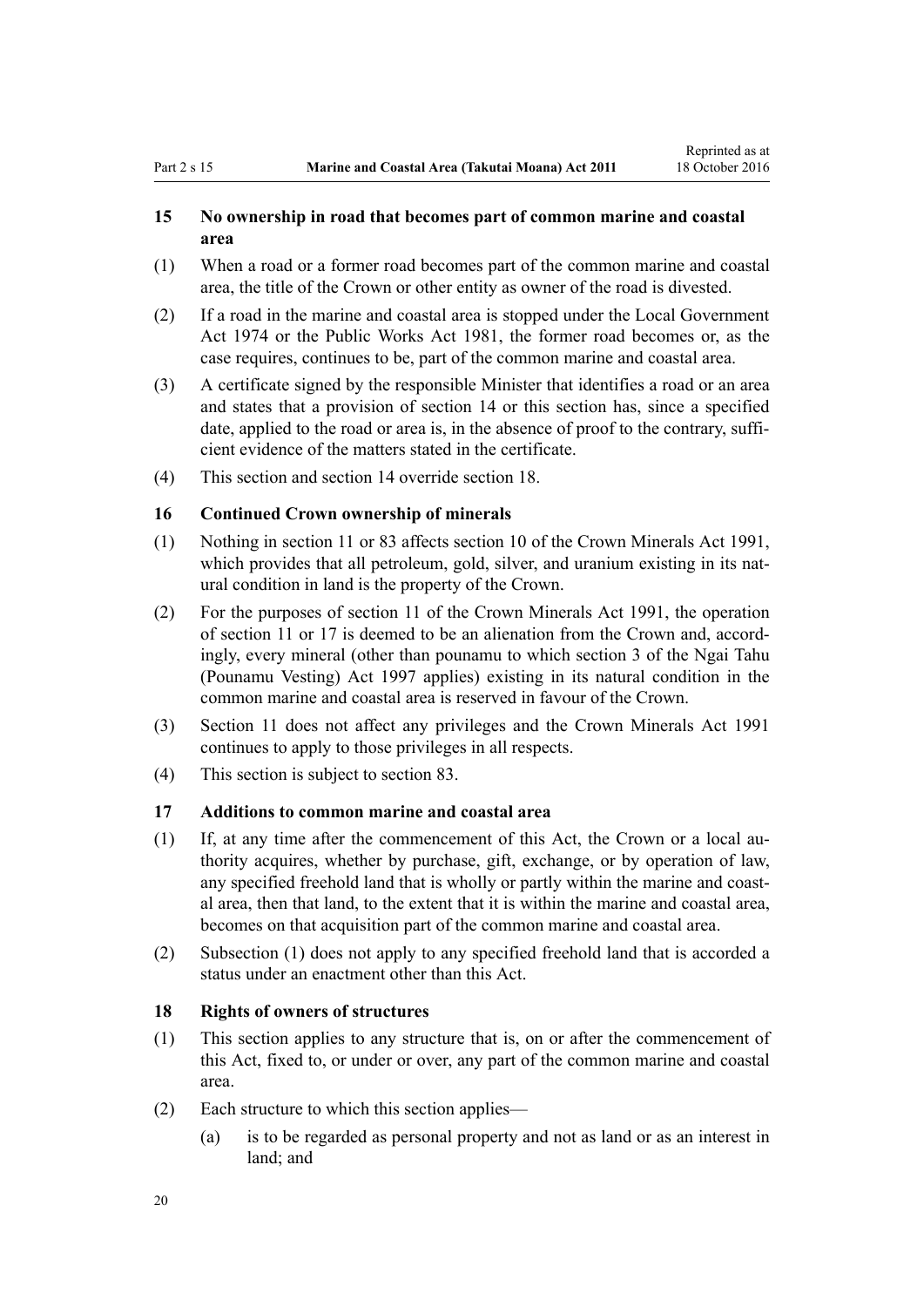- (b) does not form part of the common marine and coastal area.
- <span id="page-20-0"></span>(3) A person who, immediately before the commencement of this Act, had an interest in a structure to which this section applies continues to have that interest in the structure as personal property until the person's interest is changed by a disposition or by operation of law.
- (4) A person is presumed, unless the contrary is shown, to own a structure to which this section applies if the person holds a resource consent for the occupation of the part of the common marine and coastal area in which the structure is located.
- (5) Any authority, in force immediately before the commencement of this Act, by which the Crown, a Minister, an officer, an employee, a department, an instrument of the Crown, or a local authority is authorised to exercise and perform powers, duties, or functions in respect of a structure to which this section applies continues to be in force according to its tenor until it is changed or ceases to have effect by a lawful direction, disposition, or by operation of law.

### **19 Crown deemed to be owner of abandoned structures**

- (1) The Crown is deemed to be the owner of any structure that is abandoned in the common marine and coastal area.
- (2) For the purposes of this section, a structure is **abandoned** if the regional council with statutory functions in the part of the common marine and coastal area in which the structure is located has, after due inquiry, been unable to ascertain the identity or the whereabouts of the owner of the structure.
- (3) Where the ownership of a structure in the common marine and coastal area is uncertain, the regional council must undertake an inquiry under subsection (2) if there is no current resource consent in respect of the structure.
- (4) Every inquiry under subsection (2) must be undertaken in accordance with regulations made under [section 118](#page-77-0).
- (5) Nothing in this section makes the Crown liable—
	- (a) for any breaches committed, in respect of a structure, before the Crown became the deemed owner of the structure; or
	- (b) for any effects attributable to anything done or omitted, in respect of a structure, before the Crown became the deemed owner of the structure; or
	- (c) to comply with any requirement in respect of the structure that does not relate to a matter of health or safety or to a significant adverse effect on the environment.

#### **20 Act does not affect existing resource consents or lawful activities**

Nothing in this Act limits or affects—

(a) any resource consent granted before the commencement of this Act; or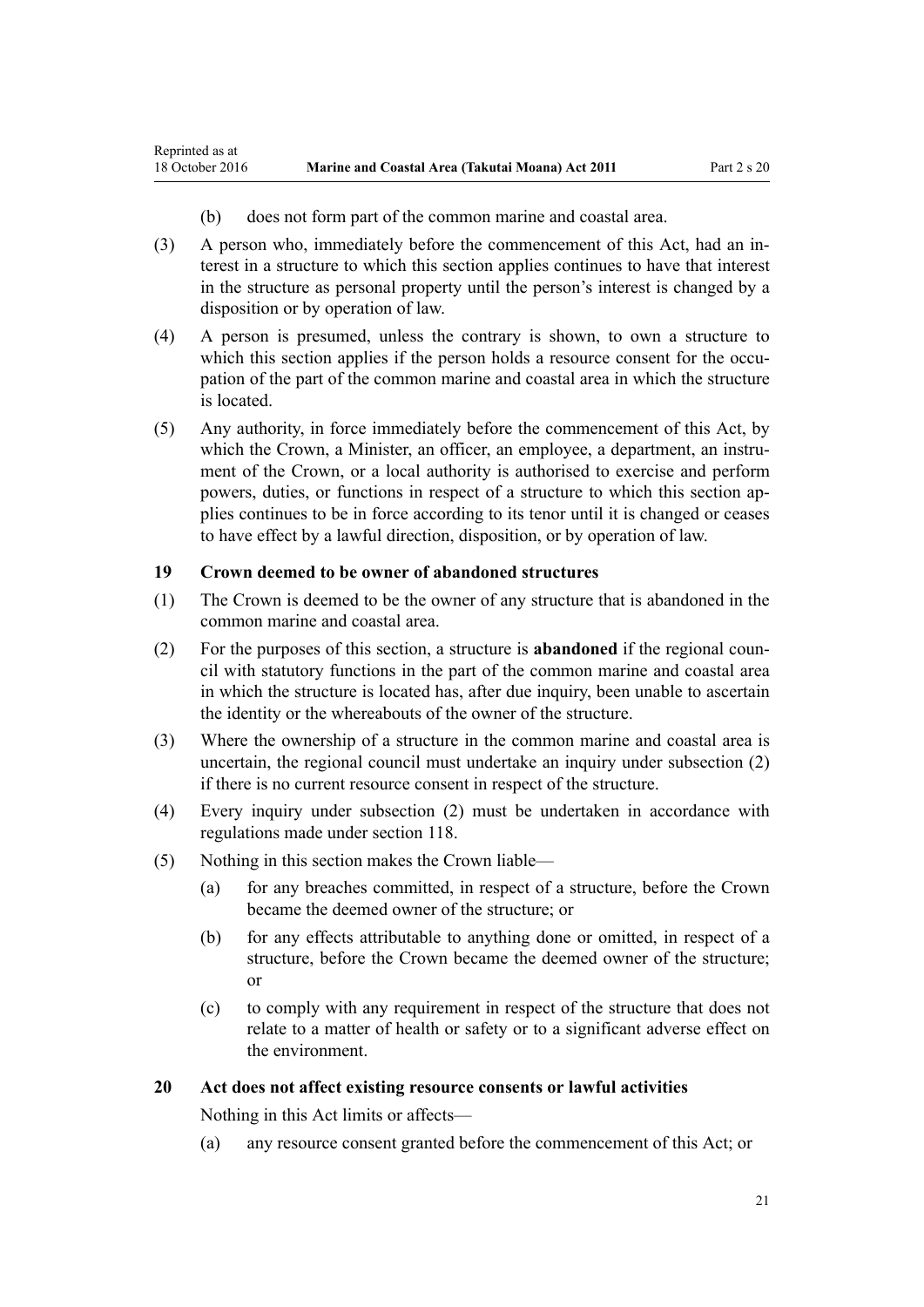<span id="page-21-0"></span>(b) any activities that can be lawfully undertaken without a resource consent or other authorisation.

#### **21 Certain proprietary interests to continue**

- (1) In this section, **proprietary interest**
	- (a) means any interest under a lease, licence, permit, easement, or statutory authorisation (not being a resource consent) granted in respect of any land that, on the commencement of this Act, is located within the common marine and coastal area; and
	- (b) includes any right to a renewal or an extension of that interest; but
	- (c) does not include a privilege.
- (2) A proprietary interest that, immediately before the commencement of this Act, was in effect continues, so far as it is lawful, to have effect according to its tenor.
- (3) Every proprietary interest that is continued by subsection (2) and that has been granted by a person other than the Crown is deemed to have been granted by the Crown.
- (4) The Minister of Conservation is authorised to execute on behalf of the Crown any instrument or other document that is required to be executed by the grantor in respect of any proprietary interest.
- (5) The Minister of Conservation may enforce any condition to which a proprietary interest is subject by taking any measures, including the taking of proceedings, that the grantor of the interest could take.
- (6) The Crown may grant a renewal or extension of a proprietary interest only if the interest contains a right of renewal or extension.
- (7) This section overrides [section 11](#page-16-0).

### **22 Provisions relating to computer freehold registers wholly in common marine and coastal area**

- (1) The Registrar must, at the request of the Minister of Conservation and without further authority than this section, cancel the whole of any computer freehold register that comprises land that is wholly within the common marine and coastal area.
- (2) Immediately upon the cancellation under subsection (1) of a computer freehold register that is subject to a current registered interest or current registered notification, the Registrar must, without further authority than this section,—
	- (a) issue a computer interest register under [section 9](http://prd-lgnz-nlb.prd.pco.net.nz/pdflink.aspx?id=DLM140179) of the Land Transfer (Computer Registers and Electronic Lodgement) Amendment Act 2002 for that registered interest or notification; and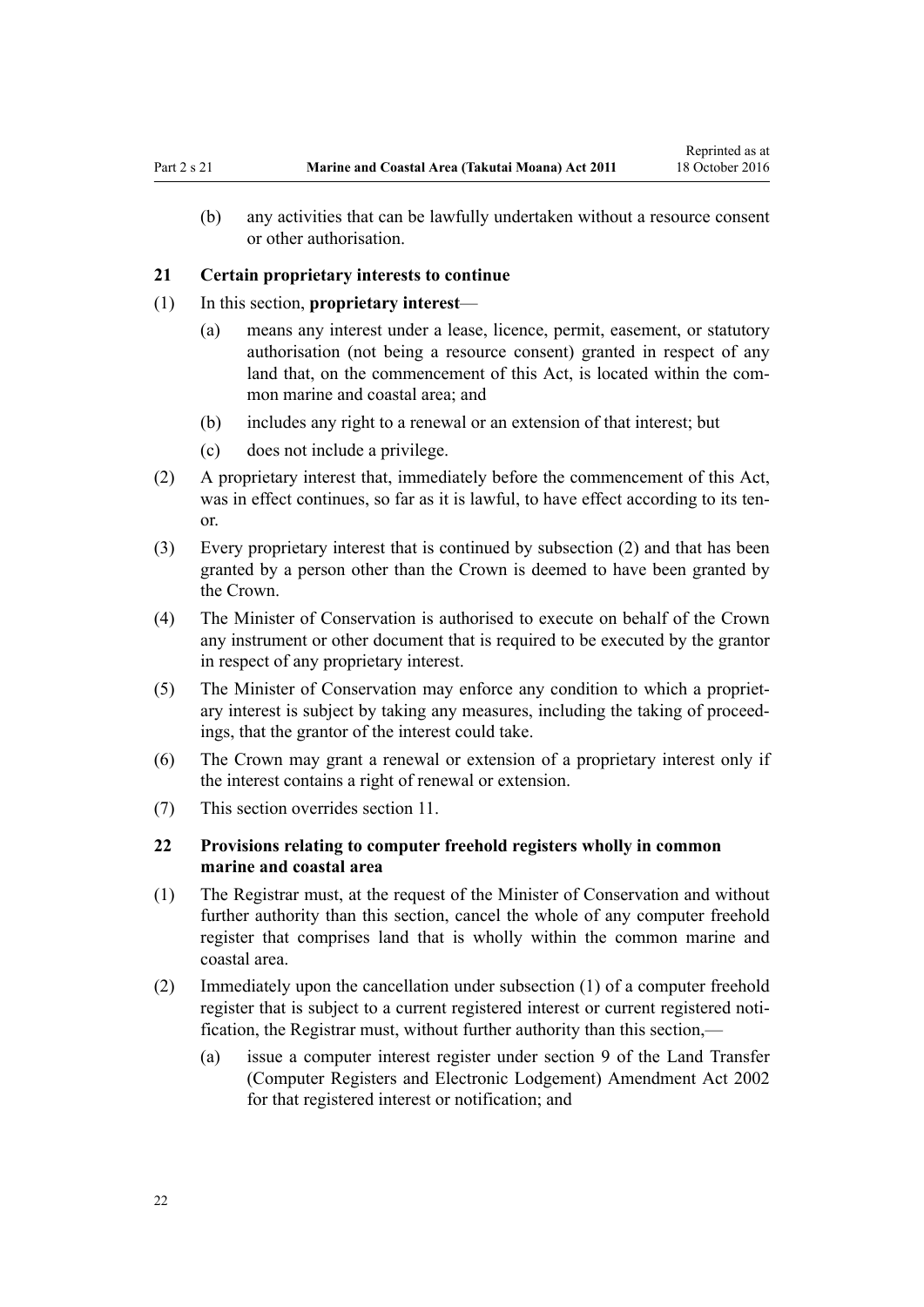- <span id="page-22-0"></span>(b) record on that computer interest register that the land to which the registered interest or notification relates is located in the common marine and coastal area.
- (3) When the interest or notification for which a computer interest register has been issued in accordance with subsection (2)(a) expires or is extinguished or is otherwise determined, the Registrar must, at the request of the Minister of Conservation and without further authority than this section, cancel the computer interest register.

### **23 Provisions relating to computer freehold register to land in common marine and coastal area and land above line of mean high-water springs**

- (1) If any computer freehold register comprises any land that is part of the common marine and coastal area as well as any adjacent land (the **adjacent land**) above the line of mean high-water springs, either the Minister of Conservation or the owner of the adjacent land may apply to the Registrar for the issue of a computer freehold register for the adjacent land.
- (2) On presentation of the application, the Registrar, on payment of the appropriate fee, must, despite anything in the [Land Transfer Act 1952,](http://prd-lgnz-nlb.prd.pco.net.nz/pdflink.aspx?id=DLM269031)—
	- (a) cancel the computer freehold register that comprises the land within the common marine and coastal area and the adjacent land; and
	- (b) issue a computer freehold register under [section 7](http://prd-lgnz-nlb.prd.pco.net.nz/pdflink.aspx?id=DLM140177) of the Land Transfer (Computer Registers and Electronic Lodgement) Amendment Act 2002 in the name of the owner of the adjacent land for the adjacent land; and
	- (c) note any current registered interest or current registered notification that relates to the adjacent land against that computer freehold register in the order in which it appears on the computer freehold register cancelled under paragraph (a); and
	- (d) issue a computer interest register under [section 9](http://prd-lgnz-nlb.prd.pco.net.nz/pdflink.aspx?id=DLM140179) of the Land Transfer (Computer Registers and Electronic Lodgement) Amendment Act 2002 for any registered interest or current registered notification that relates to land within the common marine and coastal area that was part of the computer freehold register cancelled under paragraph (a).
- (3) The Registrar may require the deposit of any survey plan necessary for the issue of a computer freehold register under subsection (2)(b).
- (4) To avoid doubt, no action taken under this section is subject to [Part 10](http://prd-lgnz-nlb.prd.pco.net.nz/pdflink.aspx?id=DLM236786) of the Resource Management Act 1991.

### **24 Exclusion of interests in marine and coastal area founded on adverse possession or prescriptive title**

(1) Despite any other enactment or rule of law, no person may claim an interest in any part of the marine and coastal area on the ground of adverse possession or prescriptive title.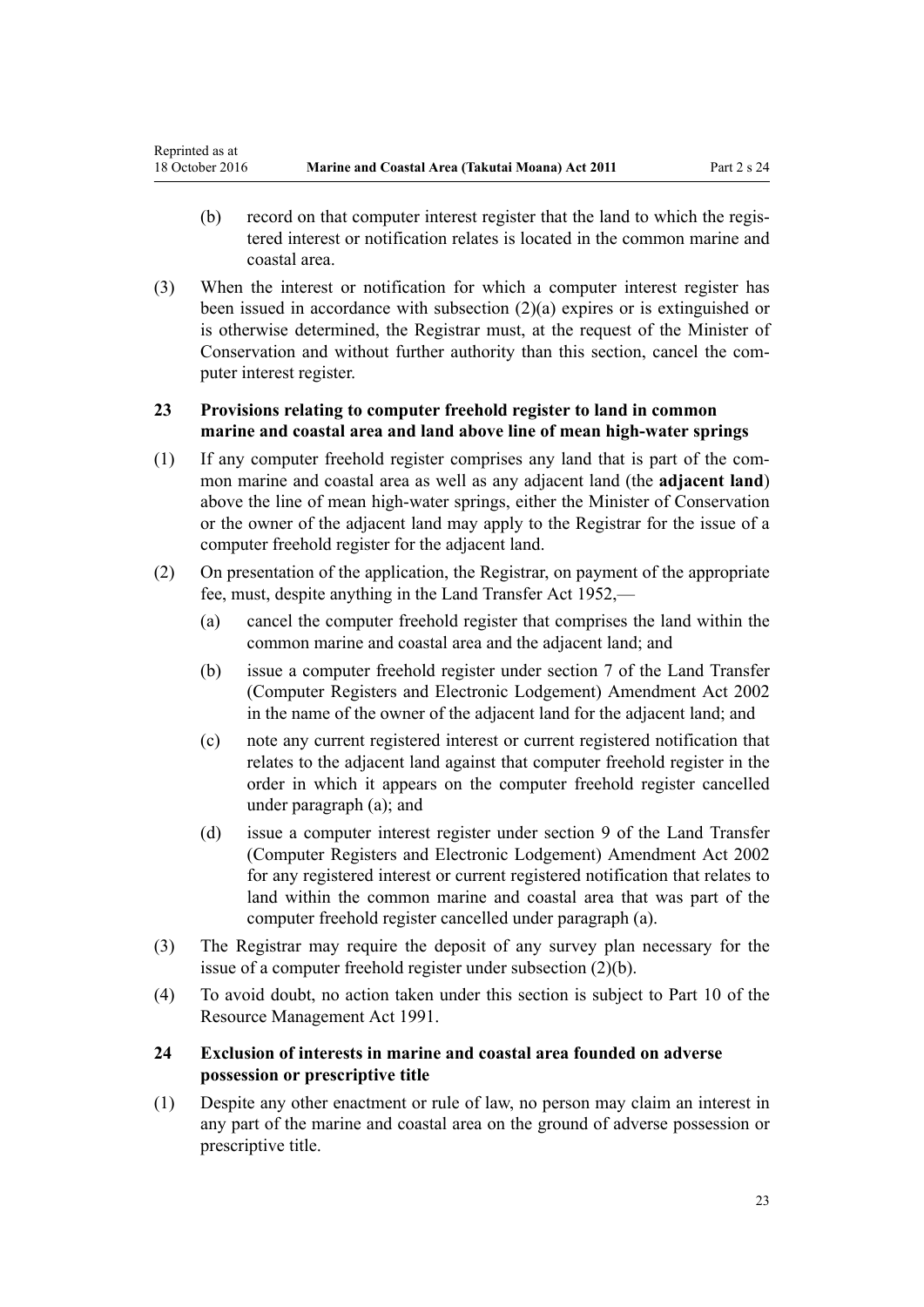<span id="page-23-0"></span>(2) No relief may be claimed by any person for any loss or damage arising from this section.

### **25 Local authorities may apply to Minister for redress for loss of divested areas**

- (1) A local authority that, as a result of the operation of [section 11\(3\) or \(4\)o](#page-16-0)r [17](#page-19-0), loses its title to any land in the common marine and coastal area that it had acquired by purchase may apply to the Minister of Conservation for redress.
- (2) In considering an application by a local authority under subsection (1), the Minister of Conservation must be guided by whichever of the following criteria is applicable:
	- (a) if the local authority purchased the relevant land at full market value, compensation is to be paid at current market value:
	- (b) if the local authority did not purchase the relevant land at full market value, redress is limited to compensation for direct financial loss to the local authority arising from the loss of ownership, including loss of—
		- (i) any income that the local authority would, but for the operation of [section 11\(3\) or \(4\)](#page-16-0) or [17](#page-19-0), have derived from the relevant part of the marine and coastal area; and
		- (ii) any investment that the local authority made in the land after purchase.
- (3) An application under subsection (1) must be made,—
	- (a) if the loss results from the operation of section  $11(3)$ , not later than 12 months after the commencement of this Act:
	- (b) if the loss results from the operation of section  $11(4)$  or [17](#page-19-0), not later than 12 months after the occurrence of the loss to which the application relates.
- (4) No court has jurisdiction to hear any claim in respect of any loss suffered by a local authority as a result of the operation of [section 11\(3\) or \(4\)](#page-16-0) or [17](#page-19-0).
- (5) Any application made under [section 25](http://prd-lgnz-nlb.prd.pco.net.nz/pdflink.aspx?id=DLM320246) of the Foreshore and Seabed Act 2004 that, on the commencement of this Act, has not yet been finally determined by the Minister of Conservation must be treated as if this Act (other than this subsection) had not been enacted.

Subpart 2—Public rights and powers over common marine and coastal area

### *Rights of access*

#### **26 Rights of access**

(1) Every individual has, without charge, the following rights: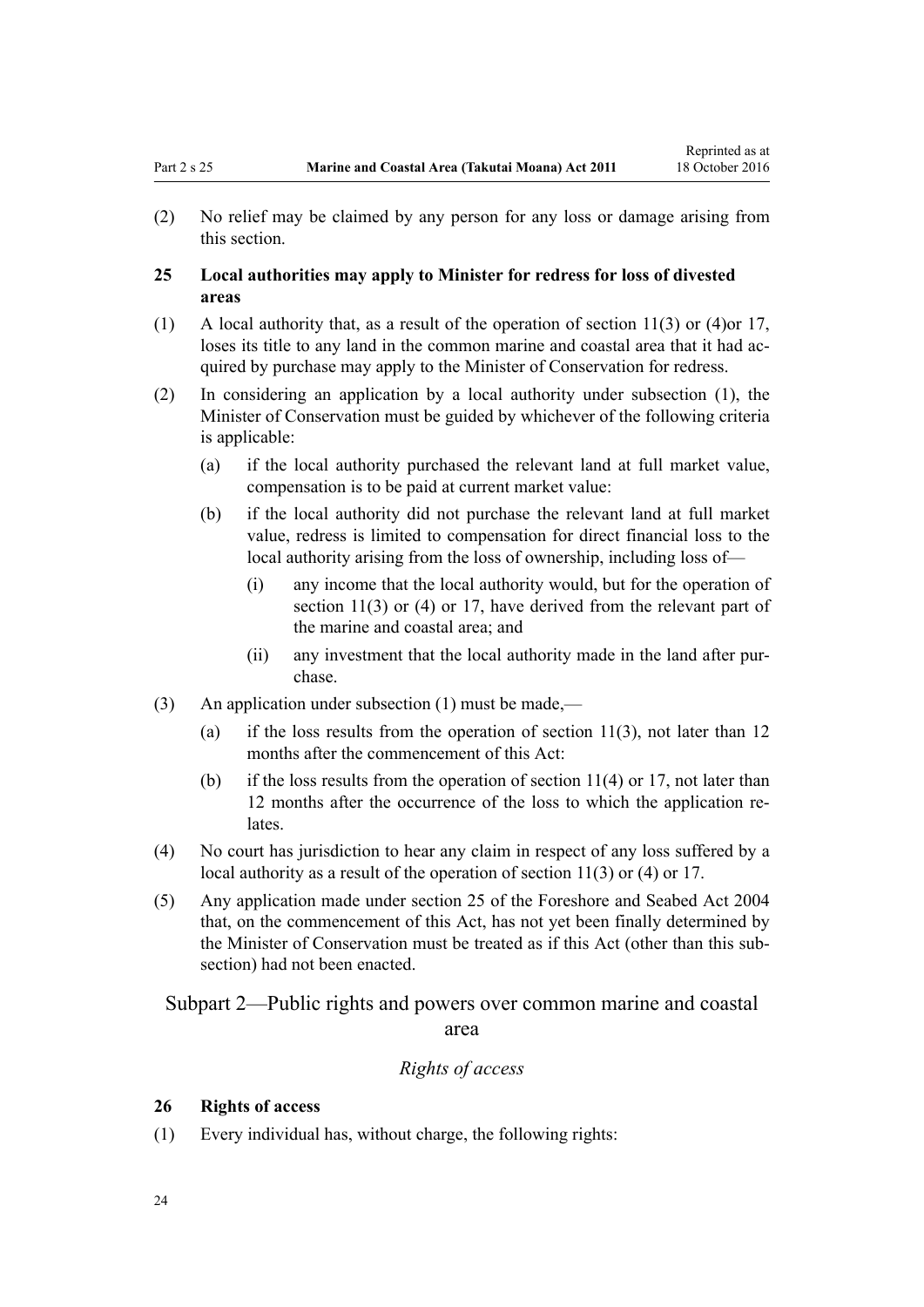- <span id="page-24-0"></span>(a) to enter, stay in or on, and leave the common marine and coastal area:
- (b) to pass and repass in, on, over, and across the common marine and coastal area:
- (c) to engage in recreational activities in or on the common marine and coastal area.
- (2) The rights conferred by this section are subject to any authorised prohibitions or restrictions that are imposed under [section 79,](#page-58-0) or by or under any other enactment.
- (3) A prohibition or restriction of the kind described in subsection (2) may, subject to the enactment in which it is contained or by which it is authorised, apply to—
	- (a) any or all of the rights conferred by this section:
	- (b) 1 or more ways of exercising those rights:
	- (c) 1 or more defined periods, or an indefinite period, or recurring periods of a stated kind:
	- (d) 1 or more specified areas.
- (4) In this section, **enactment** includes bylaws, regional plans, and district plans.

### *Rights of navigation*

#### **27 Rights of navigation within marine and coastal area**

- (1) Every person has the following rights:
	- (a) to enter, and pass and repass through, the marine and coastal area by ship:
	- (b) to temporarily anchor, moor, and ground within the marine and coastal area:
	- (c) to load and unload cargo, crew, equipment, and passengers within the marine and coastal area:
	- (d) to remain in a place within the marine and coastal area for a convenient time:
	- (e) to remain temporarily in a place within the marine and coastal area until wind or weather permits departure or until cargo has been obtained or repairs completed.
- (2) The rights conferred by subsection (1) include anything reasonably incidental to their exercise.
- (3) The rights conferred by subsection (1) may be exercised subject to any authorised restrictions and prohibitions that are imposed by or under an enactment, including restrictions and prohibitions imposed under [sections 78](#page-57-0) and [79.](#page-58-0)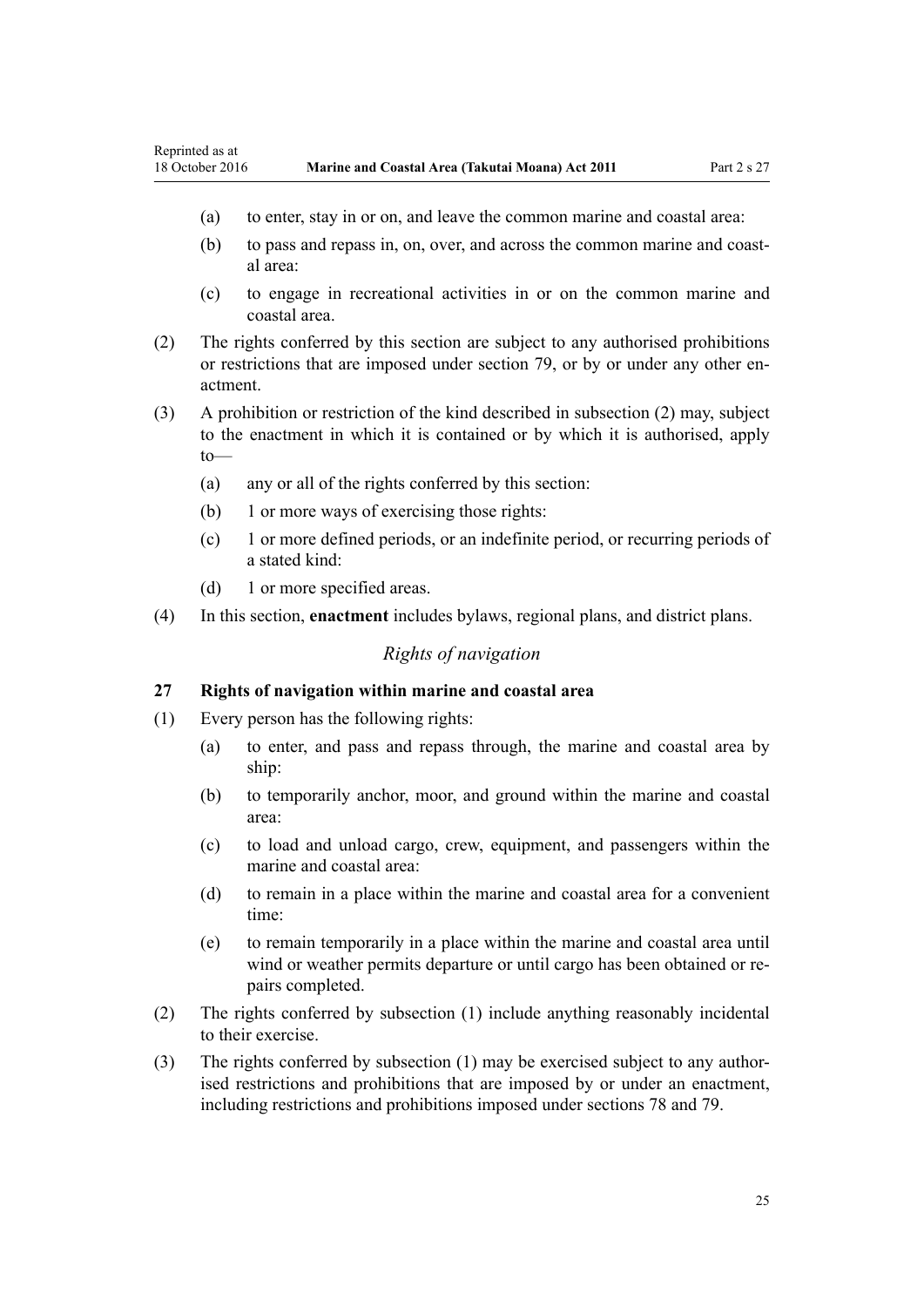- <span id="page-25-0"></span>(4) A restriction or prohibition of the kind described in subsection (3) may, subject to the enactment in which it is contained or by which it is authorised, apply to—
	- (a) 1 or more of the rights conferred by this section:
	- (b) 1 or more ways of exercising those rights:
	- (c) a definite period or an indefinite period, or recurring periods of a stated kind:
	- (d) 1 or more specified areas.
- (5) In this section, **enactment** includes bylaws, regional plans, and district plans.

# *Rights of fishing*

#### **28 Fishing rights preserved**

- (1) Nothing in this Act prevents the exercise of any fishing rights conferred or recognised by or under an enactment or by a rule of law.
- (2) Subsection (1) is subject to [section 81.](#page-60-0)

### Subpart 3—Reclaimed land

#### **29 Interpretation**

(1) In this section and in [sections 30 to 45,](#page-26-0) unless the context otherwise requires,—

**developer**, in relation to any reclaimed land, means the person (including a customary marine title group) who holds the resource consent for the reclamation by which the land is formed, whether or not that resource consent was obtained after the commencement or completion of the reclamation

**dispose of** includes sell, exchange, gift, and transfer

**eligible applicant**, in relation to an application under [section 35,](#page-27-0) means a person who, under a provision of that section, is entitled to make that application

**freehold interest** means an estate in fee simple but does not include a stratum estate in freehold or in leasehold created under the [Unit Titles Act 1972](http://prd-lgnz-nlb.prd.pco.net.nz/pdflink.aspx?id=DLM405590) or the [Unit Titles Act 2010](http://prd-lgnz-nlb.prd.pco.net.nz/pdflink.aspx?id=DLM1160400)

**interest** means a freehold interest or a lesser interest

**lesser interest** means an interest in reclaimed land that is less than a freehold interest and includes a lease, licence, or other right or title to occupy or use the land

**Minister** means the Minister of the Crown who, under the authority of any warrant or with the authority of the Prime Minister, is for the time being responsible for the administration of the [Land Act 1948](http://prd-lgnz-nlb.prd.pco.net.nz/pdflink.aspx?id=DLM250585)

**reclaimed land** means permanent land formed from land that formerly was below the line of mean high-water springs and that, as a result of a reclamation, is located above the line of mean high-water springs, but does not include—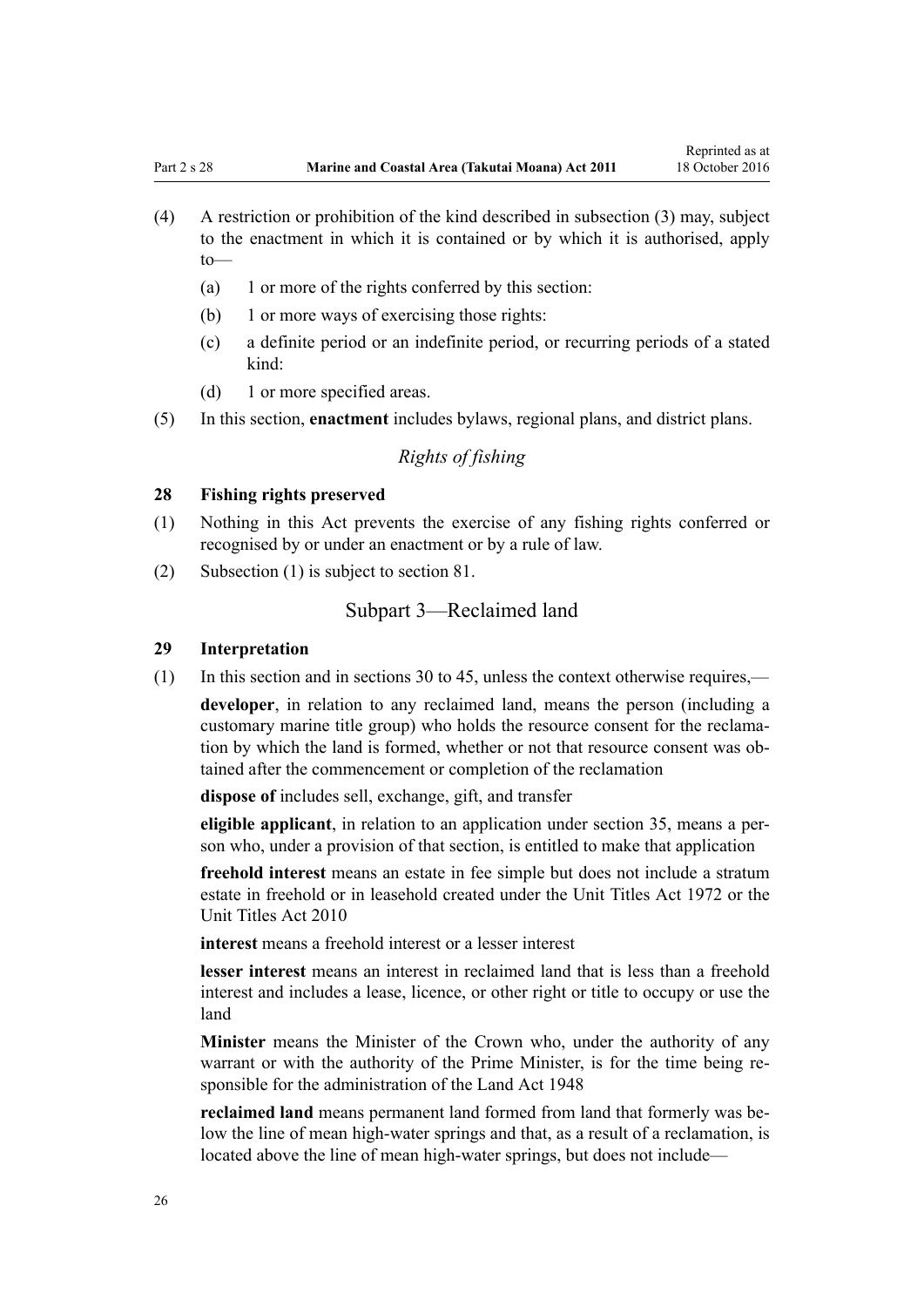- <span id="page-26-0"></span>(a) land that has arisen above the line of mean high-water springs as a result of natural processes, including accretion; or
- (b) structures such as breakwaters, moles, groynes, or sea walls

**reclaimed land subject to this subpart** means reclaimed land vested in the Crown under section 30 or 31, but does not include reclaimed land that is subject to a declaration under [section 32](#page-27-0).

(2) The purpose of this subpart is to provide certainty to business and development interests in respect of investments in reclamations and to balance the interests of all New Zealanders, including their interests in conservation.

### **30 Certain reclaimed land to vest in Crown**

- (1) Subsection (2) applies to any reclaimed land that is formed from the common marine and coastal area as a result of a lawful reclamation.
- (2) The full legal and beneficial ownership in any reclaimed land to which this subsection applies vests in the Crown absolutely if, after the commencement of this Act, a regional council approves a plan of survey, under [section 245\(5\)](http://prd-lgnz-nlb.prd.pco.net.nz/pdflink.aspx?id=DLM237630) of the Resource Management Act 1991, in respect of that land.
- (3) Subsection (4) applies to reclaimed land that is formed from the common marine and coastal area as a result of an unlawful reclamation.
- (4) The full legal and beneficial ownership in any reclaimed land to which this subsection applies vests in the Crown absolutely if the Minister signs a certificate that—
	- (a) describes the position and extent of the reclaimed land; and
	- (b) states that this subsection applies to the reclaimed land.
- (5) A certificate signed under subsection (4) is, in the absence of proof to the contrary, sufficient evidence of the matter stated in the certificate.
- (6) The [Land Act 1948](http://prd-lgnz-nlb.prd.pco.net.nz/pdflink.aspx?id=DLM250585) does not apply to reclaimed land vested by this section.

### **31 New status of existing reclaimed land**

- (1) This section applies to reclaimed land (**existing reclaimed land**) that,—
	- (a) immediately before the commencement of this Act, was—
		- (i) part of the public foreshore and seabed under the [Foreshore and](http://prd-lgnz-nlb.prd.pco.net.nz/pdflink.aspx?id=DLM319838) [Seabed Act 2004;](http://prd-lgnz-nlb.prd.pco.net.nz/pdflink.aspx?id=DLM319838) or
		- (ii) vested in the Crown under the [Land Act 1948](http://prd-lgnz-nlb.prd.pco.net.nz/pdflink.aspx?id=DLM250585); or
		- (iii) subject to the Foreshore and Seabed Endowment Revesting Act 1991; or
		- (iv) otherwise owned by the Crown; and
	- (b) is not set apart for a specified purpose.
- (2) On the commencement of this Act, the full legal and beneficial ownership of all existing reclaimed land vests in the Crown absolutely and, so far as it is,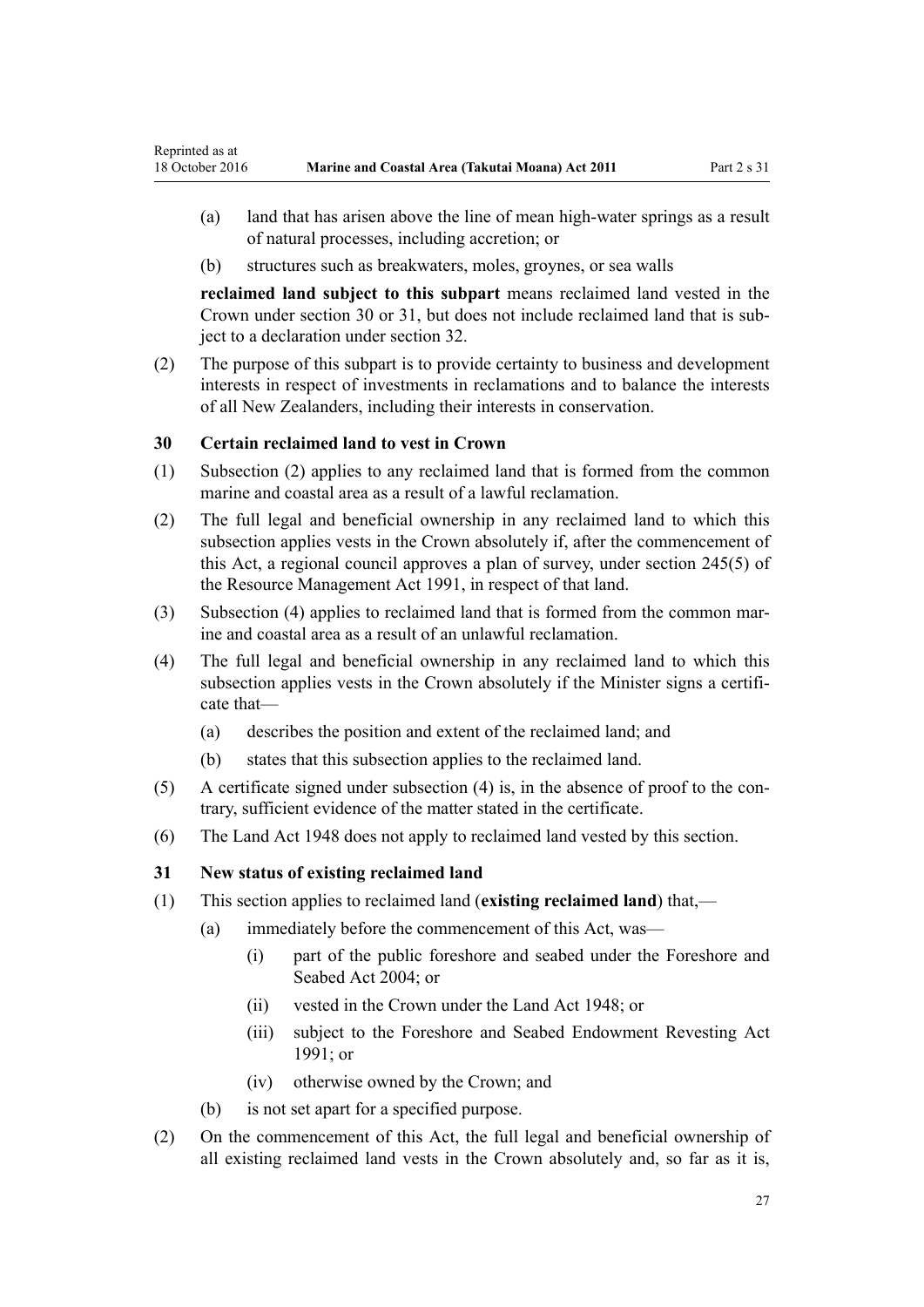<span id="page-27-0"></span>immediately before that commencement, subject to the [Foreshore and Seabed](http://prd-lgnz-nlb.prd.pco.net.nz/pdflink.aspx?id=DLM319838) [Act 2004](http://prd-lgnz-nlb.prd.pco.net.nz/pdflink.aspx?id=DLM319838), the Foreshore and Seabed Endowment Revesting Act 1991, or the [Land Act 1948](http://prd-lgnz-nlb.prd.pco.net.nz/pdflink.aspx?id=DLM250585), ceases to be subject to those Acts.

- (3) However, this section does not affect—
	- (a) any lesser interest held, immediately before the commencement of this Act, by a person other than the Crown in existing reclaimed land; or
	- (b) the ownership in structures fixed to, or under or over, existing reclaimed land.

#### **32 Minister may declare reclaimed land to be subject to Land Act 1948**

- (1) The Minister may, by notice in the *Gazette*, declare any land of the following kind to be Crown land subject to the [Land Act 1948](http://prd-lgnz-nlb.prd.pco.net.nz/pdflink.aspx?id=DLM250585) and not to this Act:
	- (a) reclaimed land vested in the Crown by [section 30](#page-26-0) or [31](#page-26-0):
	- (b) reclaimed land in which the Crown has, at any time after the commencement of this Act, acquired the freehold interest.
- (2) A notice under subsection (1)—
	- (a) must describe the position and extent of the reclaimed land; and
	- (b) takes effect on the 28th day after its publication in the *Gazette*.

#### **33 Minister to administer reclaimed land subject to this subpart**

- (1) The Minister may perform and exercise the functions, duties, and powers of the Crown as owner in respect of every area of reclaimed land that is subject to this subpart.
- (2) The Minister may sign a certificate that—
	- (a) describes the position and extent of any land; and
	- (b) states that the land is, or is not, subject to this subpart.
- (3) A certificate signed under subsection (2) is, in the absence of proof to the contrary, sufficient evidence of the matter stated in the certificate.

#### **34 Granting and disposition of interests in reclaimed land subject to this subpart**

- (1) The Minister may, in accordance with sections 35 to 41, grant interests in reclaimed land subject to this subpart.
- (2) The Crown may not dispose of any interest in reclaimed land subject to this subpart otherwise than in accordance with sections 35 to 41.
- **35 Eligible applicants for interests in reclaimed land subject to this subpart**
- (1) A developer of reclaimed land subject to this subpart that has been, or is being, or is to be formed may apply to the Minister for the grant to the developer of an interest in that reclaimed land.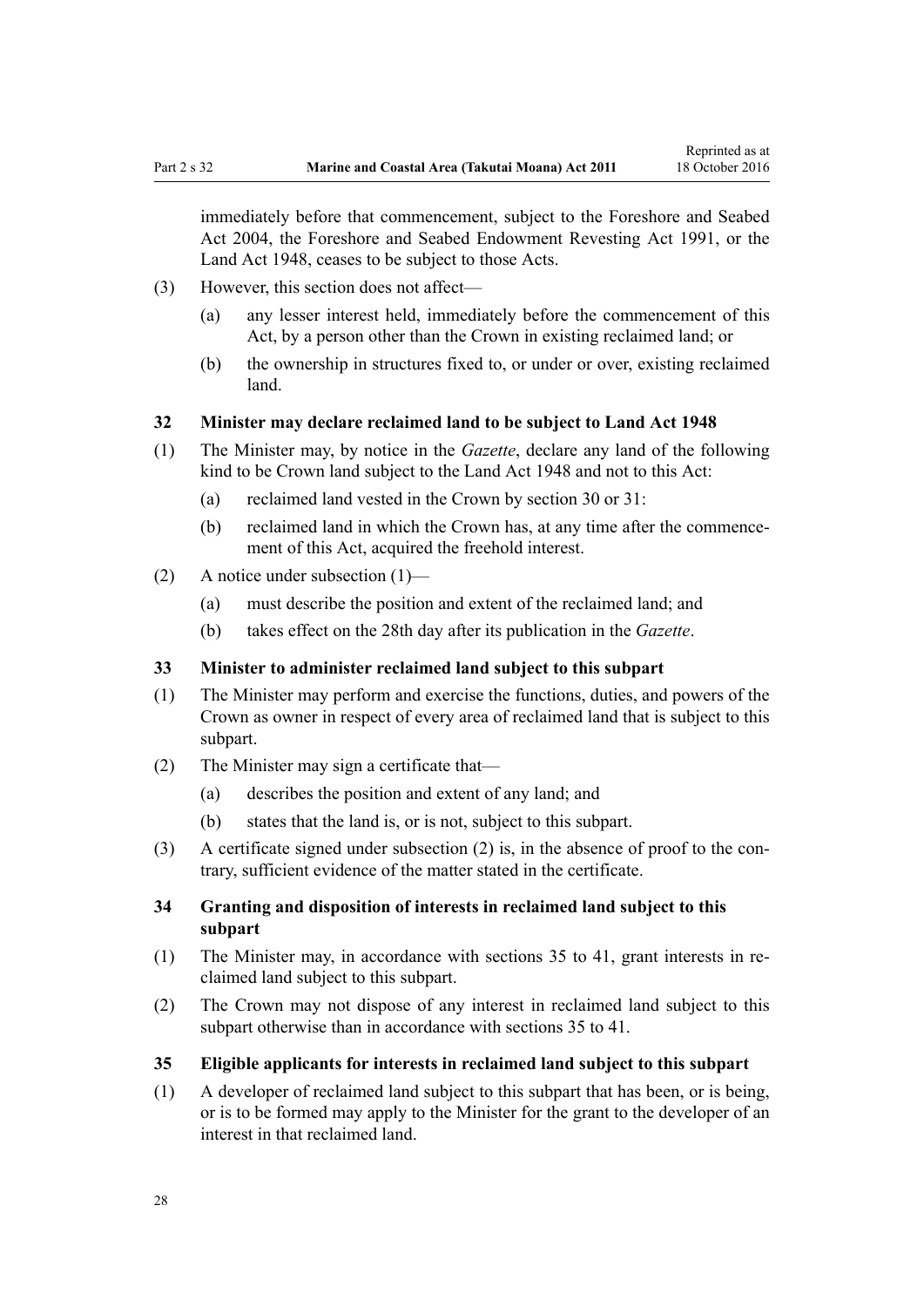- <span id="page-28-0"></span>(2) A network utility operator may apply to the Minister for the grant to the network utility operator of a lesser interest in reclaimed land subject to this subpart that has been, or is being, or is to be formed on the ground that the lesser interest is required for the purposes of the network utility operation undertaken by the network utility operator.
- (3) Subsection (4) applies if—
	- (a) reclaimed land has been subject to this subpart for more than 10 years; and
	- (b) no interest has been granted in that land; and
	- (c) no current application for the grant of an interest in that land is awaiting the Minister's determination.
- (4) If this subsection applies, any person may apply to the Minister for the grant to the person of an interest in the reclaimed land.
- (5) A developer or other person who makes an application under this section becomes liable to pay any fees payable under regulations made under this Act.
- (6) The fees referred to in subsection (5) are recoverable as a debt due to the Crown.
- (7) In this section, **network utility operator** and **network utility operation** have the same meanings as in [section 166](http://prd-lgnz-nlb.prd.pco.net.nz/pdflink.aspx?id=DLM236206) of the Resource Management Act 1991.

#### **36 Determination of application by Minister**

- (1) When an application under [section 35](#page-27-0) is made by an eligible applicant, the Minister must, without limitation, determine the following matters:
	- (a) whether the applicant is to be granted an interest in the reclaimed land and, if so, whether that interest should be a freehold interest or a lesser interest:
	- (b) if a lesser interest is to be granted, the terms and conditions of that lesser interest:
	- (c) any conditions that must be fulfilled before any interest in the reclaimed land is granted:
	- (d) the encumbrances, restrictions, or conditions (if any) that should attach to any interest (including a freehold interest) to be granted:
	- (e) any consideration (whether by payment of price, rental or other charge, or by way of set-off, or in whole or partial settlement of any claim, including any claim under the [Treaty of Waitangi Act 1975\)](http://prd-lgnz-nlb.prd.pco.net.nz/pdflink.aspx?id=DLM435367) for the grant of the interest.
- (2) In determining the matters specified in subsection (1), the Minister must take into account the following matters, so far as they are applicable:
	- (a) the minimum interest in the reclaimed land that is reasonably needed to allow the purpose of the grant to be achieved: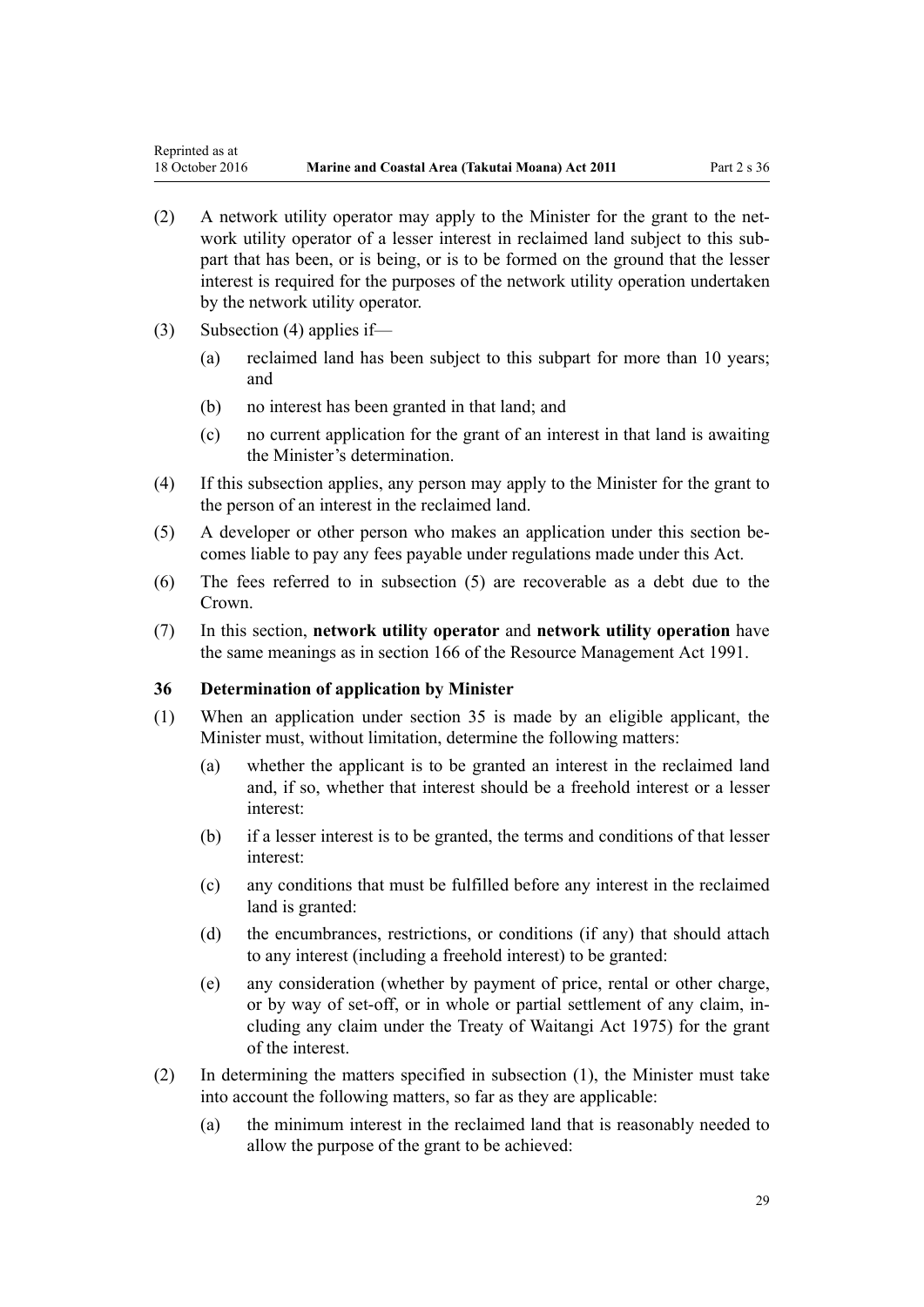- <span id="page-29-0"></span>(b) the public interest in the reclaimed land, including existing or proposed public use of the reclaimed land:
- (c) whether, and the extent to which, the public is benefiting, or is to benefit, from the use or proposed use of the reclaimed land:
- (d) any conditions or restrictions imposed on the resource consent that authorised the reclamation:
- (e) whether any historical claims have been made under the [Treaty of Wai](http://prd-lgnz-nlb.prd.pco.net.nz/pdflink.aspx?id=DLM435367)[tangi Act 1975](http://prd-lgnz-nlb.prd.pco.net.nz/pdflink.aspx?id=DLM435367) in respect of the reclaimed land or whether there are any pending applications under [Part 4:](#page-67-0)
- (f) the cultural value of the reclaimed land and surrounding area to tangata whenua:
- (g) the financial value of the reclaimed land to the Crown:
- (h) any natural or historic values associated with the reclaimed land:
- (i) the potential public access, amenity, and recreational values of the reclaimed land:
- (j) any special circumstances of the applicant, including the amount of any investment made by the applicant in respect of the reclaimed land.
- (3) The Minister may determine that several eligible applicants may each be granted a distinct interest in the reclaimed land.

### **37 Presumption that certain applicants to be granted freehold interest in reclaimed land subject to this subpart**

- (1) In the case of an application made under [section 35](#page-27-0) by an eligible applicant who is a person of a kind specified in subsection (2), the Minister's determination of the matter specified in section  $36(1)(a)$  must proceed on the basis that the person is to be granted a freehold interest in the reclaimed land unless—
	- (a) the person does not wish to be granted a freehold interest; or
	- (b) the Minister is satisfied, after considering the matters specified in [section](#page-28-0) [36\(2\)](#page-28-0), that there is good reason not to grant the person a freehold interest.
- (2) The persons are the following:
	- (a) any port company (as defined in [section 2\(1\)](http://prd-lgnz-nlb.prd.pco.net.nz/pdflink.aspx?id=DLM131688) of the Port Companies Act 1988):
	- (b) any port operator (as defined in [Part 3A](http://prd-lgnz-nlb.prd.pco.net.nz/pdflink.aspx?id=DLM5689750) of the Maritime Transport Act 1994):
	- (c) the company (as defined in [section 2](http://prd-lgnz-nlb.prd.pco.net.nz/pdflink.aspx?id=DLM125376) of the Auckland Airport Act 1987) that operates Auckland International Airport (including any entity that operates all or part of the airport and that is a subsidiary of, or successor to, that company):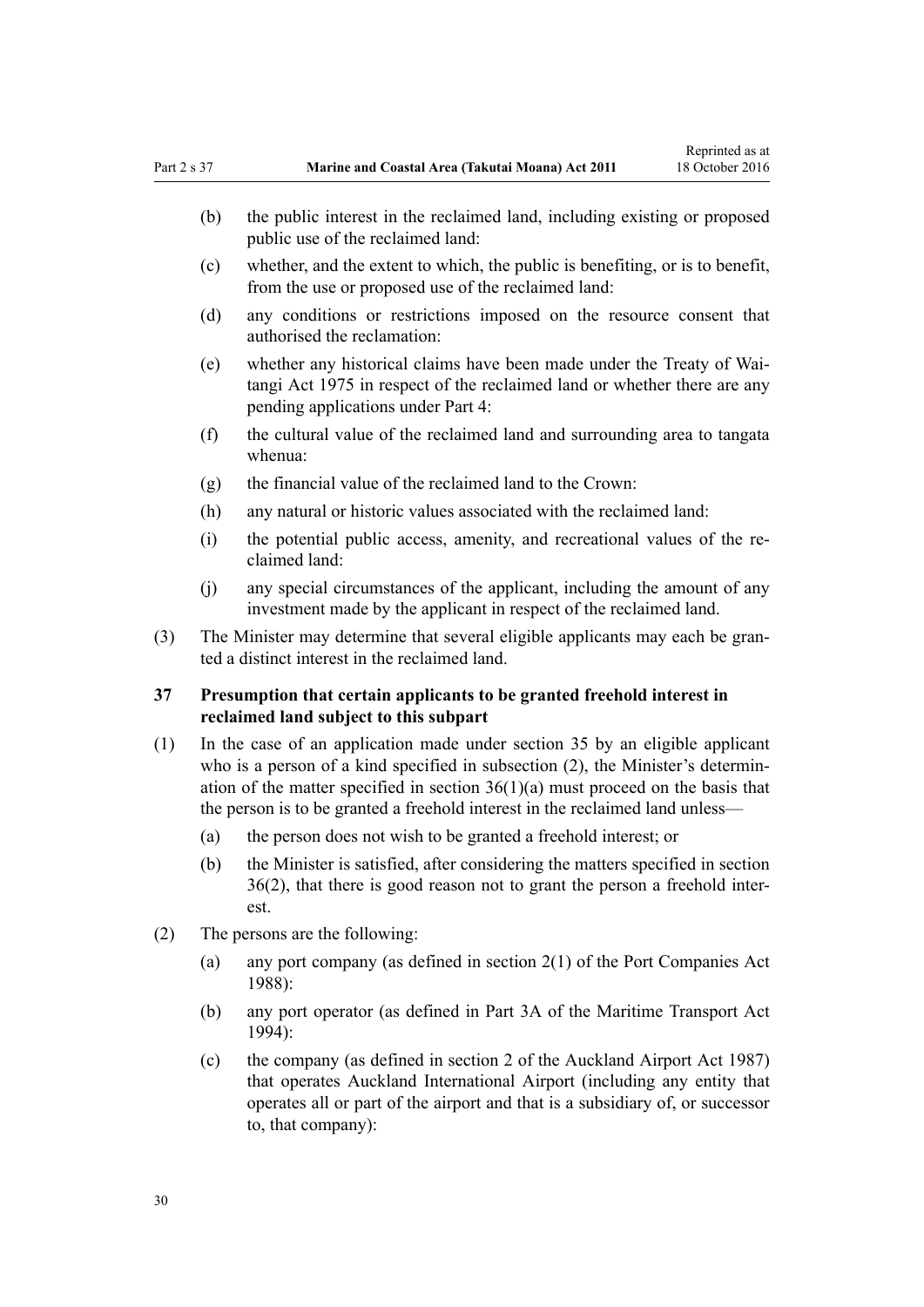<span id="page-30-0"></span>(d) the company (as defined in [section 2](http://prd-lgnz-nlb.prd.pco.net.nz/pdflink.aspx?id=DLM211896) of the Wellington Airport Act 1990) that operates Wellington International Airport (including any entity that operates all or part of the airport and that is a subsidiary of, or successor to, that company).

Section 37(2)(b): replaced, on 23 October 2013, by [section 90](http://prd-lgnz-nlb.prd.pco.net.nz/pdflink.aspx?id=DLM4698973) of the Maritime Transport Amendment Act 2013 (2013 No 84).

#### **38 Notification of determination and variation**

- (1) The Minister must notify the applicant of a determination under [section 36\(1\)](#page-28-0) and of any variation under subsection (3) of this section.
- (2) Before the Minister makes a determination under [section 36\(1\)](#page-28-0) or a variation under subsection (3) of this section, the Minister must give the applicant a reasonable opportunity to comment on the proposed determination or variation.
- (3) The Minister may, on the Minister's own initiative or on application by an applicant, vary a determination made under [section 36\(1\)](#page-28-0) before an interest in the reclaimed land to which the determination relates is vested under section 39 if that variation is, in the Minister's opinion, necessary or desirable—
	- (a) to take account of any of the matters specified in section  $36(2)$ ; or
	- (b) for any other reason.

### **39 Vesting of interest in reclaimed land subject to this subpart**

- (1) The Minister may, by notice in the *Gazette*, vest in an applicant an interest in reclaimed land subject to this subpart if the Minister is satisfied that—
	- (a) the vesting is in accordance with a determination made under [section](#page-28-0) [36\(1\)](#page-28-0), as varied by any variations under section 38(3); and
	- (b) any conditions imposed under section  $36(1)(c)$  have been complied with or that adequate provision has been made to ensure that those conditions will be complied with; and
	- (c) a certificate under [section 245\(5\)\(b\)](http://prd-lgnz-nlb.prd.pco.net.nz/pdflink.aspx?id=DLM237630) of the Resource Management Act 1991 has been issued in respect of the reclaimed land.
- (2) Every *Gazette* notice published under subsection (1) must—
	- (a) state the name of the applicant in whom the interest is vested and describe the position and extent of the reclaimed land; and
	- (b) describe the interest vested; and
	- (c) describe any encumbrances or restrictions imposed on the interest, including any restrictions that apply under [section 44;](#page-34-0) and
	- (d) where the interest vested is a freehold interest and in any other case where the Minister considers it appropriate, be sent by the Minister to the Registrar, with a request that a computer register be issued accordingly; and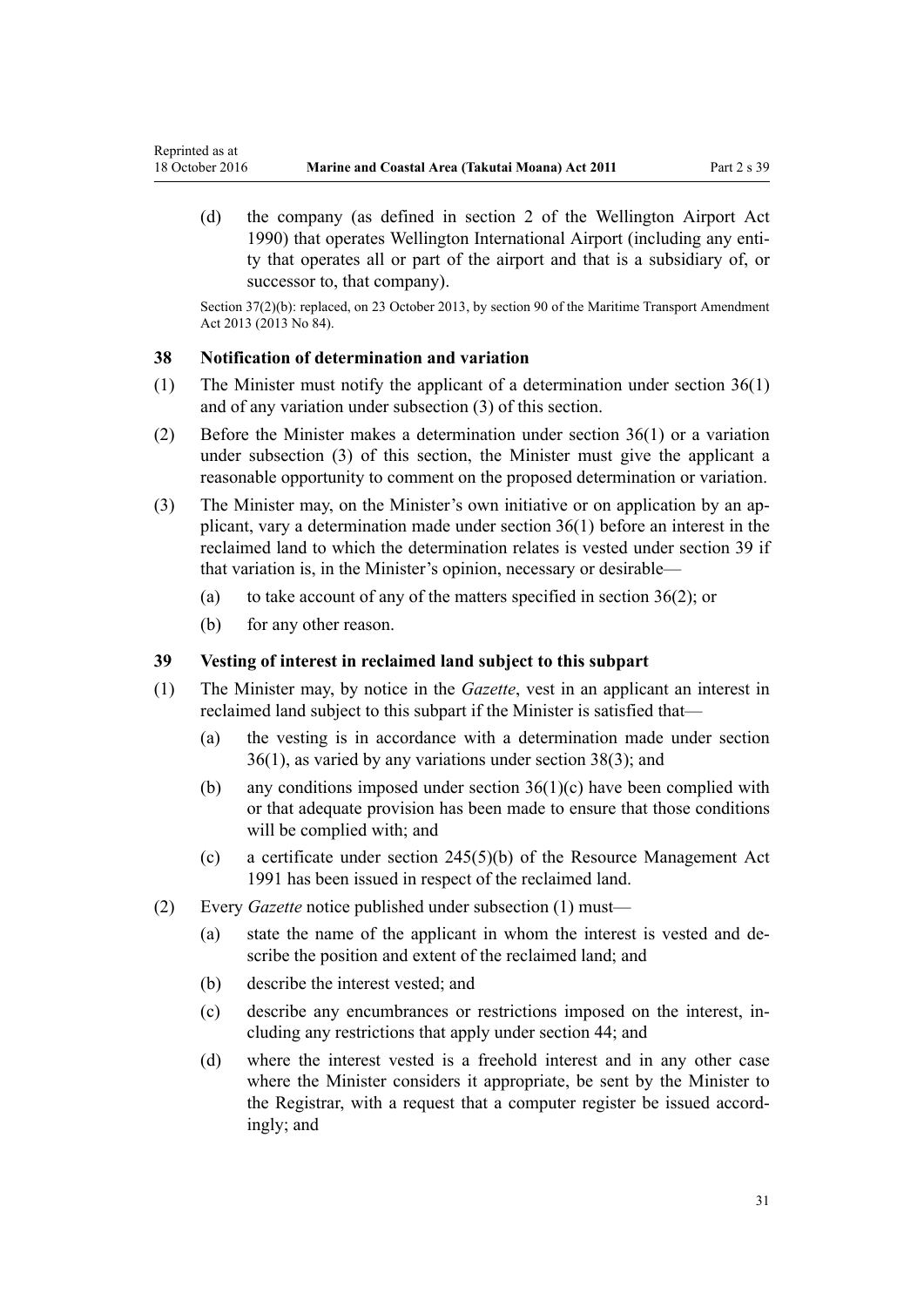- <span id="page-31-0"></span>(e) where the Registrar receives a request under paragraph (d), be registered by the Registrar after receipt from the Minister.
- (3) The Registrar must, in accordance with a request made under subsection  $(2)(d)$ ,—
	- (a) issue a computer register under the [Land Transfer \(Computer Registers](http://prd-lgnz-nlb.prd.pco.net.nz/pdflink.aspx?id=DLM140136) [and Electronic Lodgement\) Amendment Act 2002](http://prd-lgnz-nlb.prd.pco.net.nz/pdflink.aspx?id=DLM140136) in respect of the interest in the land vested by the *Gazette* notice; and
	- (b) record on that computer register—
		- (i) that the land is reclaimed land subject to [subpart 3 of Part 2](#page-25-0) of the Marine and Coastal Area (Takutai Moana) Act 2011; and
		- (ii) where the interest vested is a freehold interest, that the disposition of the freehold interest in that land is restricted by that subpart.

#### **40 Application for renewal of interests less than freehold**

- (1) The holder of a lesser interest vested under [section 39\(1\)](#page-30-0) may apply to the Minister, not later than 3 months before the expiry of the existing interest, for a renewal of the interest in the same, or part of the same, reclaimed land.
- (2) If an application is made under subsection (1), the holder may continue to operate under the existing interest until the application is determined.
- (3) The holder of a lesser interest in reclaimed land may apply to the Minister for the vesting of a freehold interest in that land.
- (4) In determining an application under this section, the Minister must take into account the matters specified in [section 36\(2\)](#page-28-0), so far as those matters are relevant to the application.
- (5) This section also applies to a lesser interest vested in a person under [section](http://prd-lgnz-nlb.prd.pco.net.nz/pdflink.aspx?id=DLM239322) [355](http://prd-lgnz-nlb.prd.pco.net.nz/pdflink.aspx?id=DLM239322) or [355AA](http://prd-lgnz-nlb.prd.pco.net.nz/pdflink.aspx?id=DLM239326) of the Resource Management Act 1991 (as in force before the commencement of this Act) in land that has become reclaimed land subject to this subpart.

#### **41 Pending applications under Resource Management Act 1991 that relate to reclaimed land**

- (1) This section applies to any application—
	- (a) that was made under [section 355\(1\)](http://prd-lgnz-nlb.prd.pco.net.nz/pdflink.aspx?id=DLM239322) of the Resource Management Act 1991, as in force immediately before the commencement of this Act; and
	- (b) that is to be, but has not yet been, substantively determined by the Minister of Conservation.
- (2) No applicant may apply under [section 35](#page-27-0) if—
	- (a) the applicant has previously made an application (**application A**) to which this section applies; and
	- (b) application A was withdrawn or discontinued; and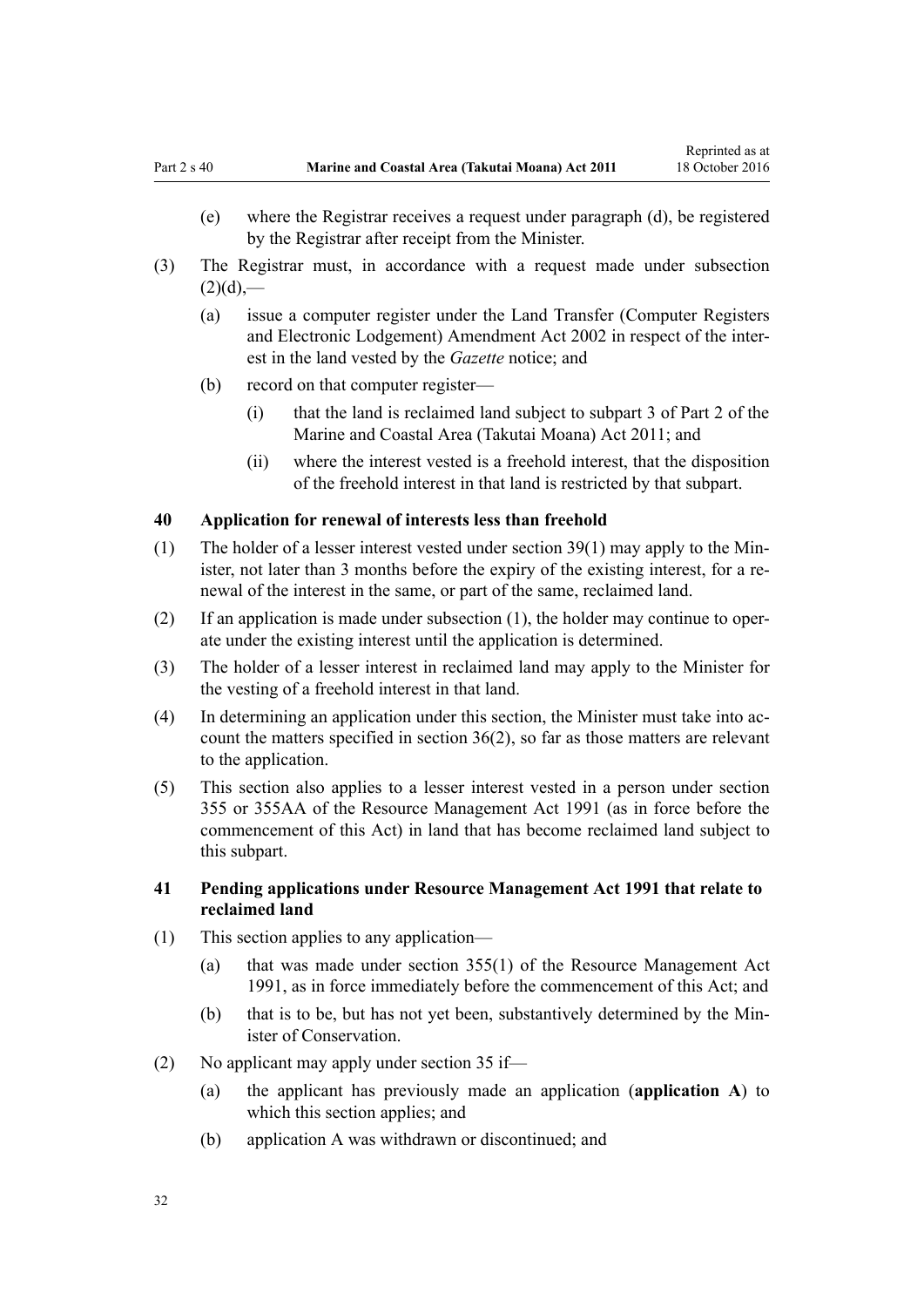- <span id="page-32-0"></span>(c) at the time of that withdrawal or discontinuance, application A was in competition with another application to which this section applies.
- (3) An application to which this section applies must (subject to subsections (4) to (7)) be considered and determined by the Minister of Conservation as if this subpart (other than this section) had not been enacted and as if the [Resource](http://prd-lgnz-nlb.prd.pco.net.nz/pdflink.aspx?id=DLM230264) [Management Act 1991](http://prd-lgnz-nlb.prd.pco.net.nz/pdflink.aspx?id=DLM230264) had not been amended by this Act.
- (4) However, an applicant who has made an application to which this section applies may make a request, in accordance with subsection (6), to have the application considered and determined under [section 35](#page-27-0) by the Minister (within the meaning of [section 29](#page-25-0)), but only if the conditions stated in subsection (5) are met.
- (5) The conditions referred to in subsection (4) are that—
	- (a) as at the commencement of this Act, the application is not in competition with any other application to which this section applies; and
	- (b) the applicant would (but for having made the application to which this section applies) be eligible to apply under [section 35](#page-27-0).
- (6) A request under subsection (4) must be made in writing to the Minister of Conservation not later than 180 days after the commencement of this Act.
- (7) On receipt of a request under subsection (4), the Minister of Conservation must refer all the documents relating to the application to the Minister (within the meaning of [section 29](#page-25-0)) and the reference of those documents must be treated as an application under [section 35.](#page-27-0)

### **42 Savings**

- (1) Where, as at the commencement of this Act, any right, title, or interest in reclaimed land is to be vested in a person under a determination of an application under [section 355](http://prd-lgnz-nlb.prd.pco.net.nz/pdflink.aspx?id=DLM239322) of the Resource Management Act 1991 (as in force immediately before the commencement of this Act) but the right, title, or interest has not yet been formally vested, the Minister of Conservation must, if satisfied that all relevant conditions have been fulfilled and the price (if any) has been paid, give effect to the determination as if—
	- (a) this subpart (other than this section) had not been enacted; and
	- (b) the [Resource Management Act 1991](http://prd-lgnz-nlb.prd.pco.net.nz/pdflink.aspx?id=DLM230264) had not been amended by this Act.
- (2) In subsection (1), **determination** includes an agreement referred to in [section](http://prd-lgnz-nlb.prd.pco.net.nz/pdflink.aspx?id=DLM239326) [355AA\(2\)\(b\)](http://prd-lgnz-nlb.prd.pco.net.nz/pdflink.aspx?id=DLM239326) of the Resource Management Act 1991 (as in force immediately before the commencement of this Act).
- **43 Land reclaimed from customary marine title areas by customary marine title groups**
- (1) In any case where a customary marine title group is the developer of reclaimed land that has been formed or is being formed or is to be formed from the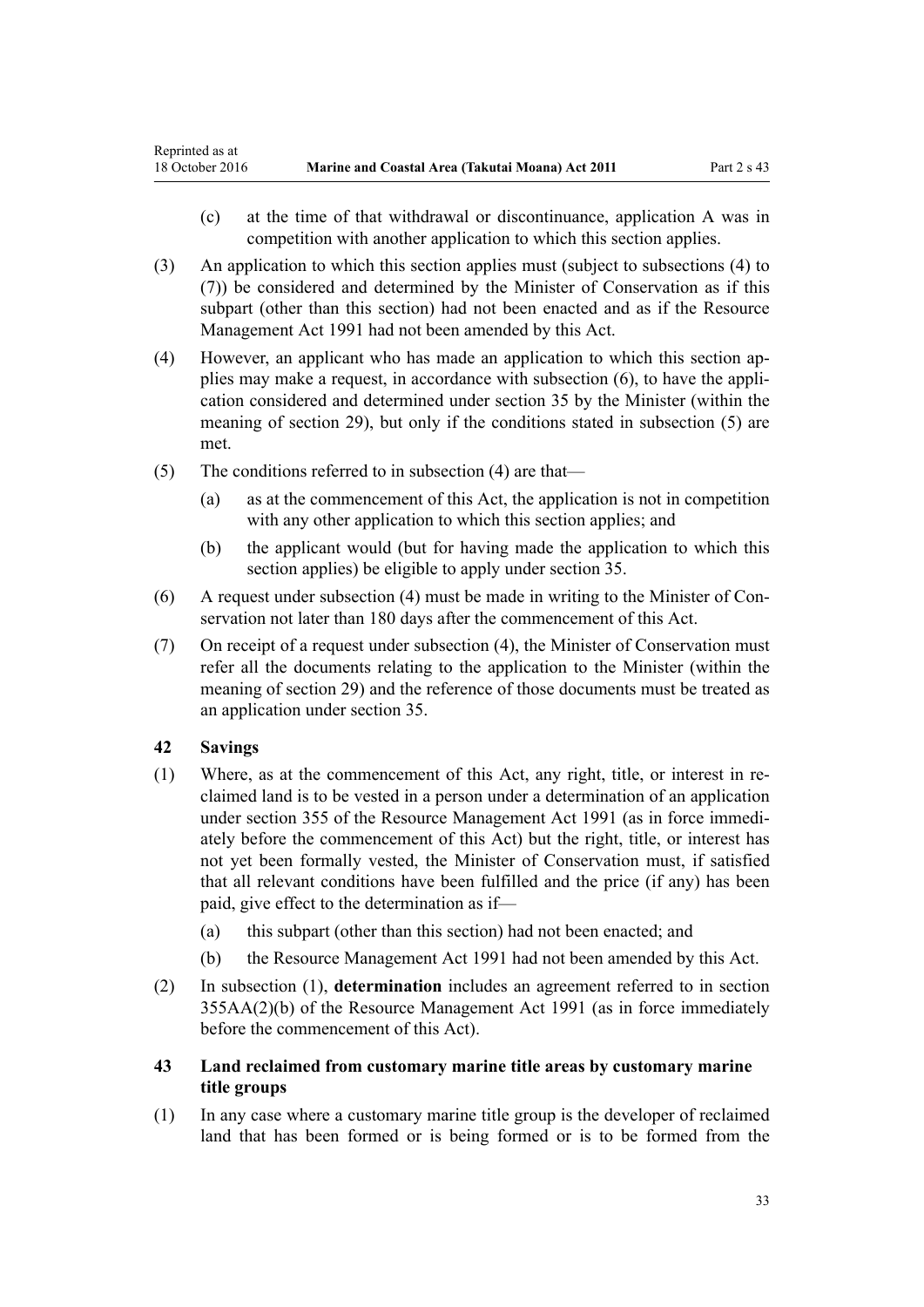group's customary marine title area, this section applies instead of [sections 31](#page-26-0) [to 41.](#page-26-0)

- (2) The customary marine title group may apply to the Minister in writing for an interest in the area of reclaimed land, and on making the application becomes liable to pay any fees payable under regulations made under this Act, which are recoverable as a debt due to the Crown.
- (3) On receiving an application duly made under subsection (2), the Minister must—
	- (a) consider the application by applying the criteria stated in [section 36\(2\)](#page-28-0), so far as they are applicable; and
	- (b) proceed on the basis that the customary marine title group is to be granted a freehold interest in the reclaimed land unless—
		- (i) the customary marine title group does not wish to be granted a freehold interest; or
		- (ii) the Minister is satisfied, after considering the matters specified in [section 36\(2\),](#page-28-0) that there is good reason not to grant the customary marine title group a freehold interest; and
	- (c) determine the application, including whether any conditions must be fulfilled before any interest in the reclaimed land is vested and the nature of any such conditions; and
	- (d) notify the customary marine title group of the determination.
- (4) Before the Minister makes a determination under subsection (3)(c), the Minister must give the customary marine title group a reasonable opportunity to comment on the proposed determination.
- (5) If satisfied that a certificate under [section 245\(5\)\(b\)](http://prd-lgnz-nlb.prd.pco.net.nz/pdflink.aspx?id=DLM237630) of the Resource Management Act 1991 has been issued in respect of the reclaimed land and that any conditions determined under subsection (3)(c) have been fulfilled, the Minister may, by notice in the *Gazette*, vest in the customary marine title group an interest in the reclaimed land.
- (6) Every *Gazette* notice published under subsection (5) must—
	- (a) state the name of the customary marine title group, and describe the position and extent of the reclaimed land; and
	- (b) describe the interest vested; and
	- (c) describe any encumbrances or restrictions imposed on the interest; and
	- (d) where the interest vested is a freehold interest and in any other case where the Minister considers it appropriate, be sent by the Minister to the Registrar, with a request that a computer register be issued accordingly; and
	- (e) where the Registrar receives a request under paragraph (d), be registered by the Registrar after receipt from the Minister.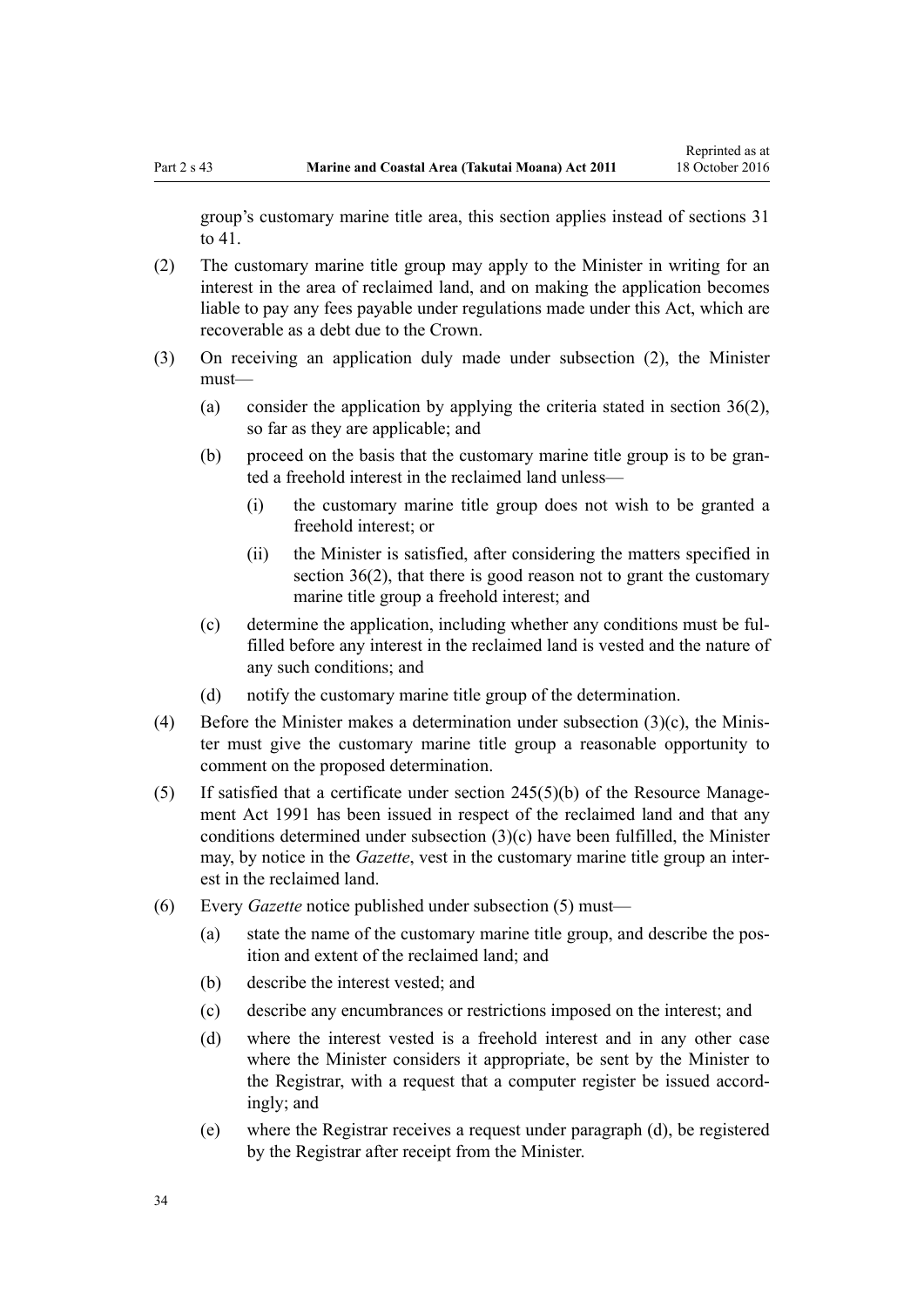(7) The Registrar must, in accordance with a request made under subsection (6)(d), issue a computer register under the [Land Transfer \(Computer Registers and](http://prd-lgnz-nlb.prd.pco.net.nz/pdflink.aspx?id=DLM140136) [Electronic Lodgement\) Amendment Act 2002](http://prd-lgnz-nlb.prd.pco.net.nz/pdflink.aspx?id=DLM140136) in respect of the interest in the land vested by the *Gazette* notice.

### *Rights of first refusal*

#### **44 Restrictions on disposition of freehold interest**

<span id="page-34-0"></span>Reprinted as at

- (1) For as long as a computer register issued for reclaimed land subject to this subpart contains a record made under [section 39\(3\)\(b\)](#page-30-0), the freehold interest in the land may not be disposed of otherwise than in accordance with [section 45](#page-35-0), but if that record is removed (in accordance with subsection (6) of this section) following a disposition in accordance with section 45, the freehold interest may be disposed of in any lawful way.
- (2) However, the restriction in subsection (1) does not apply to a disposition that—
	- (a) is made by a company to another company if both companies are—
		- (i) members of the same group (within the meaning of [section 5](http://prd-lgnz-nlb.prd.pco.net.nz/pdflink.aspx?id=DLM4632837) of the Financial Reporting Act 2013); or
		- (ii) related companies (within the meaning of [section 2\(3\)](http://prd-lgnz-nlb.prd.pco.net.nz/pdflink.aspx?id=DLM319576) of the Companies Act 1993); or
	- (b) affects not solely the freehold interest in the reclaimed land, but also 1 or more other assets.
- (3) The Minister may, at the request of the proprietor of the freehold interest and on payment of any fees payable under regulations made under this Act, sign a certificate stating that the freehold interest in reclaimed land has been disposed of in accordance with [section 45](#page-35-0) or that the disposition is permitted by subsection (2).
- (4) A certificate signed under subsection (3) is conclusive evidence of the matter stated in the certificate.
- (5) A transfer instrument purporting to effect a disposition to which subsection (1) applies—
	- (a) may not be presented for registration under the [Land Transfer Act 1952](http://prd-lgnz-nlb.prd.pco.net.nz/pdflink.aspx?id=DLM269031) unless the Minister has signed a certificate in respect of the disposition under subsection (3); and
	- (b) must, on being presented for registration under that Act, be accompanied by that certificate.
- (6) If the certificate presented under subsection  $(5)(b)$  states that the freehold interest in reclaimed land has been disposed of in accordance with [section 45](#page-35-0), the Registrar must on registration of the transfer instrument remove from the computer register the record made under [section 39\(3\)\(b\).](#page-30-0)

Section  $44(2)(a)(i)$ : amended, on 1 April 2014, by [section 126](http://prd-lgnz-nlb.prd.pco.net.nz/pdflink.aspx?id=DLM5740665) of the Financial Reporting (Amendments to Other Enactments) Act 2013 (2013 No 102).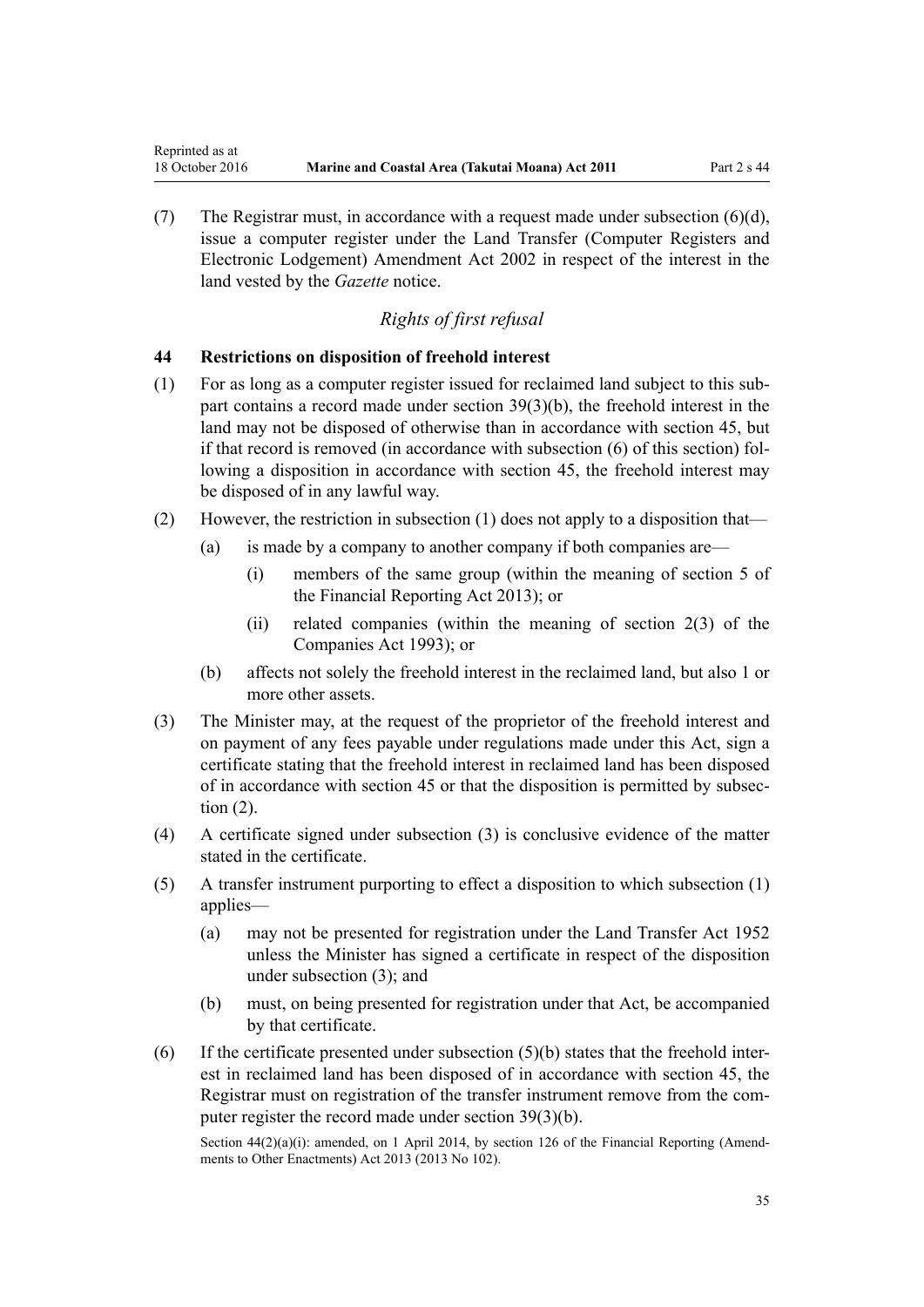### <span id="page-35-0"></span>**45 Offers to Minister, iwi or hapū, or public**

- (1) In order to dispose of a freehold interest in reclaimed land (the **freehold interest**) in compliance with this section, the proprietor of the freehold interest must dispose of the freehold interest in accordance with a written notice that is in effect at the time of the disposition and is given under whichever of subsection  $(2)$ ,  $(4)$ , or  $(6)$  is applicable.
- (2) A notice under this subsection—
	- (a) must be given to the Minister; and
	- (b) may be given at any time unless a notice under subsection (4) or (6) is in effect; and
	- (c) must state the following terms on which the Crown may acquire the freehold interest:
		- (i) the consideration:
		- (ii) any other terms and conditions.
- (3) If, within the period that the notice under subsection (2) is in effect, the Crown does not enter into a contract to acquire the freehold interest, the proprietor may give public notice under subsection (4).
- (4) A public notice under this subsection must be addressed to all iwi and hapū within the area in which the reclaimed land is located and must invite tenders from representatives of those iwi and hapū for the acquisition of the freehold interest and must state—
	- (a) the minimum consideration for the freehold interest, which may not be less than the consideration stated in the most recent notice given or sent under subsection (2):
	- (b) any other terms and conditions, which may not be more favourable than the terms and conditions stated in the most recent notice given under subsection (2).
- (5) If, within the period that the notice under subsection (4) is in effect, no iwi or hapū enters into a contract to acquire the freehold interest, the proprietor may, before the second anniversary of the day on which the notice was given to the Minister under subsection (2), give public notice under subsection (6).
- (6) A public notice under this subsection must invite tenders from any person for the acquisition of the freehold interest and state—
	- (a) the minimum consideration for the freehold interest, which may not be less than the consideration stated in the most recent public notice given under subsection (4):
	- (b) any other terms and conditions, which may not be more favourable than the terms and conditions stated in the most recent notice given under subsection  $(4)$ .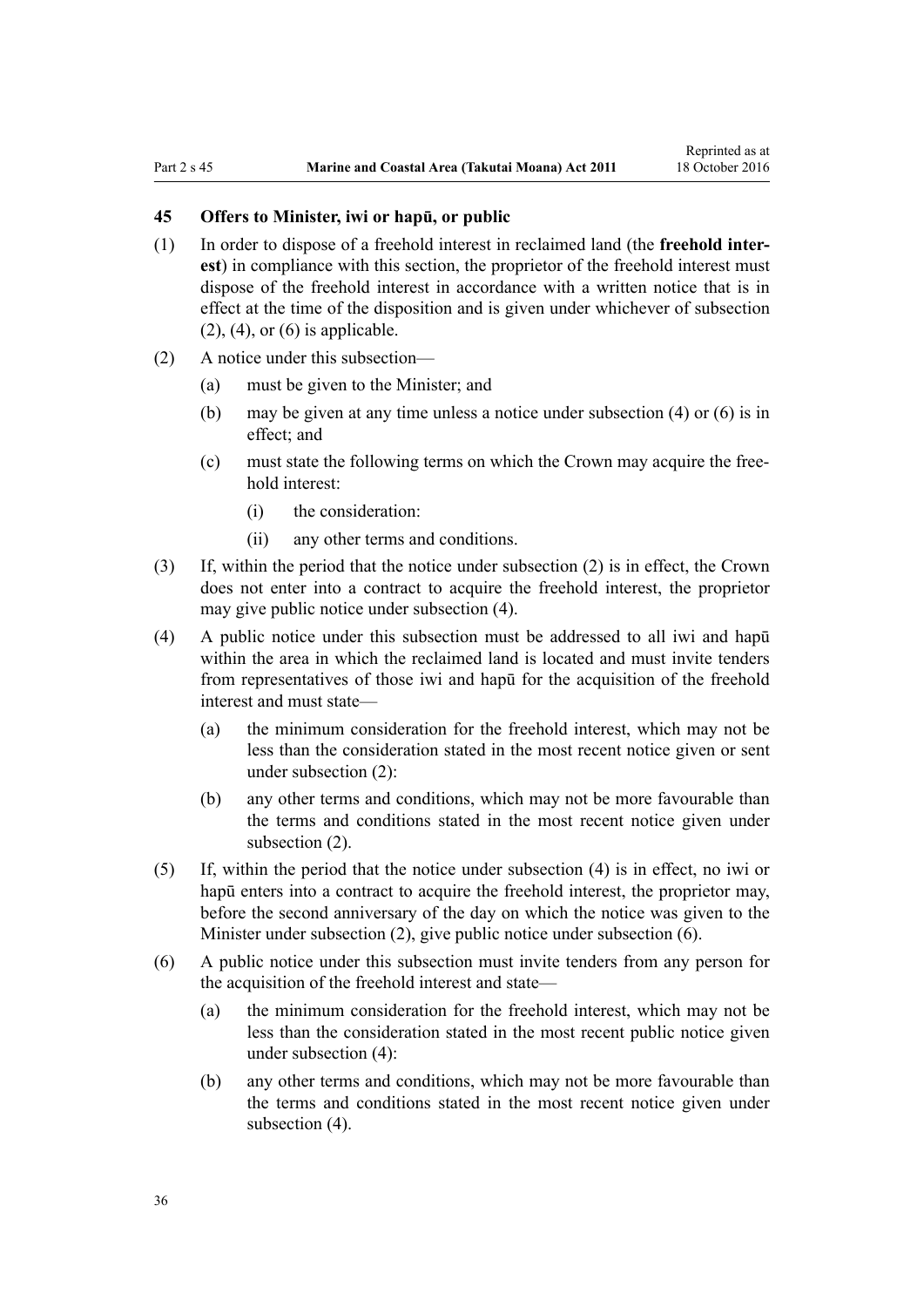(7) A notice given or published under subsection (2), (4), or (6) is in effect for the period that commences on the date on which the Minister receives the notice or, in the case of a public notice, the notice is first published and ends with the close of the 90th day after that date.

# **Part 3 Customary interests**

### **46 Overview of this Part**

<span id="page-36-0"></span>Reprinted as at

This Part sets out the legal rights and interests that give expression to customary interests in the common marine and coastal area of New Zealand.

# Subpart 1—Participation in conservation processes in common marine and coastal area

# **47 Participation in conservation processes**

- (1) In this section and sections 48 to 50, **affected iwi, hapū, or whānau** means iwi, hapū, or whānau that exercise kaitiakitanga in a part of the common marine and coastal area where a conservation process is being considered.
- (2) Affected iwi, hapū, or whānau have the right to participate in conservation processes in the common marine and coastal area.
- (3) For the purposes of subsection (1), the conservation processes are—
	- (a) applications made under [section 5](http://prd-lgnz-nlb.prd.pco.net.nz/pdflink.aspx?id=DLM398113) of the Marine Reserves Act 1971 for the purpose of declaring or extending a marine reserve:
	- (b) proposals under [section 22](http://prd-lgnz-nlb.prd.pco.net.nz/pdflink.aspx?id=DLM25372) of the Marine Mammals Protection Act 1978 to define and declare or extend a marine mammal sanctuary:
	- (c) proposals under the enactments relevant to conservation protected areas to declare or extend conservation protected areas:
	- (d) publicly notified applications for concessions:
	- (e) applications made under [regulation 12](http://prd-lgnz-nlb.prd.pco.net.nz/pdflink.aspx?id=DLM168830) of the Marine Mammals Protection Regulations 1992 for permits authorising marine mammal watching.

### **48 Notification of conservation process**

- (1) If an application or a proposal is made for a conservation process, notice must be given as provided for in subsection (2), by—
	- (a) the Director-General, in the case of those referred to in section  $47(3)(a)$ to (d); and
	- (b) the applicant, in the case of an application referred to in section  $47(3)(e)$ .
- (2) Notice must be given as soon as is reasonably practicable after the application or proposal is received by the Director-General and may be given—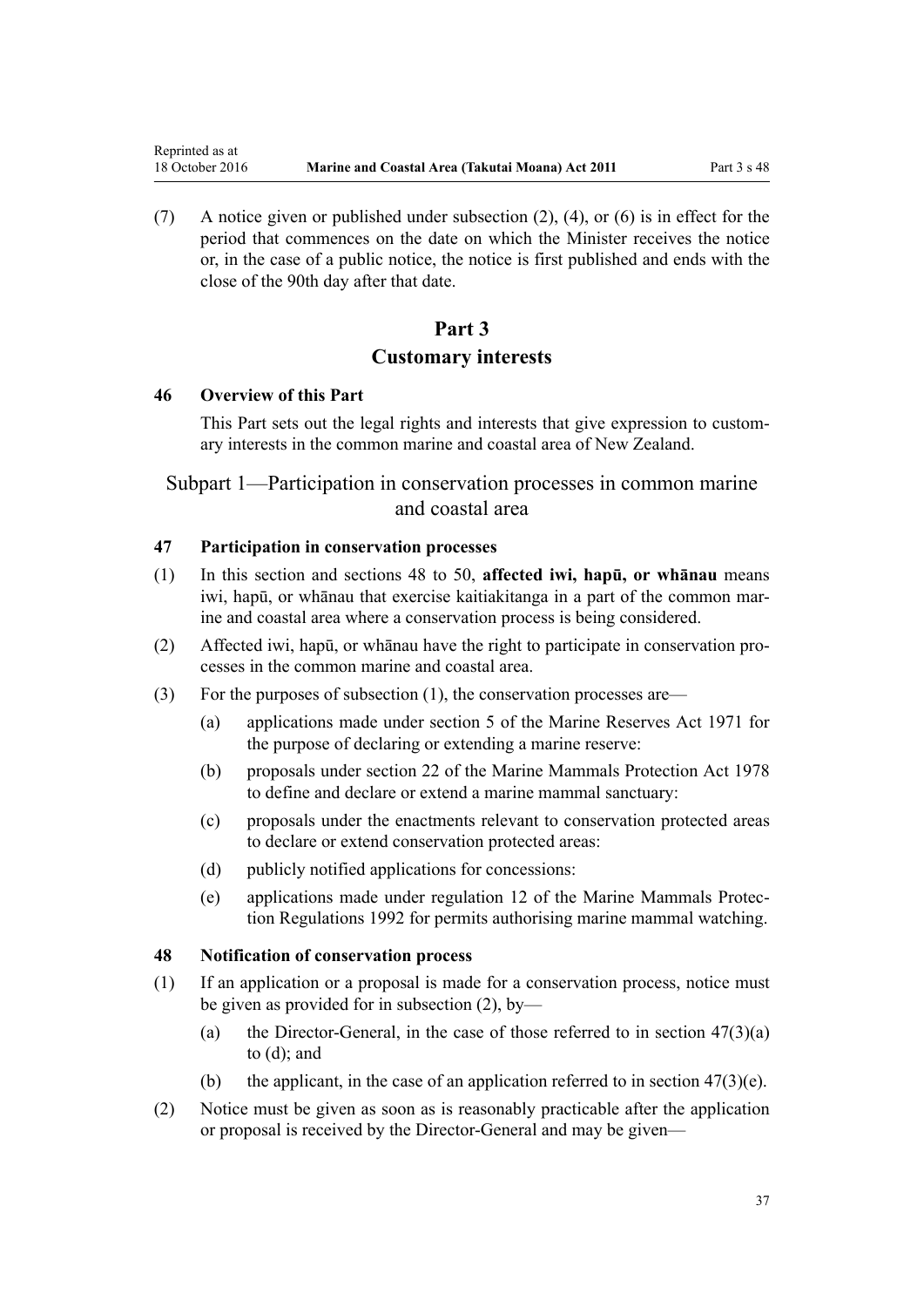- (a) as part of any public notice given to members of the public generally of the matter to which it relates; or
- (b) in a case where the Director-General is not otherwise required to give public notice, to the affected iwi, hapū, or whānau in particular in any publication circulating in the locality to which the proposal relates.
- (3) A notice given under this section must—
	- (a) include advice that any iwi, hapū, or whānau that consider they are affected iwi, hapū, or whānau may provide that advice to the Director-General; and
	- (b) state the day by which any iwi, hapū, or whānau who may be affected must provide their views; and
	- (c) provide sufficient information about the subject matter and scope of the application or proposal—
		- (i) to inform iwi, hapū, or whānau who may be affected, of the obligations on the Director-General under this subpart; and
		- (ii) to assist affected iwi, hapū, or whānau to decide whether they wish to make a submission on the application or proposal; and
		- (iii) to advise where further information on an application or proposal may be viewed.
- (4) In the event of a dispute as to whether, or which, iwi, hapū, or whānau are affected by an application or proposal, the Director-General must—
	- (a) seek, and may rely on, any evidence that in his or her opinion is of sufficient authority to resolve the dispute; and
	- (b) advise iwi, hapū, or whānau without delay of the decision made under this subsection, with reasons.
- (5) A decision of the Director-General as to whether iwi, hapū, or whānau are affected is final.

# **49 Obligation on decision maker**

If the Director-General is advised by iwi, hapū, or whānau and accepts, or determines under [section 48\(4\)](#page-36-0), that they are affected iwi, hapū, or whānau, the decision maker must have particular regard to the views of those affected iwi, hapū, or whānau in considering the application or proposal.

# **50 Stranded marine mammals**

- (1) In this section **marine mammal** has the same meaning as in [section 2](http://prd-lgnz-nlb.prd.pco.net.nz/pdflink.aspx?id=DLM25116) of the Marine Mammals Protection Act 1978.
- (2) This section applies if marine mammals are stranded in or on the common marine and coastal area.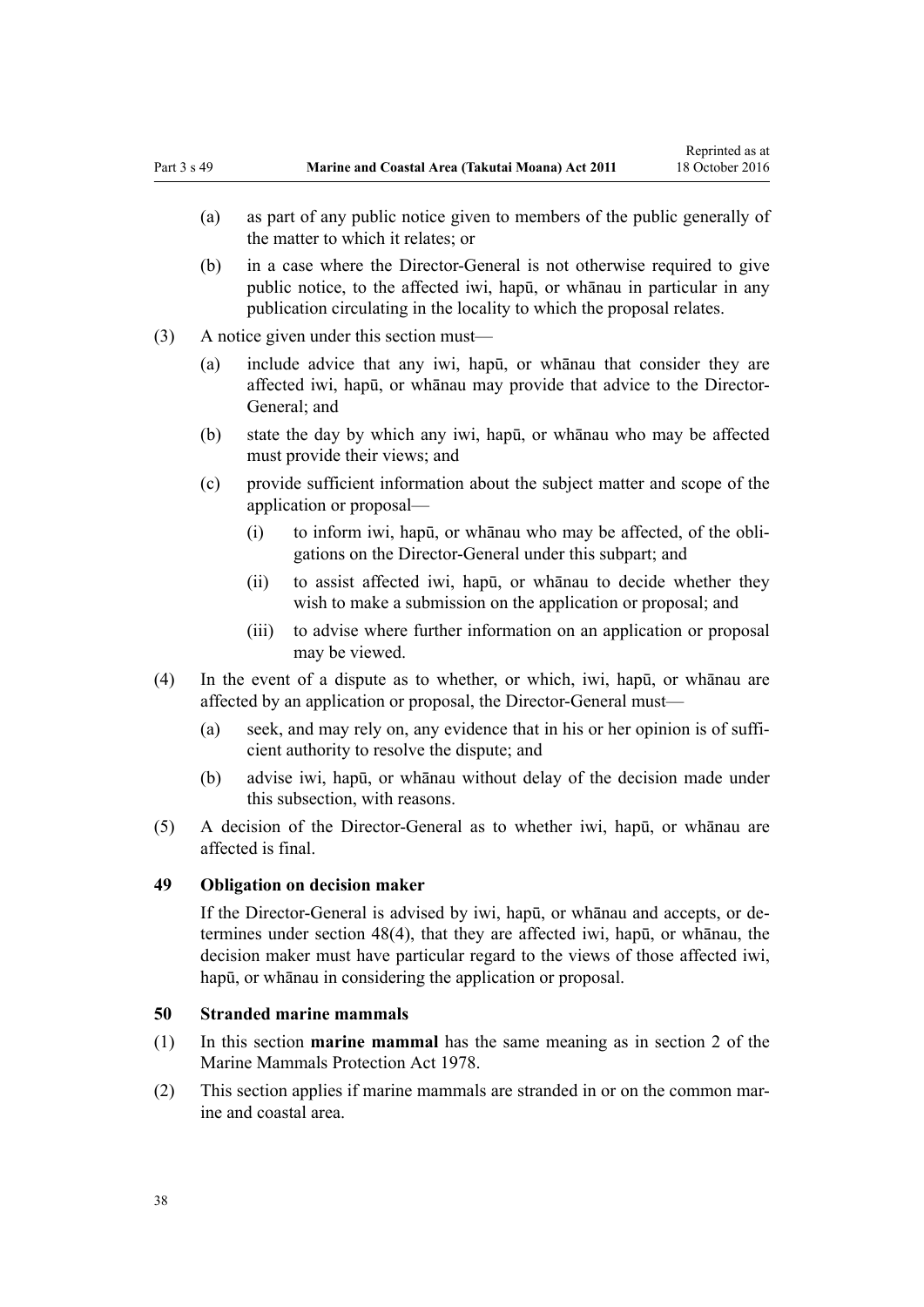- <span id="page-38-0"></span>(3) When making decisions about managing a stranded marine mammal, a marine mammals officer must—
	- (a) ensure that the welfare of the marine mammal and public safety are the primary considerations; and
	- (b) have particular regard to the views of any affected iwi, hapū, or whanau expressed to the officer.
- (4) In subsection (3), **marine mammals officer**
	- (a) means a person declared or appointed to be a marine mammals officer under [section 11](http://prd-lgnz-nlb.prd.pco.net.nz/pdflink.aspx?id=DLM25336) of the Marine Mammals Protection Act 1978; and
	- (b) includes any other person authorised under [section 18](http://prd-lgnz-nlb.prd.pco.net.nz/pdflink.aspx?id=DLM25362) of that Act to manage stranded marine mammals.

# Subpart 2—Protected customary rights

# **51 Meaning of protected customary rights**

- (1) A **protected customary right** is a right that—
	- (a) has been exercised since 1840; and
	- (b) continues to be exercised in a particular part of the common marine and coastal area in accordance with tikanga by the applicant group, whether it continues to be exercised in exactly the same or a similar way, or evolves over time; and
	- (c) is not extinguished as a matter of law.
- (2) A **protected customary right** does not include an activity—
	- (a) that is regulated under the [Fisheries Act 1996](http://prd-lgnz-nlb.prd.pco.net.nz/pdflink.aspx?id=DLM394191); or
	- (b) that is a commercial aquaculture activity (within the meaning of [section](http://prd-lgnz-nlb.prd.pco.net.nz/pdflink.aspx?id=DLM324356) [4](http://prd-lgnz-nlb.prd.pco.net.nz/pdflink.aspx?id=DLM324356) of the Maori Commercial Aquaculture Claims Settlement Act 2004); or
	- (c) that involves the exercise of—
		- (i) any commercial Māori fishing right or interest, being a right or interest declared by [section 9](http://prd-lgnz-nlb.prd.pco.net.nz/pdflink.aspx?id=DLM281460) of the Treaty of Waitangi (Fisheries Claims) Settlement Act 1992 to be settled; or
		- (ii) any non-commercial Māori fishing right or interest, being a right or interest subject to the declarations in [section 10](http://prd-lgnz-nlb.prd.pco.net.nz/pdflink.aspx?id=DLM281461) of the Treaty of Waitangi (Fisheries Claims) Settlement Act 1992; or
	- (d) that relates to—
		- (i) wildlife within the meaning of the [Wildlife Act 1953](http://prd-lgnz-nlb.prd.pco.net.nz/pdflink.aspx?id=DLM276813), or any animals specified in [Schedule 6](http://prd-lgnz-nlb.prd.pco.net.nz/pdflink.aspx?id=DLM278592) of that Act:
		- (ii) marine mammals within the meaning of the [Marine Mammals](http://prd-lgnz-nlb.prd.pco.net.nz/pdflink.aspx?id=DLM25110) [Protection Act 1978;](http://prd-lgnz-nlb.prd.pco.net.nz/pdflink.aspx?id=DLM25110) or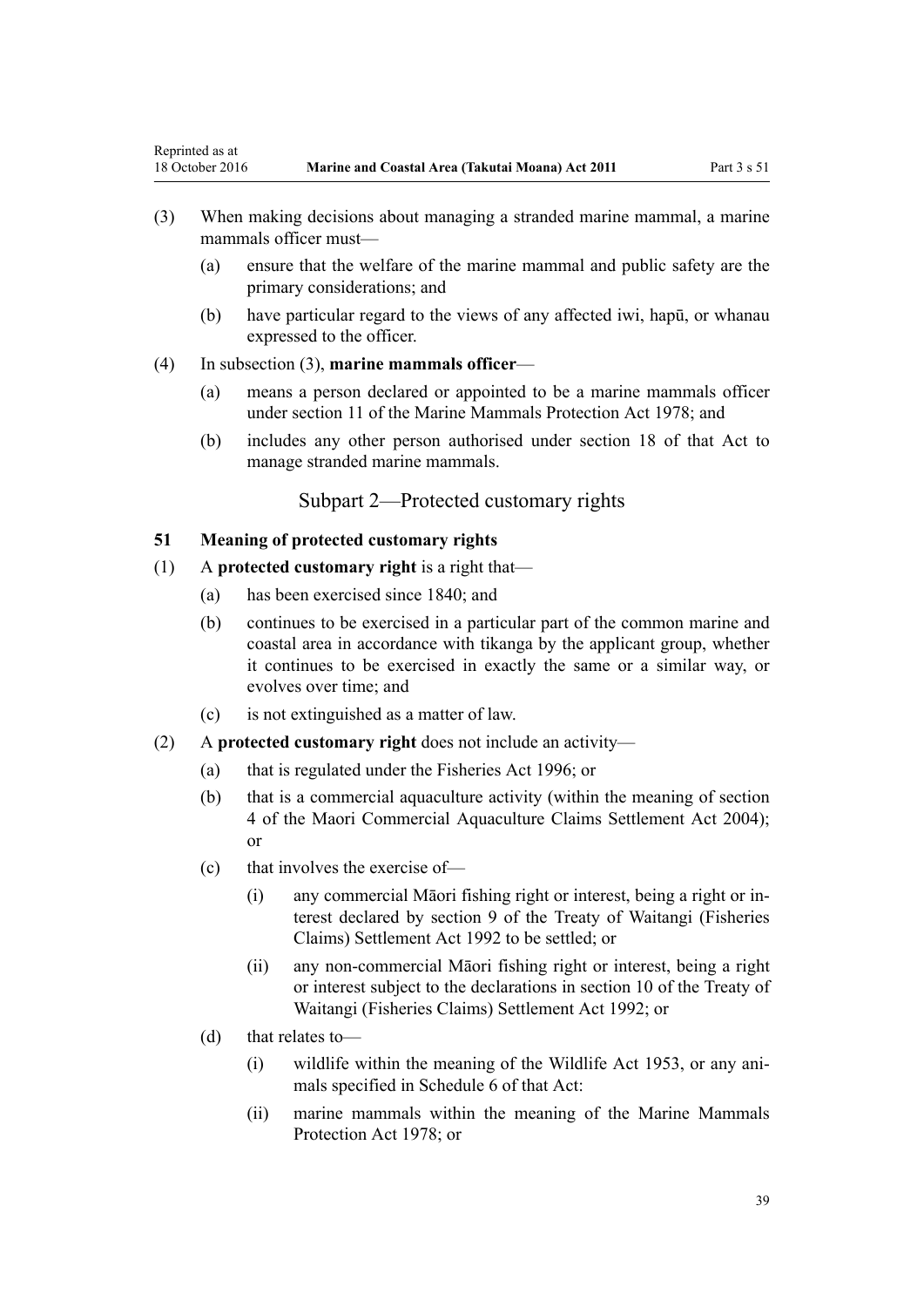- <span id="page-39-0"></span>(e) that is based on a spiritual or cultural association, unless that association is manifested by the relevant group in a physical activity or use related to a natural or physical resource (within the meaning of [section 2\(1\)](http://prd-lgnz-nlb.prd.pco.net.nz/pdflink.aspx?id=DLM230272) of the Resource Management Act 1991).
- (3) An applicant group does not need to have an interest in land in or abutting the specified part of the common marine and coastal area in order to establish protected customary rights.

# **52 Scope and effect of protected customary rights**

- (1) A protected customary right may be exercised under a protected customary rights order or an agreement without a resource consent, despite any prohibition, restriction, or imposition that would otherwise apply in or under [sections](http://prd-lgnz-nlb.prd.pco.net.nz/pdflink.aspx?id=DLM231949) [12 to 17](http://prd-lgnz-nlb.prd.pco.net.nz/pdflink.aspx?id=DLM231949) of the Resource Management Act 1991.
- (2) In exercising a protected customary right, a protected customary rights group is not liable for—
	- (a) the payment of coastal occupation charges imposed under [section 64A](http://prd-lgnz-nlb.prd.pco.net.nz/pdflink.aspx?id=DLM233610) of the Resource Management Act 1991; or
	- (b) the payment of royalties for sand and shingle imposed by regulations made under the [Resource Management Act 1991](http://prd-lgnz-nlb.prd.pco.net.nz/pdflink.aspx?id=DLM230264).
- (3) However, subsections (1) and (2) apply only if a protected customary right is exercised in accordance with—
	- (a) tikanga; and
	- (b) the requirements of this subpart; and
	- (c) a protected customary rights order or an agreement that applies to the customary rights group; and
	- (d) any controls imposed by the Minister of Conservation under [section 57](#page-42-0).
- (4) A protected customary rights group may do any of the following:
	- (a) delegate or transfer the rights conferred by a protected customary rights order or an agreement in accordance with tikanga:
	- (b) derive a commercial benefit from exercising its protected customary rights, except in relation to the exercise of—
		- (i) a non-commercial aquaculture activity; or
		- (ii) a non-commercial fishery activity that is not a right or interest subject to the declarations in [section 10](http://prd-lgnz-nlb.prd.pco.net.nz/pdflink.aspx?id=DLM281461) of the Treaty of Waitangi (Fisheries Claims) Settlement Act 1992:
	- (c) determine who may carry out any particular activity, use, or practice in reliance on a protected customary rights order or agreement:
	- (d) limit or suspend, in whole or in part, the exercise of a protected customary right.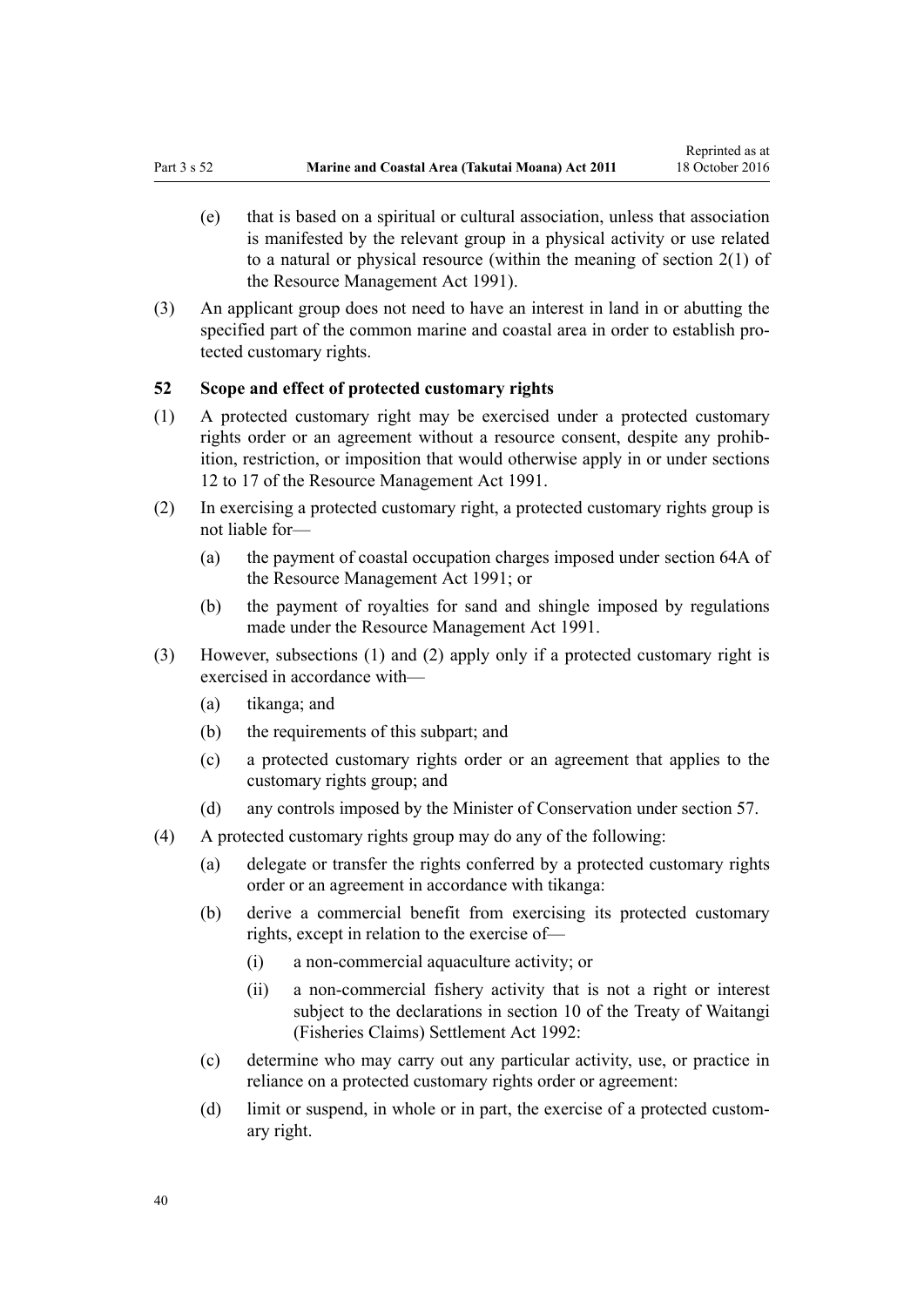# **53 Delegations and transfers of protected customary rights**

- (1) A delegation or transfer may only be made under [section 52\(4\)](#page-39-0) to a person identified in a protected customary rights order or an agreement as a person to whom a right may be delegated or transferred.
- (2) A delegation or transfer of a protected customary right must be—
	- (a) notified to each of the persons or bodies referred to in section  $110(2)(b)$ ; and
	- (b) registered in accordance with [section 114](#page-75-0).
- (3) A delegation or transfer does not take effect until,—
	- (a) in the case of a protected customary rights order, the order is varied in accordance with [section 111;](#page-74-0) and
	- (b) in the case of an agreement, the agreement is varied.

### **54 Limitations on exercise of protected customary rights**

- (1) A protected customary right does not include any right or title over the part of the common marine and coastal area where the protected customary right is exercised, other than the rights provided for in [section 52](#page-39-0).
- (2) A protected customary right must be exercised in accordance with—
	- (a) any terms, conditions, or limitations on the scale, extent, and frequency of the activity specified in the order or in the agreement; and
	- (b) any controls imposed by the Minister of Conservation under [section 56](#page-41-0).

#### **55 Effect of protected customary rights on resource consent applications**

- (1) This section applies if an application for a resource consent for an activity to be undertaken wholly or in part within a protected customary rights area is lodged on or after the date that—
	- (a) a protected customary rights agreement comes into effect under [section](#page-68-0)  $96(1)(a)$ ; or
	- (b) a protected customary rights order is sealed in accordance with [section](#page-75-0) [113](#page-75-0).
- (2) A consent authority must not grant a resource consent for an activity (including a controlled activity) to be carried out in a protected customary rights area if the activity will, or is likely to, have adverse effects that are more than minor on the exercise of a protected customary right, unless—
	- (a) the relevant protected customary rights group gives its written approval for the proposed activity; or
	- (b) the activity is one to which subsection (3) applies.
- (3) The existence of a protected customary right does not limit or otherwise affect the grant of—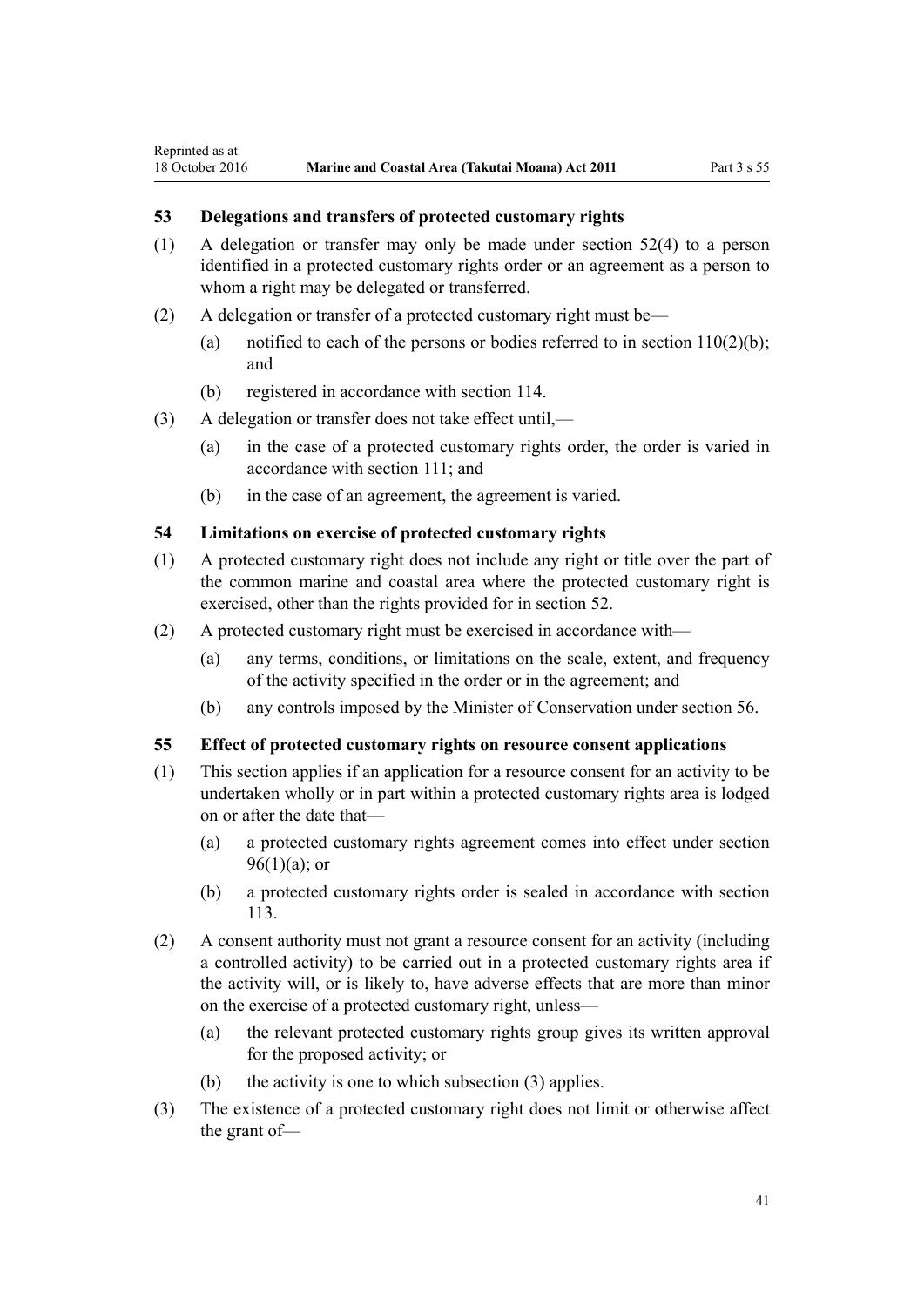- <span id="page-41-0"></span>(a) a coastal permit under the [Resource Management Act 1991](http://prd-lgnz-nlb.prd.pco.net.nz/pdflink.aspx?id=DLM230264) to permit existing aquaculture activities to continue to be carried out in a specified part of the common marine and coastal area,—
	- (i) regardless of when the application is lodged or whether there is any change in the species farmed or in the method of marine farming; and
	- (ii) provided that there is no increase in the area, or change to the location, of the coastal space occupied by the aquaculture activity for which the existing coastal permit was granted; or
- (b) a resource consent under [section 330A](http://prd-lgnz-nlb.prd.pco.net.nz/pdflink.aspx?id=DLM239008) of the Resource Management Act 1991 for an emergency activity (within the meaning of [section 63](#page-46-0)) undertaken in accordance with [section 330](http://prd-lgnz-nlb.prd.pco.net.nz/pdflink.aspx?id=DLM239003) of that Act, as if the emergency activity were an emergency work to which section 330 applies; or
- (c) a resource consent for an existing accommodated infrastructure (within the meaning of [section 63\)](#page-46-0) if any adverse effects of the proposed activity on the exercise of a protected customary right will be or are likely to be—
	- (i) the same or similar in character, intensity, and scale as those that existed before the application for the resource consent was lodged; or
	- (ii) if more than minor or temporary in nature; or
- (d) a resource consent for a deemed accommodated activity (within the meaning of section  $65(1)(b)(i)$ .
- (4) In the case where a deemed accommodated activity within the meaning of [sec](#page-50-0)tion  $65(1)(b)(i)$  applies, the consent authority must, when considering applications for a resource consent relating to that activity, have particular regard to the nature of the protected customary right.
- (5) The provisions of [Part 1](#page-83-0) of Schedule 1 apply for the purposes of subsections (2) and (3).

# *Controls*

# **56 Controls on exercise of protected customary rights**

- (1) If, at any time, the Minister of Conservation determines that the exercise of protected customary rights under a protected customary rights order or agreement has, or is likely to have, a significant adverse effect on the environment, the Minister may impose controls, including any terms, conditions, or restrictions that the Minister thinks fit, on the exercise of the rights.
- (2) Any person may apply to the Minister of Conservation for controls to be imposed on the exercise of a protected customary right, stating the reasons for the application.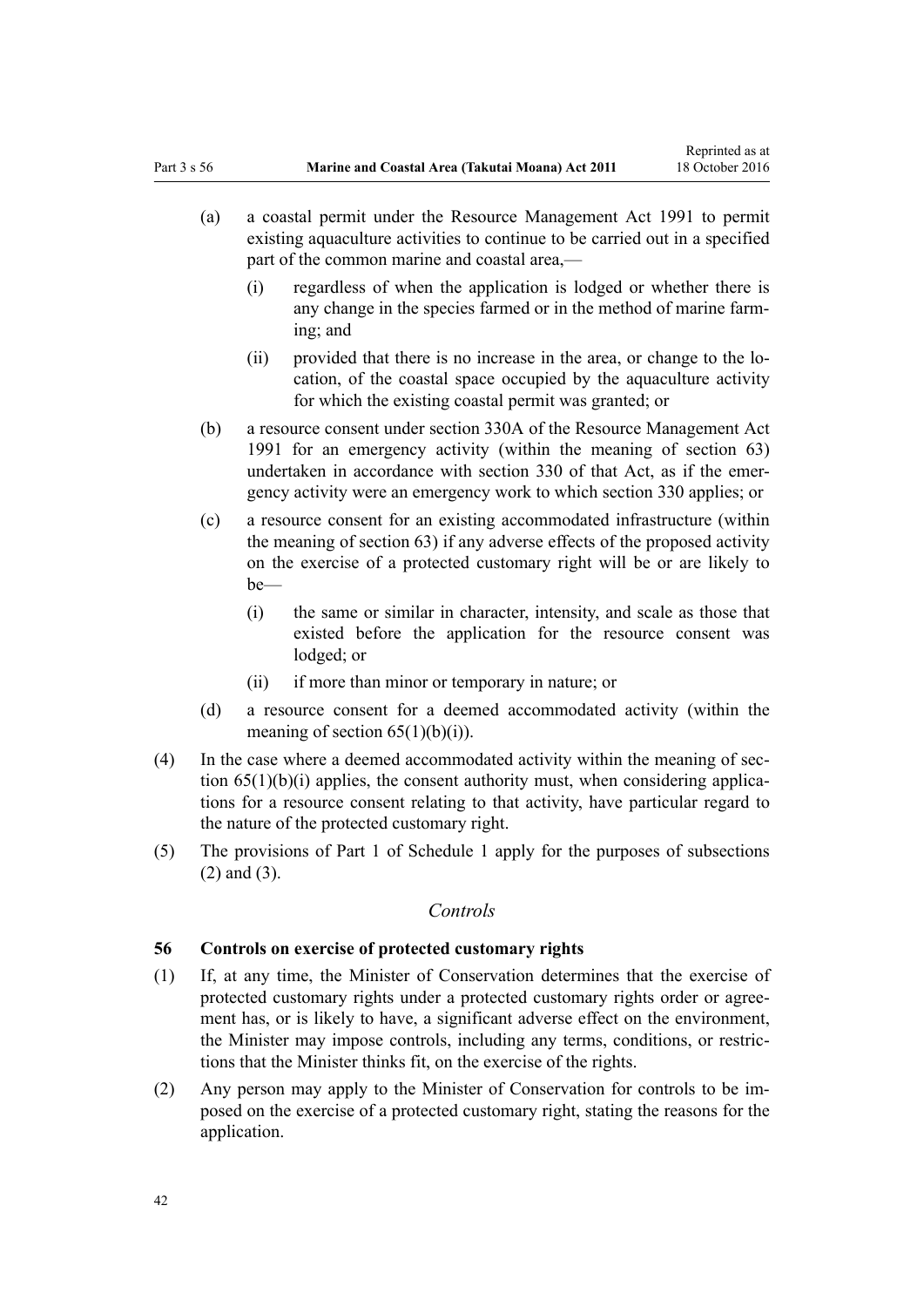- <span id="page-42-0"></span>(3) If the Minister is satisfied that the application raises reasonable concerns that the exercise of a protected customary right has, or is likely to have, a significant adverse effect on the environment, the Minister must serve the notice, stating his or her intention to consider imposing controls, on—
	- (a) the protected customary rights group; and
	- (b) the local authorities that have statutory functions in the area where the protected customary right applies; and
	- (c) the person applying for controls to be imposed.
- (4) If the Minister is not satisfied that an application under subsection (2) raises reasonable concerns that the exercise of a protected customary right has, or is likely to have, a significant adverse effect on the environment, the Minister must advise the applicant accordingly, giving reasons for that decision.
- (5) [Part 2](#page-85-0) of Schedule 1 applies to making a determination as to whether there is, or is likely to be, a significant adverse effect on the environment, for the purpose of imposing controls under this section.

# **57 Notification of controls**

- (1) The Minister of Conservation must notify in the *Gazette* any controls imposed under [section 56](#page-41-0).
- (2) The notice must set out—
	- (a) the name and contact details of the relevant protected customary rights group; and
	- (b) a description of the extent of the protected customary rights area that is subject to the controls; and
	- (c) a description of the protected customary right that is subject to the controls; and
	- (d) a description of the controls, including any standards, terms, conditions, or restrictions, to be applied and the reasons for the controls; and
	- (e) the date on which the controls take effect (which must be as soon as is reasonably practicable after the date of the notice).
- (3) The Minister of Conservation must, as soon as practicable after giving notice, provide a copy of the notice to—
	- (a) the protected customary rights group to which the notice applies; and
	- (b) the Minister of Māori Affairs; and
	- (c) the local authorities that have statutory functions in, or relating to, the protected customary rights area; and
	- (d) the chief executive.
- (4) Controls take effect on the date stated in the *Gazette* notice.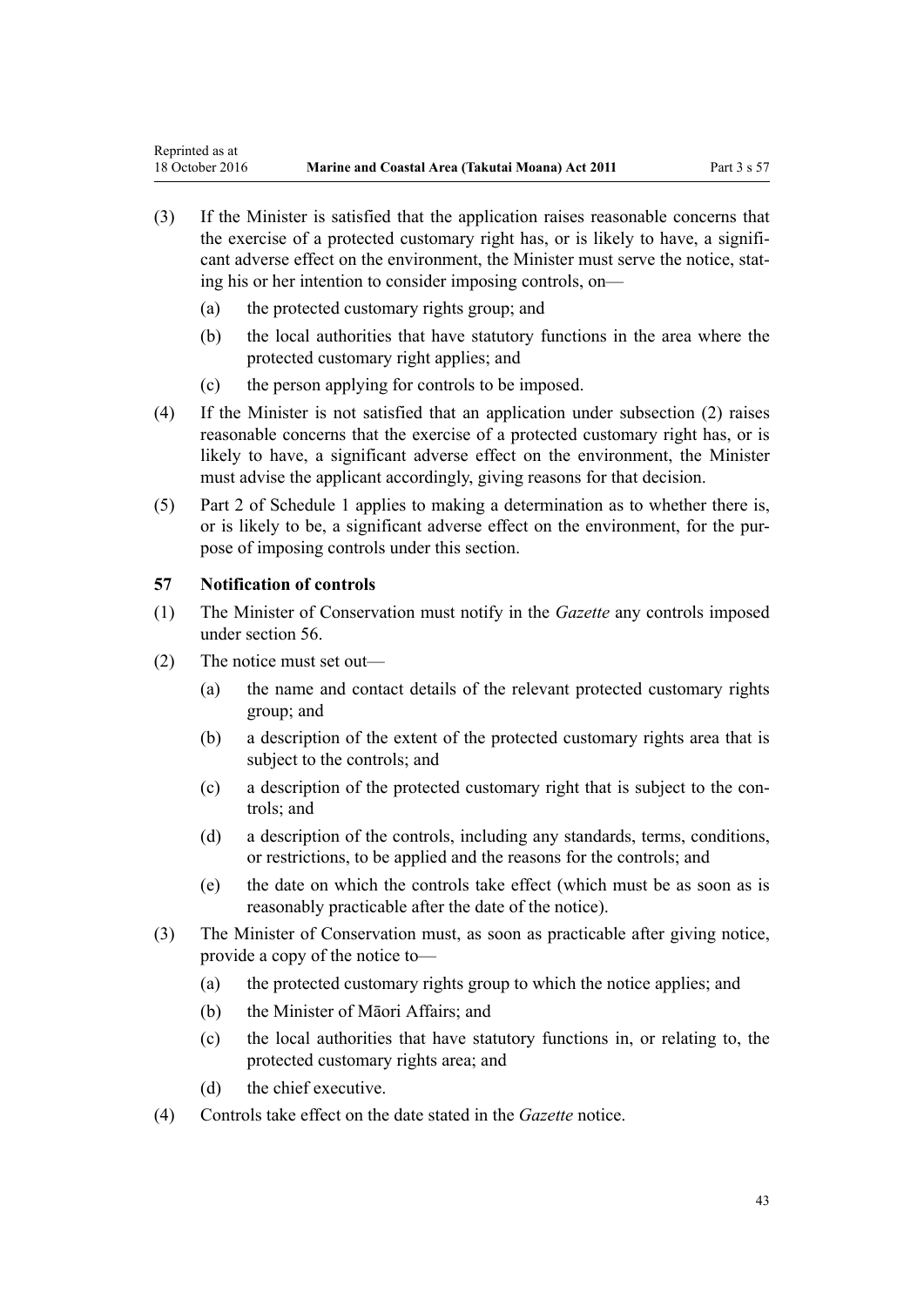# Subpart 3—Customary marine title

# *Determination of whether customary marine title exists*

# <span id="page-43-0"></span>**58 Customary marine title**

- (1) Customary marine title exists in a specified area of the common marine and coastal area if the applicant group—
	- (a) holds the specified area in accordance with tikanga; and
	- (b) has, in relation to the specified area,—
		- (i) exclusively used and occupied it from 1840 to the present day without substantial interruption; or
		- (ii) received it, at any time after 1840, through a customary transfer in accordance with subsection (3).
- (2) For the purpose of subsection (1)(b), there is no substantial interruption to the exclusive use and occupation of a specified area of the common marine and coastal area if, in relation to that area, a resource consent for an activity to be carried out wholly or partly in that area is granted at any time between—
	- (a) the commencement of this Act; and
	- (b) the effective date.
- (3) For the purposes of subsection  $(1)(b)(ii)$ , a transfer is a customary transfer if-
	- (a) a customary interest in a specified area of the common marine and coastal area was transferred—
		- (i) between or among members of the applicant group; or
		- (ii) to the applicant group or some of its members from a group or some members of a group who were not part of the applicant group; and
	- (b) the transfer was in accordance with tikanga; and
	- (c) the group or members of the group making the transfer—
		- (i) held the specified area in accordance with tikanga; and
		- (ii) had exclusively used and occupied the specified area from 1840 to the time of the transfer without substantial interruption; and
	- (d) the group or some members of the group to whom the transfer was made have—
		- (i) held the specified area in accordance with tikanga; and
		- (ii) exclusively used and occupied the specified area from the time of the transfer to the present day without substantial interruption.
- (4) Without limiting subsection (2), customary marine title does not exist if that title is extinguished as a matter of law.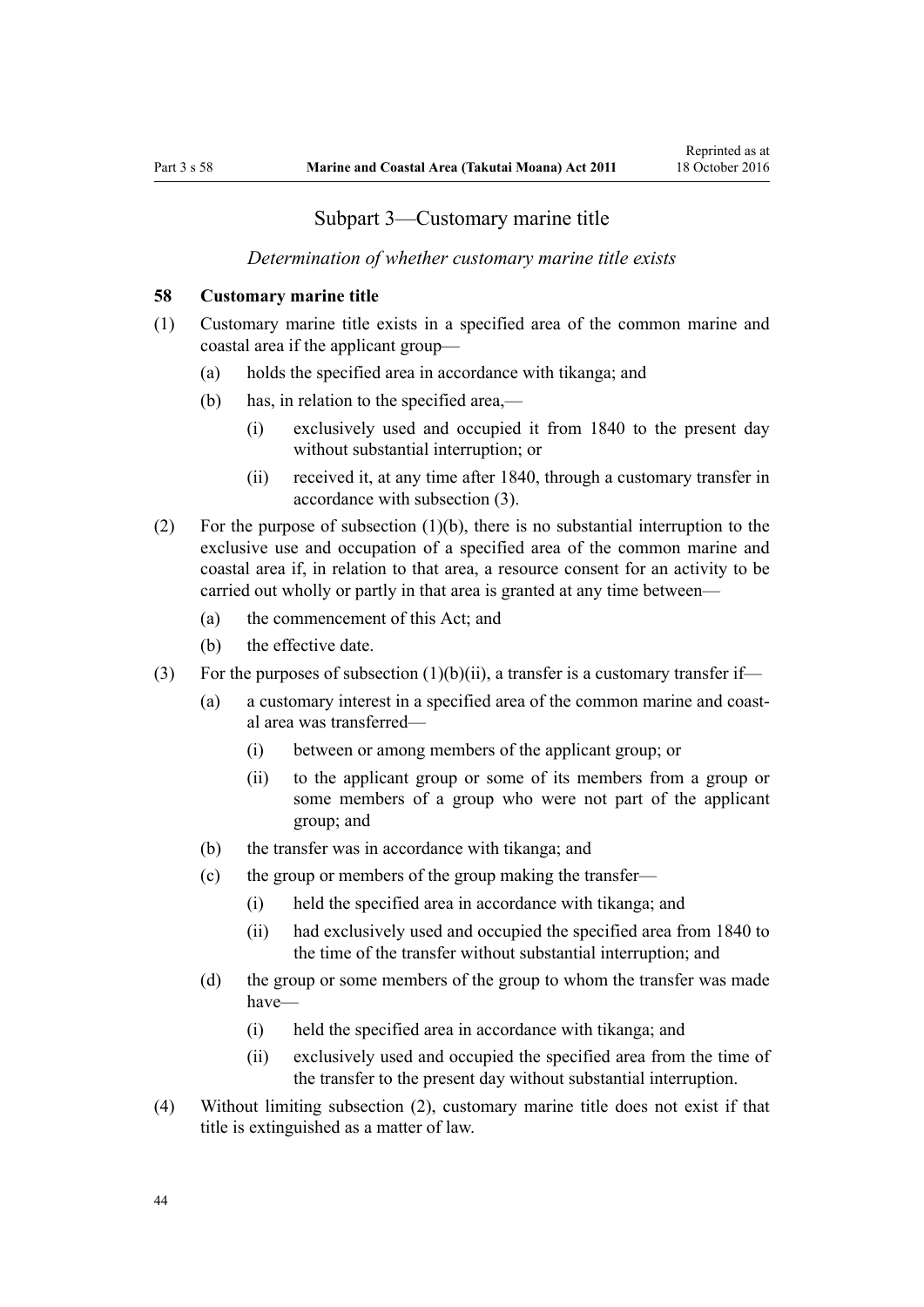# <span id="page-44-0"></span>**59 Matters relevant to whether customary marine title exists**

- (1) Matters that may be taken into account in determining whether customary marine title exists in a specified area of the common marine and coastal area include—
	- (a) whether the applicant group or any of its members—
		- (i) own land abutting all or part of the specified area and have done so, without substantial interruption, from 1840 to the present day:
		- (ii) exercise non-commercial customary fishing rights in the specified area, and have done so from 1840 to the present day; and
	- (b) if paragraph (a) applies, the extent to which there has been such ownership or exercise of fishing rights in the specified area.
- (2) To avoid doubt, [section 10](http://prd-lgnz-nlb.prd.pco.net.nz/pdflink.aspx?id=DLM281461) of the Treaty of Waitangi (Fisheries Claims) Settlement Act 1992 does not limit subsection (1)(a)(ii).
- (3) The use at any time, by persons who are not members of an applicant group, of a specified area of the common marine and coastal area for fishing or navigation does not, of itself, preclude the applicant group from establishing the existence of customary marine title.
- (4) For the purpose of subsection (1)(a)(i), **land abutting all or part of the specified area** means—
	- (a) land that directly abuts the specified area; or
	- (b) land that does not directly abut the specified area, but does directly abut any of the following:
		- (i) a marginal strip (as defined in [section 2\(1\)](http://prd-lgnz-nlb.prd.pco.net.nz/pdflink.aspx?id=DLM103616) of the Conservation Act 1987) that directly abuts the specified area:
		- (ii) an esplanade reserve (as defined in section  $2(1)$  of the Resource Management Act 1991), but only to the extent that it directly abuts the specified area:
		- (iii) a reserve (as defined in section  $2(1)$  of the Reserves Act 1977), but only to the extent that it directly abuts the specified area:
		- (iv) a Māori reservation (as defined in [section 2\(1\)](http://prd-lgnz-nlb.prd.pco.net.nz/pdflink.aspx?id=DLM444310) of the Reserves Act 1977) that directly abuts the specified area:
		- (v) a road that directly abuts the specified area:
		- (vi) a railway line that directly abuts the specified area.

*Rights under customary marine title*

# **60 Scope and effect of customary marine title**

- (1) Customary marine title—
	- (a) provides an interest in land, but does not include a right to alienate or otherwise dispose of any part of a customary marine title area; and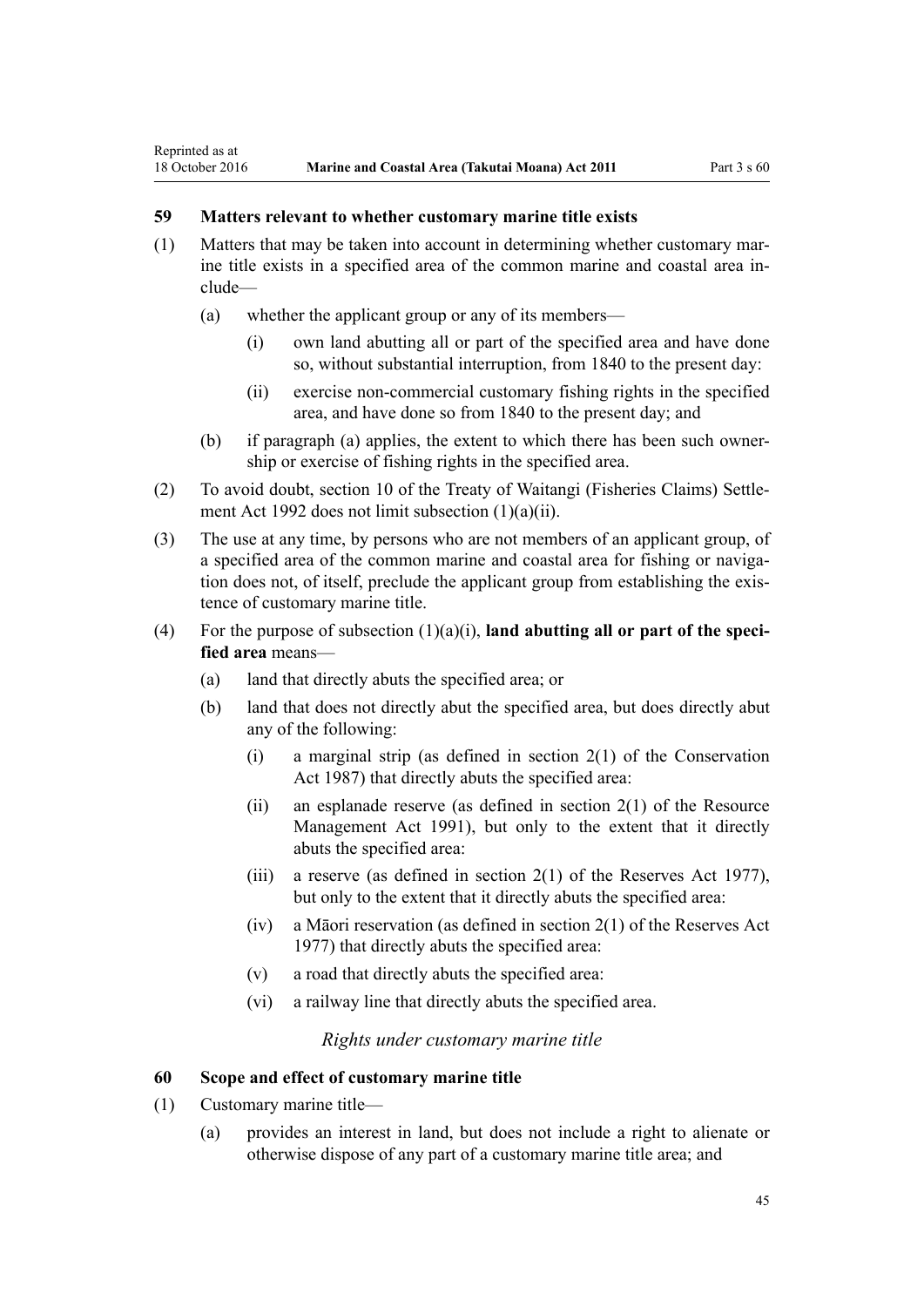- (c) has effect on and from the effective date.
- <span id="page-45-0"></span>(2) A customary marine title group—
	- (a) may use, benefit from, or develop a customary marine title area (including derive commercial benefit) by exercising the rights conferred by a customary marine title order or agreement, but is not exempt from obtaining any relevant resource consent, permit, or approval that may be required under another enactment for the use and development of that customary marine title area; and
	- (b) is not liable for payment, in relation to the customary marine title area, of—
		- (i) coastal occupation charges imposed under [section 64A](http://prd-lgnz-nlb.prd.pco.net.nz/pdflink.aspx?id=DLM233610) of the Resource Management Act 1991; or
		- (ii) royalties for sand and shingle imposed by regulations made under the [Resource Management Act 1991](http://prd-lgnz-nlb.prd.pco.net.nz/pdflink.aspx?id=DLM230264).
- (3) A customary marine title group may—
	- (a) delegate the rights conferred by a customary marine title order or an agreement in accordance with tikanga; or
	- (b) transfer a customary marine title order or an agreement in accordance with tikanga.

# **61 Delegation and transfer**

- (1) A delegation or transfer permitted by [section 60\(3\)](#page-44-0) may only be to persons who—
	- (a) belong to the same iwi or hapū as the customary marine title group making the delegation or transfer; and
	- (b) are specified in the relevant customary marine title order or agreement.
- (2) A delegation or transfer of customary marine title recognised by an order or in an agreement takes effect only when, as the case requires,—
	- (a) the order has been varied in accordance with [section 111](#page-74-0); or
	- (b) the agreement has been varied.
- (3) If customary marine title is delegated, the applicant group remains the holder of the customary marine title.
- (4) If customary marine title is transferred, the persons to whom the title is transferred become the customary marine title group.

# **62 Rights conferred by customary marine title**

(1) The following rights are conferred by, and may be exercised under, a customary marine title order or an agreement on and from the effective date: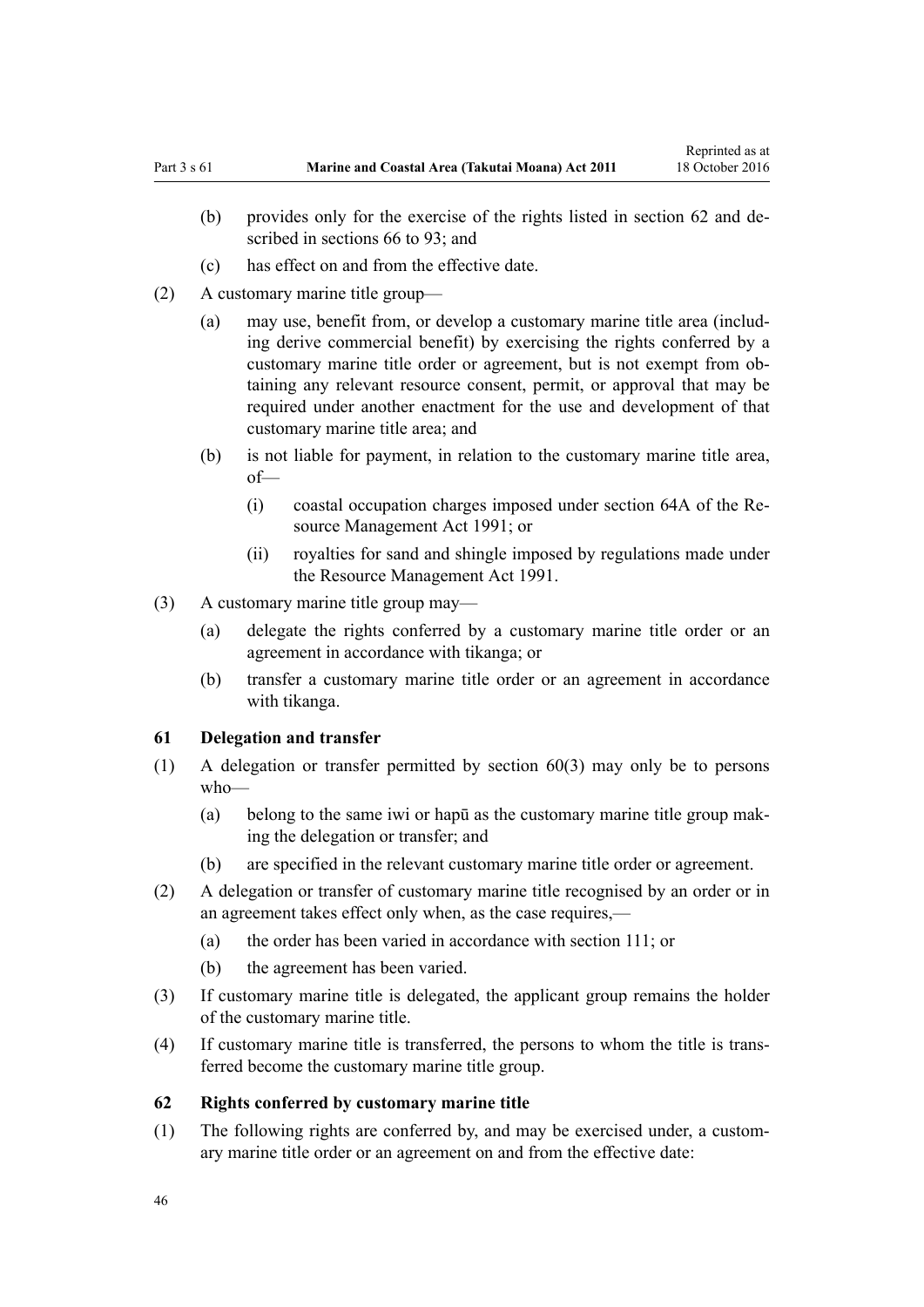- <span id="page-46-0"></span>(a) a [Resource Management Act 1991](http://prd-lgnz-nlb.prd.pco.net.nz/pdflink.aspx?id=DLM230264) (**RMA**) permission right (*see* [sections](#page-51-0) [66 to 70\)](#page-51-0); and
- (b) a conservation permission right (*see* [sections 71 to 75\)](#page-54-0); and
- (c) a right to protect wāhi tapu and wāhi tapu areas (*see* [sections 78 to 81](#page-57-0)); and
- (d) rights in relation to—
	- (i) marine mammal watching permits (*see* [section 76\)](#page-57-0); and
	- (ii) the process for preparing, issuing, changing, reviewing, or revoking a New Zealand coastal policy statement (*see* [section 77\)](#page-57-0); and
- (e) the prima facie ownership of newly found taonga tūturu (*see* [section 82](#page-60-0)); and
- (f) the ownership of minerals other than—
	- (i) minerals within the meaning of [section 10](http://prd-lgnz-nlb.prd.pco.net.nz/pdflink.aspx?id=DLM246310) of the Crown Minerals Act 1991; or
	- (ii) pounamu to which [section 3](http://prd-lgnz-nlb.prd.pco.net.nz/pdflink.aspx?id=DLM413605) of the Ngai Tahu (Pounamu Vesting) Act 1997 applies (*see* [section 83](#page-61-0)); and
- (g) the right to create a planning document (*see* [sections 85 to 93](#page-62-0)).
- (2) Subsection (3) applies if a person applies for a resource consent, a permit, or an approval in relation to a part of the common marine and coastal area in respect of which—
	- (a) no customary marine title order or agreement applies; but
	- (b) either—
		- (i) an applicant group has applied to the Court under [section 100](#page-70-0) for recognition of customary marine title and notice has been given in accordance with [section 103;](#page-71-0) or
		- (ii) an applicant group has applied to enter negotiations under [section](#page-67-0) [95.](#page-67-0)
- (3) Before a person may lodge an application that relates to a right conferred by a customary marine title order or agreement, that person must—
	- (a) notify the applicant group about the application; and
	- (b) seek the views of the group on the application.

# *Accommodated activities*

# **63 Interpretation**

In this section and in sections 64 and 65, **accommodated activities** are activities that are—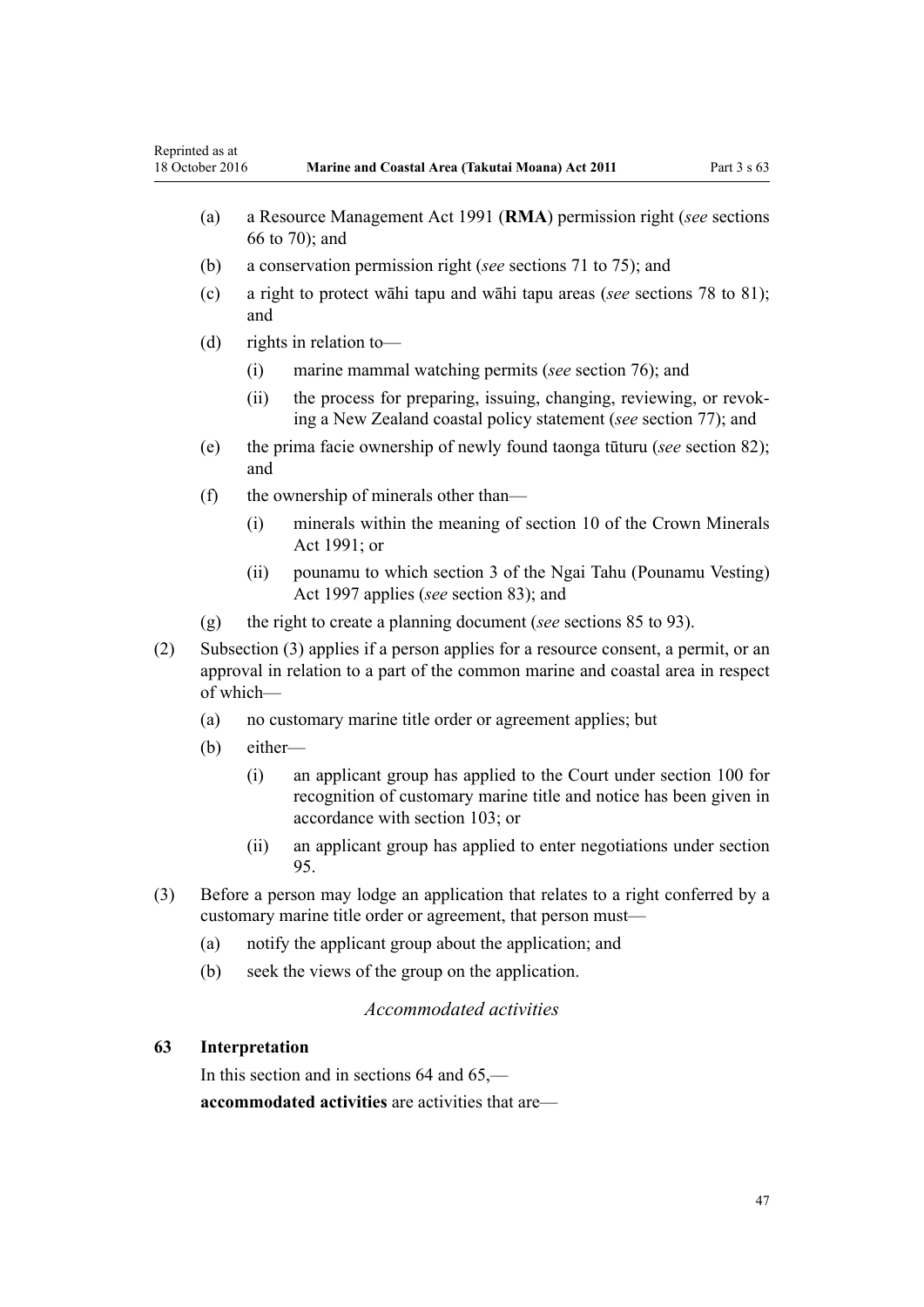- (a) expressly excluded under [section 64\(1\)](#page-48-0) from the exercise of an RMA permission right or a conservation permission right by a customary marine title group; and
- (b) within the scope of the activities provided for by [section 64\(1\)](#page-48-0)

**accommodated infrastructure** means infrastructure (including structures and associated operations) that is—

- (a) lawfully established; and
- (b) owned, operated, or carried out by 1 or more of the following:
	- (i) the Crown, including a Crown entity:
	- (ii) a local authority or a council-controlled organisation:
	- (iii) a network utility operator (within the meaning of [section 166](http://prd-lgnz-nlb.prd.pco.net.nz/pdflink.aspx?id=DLM236206) of the Resource Management Act 1991):
	- (iv) an electricity generator (as defined in [section 2\(1\)](http://prd-lgnz-nlb.prd.pco.net.nz/pdflink.aspx?id=DLM281866) of the Electricity Act 1992):
	- (v) a port company (as defined in [section 2\(1\)](http://prd-lgnz-nlb.prd.pco.net.nz/pdflink.aspx?id=DLM131688) of the Port Companies Act 1988):
	- (vi) a port operator (as defined in [Part 3A](http://prd-lgnz-nlb.prd.pco.net.nz/pdflink.aspx?id=DLM5689750) of the Maritime Transport Act 1994):
- (c) reasonably necessary for—
	- (i) the national social or economic well-being; or
	- (ii) the social or economic well-being of the region in which the infrastructure is located

**associated operations** means activities that are necessary for the functioning of an accommodated infrastructure, including—

- (a) an activity carried out under a resource consent granted under the [Re](http://prd-lgnz-nlb.prd.pco.net.nz/pdflink.aspx?id=DLM230264)[source Management Act 1991](http://prd-lgnz-nlb.prd.pco.net.nz/pdflink.aspx?id=DLM230264) to permit existing accommodated infrastructure to continue in the same location; and
- (b) maintenance, remedial, and restoration work; and
- (c) the upgrading of existing infrastructure, but only if the effects on the environment of the upgraded infrastructure, assessed at the date when an application is made to upgrade the existing infrastructure, are to be the same or similar in character, intensity, and scale as the effects of the infrastructure that is being upgraded; and
- (d) the replacement of a part of existing infrastructure by a new part of the same or similar nature; and
- (e) the relocation of existing infrastructure, if—
	- (i) that is necessary for the continuing operation of the infrastructure; and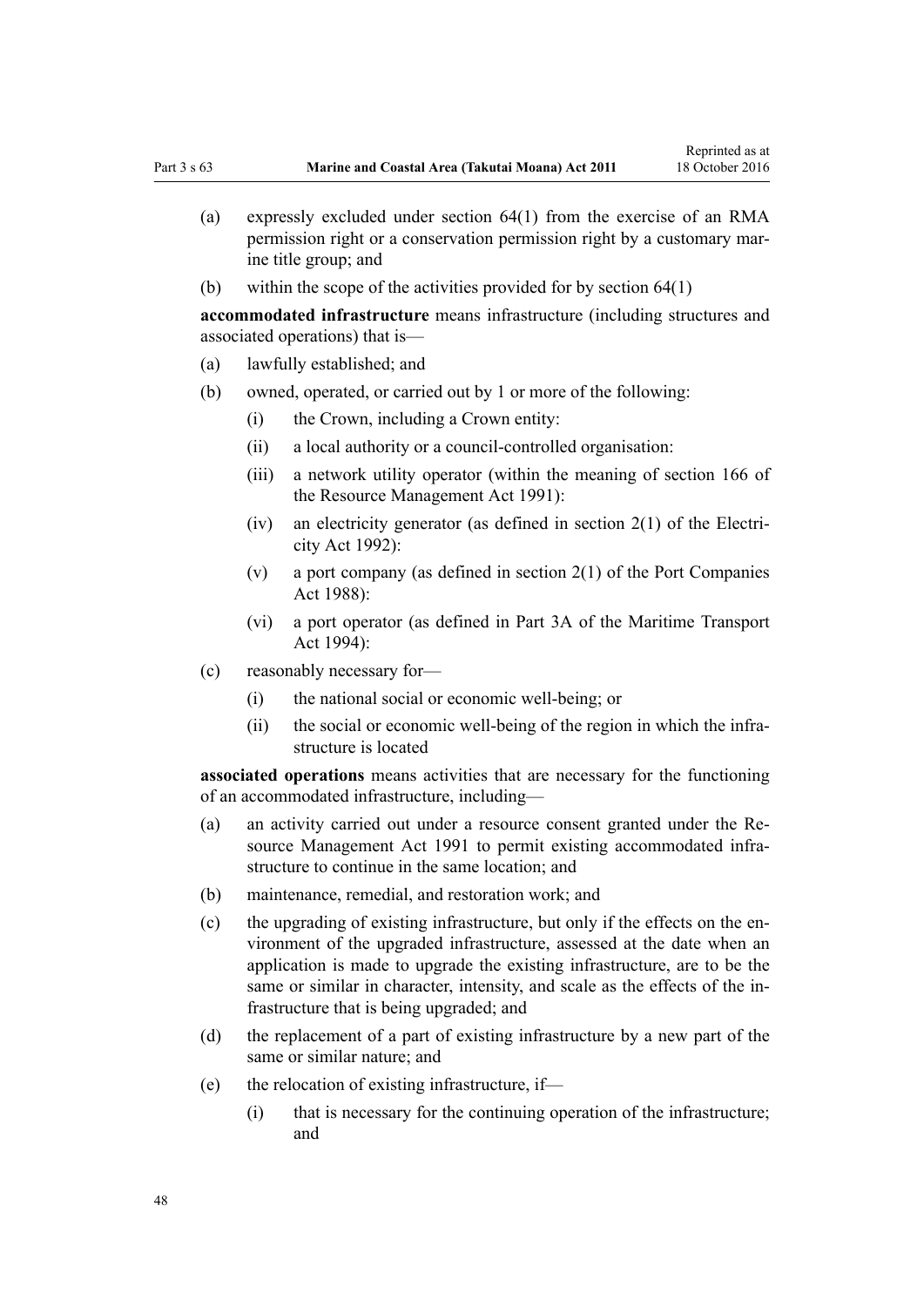- <span id="page-48-0"></span>(ii) the effects on the environment of the new location, assessed at the date when an application is made to relocate the existing infrastructure, are the same or similar in character, intensity, and scale as the effects of the infrastructure in its previous location; and
- (f) dredging as part of the ongoing operation of a port

**Crown agent** has the meaning given in [section 10\(1\)](http://prd-lgnz-nlb.prd.pco.net.nz/pdflink.aspx?id=DLM329649) of the Crown Entities Act 2004

**deemed accommodated activities** are the activities described in [section 65](#page-50-0) **emergency activity**—

- (a) means an activity undertaken in a customary marine title area to prevent, remove, or reduce—
	- (i) an actual or imminent danger to human health or safety; or
	- (ii) a danger to the environment or property so significant that immediate action is required; and
- (b) includes all necessary coastal protection work undertaken in a customary marine title area by a local authority or Crown agency; and
- (c) includes any activity authorised by an enactment for the purpose of preventing any of the matters referred to in paragraph (a), including an activity in relation to—
	- (i) a state of emergency declared under the [Civil Defence Emergency](http://prd-lgnz-nlb.prd.pco.net.nz/pdflink.aspx?id=DLM149788) [Management Act 2002;](http://prd-lgnz-nlb.prd.pco.net.nz/pdflink.aspx?id=DLM149788) or
	- (ii) a biosecurity emergency declared under [section 144](http://prd-lgnz-nlb.prd.pco.net.nz/pdflink.aspx?id=DLM149788) of the Biosecurity Act 1993; or
	- (iii) an emergency or a special emergency declared under [section 49B](http://prd-lgnz-nlb.prd.pco.net.nz/pdflink.aspx?id=DLM384019) or [136](http://prd-lgnz-nlb.prd.pco.net.nz/pdflink.aspx?id=DLM384998) of the Hazardous Substances and New Organisms Act  $1996$ ; or
	- (iv) a marine oil spill response under the [Maritime Transport Act](http://prd-lgnz-nlb.prd.pco.net.nz/pdflink.aspx?id=DLM334659) [1994](http://prd-lgnz-nlb.prd.pco.net.nz/pdflink.aspx?id=DLM334659); or
	- (v) an emergency within the meaning of section  $2(1)$  of the Fire Service Act 1975; or
	- (vi) emergency works described in [section 330](http://prd-lgnz-nlb.prd.pco.net.nz/pdflink.aspx?id=DLM239003) of the Resource Management Act 1991

**existing**, in relation to an activity, means an activity for which, before the effective date, any necessary resource consents have been granted, whether or not any or all of them have been given effect to before the effective date.

Section 63 **accommodated infrastructure** paragraph (b)(vi): replaced, on 23 October 2013, by [sec](http://prd-lgnz-nlb.prd.pco.net.nz/pdflink.aspx?id=DLM4698973)[tion 90](http://prd-lgnz-nlb.prd.pco.net.nz/pdflink.aspx?id=DLM4698973) of the Maritime Transport Amendment Act 2013 (2013 No 84).

# **64 Accommodated activities**

(1) An accommodated activity—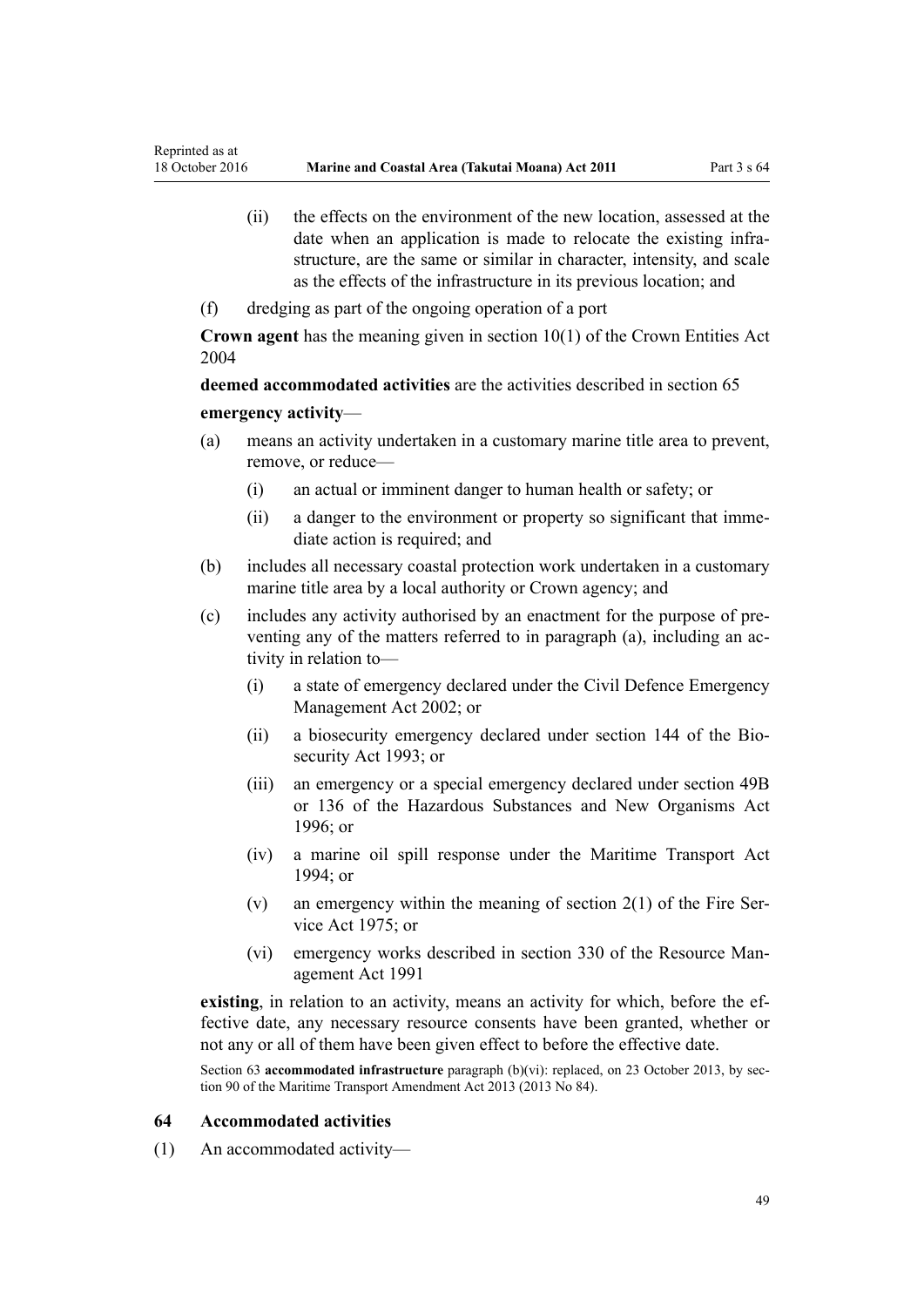- (a) may be carried out in a part of the common marine and coastal area despite customary marine title being recognised in respect of that part under [subpart 1](#page-67-0) or [2](#page-69-0) of Part 4; and
- (b) is not limited or otherwise affected by the exercise of an RMA permission right or a conservation permission right; but
- (c) does not limit or otherwise affect the exercise of any other right referred to in [section 62\(1\)](#page-45-0).
- (2) For the purposes of this subpart, **accommodated activity** means any of the following activities, to the extent that they are within a customary marine title area:
	- (a) an activity authorised under a resource consent, whenever granted, if the application for the consent is first accepted by the consent authority before the effective date:
	- (b) an activity that may be carried out under a resource consent, whenever granted, for a minimum impact activity (as defined in [section 2\(1\)](http://prd-lgnz-nlb.prd.pco.net.nz/pdflink.aspx?id=DLM242543) of the Crown Minerals Act 1991) relating to petroleum (as defined in section 2(1) of that Act):
	- (c) accommodated infrastructure:
	- (d) the management activities for which a resource consent is required in relation to—
		- (i) an existing marine reserve:
		- (ii) an existing wildlife sanctuary:
		- (iii) an existing marine mammal sanctuary:
		- (iv) an existing concession:
	- (e) an activity carried out under a coastal permit granted under the [Resource](http://prd-lgnz-nlb.prd.pco.net.nz/pdflink.aspx?id=DLM230264) [Management Act 1991](http://prd-lgnz-nlb.prd.pco.net.nz/pdflink.aspx?id=DLM230264) to permit existing aquaculture activities to continue to be carried out in a specified part of the common marine and coastal area,—
		- (i) regardless of when the application is lodged or whether there is any change in the species farmed or in the method of marine farming; but
		- (ii) provided that there is no increase in the area, or change of location, of the coastal space occupied by the aquaculture activities for which the existing coastal permit was granted:
	- (f) an emergency activity:
	- (g) scientific research or monitoring that is undertaken or funded by—
		- (i) the Crown:
		- (ii) any Crown agent: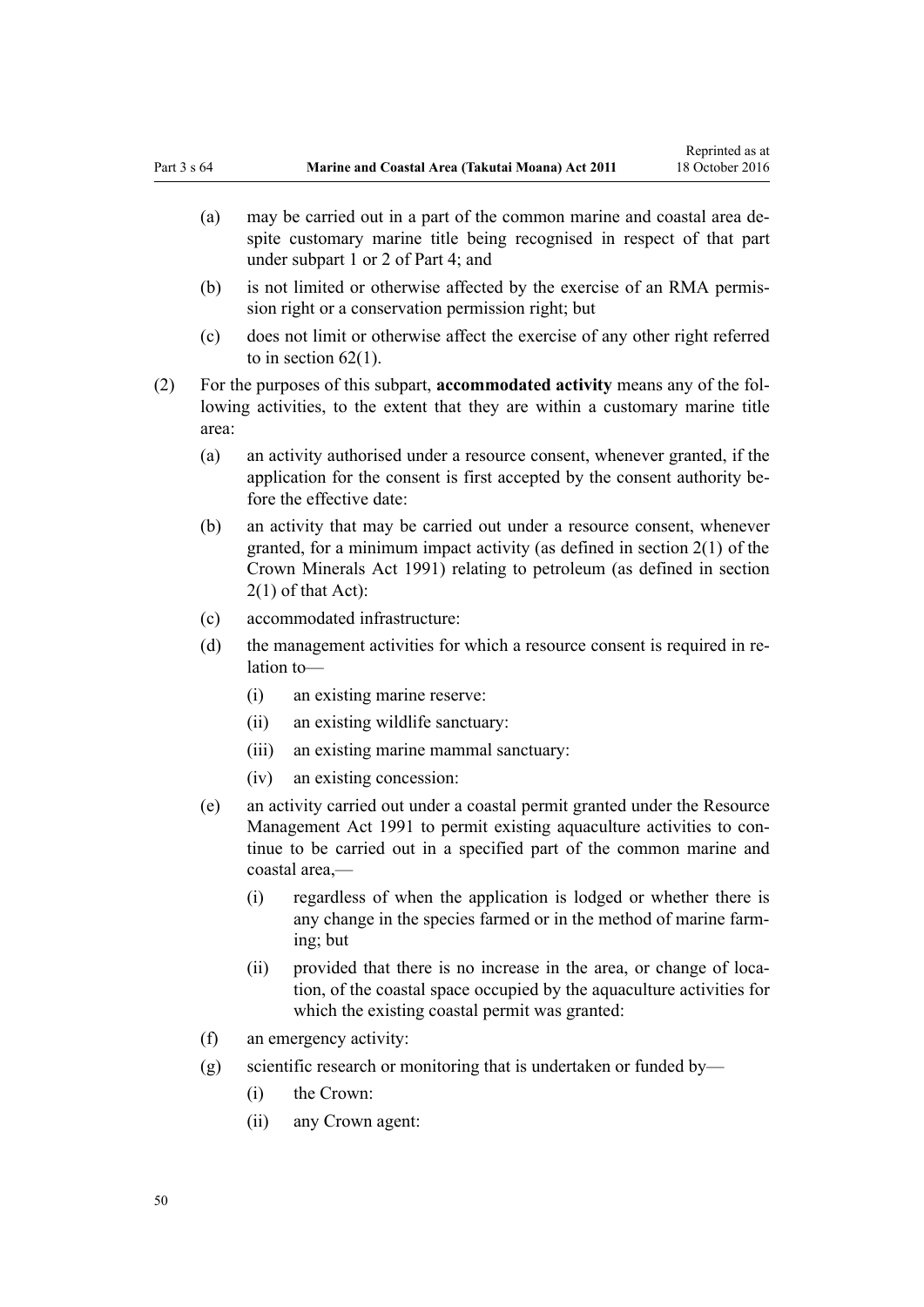- <span id="page-50-0"></span>(iii) the regional council with statutory functions in the region where the research or monitoring is to take place:
- (h) a deemed accommodated activity.
- (3) Subsection (4) applies if, in relation to whether an activity is an accommodated activity, there is a dispute between—
	- (a) a customary marine title group; and
	- (b) the person who owns, operates, or carries out the activity that is the subject of the dispute.
- (4) Either party to the dispute may refer the dispute to the Minister for Land Information for resolution.
- (5) The decision of the Minister is final.

# **65 Deemed accommodated activities**

- (1) For the purpose of [section 64\(2\)\(h\)](#page-48-0) and [Schedule 2](#page-90-0), the following activities are deemed to be accommodated activities:
	- (a) the construction or operation of any proposed infrastructure that—
		- (i) is within the meaning of paragraph (b) of the definition of **accommodated infrastructure**; and
		- (ii) cannot practicably be constructed or operated in any location other than within a customary marine title area; and
		- (iii) is essential for—
			- (A) the national social or economic well-being; or
			- (B) the social or economic well-being of the region in which the infrastructure is located; and
		- (iv) in any case where the construction of infrastructure is to take place at any time after the commencement of this Act, that construction is either—
			- (A) agreed in principle in accordance with [Part 1](#page-90-0) of Schedule 2 (subject to all necessary consents being obtained) by the group that holds a customary marine title order in the area relevant to the proposed infrastructure; or
			- (B) classified by the Minister for Land Information as a deemed accommodated activity (subject to all necessary resource consents being obtained) in accordance with [Part 1](#page-90-0) of Schedule 2:
	- (b) any activity—
		- (i) that, at any time after the commencement of this Act, is necessary for, or reasonably related to, prospecting, exploration, mining operations, or mining (as those terms are defined in [section 2\(1\)](http://prd-lgnz-nlb.prd.pco.net.nz/pdflink.aspx?id=DLM242543) of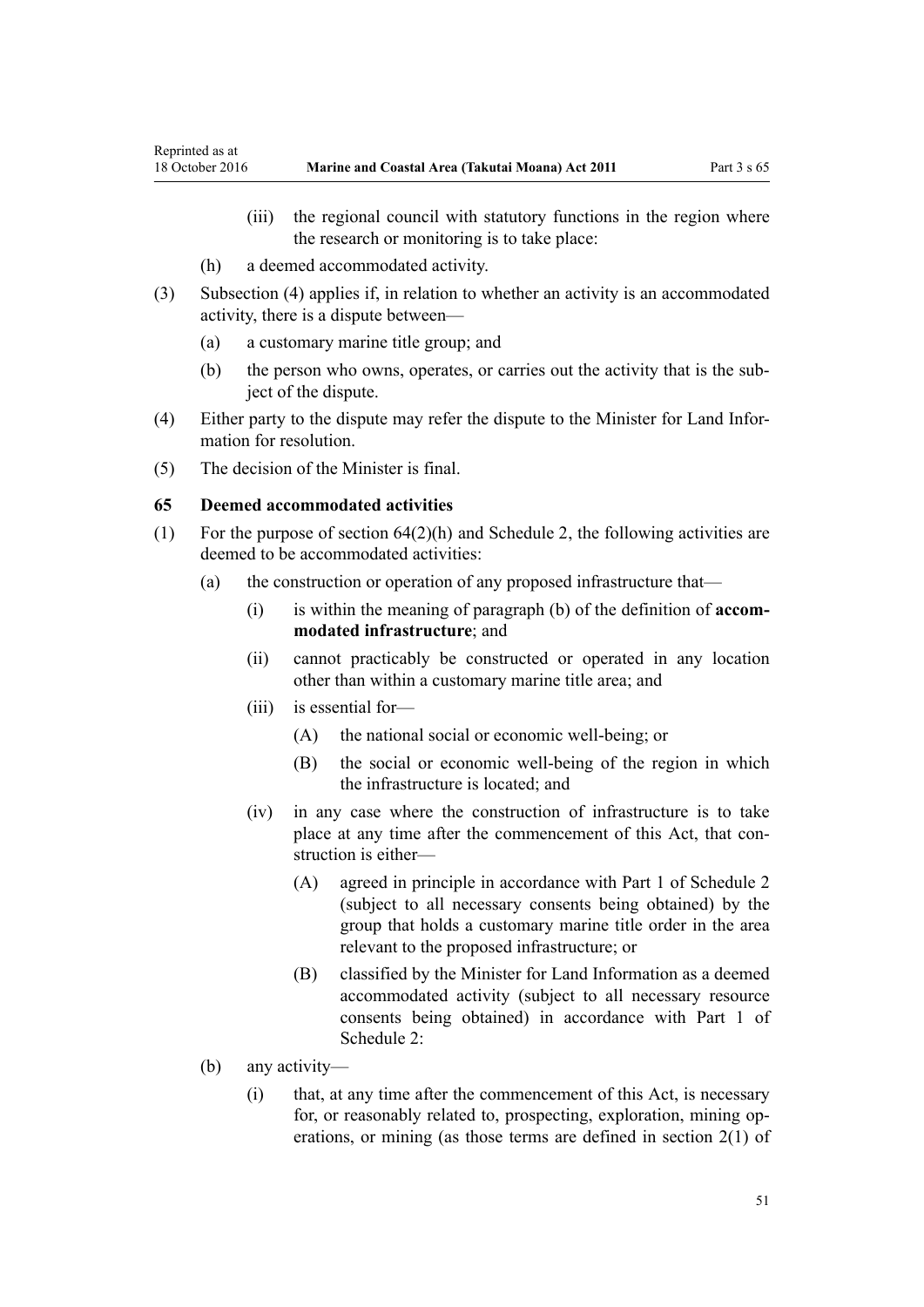the Crown Minerals Act 1991) for petroleum under a privilege; and

- <span id="page-51-0"></span>(ii) for which an agreement or an arbitral award has been made under [Part 2](#page-93-0) of Schedule 2:
- (c) any activity—
	- (i) that, at any time after the commencement of this Act, is necessary for, or reasonably related to, the exercise of a privilege in existence immediately before the effective date and of the rights associated with that privilege, as provided for in [section 84\(1\)](#page-61-0); and
	- (ii) for which an agreement or arbitral award has been made under [Part 2](#page-93-0) of Schedule 2.
- (2) Nothing in subsection (1)(a) or (b) limits the discretion of a consent authority—
	- (a) to decline an application for a resource consent; or
	- (b) to impose conditions on the resource consent.

# *RMA permission right*

# **66 Scope of Resource Management Act 1991 permission right**

- (1) An RMA permission right applies to activities that are to be carried out under a resource consent, including a resource consent for a controlled activity, to the extent that the resource consent is for an activity to be carried out within a customary marine title area.
- (2) A customary marine title group may give or decline permission, on any grounds, for an activity to which an RMA permission right applies.
- (3) Permission given by a customary marine title group cannot be revoked.
- (4) An RMA permission right does not apply to the grant or exercise of a resource consent for an accommodated activity.
- (5) An RMA permission right, or permission given under such a right, does not limit the discretion of a consent authority—
	- (a) to decline an application for a resource consent; or
	- (b) to impose conditions.
- (6) In this section, **consent authority** includes the Minister of Conservation and the Minister for the Environment exercising the powers of a consent authority under the [Resource Management Act 1991](http://prd-lgnz-nlb.prd.pco.net.nz/pdflink.aspx?id=DLM230264).
- **67 Procedural matters relevant to exercise of RMA permission right**
- (1) A person seeking to carry out an activity (the **applicant**) to which an RMA permission right applies—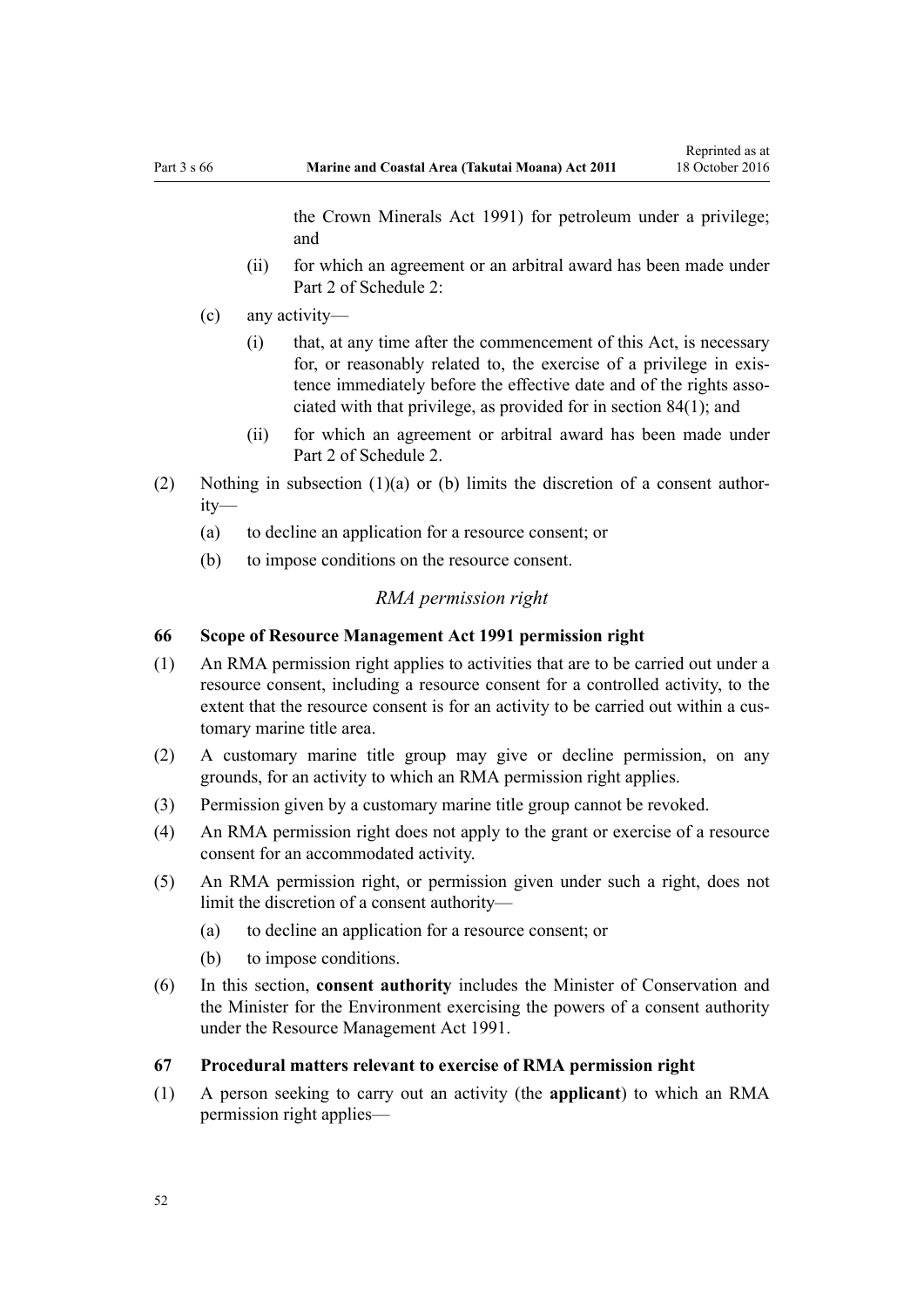- (a) must make a request for permission by notice to the relevant customary marine title group; and
- (b) may do so at any time before the relevant resource consent may commence.
- (2) The customary marine title group must—
	- (a) notify in writing its decision on a request for permission to—
		- (i) the applicant who gave notice under subsection (1); and
		- (ii) the relevant consent authority; and
	- (b) if permission is given, specify—
		- (i) the activity for which permission is given; and
		- (ii) the applicant who is to have the benefit of the permission; and
		- (iii) the duration of the permission.
- (3) Unless the customary marine title group has already notified its decision to the applicant under subsection (2), it must do so not later than 40 working days after it receives a notice from the applicant that the applicant has been granted the relevant resource consent (whether or not the applicant had previously notified the customary marine title group of the application).
- (4) The customary marine title group is to be treated as having given permission for the resource consent, for its duration, if notice of its decision is not received by the applicant in accordance with subsection (3).
- (5) In subsection (3), the grant of a resource consent means that the consent has been granted and any appeal rights exhausted, and that the resource consent would, but for the requirement for the permission of the customary marine title group, commence under [section 116](http://prd-lgnz-nlb.prd.pco.net.nz/pdflink.aspx?id=DLM234865) of the Resource Management Act 1991.

# **68 Effect of RMA permission right**

- (1) The holder of a resource consent for an activity in a customary marine title area to which an RMA permission right applies must not commence the activity to which the consent applied unless—
	- (a) permission has been given by the relevant customary marine title group under [section 66\(2\)](#page-51-0) for that activity; and
	- (b) the permission covers the activity to which the resource consent applies.
- (2) To avoid doubt, a decision of a customary marine title group to give or to decline permission for an activity is not subject to—
	- (a) a right of appeal; or
	- (b) a right of objection under [section 357](http://prd-lgnz-nlb.prd.pco.net.nz/pdflink.aspx?id=DLM239342) or [357A](http://prd-lgnz-nlb.prd.pco.net.nz/pdflink.aspx?id=DLM239356) of the Resource Management Act 1991.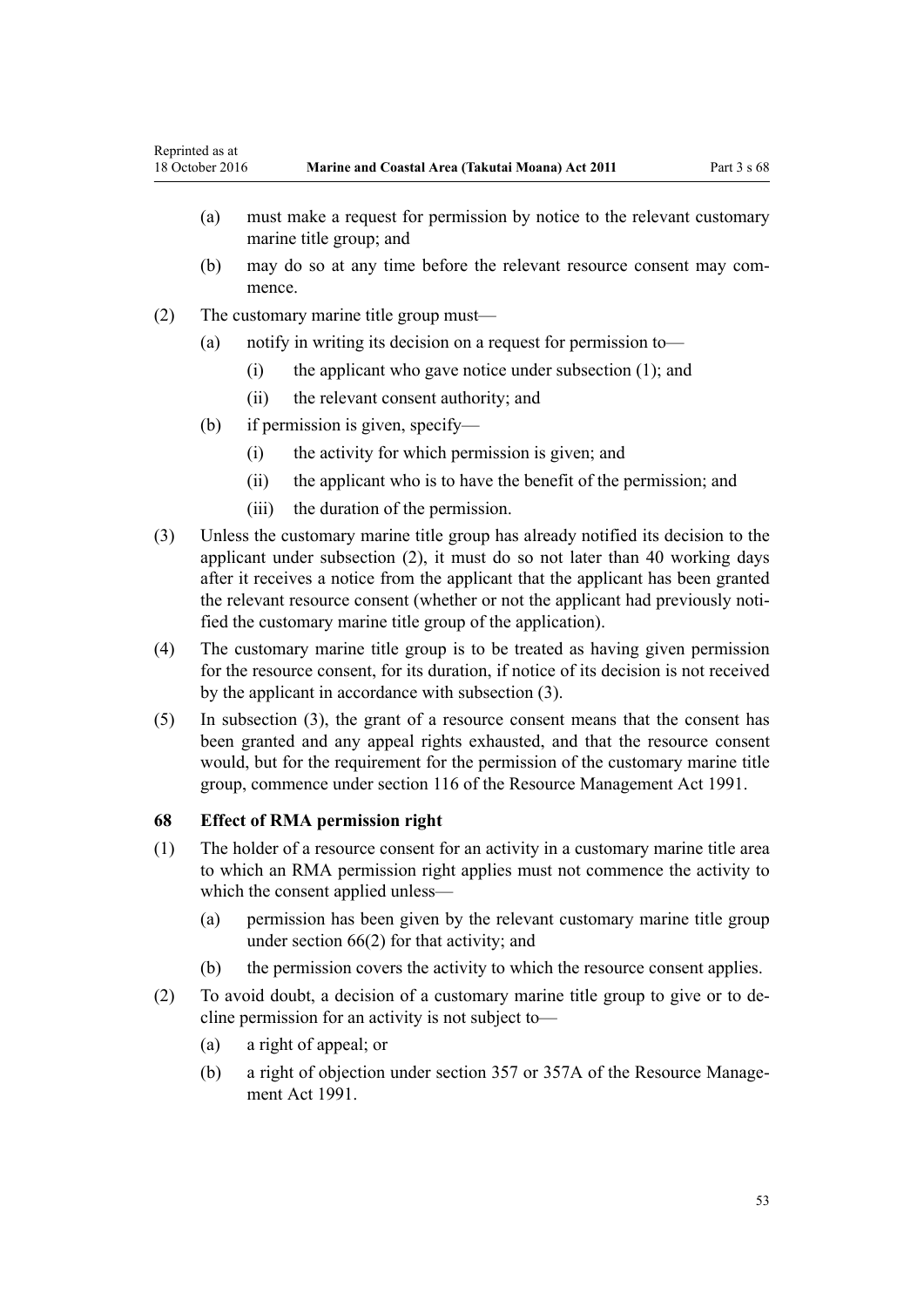# **69 Offence and penalty provision**

- (1) In relation to an activity to which an RMA permission right applies, it is an offence to commence the activity in the relevant customary title area unless the relevant customary marine title group has given permission under [section 66\(2\)](#page-51-0) or is to be treated as having given permission under [section 67\(4\).](#page-51-0)
- (2) Every person who commits an offence against subsection (1) is liable, on conviction,—
	- (a) in the case of a natural person, to imprisonment for a term not exceeding 2 years or a fine not exceeding \$300,000:
	- (b) in the case of a person other than a natural person, to a fine not exceeding \$600,000.
- (3) A person convicted of an offence under this section is also liable for the full value of—
	- (a) any revenue or profits earned by, or accruing to, the offender as a result of the offence; or
	- (b) any revenue or profits lost by the customary marine title group as a result of the offence; or
	- (c) any savings in costs made by, or accruing to, the offender as a result of the offence.
- (4) If a person is convicted of an offence under this section and a fine is imposed, the Environment Court must—
	- (a) deduct 10% from the total sum of the fine imposed and the full amount payable under subsection (3), to be credited to the Crown Bank Account; and
	- (b) order that the balance of the total sum described in paragraph (a) be paid—
		- (i) in full to the relevant customary marine title group that brought the prosecution; or
		- (ii) if another person or group brought the prosecution, to that person and the relevant customary marine title group in any proportion that the Environment Court directs.
- (5) Proceedings under this section and [section 70](#page-54-0) must be heard either—
	- (a) by an Environment Judge sitting alone; or
	- (b) in the District Court and, unless the Chief District Court Judge directs otherwise, by a District Court Judge who is an Environment Judge.

Section 69(2): amended, on 1 July 2013, by [section 413](http://prd-lgnz-nlb.prd.pco.net.nz/pdflink.aspx?id=DLM3360714) of the Criminal Procedure Act 2011 (2011) No 81).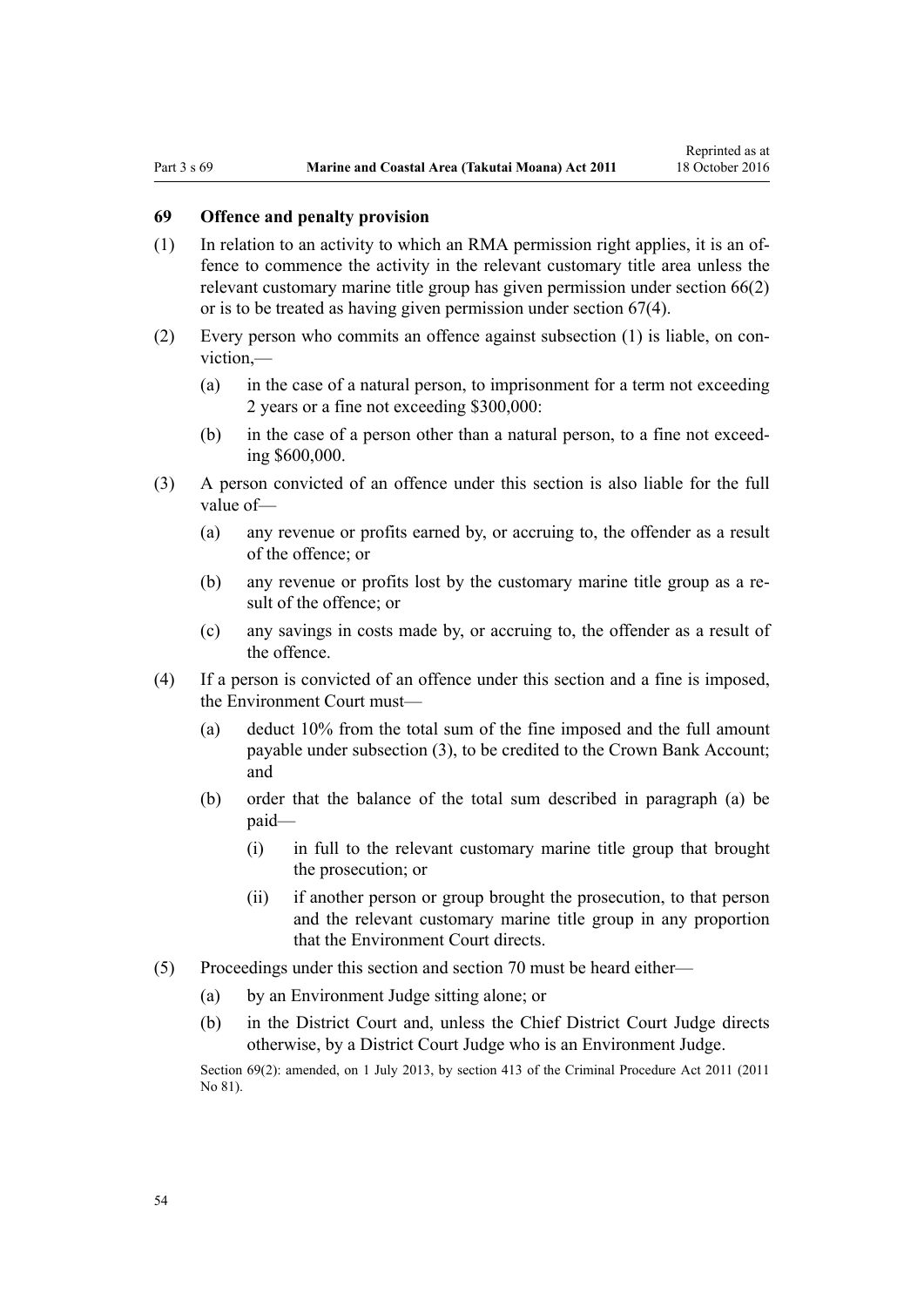# **70 Environment Court may make enforcement orders**

<span id="page-54-0"></span>Reprinted as at

- (1) Subsection (3) applies only if, in relation to the exercise of a resource con $sent$  —
	- (a) the RMA permission right is applicable; and
	- (b) a resource consent is exercised without the permission of the customary marine title group being obtained.
- (2) If proceedings for an offence are commenced in the Environment Court, the [Criminal Procedure Act 2011](http://prd-lgnz-nlb.prd.pco.net.nz/pdflink.aspx?id=DLM3359902) applies as if a reference to the District Court were a reference to the Environment Court, with any other necessary modifications.
- (3) The Environment Court may make enforcement orders to—
	- (a) prohibit a person from continuing the activity:
	- (b) require a person to remove any structure or other work or materials from the customary marine title area:
	- (c) require a person to rectify any adverse effects of the activity on the customary marine title area.

Section 70(2): amended, on 1 July 2013, by [section 413](http://prd-lgnz-nlb.prd.pco.net.nz/pdflink.aspx?id=DLM3360714) of the Criminal Procedure Act 2011 (2011) No 81).

# *Conservation permission right*

# **71 Scope and effect of conservation permission right**

- (1) A conservation permission right enables a customary marine title group to give or decline permission, on any grounds, for the Minister of Conservation or the Director-General, as the case requires, to proceed to consider an application or proposal for a conservation activity specified in subsection (3).
- (2) A conservation permission right applies only in the case of an application or proposal made on or after the effective date.
- (3) The conservation activities to which a conservation permission right applies are activities wholly or partly within the relevant customary marine title area and for which—
	- (a) an application is made under [section 5](http://prd-lgnz-nlb.prd.pco.net.nz/pdflink.aspx?id=DLM398113) of the Marine Reserves Act 1971 to declare or extend a marine reserve:
	- (b) a proposal is made under the enactments relevant to a conservation protected area to declare or extend a conservation protected area:
	- (c) an application for a concession is made.
- (4) Permission given by a customary marine title group cannot be revoked.
- (5) A conservation permission right, or permission given under such a right, does not limit—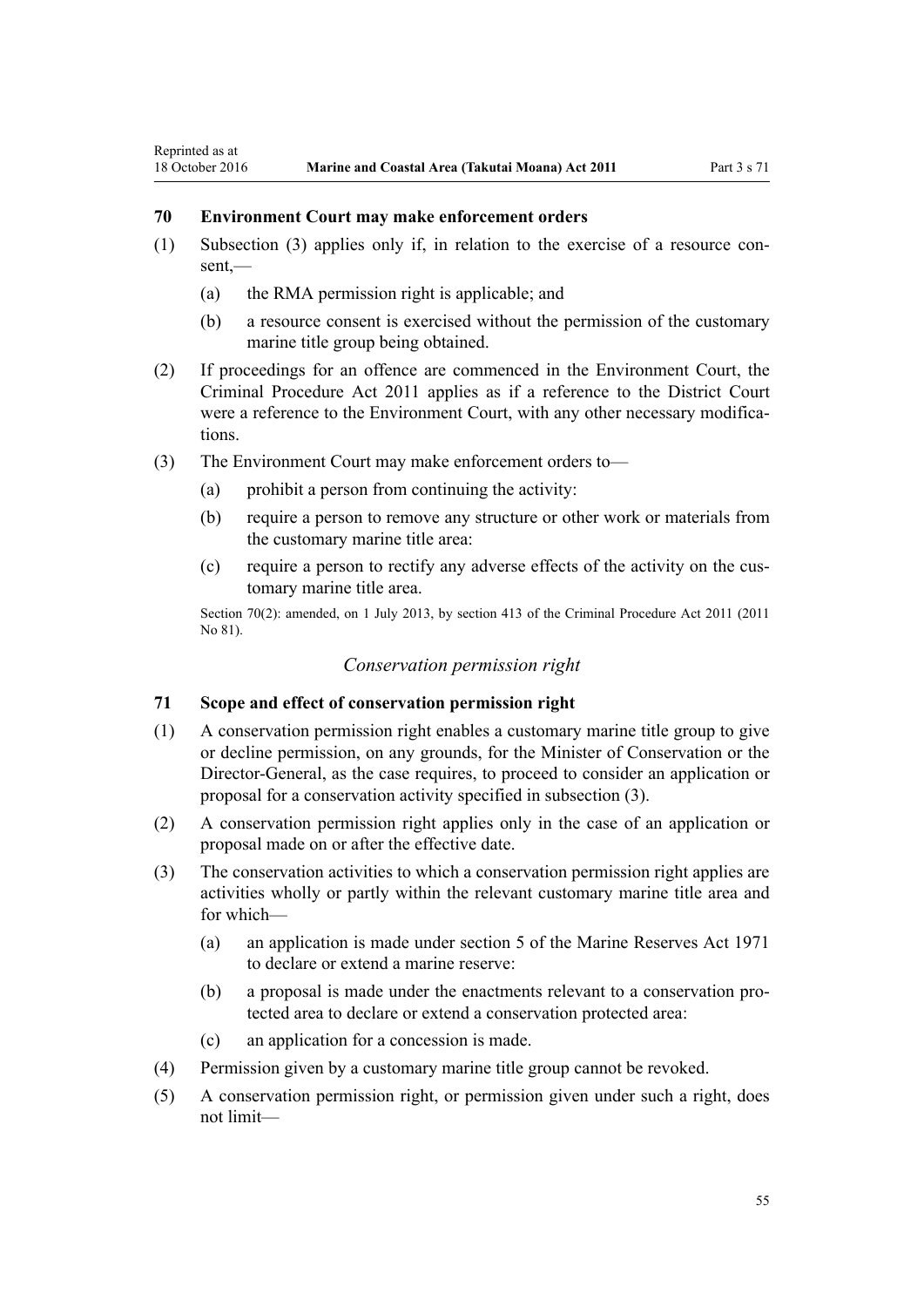- (i) to decline an application or a proposal; or
- (ii) to impose conditions, including conditions not sought by the customary marine title group, or more stringent conditions than those it may have sought; or
- (b) the matters provided for in [sections 74](#page-56-0) and [75.](#page-56-0)
- (6) Nothing in this section or sections 72 or 73 applies to an accommodated activity.

# **72 Obligation to refer proposals for conservation activity if conservation permission right applies**

- (1) The Minister of Conservation or Director-General, as the case requires,—
	- (a) must refer an application or a proposal for a conservation activity to the relevant customary marine title group for its consideration, unless the person making the proposal has already sought permission from the customary marine title group; and
	- (b) must not proceed to consider the application or proposal until the written permission of the group for the proposed activity is received by the Minister or Director-General: and
	- (c) must not approve an application or a proposal except to the extent that any permission given by the customary marine title group covers the application or proposal.
- (2) In referring an application in respect of a marine reserve under subsection (1), the Director-General must include information on—
	- (a) any boundary markers that may be placed in the reserve under [section 22](http://prd-lgnz-nlb.prd.pco.net.nz/pdflink.aspx?id=DLM398410) of the Marine Reserves Act 1971; and
	- (b) any signs that may be erected, or any management that may be carried out, in the reserve under that Act.
- (3) Permission given under [section 71](#page-54-0) is to be treated as including permission for the placement of boundary markers, signs, and management activities disclosed to the customary marine title group under subsection (2).

# **73 Obligations when conservation permission right is exercised**

- (1) A customary marine title group must, not later than 40 working days after it receives an application or a proposal for its consideration under section 72,—
	- (a) decide whether to give or decline permission for the Minister of Conservation or Director-General, as the case requires, to proceed to determine the application or proposal; and
	- (b) give written notice of that decision to the Minister of Conservation or Director-General, as the case requires.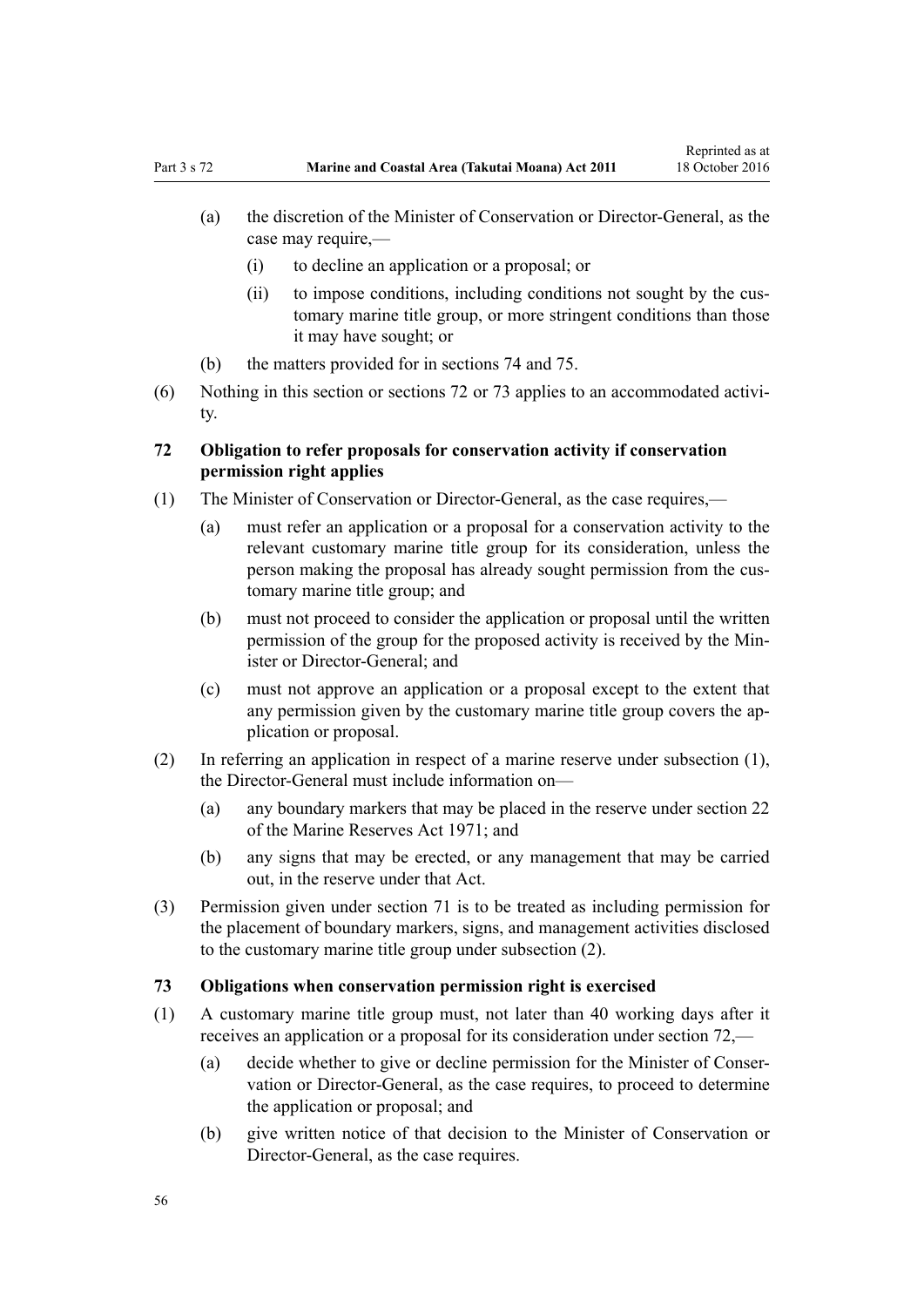- <span id="page-56-0"></span>(2) The group is to be treated as having given permission if advice of its decision under subsection  $(1)(a)$  is not received under subsection  $(1)(b)$  within the stated time.
- (3) To avoid doubt,—
	- (a) the group is not obliged to comply with any obligations arising under the enactments listed in [section 71\(3\);](#page-54-0) and
	- (b) there is no right of appeal against the decision of a customary marine title group in the exercise of its conservation permission right.

# *Protection purposes*

# **74 Priority of protection purposes**

- (1) This section applies to a proposal—
	- (a) to declare or extend a marine reserve that is wholly or partly in a customary marine title area; or
	- (b) to declare or extend a conservation protected area that is wholly or partly in a customary marine title area.
- (2) The Minister of Conservation or the Director-General, as the case requires, may proceed with a proposal described in subsection (1) without the permission of the relevant customary marine title group if the Minister or Director-General is satisfied that the proposal is for a protection purpose that is of national importance.

# **75 Matters relevant to determining protection purposes**

In making a determination under section 74(2), the Minister of Conservation or the Director-General, as the case requires, must have regard to—

- (a) the views of the customary marine title group on the effects of the proposal on the interests of the group; and
- (b) whether the proposal minimises as far as practicable any adverse effects on the interests of the group; and
- (c) whether there are no practicable options for achieving a protection purpose that is of national importance, other than within the customary marine title area, because—
	- (i) the protection relates to a unique or rare habitat, ecosystem, feature, or area of scientific value; or
	- (ii) the area is nationally important for the conservation of a species; or
	- (iii) protection of the area is essential for the viability, integrity, or effective management of a nationally important—
		- (A) conservation protected area:
		- (B) marine reserve: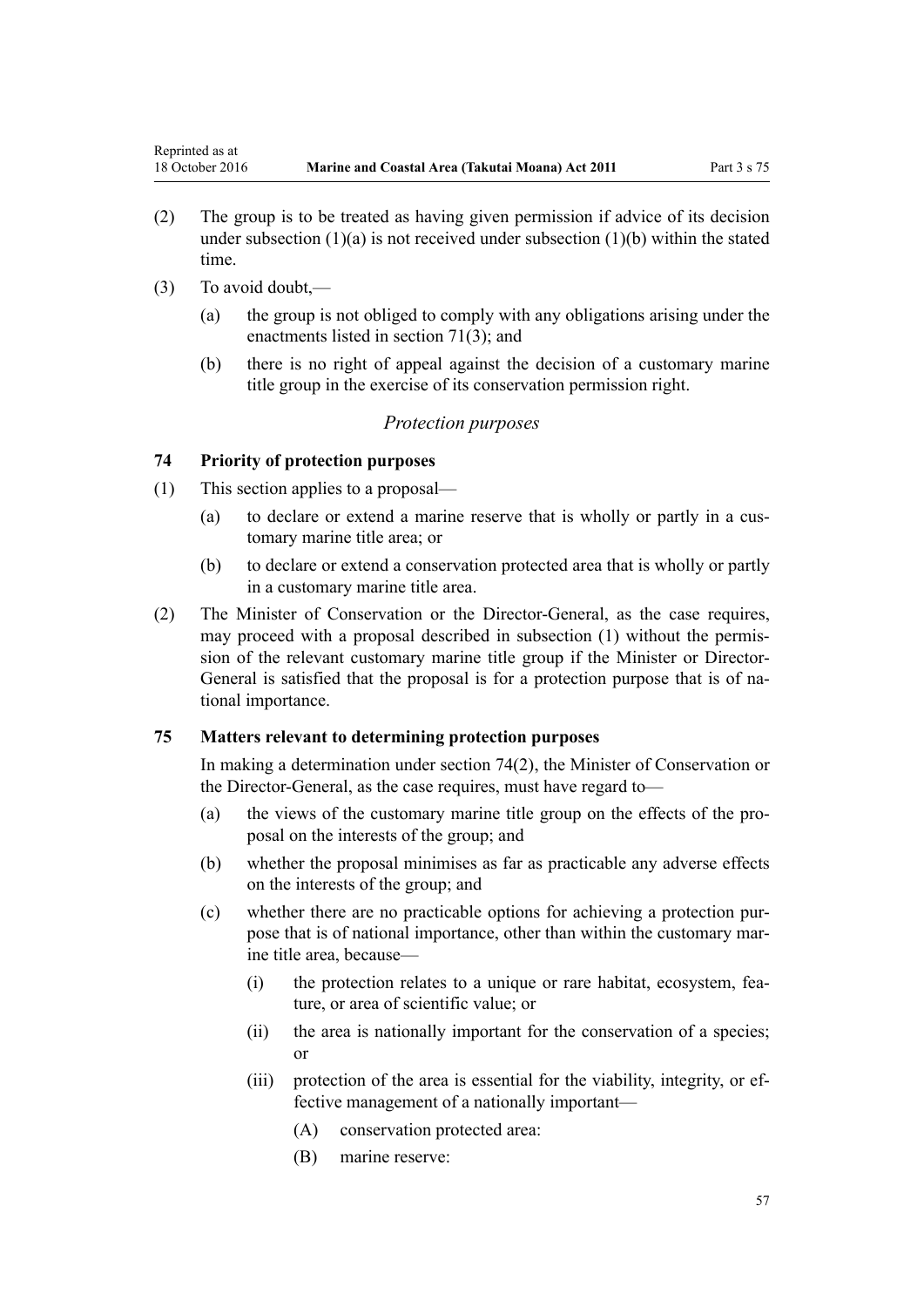- (C) network of such protected areas; or
- <span id="page-57-0"></span>(iv) the protection relates to a habitat, ecosystem, or species that occurs at a number of sites where it is not practicable to achieve the protection purposes; and
- (d) any other matter similar in nature to the matters set out in paragraphs (a) to  $(c)$ .

# *Marine mammal watching permits*

# **76 Decisions on grant of marine mammal permits**

- (1) Before the Director-General determines an application under the [Marine Mam](http://prd-lgnz-nlb.prd.pco.net.nz/pdflink.aspx?id=DLM168285)[mals Protection Regulations 1992](http://prd-lgnz-nlb.prd.pco.net.nz/pdflink.aspx?id=DLM168285) to watch marine mammals within a customary marine title area, the Director-General must—
	- (a) give written notice to the customary marine title group relevant to that area—
		- (i) of the proposed permit; and
		- (ii) that the Director-General seeks its views (which must be given within 40 working days of that notice being received); and
	- (b) recognise and provide for the views of the group on the proposed permit, if they are provided within the specified time.
- (2) The obligation under subsection (1)(b) does not limit the discretion of the Director-General to—
	- (a) approve or decline an application on the grounds set out in the [Marine](http://prd-lgnz-nlb.prd.pco.net.nz/pdflink.aspx?id=DLM168285) [Mammals Protection Regulations 1992](http://prd-lgnz-nlb.prd.pco.net.nz/pdflink.aspx?id=DLM168285); or
	- (b) impose any conditions on a permit that the Director-General thinks fit.
- (3) The notice must include a copy of the proposed permit and sufficient information to enable the customary marine title group to provide its views on the application.

# *New Zealand coastal policy statement*

# **77 Consultation**

If the Minister of Conservation is proposing to prepare, issue, change, review, or revoke a New Zealand coastal policy statement under [section 57](http://prd-lgnz-nlb.prd.pco.net.nz/pdflink.aspx?id=DLM233379) of the Resource Management Act 1991, the Minister must seek and consider the views of the customary marine title groups recorded on the register.

# *Wāhi tapu protection right*

# **78 Protection of wāhi tapu and wāhi tapu areas**

(1) A customary marine title group may seek to include recognition of a wāhi tapu or a wāhi tapu area—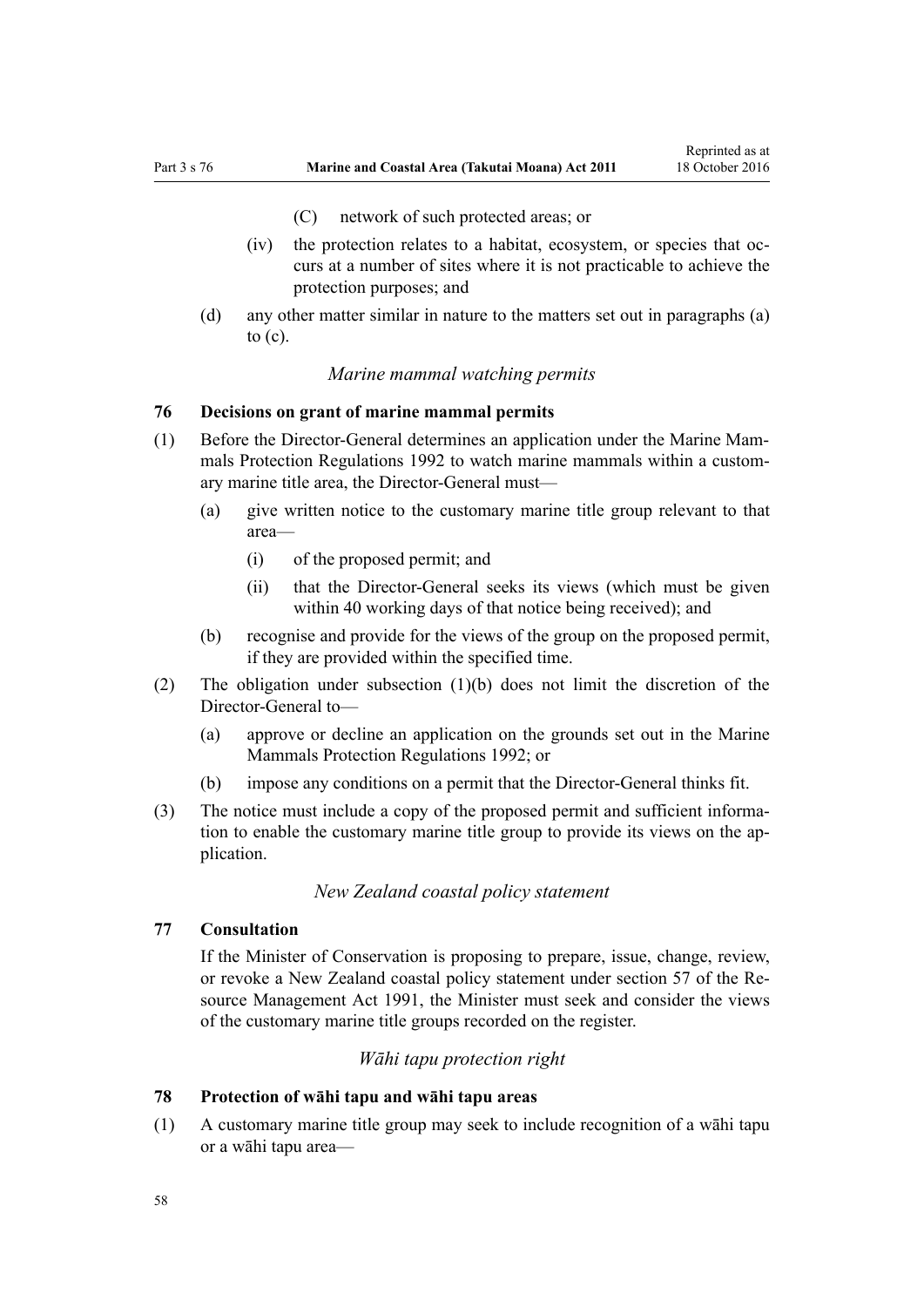- <span id="page-58-0"></span>(a) in a customary marine title order; or
- (b) in an agreement.
- (2) A wāhi tapu protection right may be recognised if there is evidence to establish—
	- (a) the connection of the group with the wāhi tapu or wāhi tapu area in accordance with tikanga; and
	- (b) that the group requires the proposed prohibitions or restrictions on access to protect the wāhi tapu or wāhi tapu area.
- (3) If a customary marine title is recognised under [subpart 1](#page-67-0) or [2](#page-69-0) of Part 4, the customary marine title order or agreement must set out the wāhi tapu conditions that apply, as provided for in section 79.

### **79 Wāhi tapu conditions**

- (1) The wāhi tapu conditions that must be set out in a customary marine title order or an agreement are—
	- (a) the location of the boundaries of the wāhi tapu or wāhi tapu area that is the subject of the order; and
	- (b) the prohibitions or restrictions that are to apply, and the reasons for them; and
	- (c) any exemption for specified individuals to carry out a protected customary right in relation to, or in the vicinity of, the protected wāhi tapu or wāhi tapu area, and any conditions applying to the exercise of the exemption.
- (2) Wāhi tapu conditions—
	- (a) may affect the exercise of fishing rights, but must not do so to the extent that the conditions prevent fishers from taking their lawful entitlement in a quota management area or fisheries management area; and
	- (b) do not affect the exercise of kaitiakitanga by a customary marine title group in relation to a wāhi tapu or wāhi tapu area in the customary marine title area of that group.
- (3) A customary marine title group may seek to vary or revoke a wāhi tapu condition by applying to—
	- (a) vary a recognition order under [section 111;](#page-74-0) or
	- (b) vary an agreement.
- (4) In this section, **fisheries legislation** means—
	- (a) the [Fisheries Act 1983](http://prd-lgnz-nlb.prd.pco.net.nz/pdflink.aspx?id=DLM66581); and
	- (b) the [Fisheries Act 1996](http://prd-lgnz-nlb.prd.pco.net.nz/pdflink.aspx?id=DLM394191); and
	- (c) regulations made under those Acts.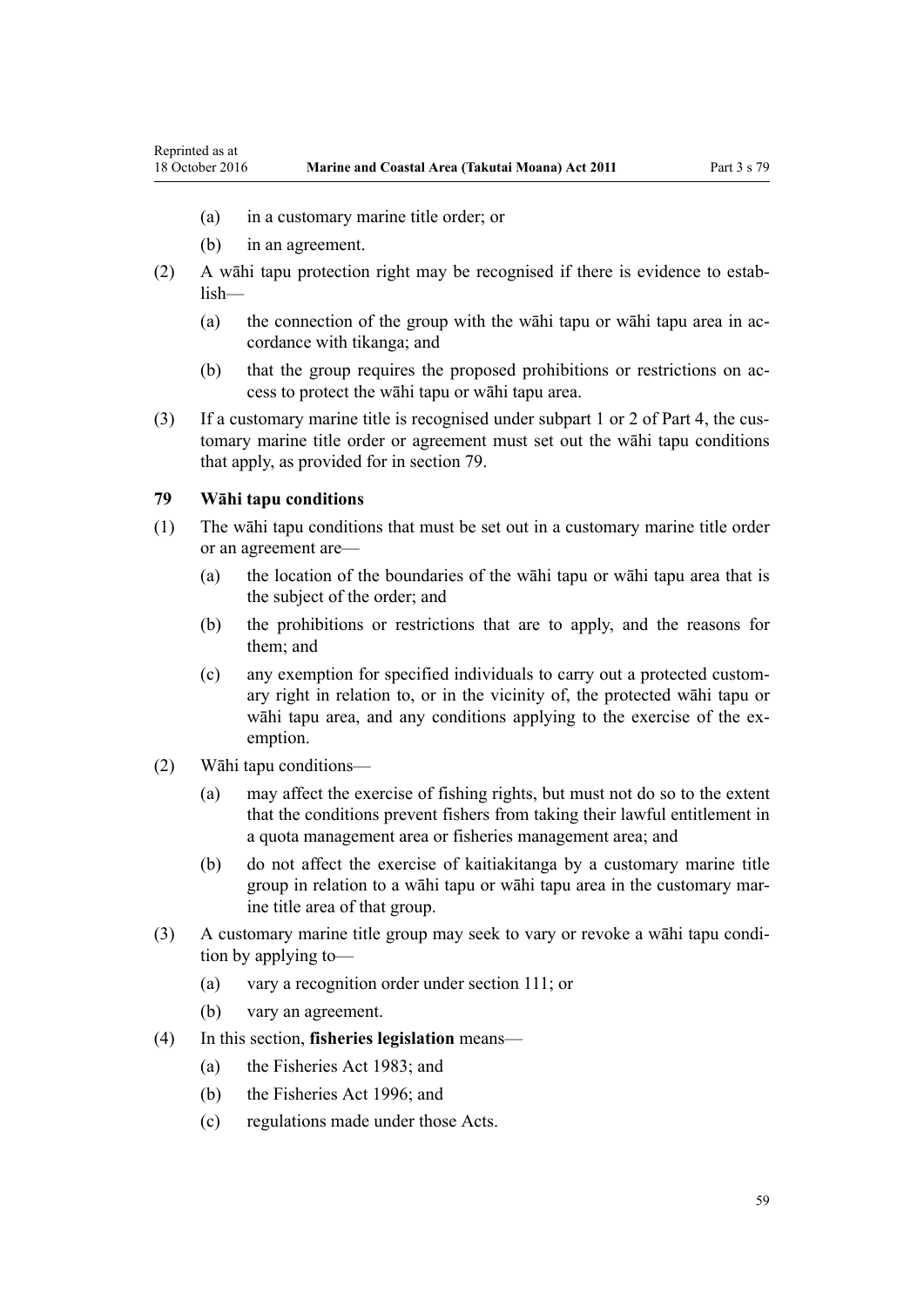#### **80 Wardens and fishery officers**

- (1) Wardens may be appointed by a customary marine title group with an interest in a wāhi tapu or wāhi tapu area, in accordance with regulations made under [section 118,](#page-77-0) to promote compliance with a prohibition or restriction imposed under [section 79](#page-58-0).
- (2) A warden appointed under subsection (1) is responsible to the customary marine title group for the following functions:
	- (a) to assist in implementing any prohibition or restriction:
	- (b) to enter a wāhi tapu or wāhi tapu area for the purpose of performing the warden's functions:
	- (c) to advise members of the public of any applicable prohibition or restriction:
	- (d) to warn a person to leave a wāhi tapu or wāhi tapu area:
	- (e) to record—
		- (i) any failure to comply with a prohibition or restriction if the warden has reason to believe that the failure is intentional; and
		- (ii) the name, contact details, and date of birth of a person who the warden has reason to believe is intentionally failing to comply with a prohibition or restriction:
	- (f) to report to a constable any failure to comply with a prohibition or restriction in any case where the warden has reason to believe that the failure is intentional.
- (3) Fishery officers and honorary fishery officers may enforce wāhi tapu conditions imposed under [section 79](#page-58-0) if, and to the extent that, any fishing in a wāhi tapu or wāhi tapu area breaches those conditions.
- (4) For the purpose of subsection (3), fishery officers and honorary fishery officers may enter a wāhi tapu or wāhi tapu area—
	- (a) to assist in implementing a prohibition or restriction:
	- (b) to advise fishers of any applicable prohibition or restriction:
	- (c) to warn fishers to leave the wāhi tapu or wāhi tapu area:
	- (d) to record any failure of a fisher, and the details of that fisher, to comply with a prohibition or restriction, if the officer has reason to believe the failure is intentional:
	- (e) to report any such failure to a constable.
- (5) In this section, **fishery officer**, **honorary fishery officer**, and **fishing** have the meanings given in [section 2\(1\)](http://prd-lgnz-nlb.prd.pco.net.nz/pdflink.aspx?id=DLM394199) of the Fisheries Act 1996.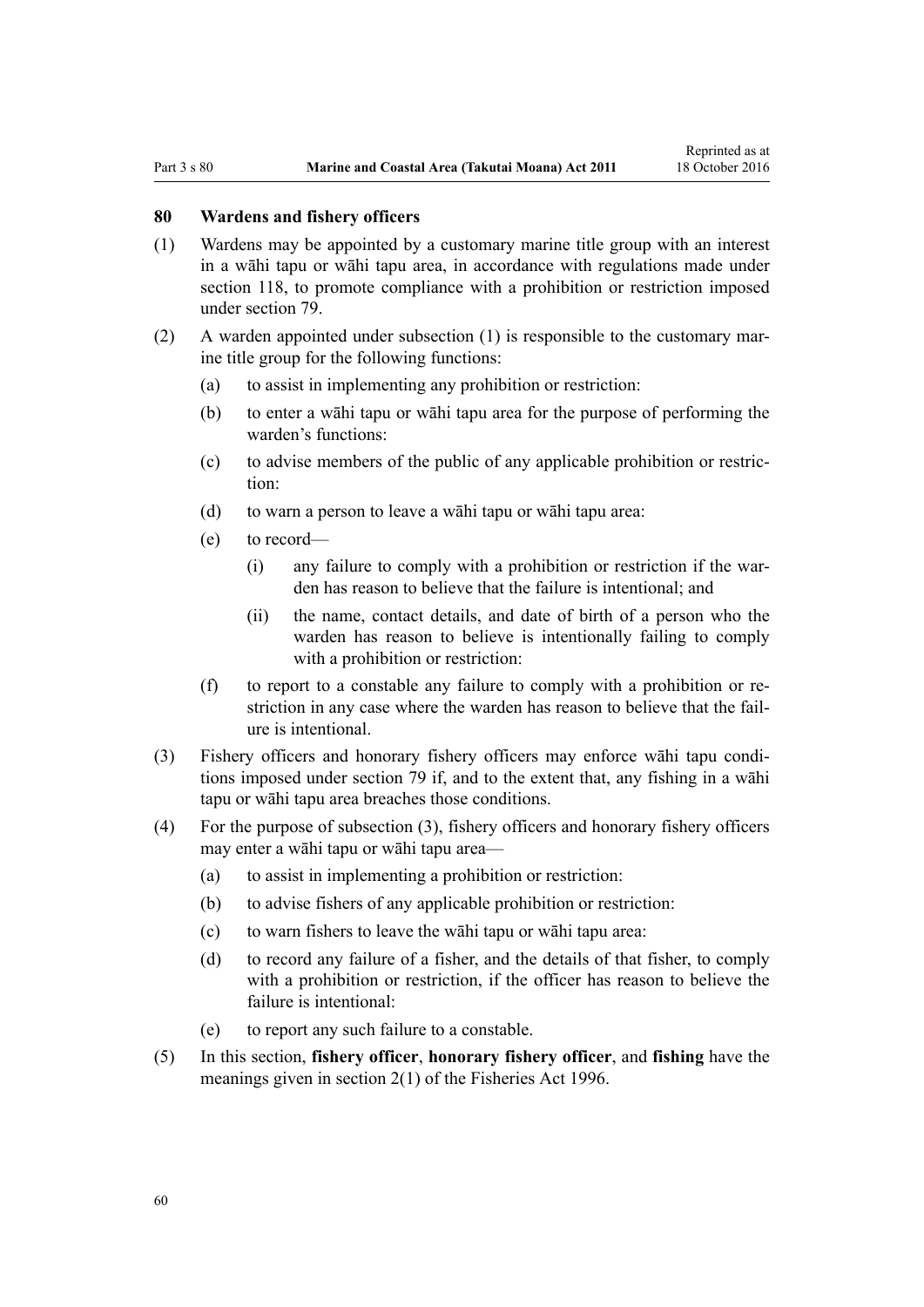### **81 Compliance**

<span id="page-60-0"></span>Reprinted as at

- (1) A local authority that has statutory functions in the location of a wāhi tapu or wāhi tapu area that is subject to a wāhi tapu protection right must, in consultation with the relevant customary marine title group, take any appropriate action that is reasonably necessary to encourage public compliance with any wāhi tapu conditions.
- (2) Every person commits an offence who intentionally fails to comply with a prohibition or restriction notified for that wāhi tapu or wāhi tapu area, and is liable on conviction to a fine not exceeding \$5,000.
- (3) Despite subsection (2), the offence provisions of the [Heritage New Zealand](http://prd-lgnz-nlb.prd.pco.net.nz/pdflink.aspx?id=DLM4005402) [Pouhere Taonga Act 2014](http://prd-lgnz-nlb.prd.pco.net.nz/pdflink.aspx?id=DLM4005402) apply if a wāhi tapu or wāhi tapu area subject to a wāhi tapu protection right is protected by a heritage covenant under [section 39](http://prd-lgnz-nlb.prd.pco.net.nz/pdflink.aspx?id=DLM4005548) of that Act.
- (4) To avoid doubt, it is not an offence for a person to do anything that is inconsistent with the prohibition or restriction included in the wāhi tapu conditions if—
	- (a) the person is carrying out an emergency activity (within the meaning of [section 63](#page-46-0)); or
	- (b) the person has an exemption notified under section  $79(1)(c)$ .

Section 81(2): amended, on 1 July 2013, by [section 413](http://prd-lgnz-nlb.prd.pco.net.nz/pdflink.aspx?id=DLM3360714) of the Criminal Procedure Act 2011 (2011 No 81).

Section 81(3): replaced, on 20 May 2014, by [section 107](http://prd-lgnz-nlb.prd.pco.net.nz/pdflink.aspx?id=DLM4005646) of the Heritage New Zealand Pouhere Taonga Act 2014 (2014 No 26).

#### *Ngā taonga tūturu*

# **82 Newly found taonga tūturu**

- (1) Any taonga tūturu found in a customary marine title area on or after the effective date is prima facie the property of the relevant customary marine title group.
- (2) Accordingly, [section 11\(1\)](http://prd-lgnz-nlb.prd.pco.net.nz/pdflink.aspx?id=DLM432422) of the Protected Objects Act 1975 does not apply to taonga tūturu to which subsection (1) applies.
- (3) Any person finding a taonga tūturu in a customary marine title area has a duty to notify the finding within 28 days, in accordance with [section 11\(3\)](http://prd-lgnz-nlb.prd.pco.net.nz/pdflink.aspx?id=DLM432422) of the Protected Objects Act 1975.
- (4) The obligations of the chief executive under [section 11\(4\)](http://prd-lgnz-nlb.prd.pco.net.nz/pdflink.aspx?id=DLM432422) of the Protected Objects Act 1975 apply, but with the following modifications:
	- (a) the relevant customary marine title group is entitled to have interim custody of the taonga tūturu, at the discretion of the chief executive and subject to any conditions that the chief executive considers fit; and
	- (b) the public notice given by the chief executive must provide for a period of 6 months from the date of the notice for any claims of ownership to the taonga tūturu to be lodged.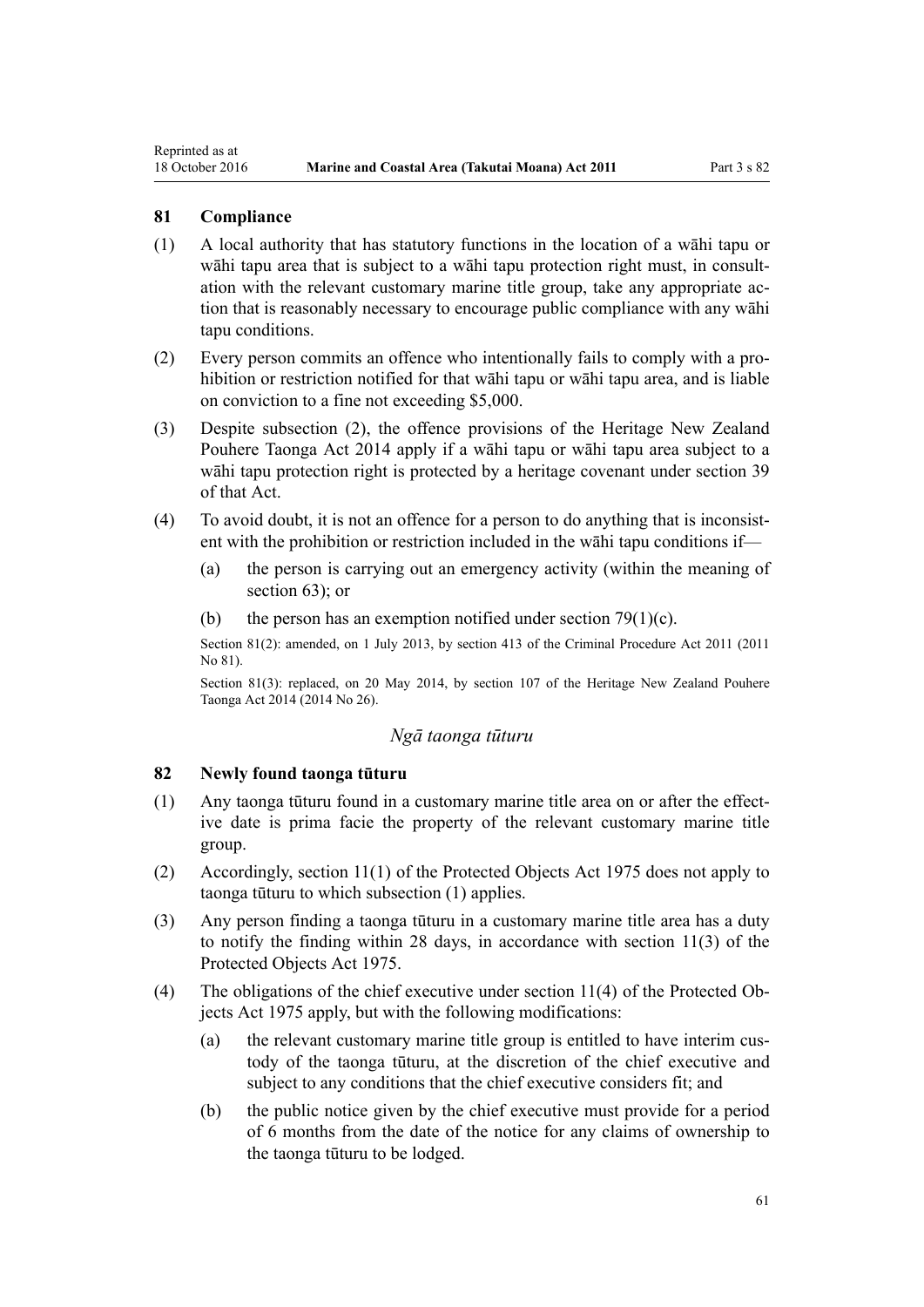- <span id="page-61-0"></span>(5) To avoid doubt, the discretion conferred on the chief executive or other person by [section 11\(2\)](http://prd-lgnz-nlb.prd.pco.net.nz/pdflink.aspx?id=DLM432422) of the Protected Objects Act 1975 to apply to the Māori Land Court also applies under this section.
- (6) If no competing claims have been lodged with the chief executive after 6 months from the date of the notice given under subsection (4)(b), the relevant customary marine title group becomes the owner of the taonga tūturu.
- (7) If competing claims are lodged in respect of the taonga tūturu within the specified time,—
	- (a) the relevant customary marine title group must be treated as having also lodged a claim for the ownership of the taonga tūturu; and
	- (b) the ownership of the taonga tūturu must be determined in accordance with [sections 11\(6\) and \(7\)](http://prd-lgnz-nlb.prd.pco.net.nz/pdflink.aspx?id=DLM432422) and [12](http://prd-lgnz-nlb.prd.pco.net.nz/pdflink.aspx?id=DLM432435) of the Protected Objects Act 1975.
- (8) [Section 11\(8\) and \(9\)](http://prd-lgnz-nlb.prd.pco.net.nz/pdflink.aspx?id=DLM432422) of the Protected Objects Act 1975 apply to the finding of taonga tūturu to which this section applies.
- (9) In this section, **relevant customary marine title group** means the group that holds a customary marine title order or has entered into an agreement in relation to the part of the common marine and coastal area where the taonga tūturu is found.

# *Status of minerals*

# **83 Status of minerals in customary marine title area**

- (1) This section applies on and after the effective date.
- (2) A customary marine title group has, and may exercise, ownership of minerals (other than petroleum, gold, silver, and uranium existing in their natural condition) that are within the customary marine title area of that group.
- (3) The reservation of minerals in favour of the Crown continued by [section 16\(2\)](#page-19-0) ceases.
- (4) This section does not limit or have any effect on [section 11\(1A\)](http://prd-lgnz-nlb.prd.pco.net.nz/pdflink.aspx?id=DLM246311) of the Crown Minerals Act 1991 (which excludes the reservation of minerals in favour of the Crown from applying to pounamu to which [section 3](http://prd-lgnz-nlb.prd.pco.net.nz/pdflink.aspx?id=DLM413605) of the Ngai Tahu (Pounamu Vesting) Act 1997 applies).

### **84 Status of existing privileges within common marine and coastal area**

- (1) Despite section 83(2) and (3), the following privileges, rights, obligations, functions, and powers (including those preserved by the transitional provisions in [Part 2](http://prd-lgnz-nlb.prd.pco.net.nz/pdflink.aspx?id=DLM247305) of the Crown Minerals Act 1991) continue as if section 83 had not been enacted:
	- (a) privileges in existence immediately before the effective date; and
	- (b) rights that can be exercised under the [Crown Minerals Act 1991](http://prd-lgnz-nlb.prd.pco.net.nz/pdflink.aspx?id=DLM242535) by the holders of those privileges or any other person; and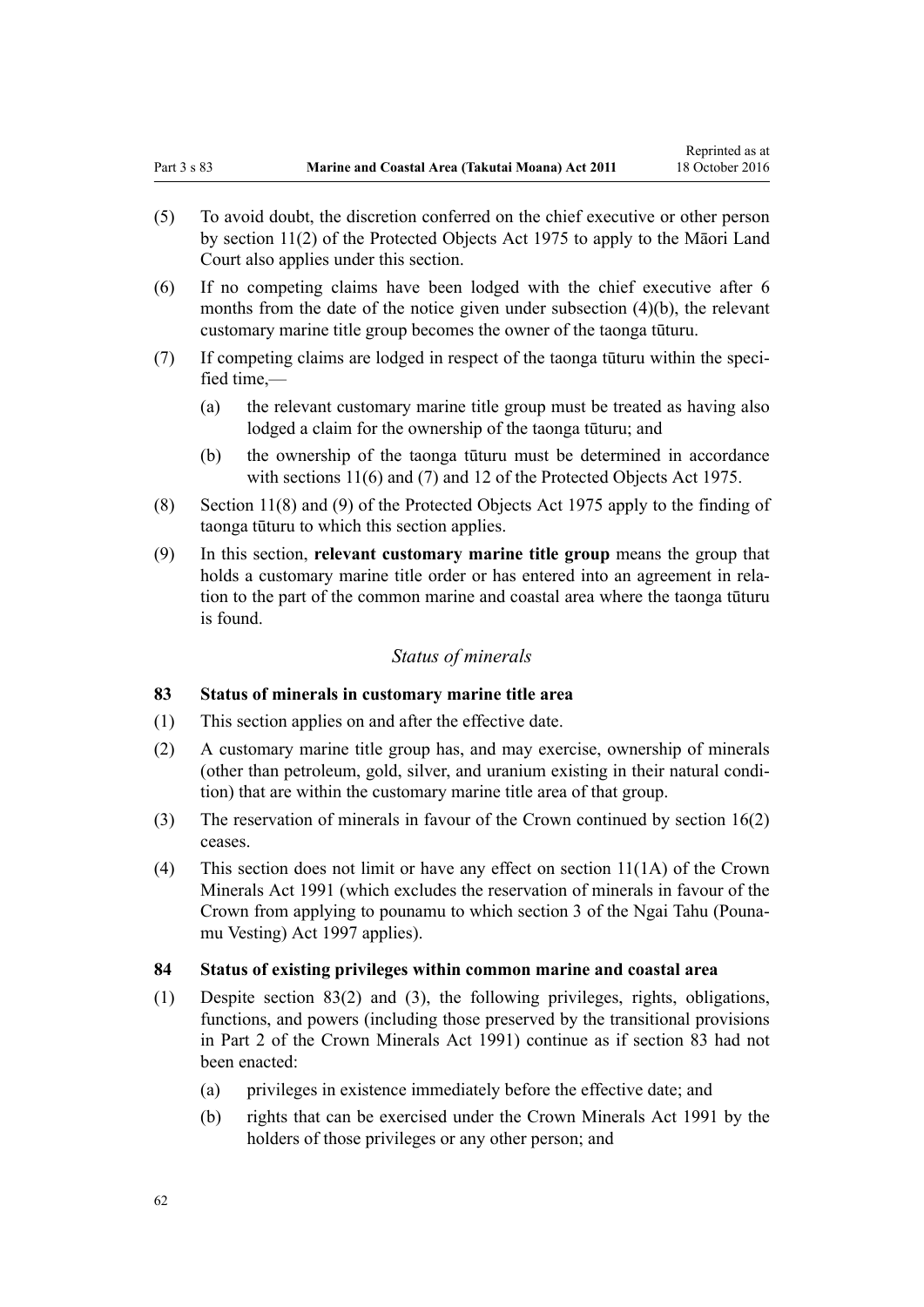- <span id="page-62-0"></span>(c) subsequent rights and privileges granted to those holders or any other person following the exercise of the rights referred to in paragraph (b) (including those provided for by [section 32](http://prd-lgnz-nlb.prd.pco.net.nz/pdflink.aspx?id=DLM246341) of the Crown Minerals Act 1991); and
- (d) the obligations on those holders or any other person imposed by or under the [Crown Minerals Act 1991;](http://prd-lgnz-nlb.prd.pco.net.nz/pdflink.aspx?id=DLM242535) and
- (e) the exercise by the Crown of its functions and powers under the [Crown](http://prd-lgnz-nlb.prd.pco.net.nz/pdflink.aspx?id=DLM242535) [Minerals Act 1991](http://prd-lgnz-nlb.prd.pco.net.nz/pdflink.aspx?id=DLM242535) in relation to any of the matters referred to in paragraphs (a) to (d).
- (2) A customary marine title group is entitled to receive the following royalties:
	- (a) from the Crown, any royalties due to the Crown under the [Crown Min](http://prd-lgnz-nlb.prd.pco.net.nz/pdflink.aspx?id=DLM242535)[erals Act 1991](http://prd-lgnz-nlb.prd.pco.net.nz/pdflink.aspx?id=DLM242535) in respect of minerals (other than petroleum, gold, silver, and uranium existing in their natural condition) that are subject to any privilege referred to in subsection  $(1)(a)$  to  $(d)$  that applies to its customary marine title area; and
	- (b) from the regional council, any royalties for sand and shingle taken from the customary marine title area imposed by regulations made under the [Resource Management Act 1991](http://prd-lgnz-nlb.prd.pco.net.nz/pdflink.aspx?id=DLM230264).
- (3) Royalties due under subsection (2)—
	- (a) are payable on and after the date on which—
		- (i) a customary marine title order is sealed under [section 113](#page-68-0); or
		- (ii) an agreement is brought into effect under section  $96(1)(b)$ ; but
	- (b) must be calculated from the date on which an application is made for—
		- (i) a recognition agreement under [section 95](#page-67-0); or
		- (ii) a recognition order under [section 100](#page-70-0).

# *Planning document*

# **85 Planning document**

- (1) A customary marine title group has a right to prepare a planning document in accordance with its tikanga.
- (2) The purposes of the planning document are—
	- (a) to identify issues relevant to the regulation and management of the customary marine title area of the group; and
	- (b) to set out the regulatory and management objectives of the group for its customary marine title area; and
	- (c) to set out policies for achieving those objectives.
- (3) A planning document may include any matter that can be regulated under the enactments specified in subsection (5), including matters that are relevant to—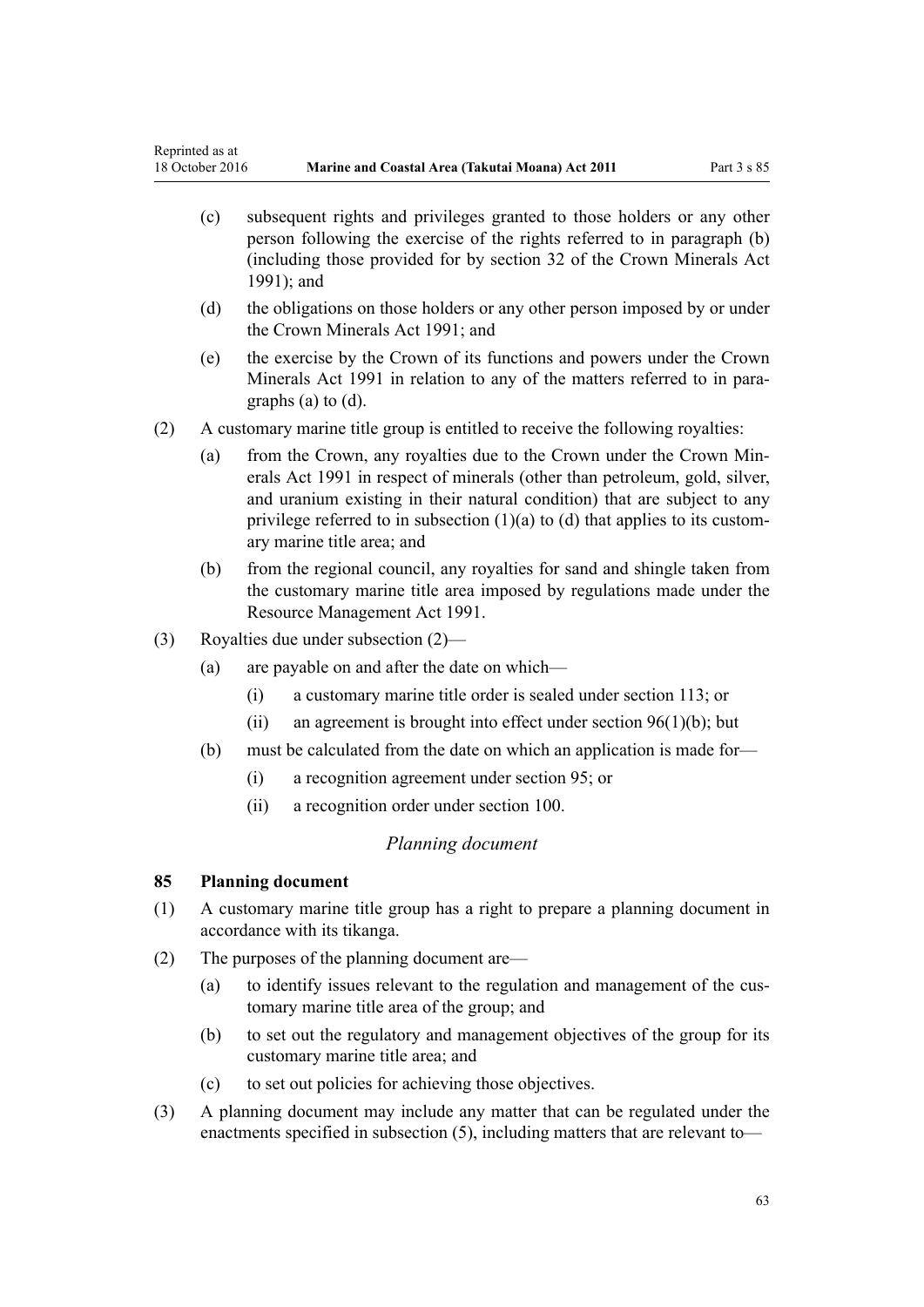- (b) the protection of the cultural identity and historic heritage of the group.
- <span id="page-63-0"></span>(4) A planning document may relate—
	- (a) only to the customary marine title area of the group; or
	- (b) if it relates to areas outside the customary marine title area, only to the part of the common marine and coastal area where the group exercises kaitiakitanga.
- (5) The planning document may include only matters that may be regulated under—
	- (a) the [Conservation Act 1987](http://prd-lgnz-nlb.prd.pco.net.nz/pdflink.aspx?id=DLM103609) or the Acts listed in [Schedule 1](http://prd-lgnz-nlb.prd.pco.net.nz/pdflink.aspx?id=DLM107200) of that Act:
	- (b) the [Heritage New Zealand Pouhere Taonga Act 2014:](http://prd-lgnz-nlb.prd.pco.net.nz/pdflink.aspx?id=DLM4005402)
	- (c) the [Local Government Act 2002](http://prd-lgnz-nlb.prd.pco.net.nz/pdflink.aspx?id=DLM170872):
	- (d) the [Resource Management Act 1991](http://prd-lgnz-nlb.prd.pco.net.nz/pdflink.aspx?id=DLM230264).

Section 85(5)(b): amended, on 20 May 2014, by [section 107](http://prd-lgnz-nlb.prd.pco.net.nz/pdflink.aspx?id=DLM4005646) of the Heritage New Zealand Pouhere Taonga Act 2014 (2014 No 26).

### **86 Lodging and registration of planning document**

- (1) A planning document is of no effect until it is lodged with—
	- (a) the regional council with jurisdiction in the region to which the planning instrument relates; and
	- (b) any of the agencies referred to in sections 88 to 91 whose jurisdiction is relevant to the contents of the planning document; and
	- (c) the chief executive.
- (2) A document is deemed to be registered on the day that is 20 working days after it is first lodged with an agency.

# **87 Transitional provision**

The obligations arising under [sections 89](#page-64-0) and [91](#page-64-0) do not apply to applications for resource consents or other approvals that are accepted before a planning document is lodged under section 86(1).

*Obligations arising in respect of customary marine title planning documents*

# **88 Obligation on local authorities**

- (1) This section applies if a planning document is lodged with a local authority that has statutory functions in the district or region where the customary marine title area is located.
- (2) On and after the date that a planning document is registered, the local authority must take the planning document into account when making any decision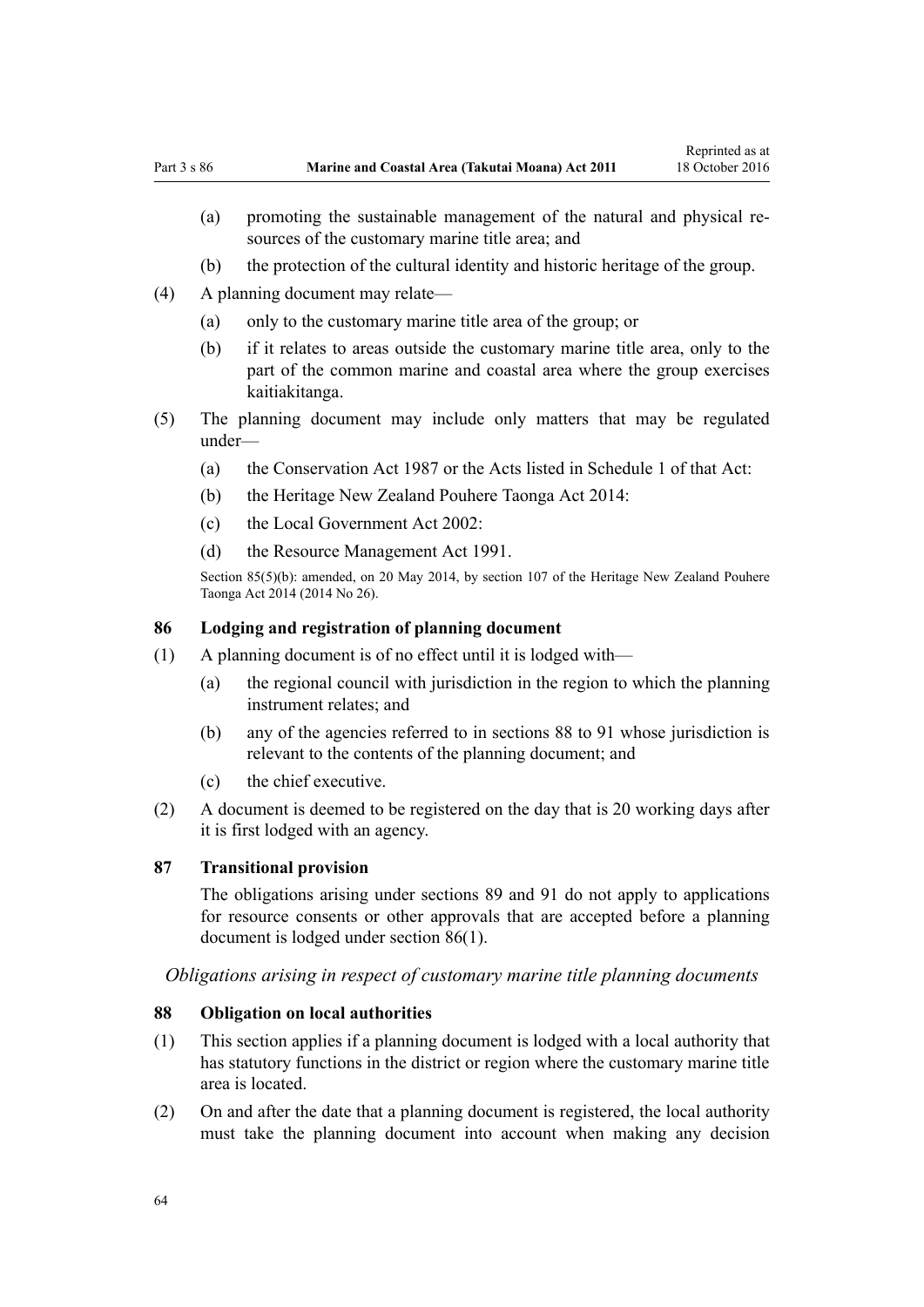<span id="page-64-0"></span>under the [Local Government Act 2002](http://prd-lgnz-nlb.prd.pco.net.nz/pdflink.aspx?id=DLM170872) in relation to the customary marine title area.

# **89 Obligation on Heritage New Zealand Pouhere Taonga**

If a customary marine title group lodges a planning document with Heritage New Zealand Pouhere Taonga, on and after the date that the planning document is registered,—

- (a) Heritage New Zealand Pouhere Taonga must have particular regard to matters set out in the document that relate to the functions of Heritage New Zealand Pouhere Taonga when considering an application under [section 44](http://prd-lgnz-nlb.prd.pco.net.nz/pdflink.aspx?id=DLM4005562) of the Heritage New Zealand Pouhere Taonga Act 2014 to destroy or modify an archaeological site within the customary marine title area of the group; and
- (b) in the event of an appeal under [section 58](http://prd-lgnz-nlb.prd.pco.net.nz/pdflink.aspx?id=DLM4005583) of that Act against a decision of Heritage New Zealand Pouhere Taonga made under paragraph (a), the Environment Court must have particular regard to the planning document.

Section 89 heading: amended, on 20 May 2014, by [section 107](http://prd-lgnz-nlb.prd.pco.net.nz/pdflink.aspx?id=DLM4005646) of the Heritage New Zealand Pouhere Taonga Act 2014 (2014 No 26).

Section 89: amended, on 20 May 2014, by [section 107](http://prd-lgnz-nlb.prd.pco.net.nz/pdflink.aspx?id=DLM4005646) of the Heritage New Zealand Pouhere Taonga Act 2014 (2014 No 26).

Section 89(a): amended, on 20 May 2014, by [section 107](http://prd-lgnz-nlb.prd.pco.net.nz/pdflink.aspx?id=DLM4005646) of the Heritage New Zealand Pouhere Taonga Act 2014 (2014 No 26).

Section 89(b): amended, on 20 May 2014, by [section 107](http://prd-lgnz-nlb.prd.pco.net.nz/pdflink.aspx?id=DLM4005646) of the Heritage New Zealand Pouhere Taonga Act 2014 (2014 No 26).

# **90 Obligation on Director-General**

- (1) If a customary marine title group lodges a planning document with the Director-General, the Director-General must, on and after the date that a planning document is registered, take into account the relevant matters set out in the document when reviewing or amending a conservation management strategy that directly affects the customary marine title area of the group that lodged the planning document.
- (2) In this section, **conservation management strategy** has the meaning given in [section 2\(1\)](http://prd-lgnz-nlb.prd.pco.net.nz/pdflink.aspx?id=DLM103616) of the Conservation Act 1987.

# **91 Obligation on Minister of Fisheries**

(1) If a customary marine title group lodges a planning document with the Minister of Fisheries, the Minister must, on and after the date that the planning document is registered, have regard to the planning document to the extent that it is relevant to fisheries management when setting or varying sustainability measures under [section 11\(1\)](http://prd-lgnz-nlb.prd.pco.net.nz/pdflink.aspx?id=DLM395397) of the Fisheries Act 1996 if these measures apply to an area that includes, wholly or in part, the customary marine title area of the group.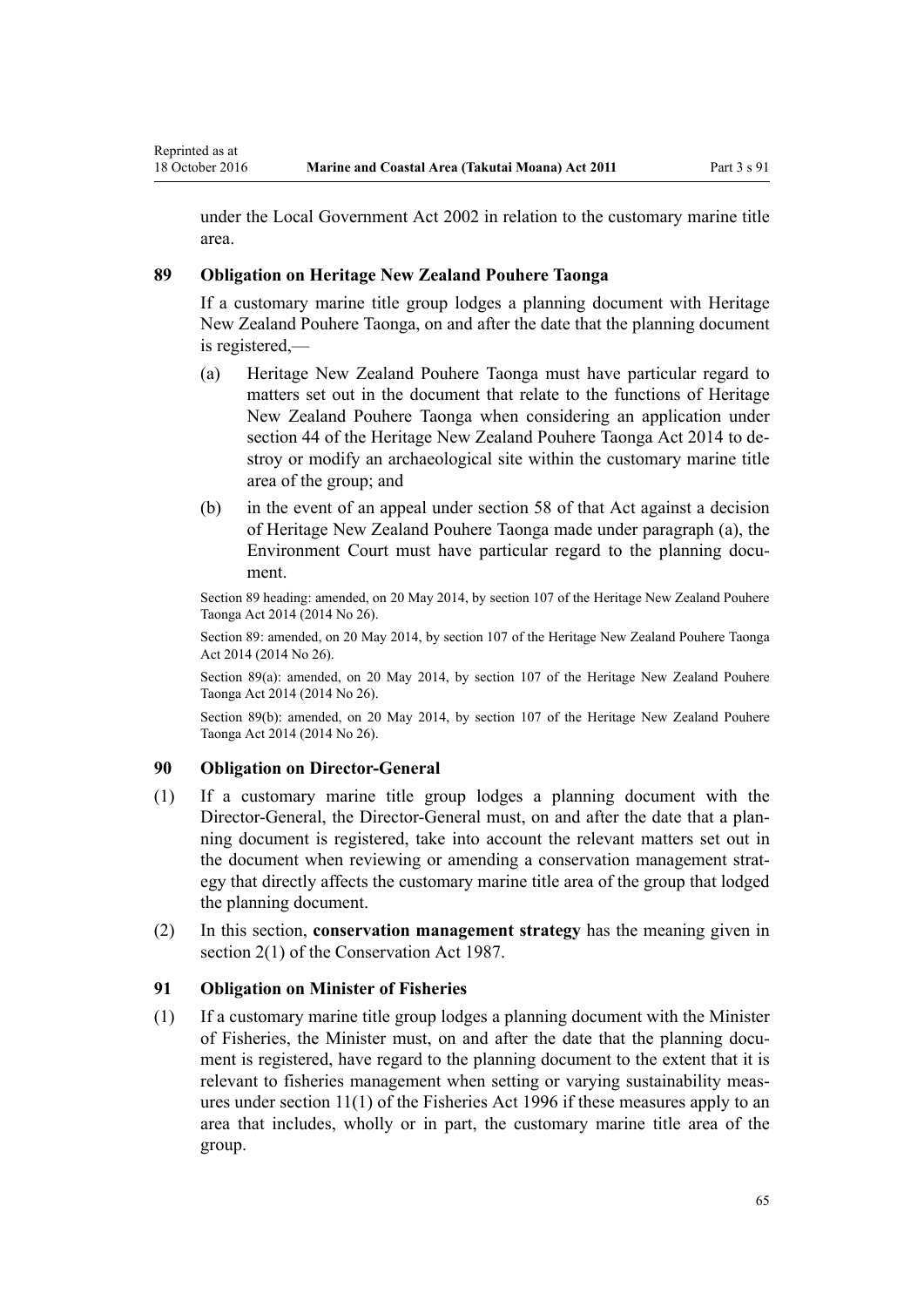### (2) This section—

- (a) does not extend the scope of the rights conferred by [section 85](#page-62-0) or [86](#page-63-0) or give a customary marine title group the right to include fisheries or other matters in a planning document; and
- (b) relates only to matters—
	- (i) included in a planning document that are provided for by the [Re](http://prd-lgnz-nlb.prd.pco.net.nz/pdflink.aspx?id=DLM230264)[source Management Act 1991](http://prd-lgnz-nlb.prd.pco.net.nz/pdflink.aspx?id=DLM230264); and
	- (ii) that are relevant to fisheries management.

# **92 Interpretation**

In this section and section 93, unless the context otherwise requires,—

**regional document** means any of the following:

- (a) a regional plan or regional policy statement (within the meanings given in [section 43AA](http://prd-lgnz-nlb.prd.pco.net.nz/pdflink.aspx?id=DLM2412743) of the Resource Management Act 1991):
- (b) a proposed regional plan or proposed policy statement (within the meanings of [sections 43AA](http://prd-lgnz-nlb.prd.pco.net.nz/pdflink.aspx?id=DLM2412743) and [43AAC](http://prd-lgnz-nlb.prd.pco.net.nz/pdflink.aspx?id=DLM2412769) of that Act)

**relevant regional document** means a regional document that relates, directly or indirectly, to all or part of the area to which a planning document applies.

### **93 Obligations on regional councils in relation to planning documents**

### *Preliminary obligations*

(1) A regional council with functions in a region where 1 or more planning documents are registered in accordance with [section 86](#page-63-0) must, until the requirements of subsection (5) have been completed, attach the planning documents to copies of its relevant regional documents that it makes publicly available.

*Identification and application of resource management matters included in planning document*

- (2) Between the time that a planning document is lodged under [section 86\(1\)](#page-63-0) and the time it is deemed to be registered under section 86(2), a regional council must identify the matters in the planning document that relate to resource management issues within its functions under the [Resource Management Act 1991](http://prd-lgnz-nlb.prd.pco.net.nz/pdflink.aspx?id=DLM230264), to the extent that those matters are relevant within—
	- (a) the customary marine title area to which the planning document relates; and
	- (b) any parts of the common marine and coastal area to which the planning document relates other than the customary marine title area.
- (3) When considering, under [section 104](http://prd-lgnz-nlb.prd.pco.net.nz/pdflink.aspx?id=DLM234355) of the Resource Management Act 1991, a resource consent application for an activity that would, if the consent were granted, directly affect, wholly or in part, the area to which the planning docu-

66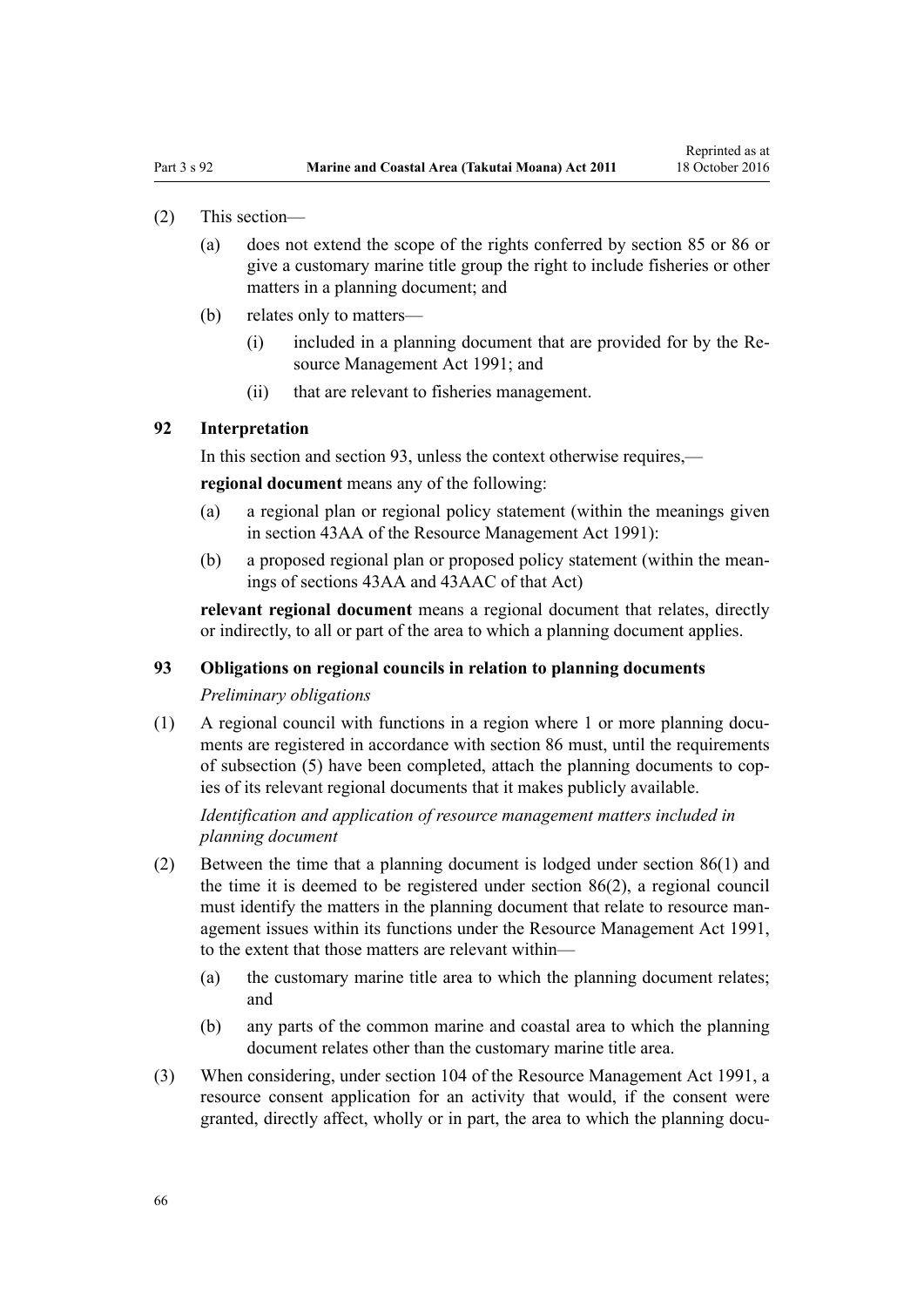ment applies, a consent authority of a regional council must have regard to any matters identified under subsection (2).

- (4) The obligation under subsection (3) applies only to the matters in respect of which a regional council is able to exercise discretion.
- (5) The obligation under subsection (3) continues until—

Reprinted as at

- (a) a regional document, altered in accordance with this section, becomes operative in accordance with [Schedule 1](http://prd-lgnz-nlb.prd.pco.net.nz/pdflink.aspx?id=DLM240686) of the Resource Management Act 1991; or
- (b) 30 working days after the date that the customary marine title group is informed of the decision under subsection (11) that no alterations are to be made to the relevant regional documents.

*Obligations with respect to relevant regional documents*

- (6) A regional council must initiate a process to determine whether to alter its relevant regional documents, if and to the extent that any alteration would achieve the purpose of the [Resource Management Act 1991,](http://prd-lgnz-nlb.prd.pco.net.nz/pdflink.aspx?id=DLM230264) in order to—
	- (a) recognise and provide for any matters identified under subsection (2)(a); and
	- (b) take into account any matters identified under subsection (2)(b).
- (7) The process required by subsection (6) may be commenced—
	- (a) at any time after a planning document is registered; but
	- (b) not later than the first proposed change to, or variation or review of, any provision in a relevant regional document that applies to a customary marine title area.
- (8) In making a determination under subsection (6), a regional council must consider the extent to which alterations must be made to its relevant regional documents to—
	- (a) recognise and provide for the matters in a planning document that relate to the customary marine title area; and
	- (b) take into account the matters in a planning document that relate to the parts of the common marine and coastal area other than the customary marine title area.
- (9) The obligations on a regional council under subsection (8) must be carried out in accordance with the requirements and procedures that relate to regional documents in—
	- (a) [Part 5](http://prd-lgnz-nlb.prd.pco.net.nz/pdflink.aspx?id=DLM233301) of the Resource Management Act 1991; and
	- (b) [Schedule 1](http://prd-lgnz-nlb.prd.pco.net.nz/pdflink.aspx?id=DLM240686) of that Act.
- (10) A regional council may decide, in conducting the process required by subsection (6), not to alter its relevant regional documents, but only on the grounds that the matters in the planning document—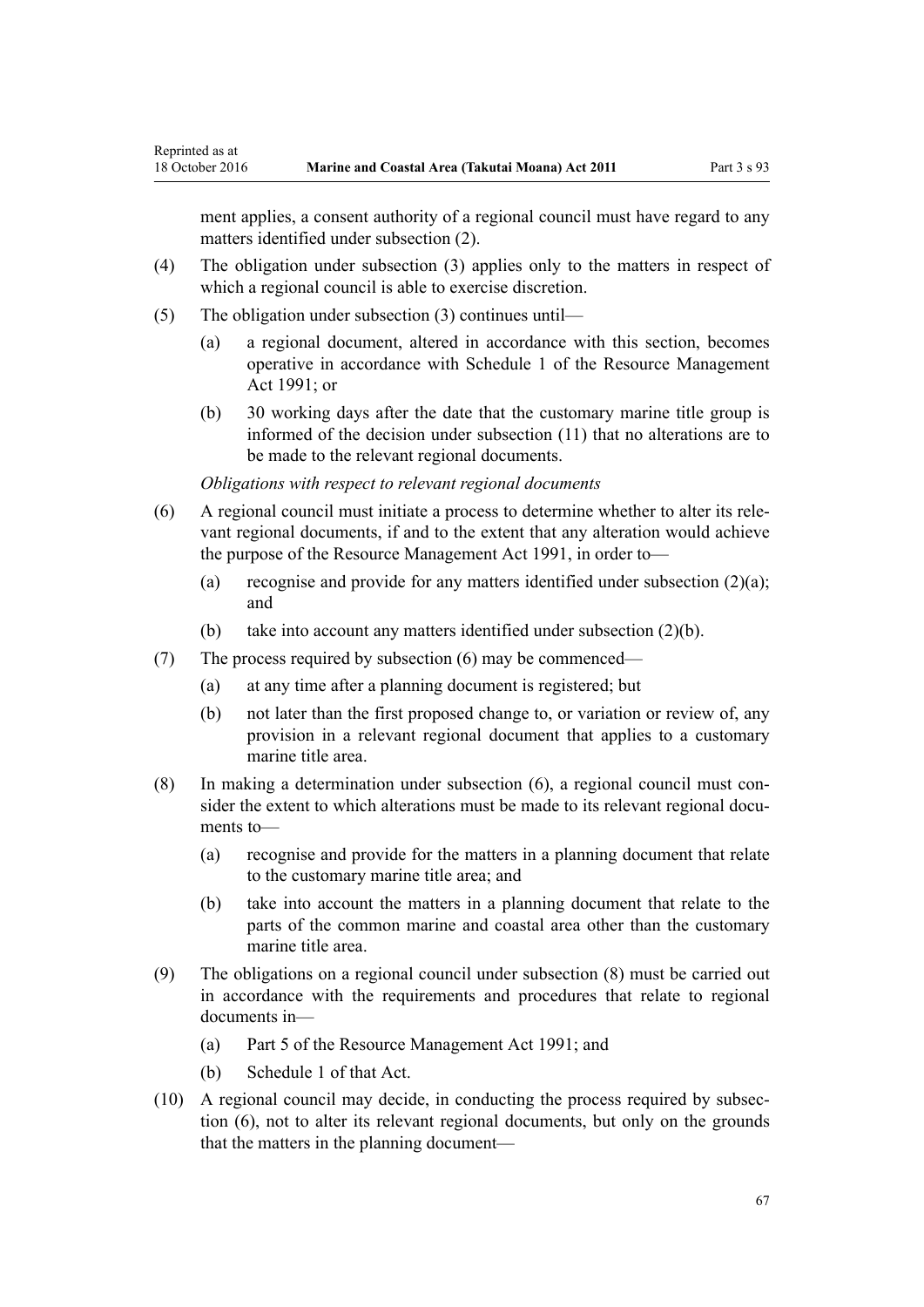- <span id="page-67-0"></span>(a) are already provided for in a relevant regional document; or
- (b) would not achieve the purpose of the [Resource Management Act 1991;](http://prd-lgnz-nlb.prd.pco.net.nz/pdflink.aspx?id=DLM230264) or
- (c) would be more effectively and efficiently addressed in another way.
- (11) If a regional council determines that no alterations should be notified in a proposed policy statement or plan that is notified under [clause 5](http://prd-lgnz-nlb.prd.pco.net.nz/pdflink.aspx?id=DLM241213) of Schedule 1 of the Resource Management Act 1991, it must inform the customary marine title group in writing and provide reasons for its decision within 5 working days of that decision.
- (12) If an application is made to a regional council under [Part 2](http://prd-lgnz-nlb.prd.pco.net.nz/pdflink.aspx?id=DLM241513) of Schedule 1 of the Resource Management Act 1991 for a private plan change that includes a customary marine title area in respect of which a planning document has been lodged,—
	- (a) the provisions of [Part 2](http://prd-lgnz-nlb.prd.pco.net.nz/pdflink.aspx?id=DLM241513) of that schedule apply to the application, subject to the regional council having regard to any matters in the planning document when making a decision under [clause 25](http://prd-lgnz-nlb.prd.pco.net.nz/pdflink.aspx?id=DLM241526) of that schedule; and
	- (b) if the private plan change is not rejected or treated as a resource consent application, the regional council must adopt the request and initiate the process required by subsection (6).

# **Part 4**

# **Administrative and miscellaneous matters**

# *Recognition of customary interests*

# **94 Recognition of protected customary rights and customary marine title**

- (1) A protected customary right or customary marine title relating to a specified part of the common marine and coastal area may be recognised by—
	- (a) an agreement made in accordance with section 95 and brought into effect under [section 96](#page-68-0); or
	- (b) an order of the Court made on an application under [section 100](#page-70-0).
- (2) A protected customary right or customary marine title may not be recognised in any other way.

# Subpart 1—Recognition agreements

# **95 Recognition agreements**

- (1) An applicant group and the responsible Minister on behalf of the Crown may enter into an agreement recognising—
	- (a) a protected customary right:
	- (b) customary marine title.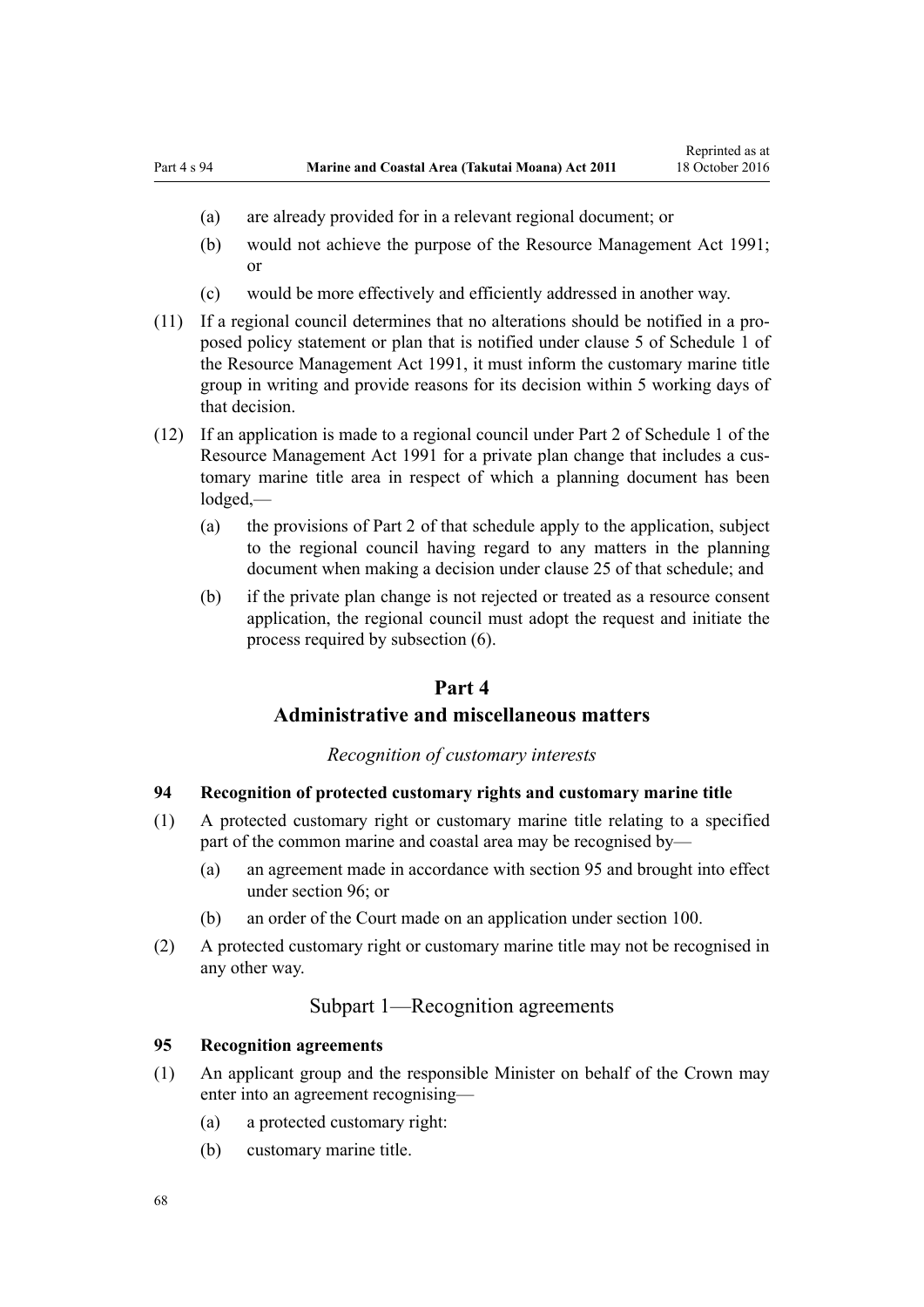- <span id="page-68-0"></span>(2) Subsection (1) does not apply unless the applicant group, not later than 6 years after the commencement of this Act, has given notice to the responsible Minister of its intention to seek an agreement recognising a protected customary right or customary marine title.
- (3) Nothing requires the Crown to enter into the agreement, or to enter into negotiations for the agreement: in both cases this is at the discretion of the Crown.
- (4) The Crown must not enter into an agreement unless the applicant group satisfies the Crown that,—
	- (a) in the case of a protected customary right, the requirements in [section 51](#page-38-0) are met; or
	- (b) in the case of customary marine title, the requirements in [section 58](#page-43-0) are met.

# **96 How recognition agreements to be brought into effect**

- (1) An agreement is of no effect unless and until it is brought into effect,—
	- (a) in the case of an agreement to recognise a protected customary right, on the date prescribed by an Order in Council, which must also specify—
		- (i) the applicant group in sufficient detail to identify it; and
		- (ii) the area to which the agreement relates, with a map or diagram that is sufficient to identify the area; and
	- (b) in the case of an agreement to recognise customary marine title, by an Act of Parliament on the date specified in the enactment.
- (2) The responsible Minister must introduce legislation into Parliament that contains the full text of the agreement for the purpose of subsection (1)(b).

# **97 Notification of agreement recognising protected customary rights**

The responsible Minister must, without delay, provide a copy of any agreement recognising a protected customary right and brought into effect under section 96(1)(a) to—

- (a) the chief executive; and
- (b) the local authorities that are affected by the agreement; and
- (c) the Minister of Conservation; and
- (d) the Minister of Fisheries; and
- (e) the Minister of Māori Affairs; and
- (f) any other person who the responsible Minister considers is directly affected by the agreement.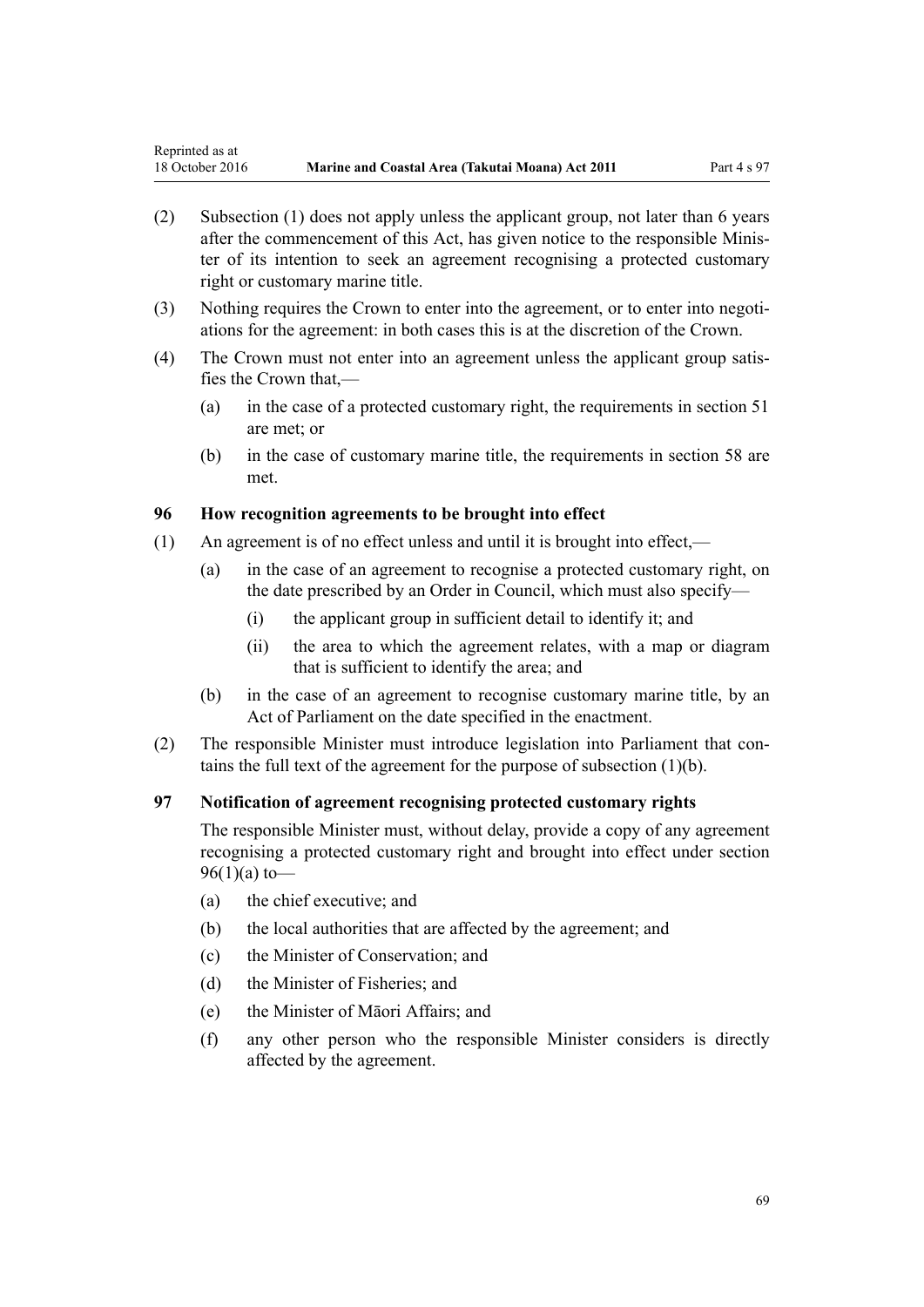# Subpart 2—Recognition by order of Court

# <span id="page-69-0"></span>**98 Court may recognise protected customary right or customary marine title**

- (1) The Court may make an order recognising a protected customary right or customary marine title (a **recognition order**).
- (2) The Court may only make an order if it is satisfied that the applicant,—
	- (a) in the case of an application for recognition of a protected customary right, meets the requirements of [section 51\(1\)](#page-38-0); or
	- (b) in the case of an application for recognition of customary marine title, meets the requirements of [section 58](#page-43-0).
- (3) No other court has jurisdiction to make a recognition order.
- (4) On and after the commencement of this Act, the jurisdiction of the Court to hear and determine any aboriginal rights claim is replaced fully by the jurisdiction of the Court under this Act.
- (5) In subsection (4), **aboriginal rights claim** means any claim in respect of the common marine and coastal area that is based on, or relies on, customary rights, customary title, aboriginal rights, aboriginal title, the fiduciary duty of the Crown, or any rights, titles, or duties of a similar nature, whether arising before, on, or after the commencement of this Act and whether or not the claim is based on, or relies on, any 1 or more of the following:
	- (a) a rule, principle, or practice of the common law or equity:
	- (b) the Treaty of Waitangi:
	- (c) the existence of a trust:
	- (d) an obligation of any kind.
- (6) Nothing in this section limits [section 10](http://prd-lgnz-nlb.prd.pco.net.nz/pdflink.aspx?id=DLM281461) of the Treaty of Waitangi (Fisheries Claims) Settlement Act 1992.
- (7) Subsection (3) does not limit [section 112](#page-75-0).

# **99 Court may refer to Māori Appellate Court or pūkenga for opinion or advice on tikanga**

- (1) If an application for a recognition order raises a question of tikanga, the court may—
	- (a) refer that question in accordance with [section 61](http://prd-lgnz-nlb.prd.pco.net.nz/pdflink.aspx?id=DLM290946) of Te Ture Whenua Maori Act 1993 to the Māori Appellate Court for its opinion; or
	- (b) obtain the advice of a court expert (a **pūkenga**) appointed in accordance with the [High Court Rules 2016](http://prd-lgnz-nlb.prd.pco.net.nz/pdflink.aspx?id=DLM6959800) who has knowledge and experience of tikanga.
- (2) The opinion of the Māori Appellate Court is binding on the Court but the advice of a pūkenga is not.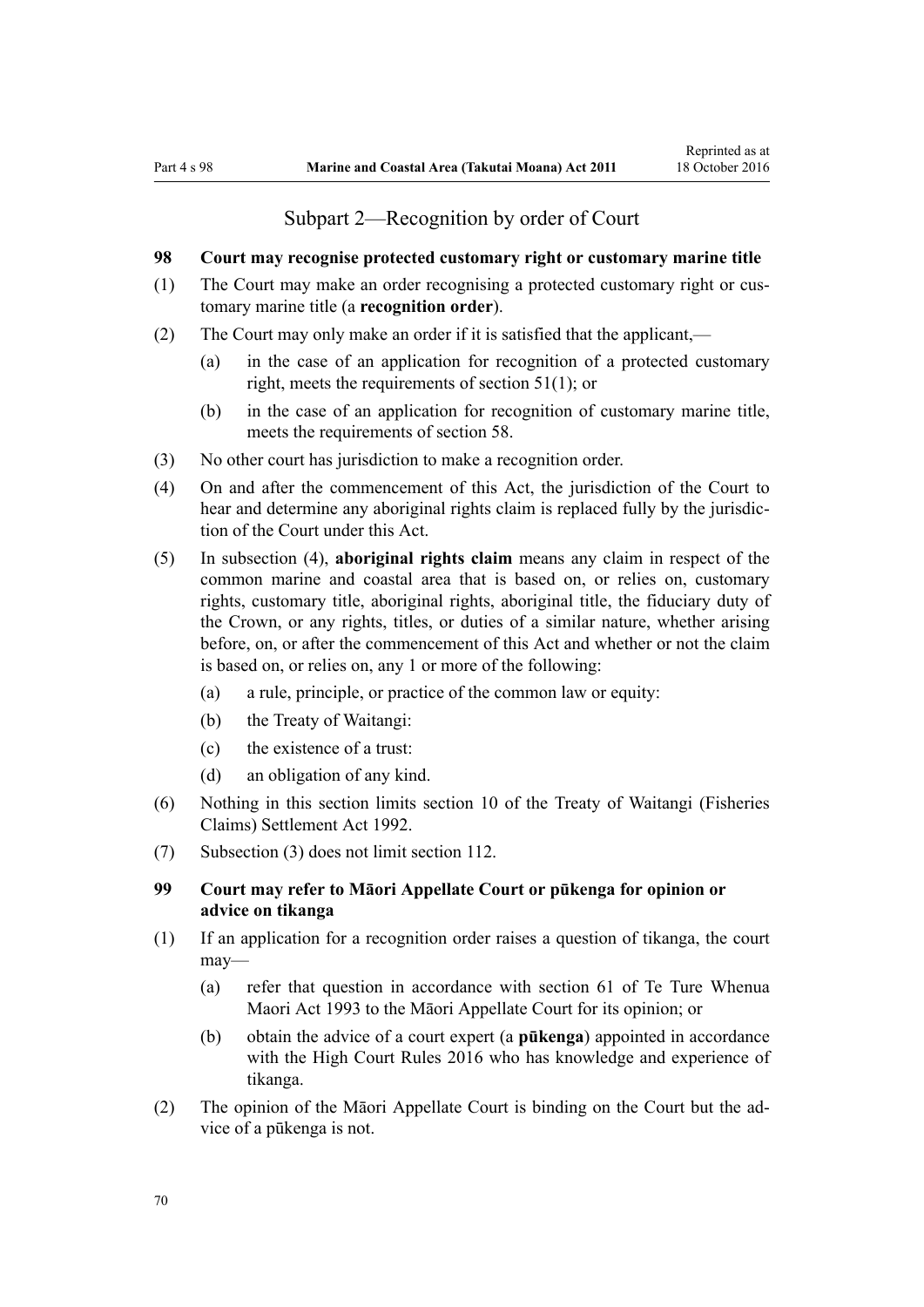<span id="page-70-0"></span>Section 99(1)(b): amended, on 18 October 2016, by [section 183\(c\)](http://prd-lgnz-nlb.prd.pco.net.nz/pdflink.aspx?id=DLM5759564) of the Senior Courts Act 2016 (2016 No 48).

# *Application for recognition order*

# **100 Who may apply**

- (1) An applicant may apply to the Court—
	- (a) for a recognition order; or
	- (b) to vary or cancel a recognition order.
- (2) However, the application must be filed not later than 6 years after the commencement of this Act, and the Court must not accept for filing or otherwise consider any application that purports to be filed after that date.

### **101 Contents of application**

An application for a recognition order must—

- (a) state whether it is an application for recognition of a protected customary right, or of customary marine title, or both; and
- (b) if it is an application for recognition of a protected customary right, describe that customary right; and
- (c) describe the applicant group; and
- (d) identify the particular area of the common marine and coastal area to which the application relates; and
- (e) state the grounds on which the application is made; and
- (f) name a person to be the holder of the order as the representative of the applicant group; and
- (g) specify contact details for the group and for the person named to hold the order; and
- (h) be supported by an affidavit or affidavits that set out in full the basis on which the applicant group claims to be entitled to the recognition order; and
- (i) contain any other information required by regulations made under [sec](#page-77-0)[tion 118\(1\)\(i\)](#page-77-0).

# **102 Service of application**

The applicant group applying for a recognition order must serve the application on—

- (a) the local authorities that have statutory functions in the area of the common marine and coastal area to which the application relates; and
- (b) any local authority that has statutory functions in the area adjacent to the area of the common marine and coastal area to which the application relates; and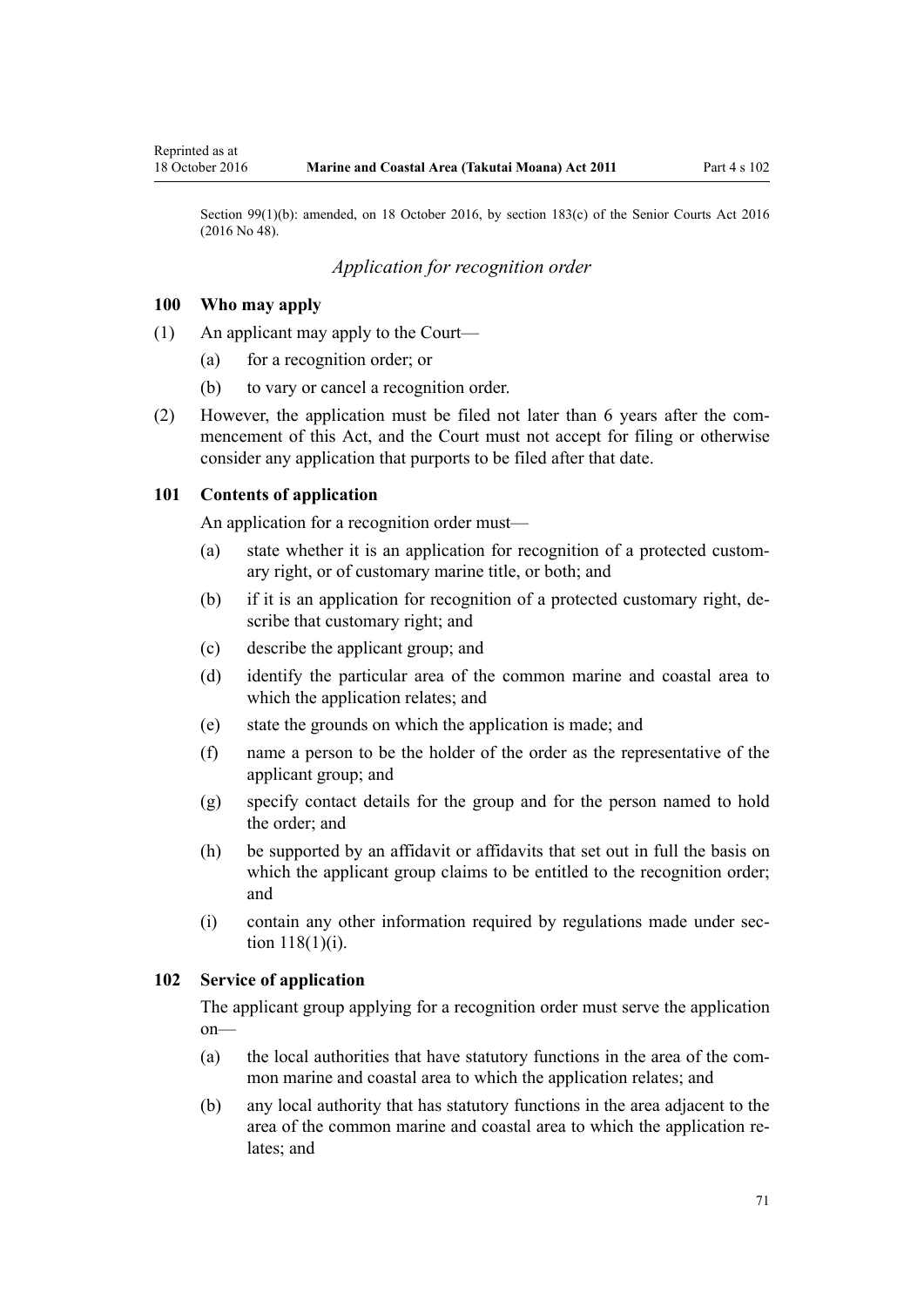- <span id="page-71-0"></span>(c) the Solicitor-General on behalf of the Attorney-General; and
- (d) any other person who the Court considers is likely to be directly affected by the application.

#### **103 Public notice of application**

- (1) The applicant group applying for a recognition order must give public notice of the application not later than 20 working days after filing the application.
- (2) The public notice must include, as a minimum,—
	- (a) the name of the applicant group and its description as an iwi, hapū, or whānau, whichever applies; and
	- (b) a brief description of the application, including whether it is an application for recognition of a protected customary right or of customary marine title or both; and
	- (c) a description of the particular area of the common marine and coastal area to which the application relates; and
	- (d) the name of the person who is proposed as the holder of the order; and
	- (e) in the case of an application for recognition of a protected customary right, a description of the right; and
	- (f) a date that complies with subsection (3) for filing a notice of appearance in support of or in opposition to the application; and
	- (g) the registry of the Court for filing the notice of appearance.
- (3) The date for filing a notice of appearance must not be less than 20 working days after the first public notice of the application is published.

### **104 Who may appear on application for recognition order**

Any interested person may appear and be heard on an application for a recognition order if that person has, by the due date, filed a notice of appearance.

### **105 Evidence**

In hearing an application for a recognition order, the Court may receive as evidence any oral or written statement, document, matter, or information that the Court considers to be reliable, whether or not that evidence would otherwise be admissible.

### **106 Burden of proof**

- (1) In the case of an application for recognition of protected customary rights in a specified area of the common marine and coastal area, the applicant group must prove that the protected customary right—
	- (a) has been exercised in the specified area; and
	- (b) continues to be exercised by that group in the same area in accordance with tikanga.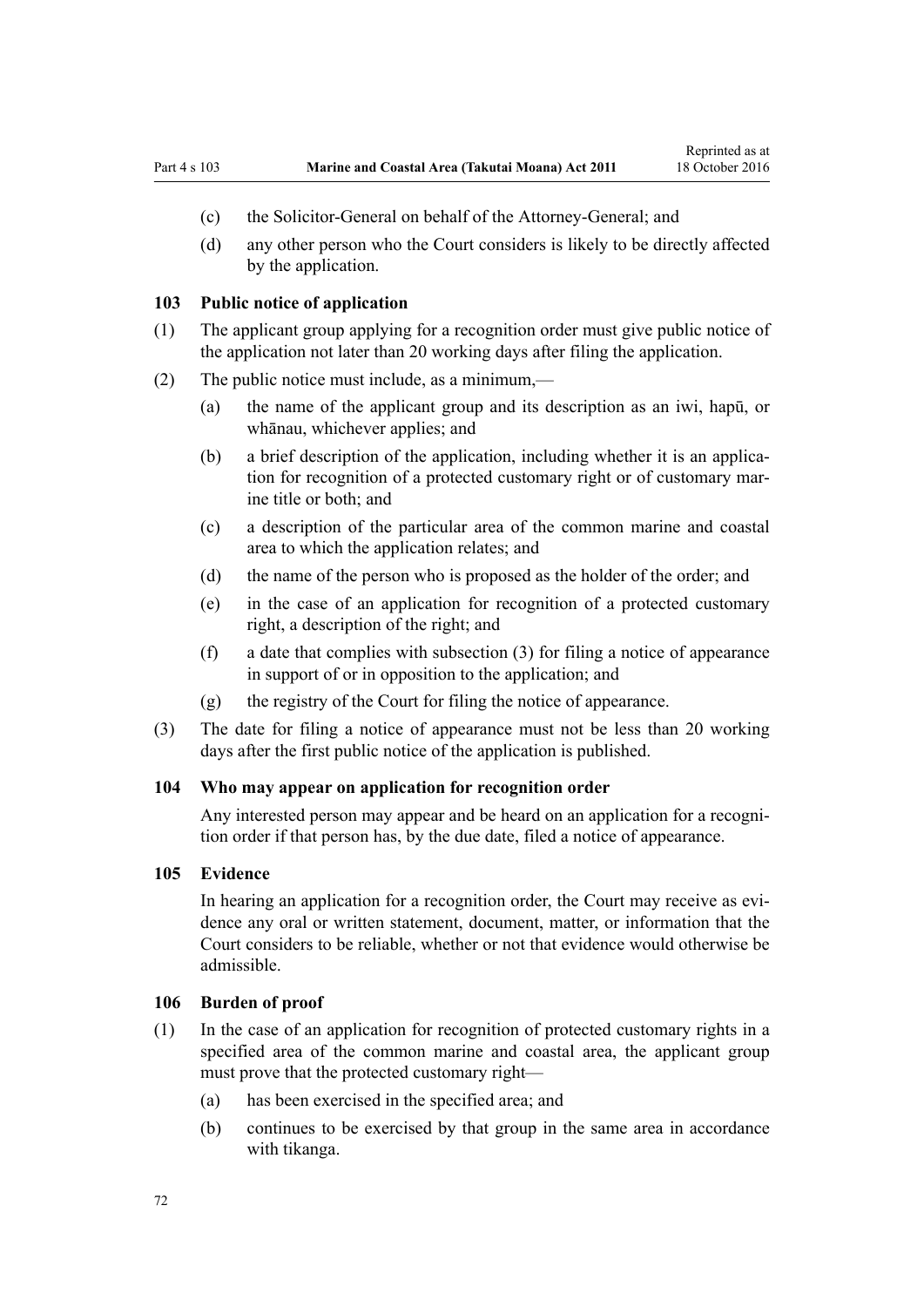- (2) In the case of an application for the recognition of customary marine title in a specified area of the common marine and coastal area, the applicant group must prove that the specified area—
	- (a) is held in accordance with tikanga; and
	- (b) has been used and occupied by the applicant group, either—
		- (i) from 1840 to the present day; or
		- (ii) from the time of a customary transfer to the present day.
- (3) In the case of every application for a recognition order, it is presumed, in the absence of proof to the contrary, that a customary interest has not been extinguished.

# **107 Court's flexibility in dealing with application**

- (1) The Court may, if it considers that an application for recognition of a protected customary right is more appropriately decided as an application for recognition of customary marine title, treat it as the latter.
- (2) The Court may, if it considers that an application for recognition of customary marine title is more appropriately decided as an application for recognition of a protected customary right, treat it as the latter.
- (3) The Court may strike out all or part of an application for a recognition order or a notice of appearance filed under [section 104](#page-71-0) if it—
	- (a) discloses no reasonably arguable case; or
	- (b) is likely to cause prejudice or delay; or
	- (c) is frivolous or vexatious; or
	- (d) is otherwise an abuse of the Court.
- (4) If the Court strikes out an application under subsection (3), it may by the same or a subsequent order dismiss the application.
- (5) Instead of striking out all or part of an application under subsection (3), the Court may stay all or part of the application on such conditions as are considered just.
- (6) This section does not affect the Court's inherent jurisdiction.

# **108 Rules governing procedure**

Rules not inconsistent with this Act may be made under [section 51C](http://prd-lgnz-nlb.prd.pco.net.nz/pdflink.aspx?id=DLM146607) of the Judicature Act 1908 to regulate the practice and procedure of the Court or the Court of Appeal or the Supreme Court in relation to any application to the Court under this Act.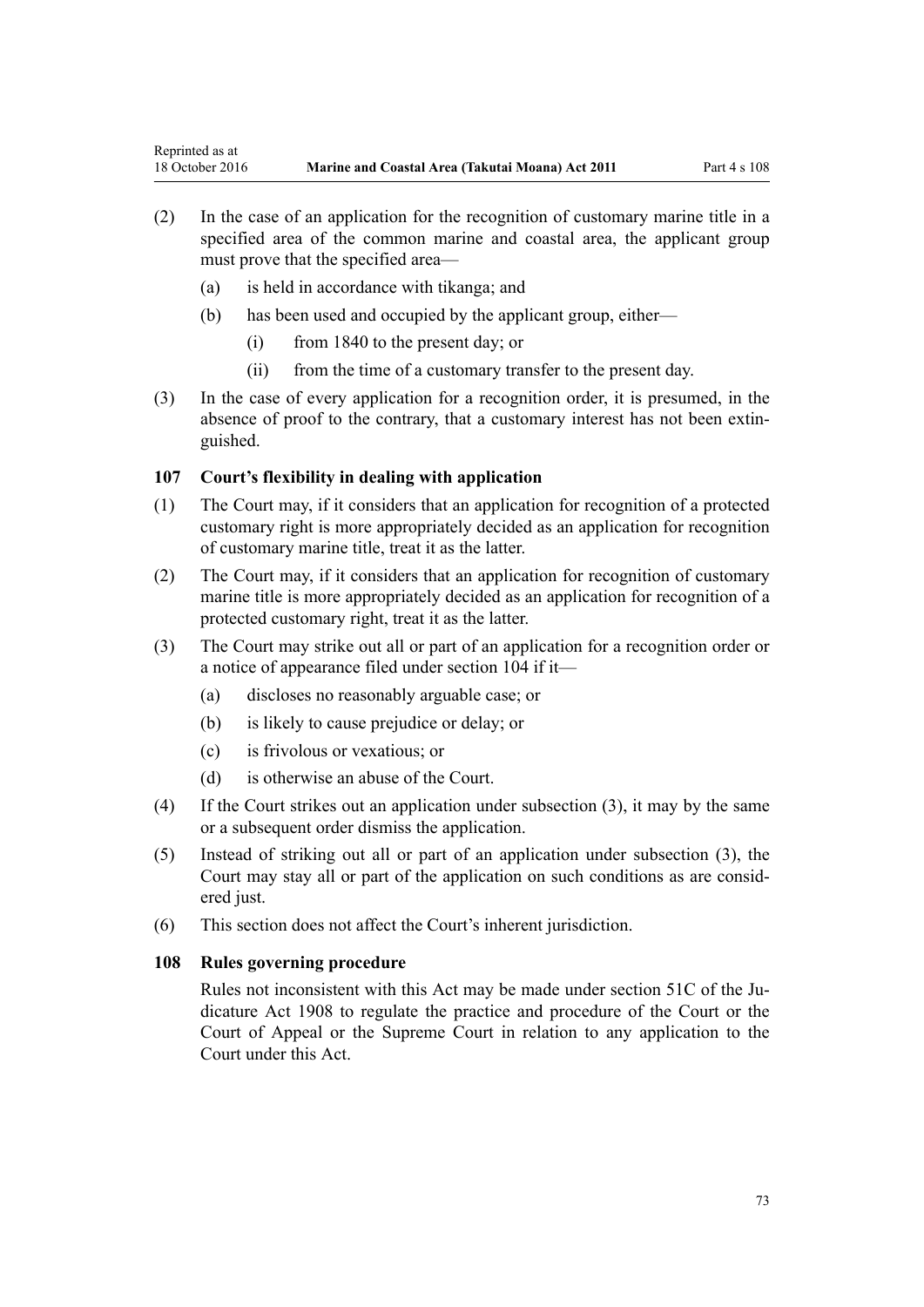#### *Recognition orders*

#### <span id="page-73-0"></span>**109 Form of recognition order**

- (1) An applicant group in whose favour the Court grants recognition of a protected customary right or customary marine title must submit a draft order for approval by the Registrar of the Court.
- (2) Every recognition order must specify—
	- (a) the particular area of the common marine and coastal area to which the order applies; and
	- (b) the group to which the order applies; and
	- (c) the name of the holder of the order; and
	- (d) contact details for the group and for the holder.
- (3) A protected customary rights order must also include—
	- (a) a description of the right, including any limitations on the scale, extent, or frequency of the exercise of the right; and
	- (b) a diagram or map that is sufficient to identify the area.
- (4) Every customary marine title order must include—
	- (a) a survey plan that sets out the extent of the customary marine title area, to a standard of survey determined for the purpose by the Surveyor-General; and
	- (b) a description of the customary marine title area; and
	- (c) any prohibition or restriction that is to apply to a wāhi tapu or wāhi tapu area within the customary marine title area.

#### **110 Requirements for notification of orders**

- (1) Not later than 5 working days after a recognition order has been sealed, the Registrar of the Court must provide a copy of it to—
	- (a) the responsible Minister; and
	- (b) the chief executive.
- (2) The responsible Minister must—
	- (a) publish a minute of the sealed order, including any wāhi tapu conditions, in the *Gazette*; and
	- (b) send a copy of the sealed order to—
		- (i) the local authorities that have statutory functions in the area of the common marine and coastal area to which the order applies; and
		- (ii) any local authorities with statutory functions in an area adjacent to the area of the common marine and coastal area to which the order applies; and
		- (iii) the Minister of Conservation; and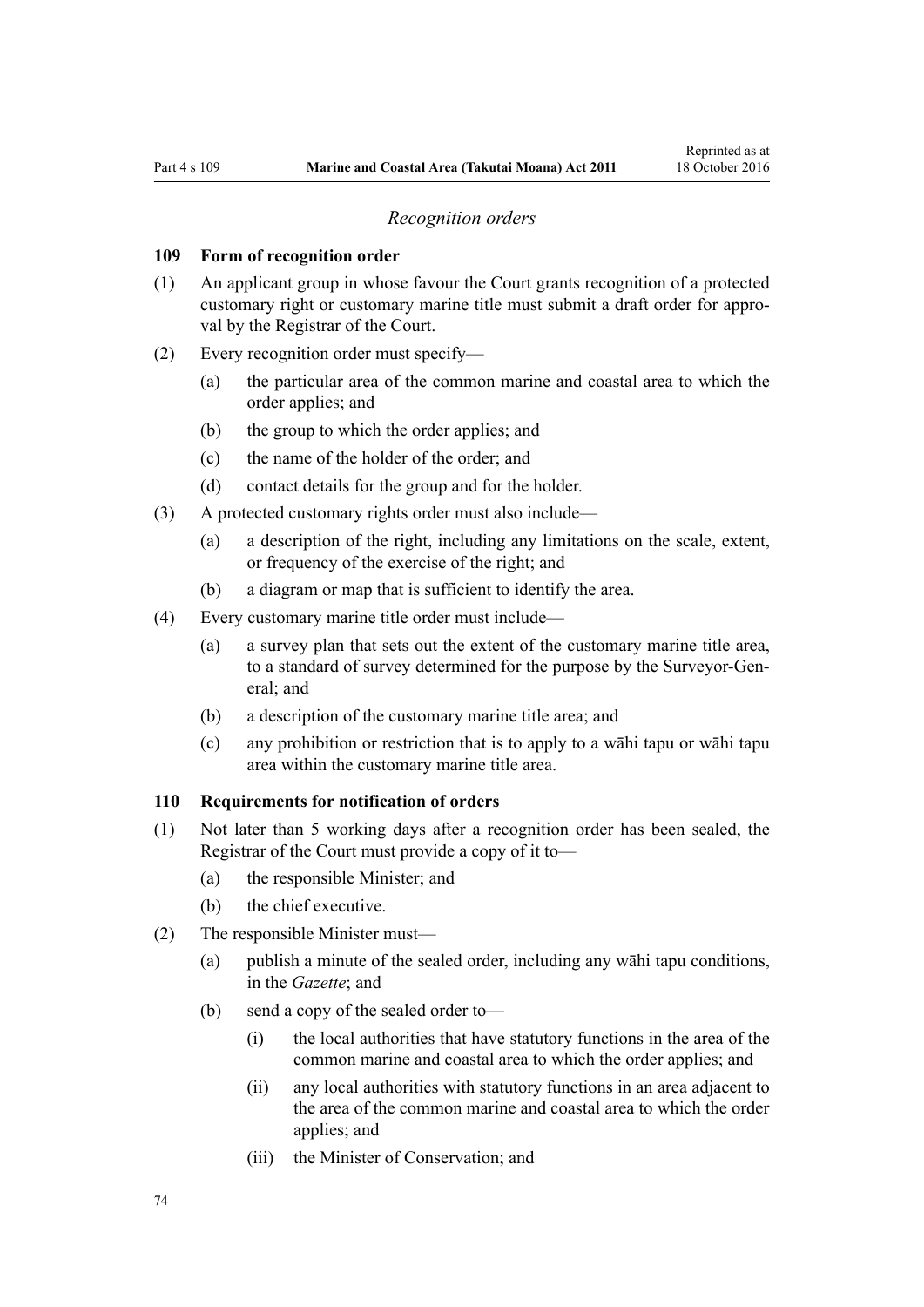- <span id="page-74-0"></span>(iv) the Minister of Māori Affairs; and
- (v) each person who appeared on the application; and
- (vi) any other person that the Court directs.
- (3) If a customary marine title order includes recognition of wāhi tapu or wāhi tapu areas, the responsible Minister must—
	- (a) publicly notify the conditions; and
	- (b) give written notice of the conditions to—
		- (i) the customary marine title group; and
		- (ii) Heritage New Zealand Pouhere Taonga.

Section 110(3)(b)(ii): amended, on 20 May 2014, by [section 107](http://prd-lgnz-nlb.prd.pco.net.nz/pdflink.aspx?id=DLM4005646) of the Heritage New Zealand Pouhere Taonga Act 2014 (2014 No 26).

### **111 Recognition order may be varied or cancelled**

- (1) The Court may—
	- (a) vary a recognition order, including—
		- (i) varying any of the matters referred to in [section 109\(2\);](#page-73-0) and
		- (ii) varying or cancelling a protected customary right or customary marine title that has been delegated or transferred under [section 53](#page-40-0) or [60\(3\);](#page-44-0) or
	- (b) cancel a recognition order.
- (2) However, the Court may vary a recognition order only if the requirements of [section 51](#page-38-0) or [58,](#page-43-0) as the case requires, are met by the variation.
- (3) In the case of a variation, the variation—
	- (a) must not have the effect of depriving the group to which the order applied before variation of the benefits of the order; but
	- (b) does not preclude the transfer or delegation of a right in accordance with tikanga.
- (4) An application for variation or cancellation of a recognition order may be made only by—
	- (a) the holder of the order; or
	- (b) a representative of the group to which the order applies, if the holder—
		- (i) has ceased to exist; or
		- (ii) being a natural person, has died or no longer has legal capacity.
- (5) The Court must not vary or cancel the order unless it is satisfied that—
	- (a) the applicant is authorised to apply for the variation or cancellation by the group to which the order applies; and
	- (b) the applicant has given sufficient notice of the application to that group; and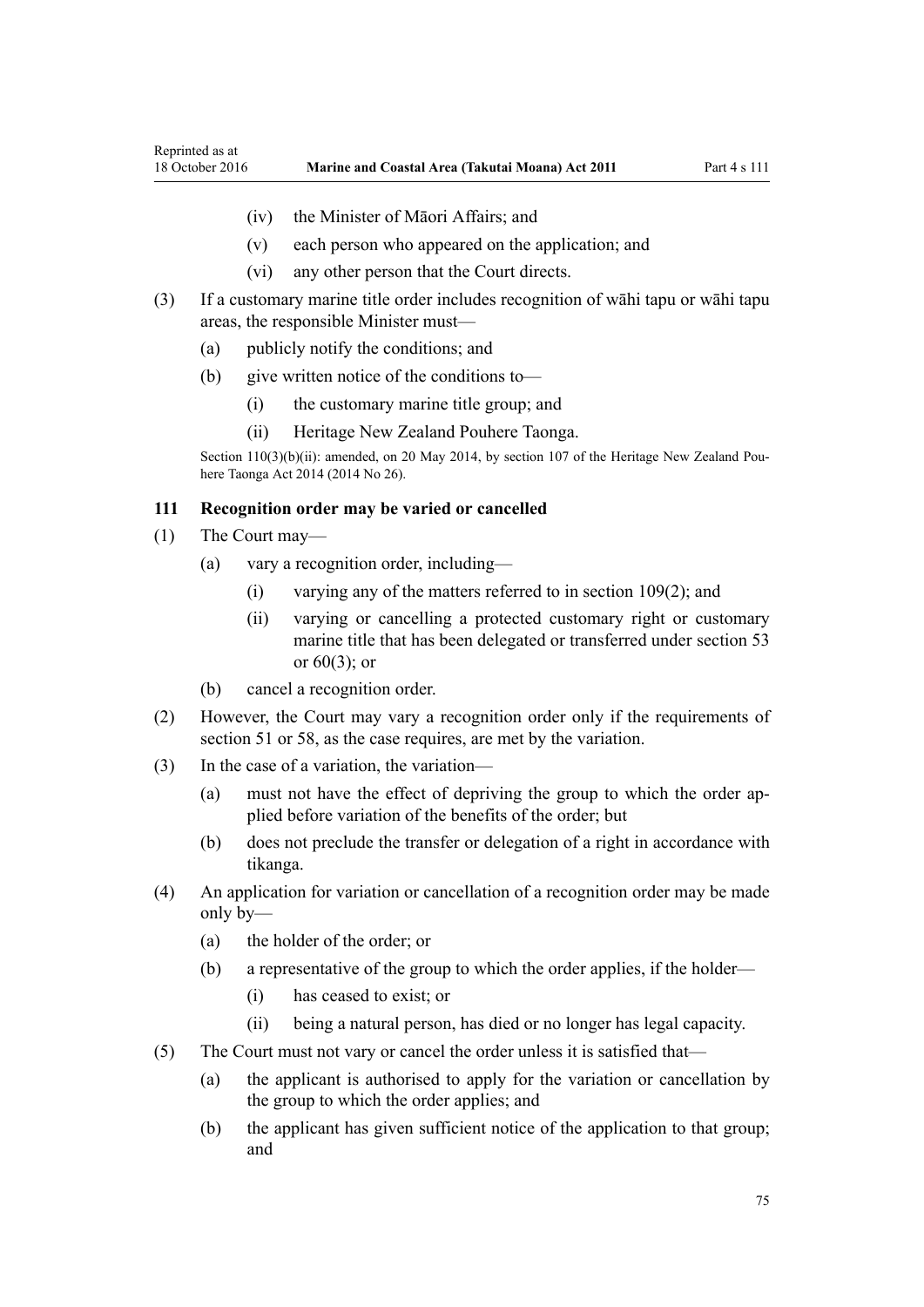- <span id="page-75-0"></span>(c) there has been sufficient opportunity for that group to consider the application and make its views known to the applicant; and
- (d) that group has no meritorious objections to the application that would require the Court to decline the application.
- (6) [Sections 101 to 108](#page-70-0) apply, with necessary modifications, to an application under this section.
- (7) [Sections 110](#page-73-0) and 113 apply, with the necessary modifications, to the sealing and notification of a variation to, or cancellation of, a recognition order under this section.

# *Appeal rights*

### **112 Right of appeal against decision of Court**

- (1) A party to a proceeding under this subpart who is dissatisfied with a decision of the Court may appeal to the Court of Appeal on a matter of fact or law.
- (2) In relation to a proceeding under this subpart, the Crown—
	- (a) may lodge an appeal on a matter of fact or law (whether or not it was a party to the proceedings in the Court) and must be treated as a party to the appeal; or
	- (b) may apply to be an intervener in the proceedings.
- (3) An appeal made under this section must be commenced by notice of appeal, given in accordance with the [Court of Appeal \(Civil\) Rules 2005](http://prd-lgnz-nlb.prd.pco.net.nz/pdflink.aspx?id=DLM319745).

# *Sealing of recognition orders*

#### **113 Orders sealed by Court**

A recognition order must be sealed—

- (a) on the application of the applicant group; but
- (b) not before the expiry of the appeal period or the disposal of any appeal.

# Subpart 3—Marine and coastal area register

### **114 Marine and coastal area register**

- (1) The chief executive must keep a marine and coastal area register (the **register**) as a permanent record of—
	- (a) recognition orders, including those varied or cancelled; and
	- (b) agreements brought into effect, including those varied or cancelled; and
	- (c) planning documents registered in accordance with [section 86\(2\)](#page-63-0); and
	- (d) notices given under [section 57](#page-42-0) of any controls imposed by the Minister of Conservation under [section 56.](#page-41-0)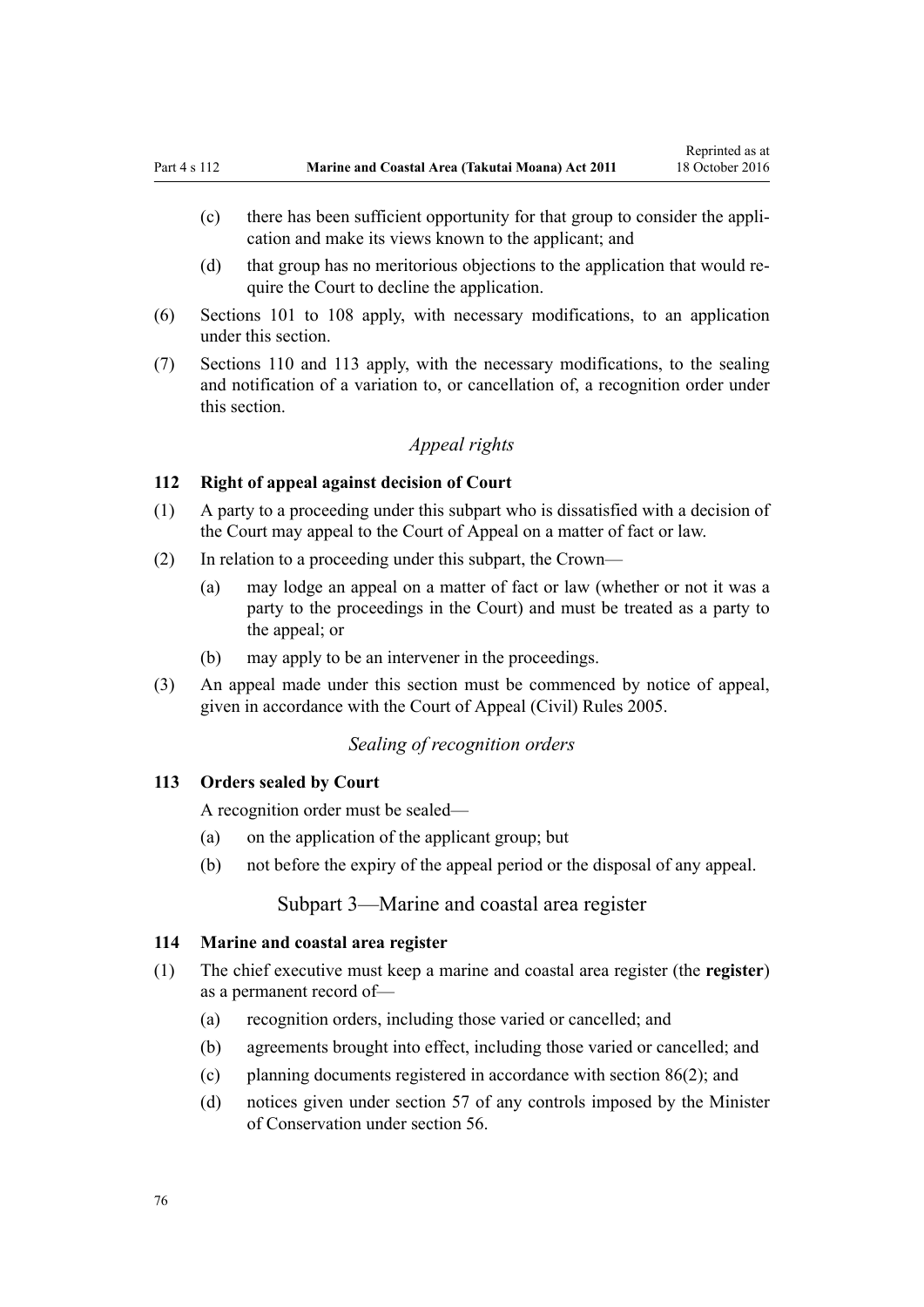- (2) The chief executive must enter a document on the register without delay after—
	- (a) receiving it under [section 86](#page-63-0), [97](#page-68-0), or [110](#page-73-0); or
	- (b) an agreement is brought into force under [section 96\(1\).](#page-68-0)
- (3) The chief executive may only enter a document on the register if he or she is satisfied that the document meets all the requirements for registration.
- (4) No compensation is payable by the Crown for any loss or damage arising from the operation of this section.

### **115 Requirements for keeping register**

- (1) The register must be held in the safe custody of the chief executive.
- (2) The register may be kept—
	- (a) in an electronic, electromagnetic, optical, digital, or photographic system or process; or
	- (b) as a paper record; or
	- (c) by other means for recording, reproducing, copying, or storing information; or
	- (d) in any combinations of these processes, systems, or means.

### **116 Inspection and copying**

- (1) All orders and other documents contained in the register must be available for public inspection and copying, and copies may be supplied to any person upon request on payment of the prescribed fee (if any).
- (2) The right to inspect and copy orders and other documents includes the right to receive,—
	- (a) in the case of an order or other document that is a paper record, a paper copy of the order or other document; and
	- (b) in the case of an instrument recorded by a process, system, or means other than as a paper record, a paper document that records the content of the instrument.

### **117 Application of Privacy Act 1993**

The register is a public register within the meaning of [section 58](http://prd-lgnz-nlb.prd.pco.net.nz/pdflink.aspx?id=DLM297424) of the Privacy Act 1993.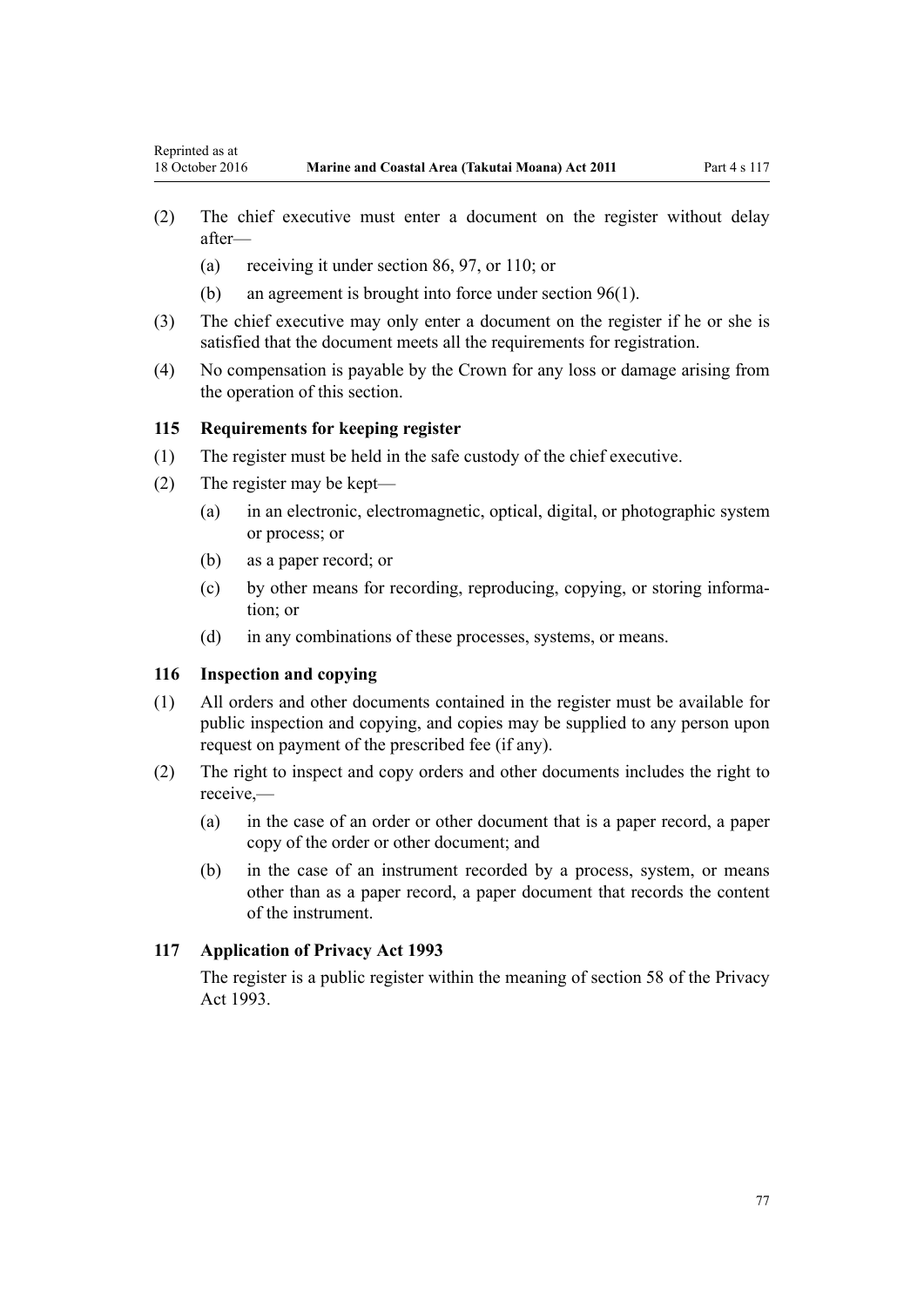# Subpart 4—Regulations and miscellaneous matters

#### *Regulations and bylaws*

### **118 Regulations for administrative purposes**

- (1) The Governor-General may, by Order in Council, make regulations for any of the following purposes:
	- (a) prescribing the duties of the chief executive in relation to the register:
	- (b) providing for the appointment of wardens under [section 80,](#page-59-0) the qualification for appointment, the terms of those appointments (including the responsibility of the customary marine title group for their funding), and the termination of such appointments:
	- (c) prescribing additional functions of wardens appointed under [section 80](#page-59-0), being functions that are reasonably incidental to the functions specified in that section:
	- (d) prescribing any duties or powers to be exercised by wardens for the purpose of performing their functions:
	- (e) prescribing the means (including, without limitation, identity cards or badges, or both) by which wardens are to be identified:
	- (f) giving directions relating to the management of wardens by a customary marine title group whose customary marine title order includes prohibitions and restrictions in respect of a wāhi tapu or wāhi tapu area:
	- (g) prescribing the steps that a regional council must or may take in undertaking an inquiry under [section 19\(2\)](#page-20-0):
	- (h) prescribing the fees payable, or the methods or rates by which fees are to be assessed, for—
		- (i) the consideration and processing of applications made, or actions taken, under [sections 34 to 45:](#page-27-0)
		- (ii) decisions made under [Schedule 2:](#page-90-0)
		- (iii) public inspection and copying of documents on the register:
	- (i) prescribing the information that must be included in applications made under [subpart 1](#page-67-0) or [2:](#page-69-0)
	- (j) prescribing the information that the chief executive may require for the purposes of [section 114:](#page-75-0)
	- (k) providing for any other matters contemplated by this Act or necessary for giving it full effect.
- (2) Regulations made under subsection (1) must be made on the advice of the Minister of Justice, after consultation with the responsible Minister who must consult with the customary marine title groups that appear to the Minister to be likely to be affected by the regulations.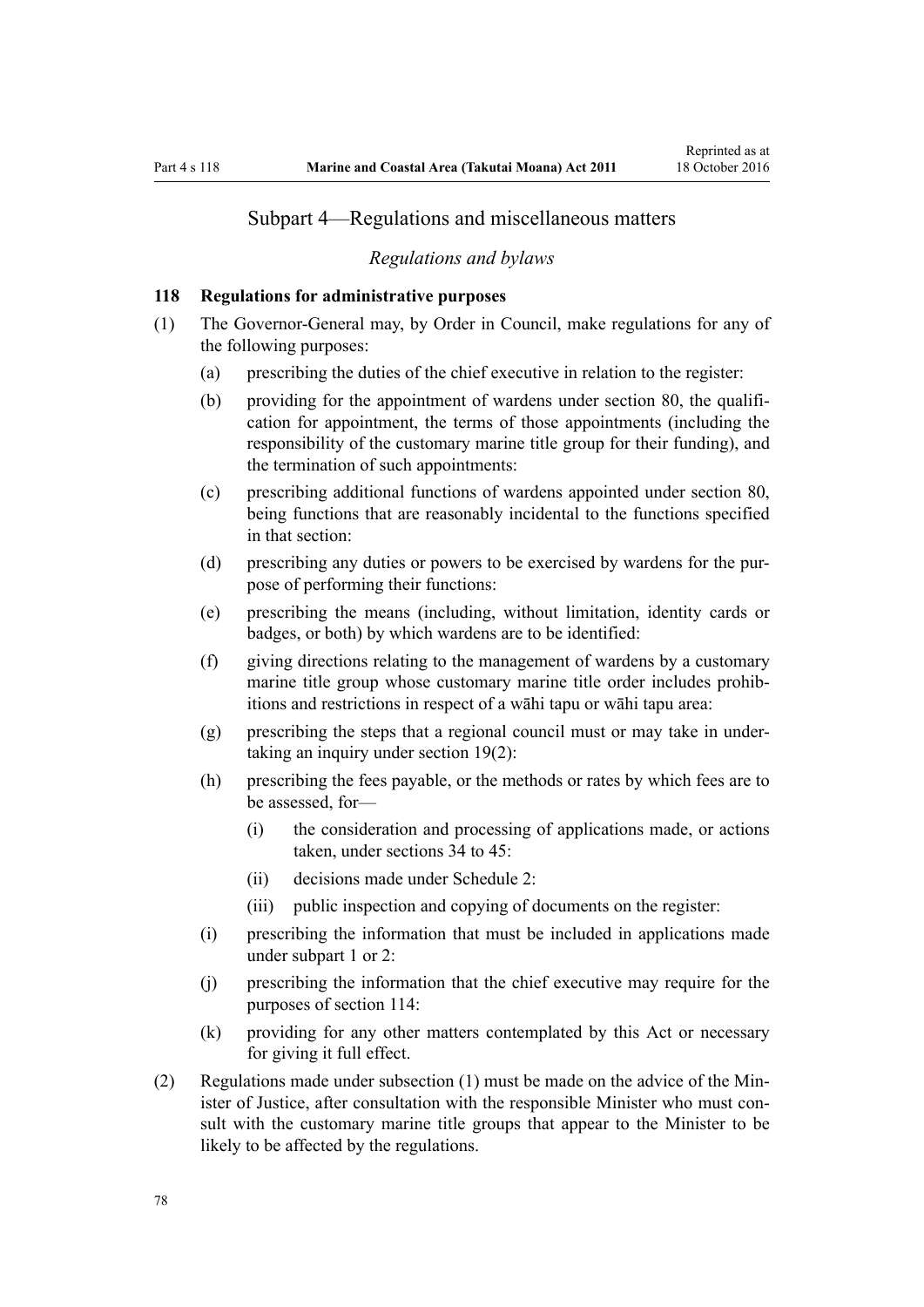# <span id="page-78-0"></span>**119 Minister of Conservation to perform residual management functions**

- (1) The Minister of Conservation may perform a managerial or administrative function provided for or contemplated by this Act or by any regulations or bylaws made under section 120 or [121](#page-79-0) in respect of the common marine and coastal area but only if, and to the extent that, the same or similar function is not conferred on the local authority or other person with responsibility for the relevant part of the common marine and coastal area in which the function is to be performed.
- (2) Nothing in this section or in any regulations or bylaws made under section 120 or [121](#page-79-0) limits any power conferred under an enactment on a local authority or any other person that may be exercised in respect of the common marine and coastal area.
- (3) In performing and exercising the functions, duties, and powers under this section and under sections 120 and [121,](#page-79-0) the Minister of Conservation must act consistently with the purpose stated in [section 4](#page-8-0).

### **120 Regulations for management of common marine and coastal area**

- (1) The Governor-General may, by Order in Council made on the recommendation of the Minister of Conservation, make regulations for all or any of the following purposes:
	- (a) the safety and protection of members of the public who exercise rights of access or navigation in or over the common marine and coastal area or any specified part of that area:
	- (b) the preservation or protection of the natural environment of the common marine and coastal area or any specified part of that area:
	- (c) prohibiting or regulating the construction or use of structures in the common marine and coastal area or any specified part of that area, and providing for the removal or destruction of those structures:
	- (d) prohibiting or regulating the placing or deposit of objects in the common marine and coastal area or any specified part of that area, and providing for the removal or destruction of those objects:
	- (e) prescribing offences punishable on conviction by a fine not exceeding \$5,000 in any one case:
	- (f) providing for any other matters contemplated by this Part, necessary for its administration, or necessary for giving it full effect.
- (2) The Minister of Conservation must not make a recommendation under subsection (1) unless satisfied that—
	- (a) the proposed regulations are necessary for the proper management of the common marine and coastal area or of the specified part to which the proposed regulations relate; and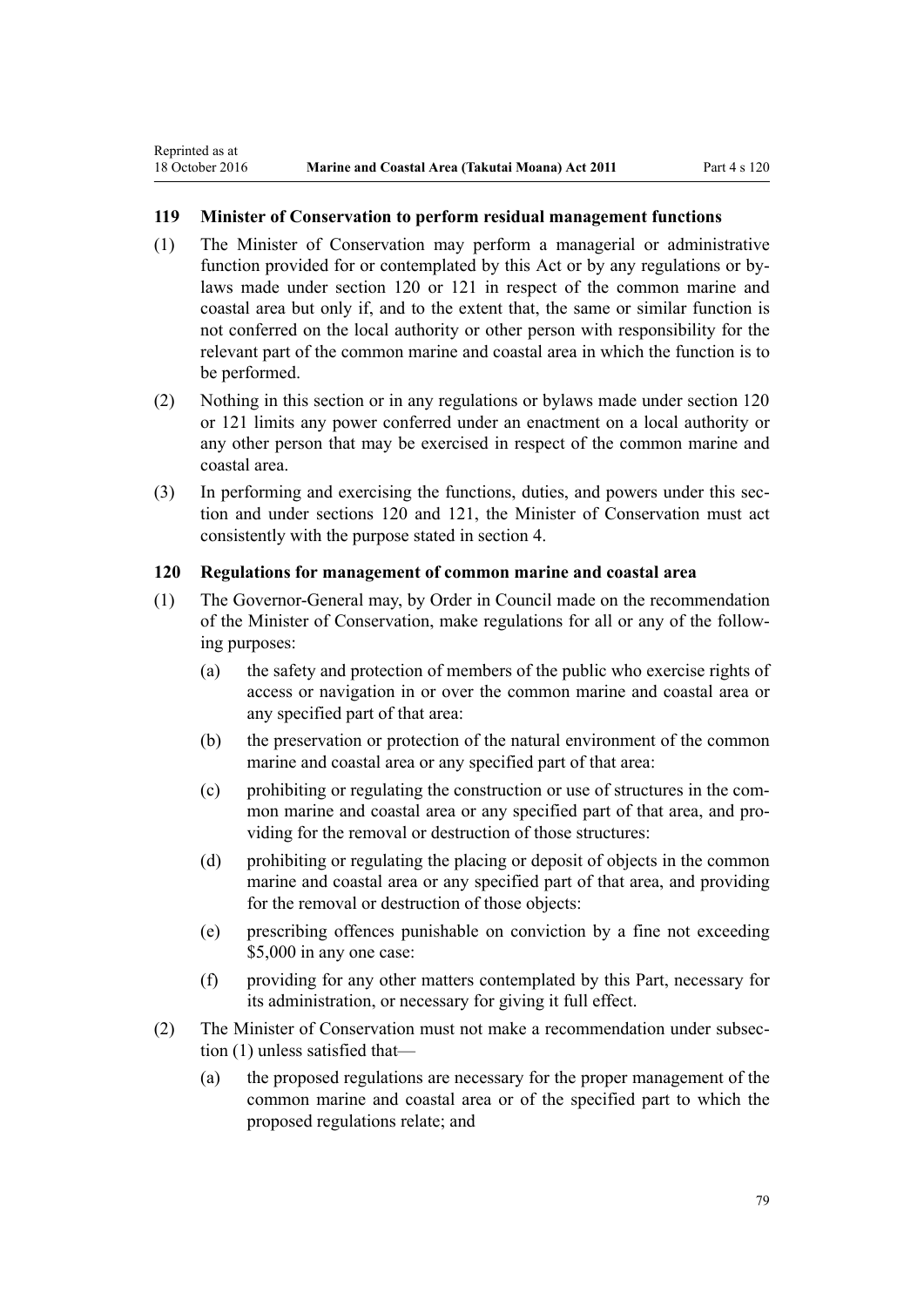<span id="page-79-0"></span>(b) the objectives of the proposed regulations cannot be, or are not being, achieved under an existing enactment.

Section 120(1)(e): amended, on 1 July 2013, by [section 413](http://prd-lgnz-nlb.prd.pco.net.nz/pdflink.aspx?id=DLM3360714) of the Criminal Procedure Act 2011 (2011 No 81).

### **121 Bylaws**

- (1) The Minister of Conservation may, by notice in the *Gazette*, make bylaws for any specified part of the common marine and coastal area for all or any of the following purposes:
	- (a) prohibiting or regulating the use or parking of vehicles in a specified part of the common marine and coastal area:
	- (b) regulating the use or mooring of vessels in the specified part of a common marine and coastal area:
	- (c) prohibiting the hovering or landing of any aircraft, as defined in [section](http://prd-lgnz-nlb.prd.pco.net.nz/pdflink.aspx?id=DLM214692) [2](http://prd-lgnz-nlb.prd.pco.net.nz/pdflink.aspx?id=DLM214692) of the Civil Aviation Act 1990, over or in a specified part of the common marine and coastal area:
	- (d) prescribing fines, not exceeding \$500 in any one case, for the breach of any bylaws made under this section.
- (2) The Minister of Conservation must not make any bylaws under subsection (1) unless satisfied that—
	- (a) the proposed bylaws are necessary for the proper management of the specified part of the common marine and coastal area to which the proposed bylaws relate; and
	- (b) the objectives of the proposed bylaws cannot be, or are not being, achieved under an existing enactment.

# **122 Persons breaching regulations or bylaws may be directed to stop**

- (1) If a person in the common marine and coastal area is engaging in an activity that the Director-General or a delegate of the Director-General has reasonable grounds to believe constitutes a breach of any regulations made under [section](#page-78-0) [120](#page-78-0) or any bylaws made under section 121, the Director-General or the delegate may direct the person to stop that activity.
- (2) If the Director-General or a delegate of the Director-General has reasonable grounds to believe that the use or the location of a vehicle, vessel, or other moveable thing in the common marine and coastal area constitutes a breach of any regulations made under [section 120](#page-78-0) or any bylaws made under [section 121](#page-78-0), the Director-General or the delegate may—
	- (a) take charge, or authorise another person to take charge, of the vehicle, vessel, or thing for the purpose of moving it or preparing it for movement; and
	- (b) move, or authorise another person to move, the vehicle, vessel, or thing to another location.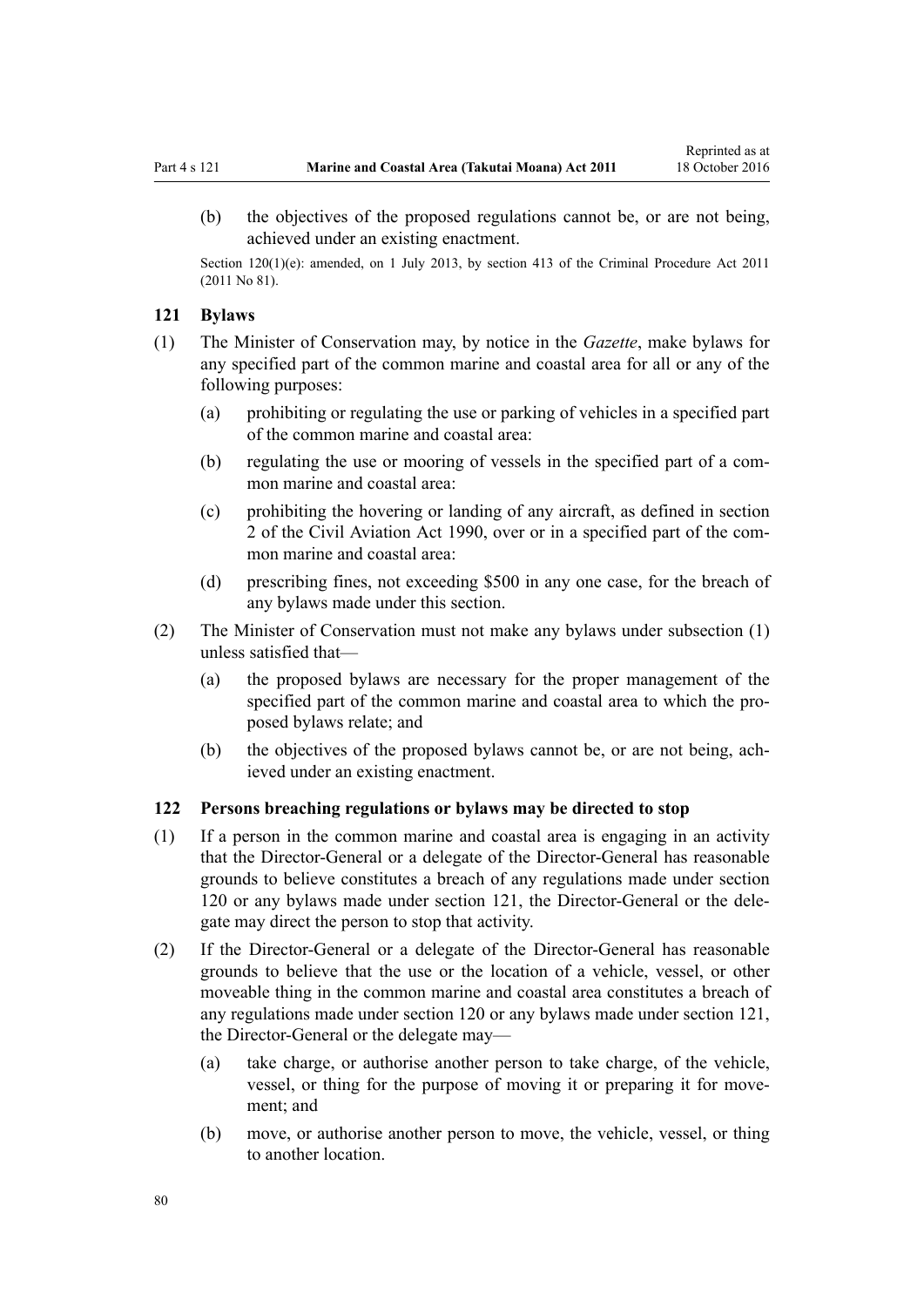- (3) A person who intentionally fails to comply with a direction given under subsection (1) commits an offence and is liable on conviction to imprisonment for a term not exceeding 3 months or to a fine not exceeding \$5,000 or to both.
- (4) Every person who fails to comply with a direction given under subsection (1) may be arrested without warrant by any constable.
- (5) The Director-General may from time to time, either generally or particularly, delegate the power conferred by subsection (1) or (2) to any of the following persons:
	- (a) a warranted officer within the meaning of the [Conservation Act 1987](http://prd-lgnz-nlb.prd.pco.net.nz/pdflink.aspx?id=DLM103609):
	- (b) employees of local authorities.
- (6) Subsection (5) does not limit [sections 41](http://prd-lgnz-nlb.prd.pco.net.nz/pdflink.aspx?id=DLM129566) and [42](http://prd-lgnz-nlb.prd.pco.net.nz/pdflink.aspx?id=DLM129571) of the State Sector Act 1988, and those sections apply with any necessary modifications to any delegation under subsection (5).
- (7) Before a delegate exercises a power under subsection (1) or (2), the delegate must produce his or her warrant of appointment or other evidence of his or her authority.

Section 122(3): amended, on 1 July 2013, by [section 413](http://prd-lgnz-nlb.prd.pco.net.nz/pdflink.aspx?id=DLM3360714) of the Criminal Procedure Act 2011 (2011 No 81).

## *Local Acts*

### **123 Relationship between local Acts and this Act**

- (1) If a provision of a local Act is inconsistent with a provision of this Act, the provision of this Act prevails.
- (2) Despite subsection (1), to the extent that there is any conflict between this Act and the following Acts, those Acts prevail over this Act:
	- (a) the [Timaru Harbour Board Act 1876 Amendment Act 1881](http://prd-lgnz-nlb.prd.pco.net.nz/pdflink.aspx?id=DLM15371):
	- (b) the [Timaru Harbour Board Reclamation and Empowering Act 1980:](http://prd-lgnz-nlb.prd.pco.net.nz/pdflink.aspx?id=DLM74774)
	- (c) the [Wellington Harbour Board and Wellington City Council Vesting and](http://prd-lgnz-nlb.prd.pco.net.nz/pdflink.aspx?id=DLM78106) [Empowering Act 1987.](http://prd-lgnz-nlb.prd.pco.net.nz/pdflink.aspx?id=DLM78106)

# *References*

### **124 References to public foreshore and seabed**

- (1) On and after the commencement of this Act, a reference in any instrument to the public foreshore and seabed is taken to be a reference to the common marine and coastal area unless on the facts of any particular case the relevant part of the public foreshore and seabed is excluded from the common marine and coastal area by or under this Act.
- (2) Subsection (1) does not apply to any document filed, served, or issued in any proceeding commenced under, or in reliance on, the [Foreshore and Seabed Act](http://prd-lgnz-nlb.prd.pco.net.nz/pdflink.aspx?id=DLM319838) [2004](http://prd-lgnz-nlb.prd.pco.net.nz/pdflink.aspx?id=DLM319838).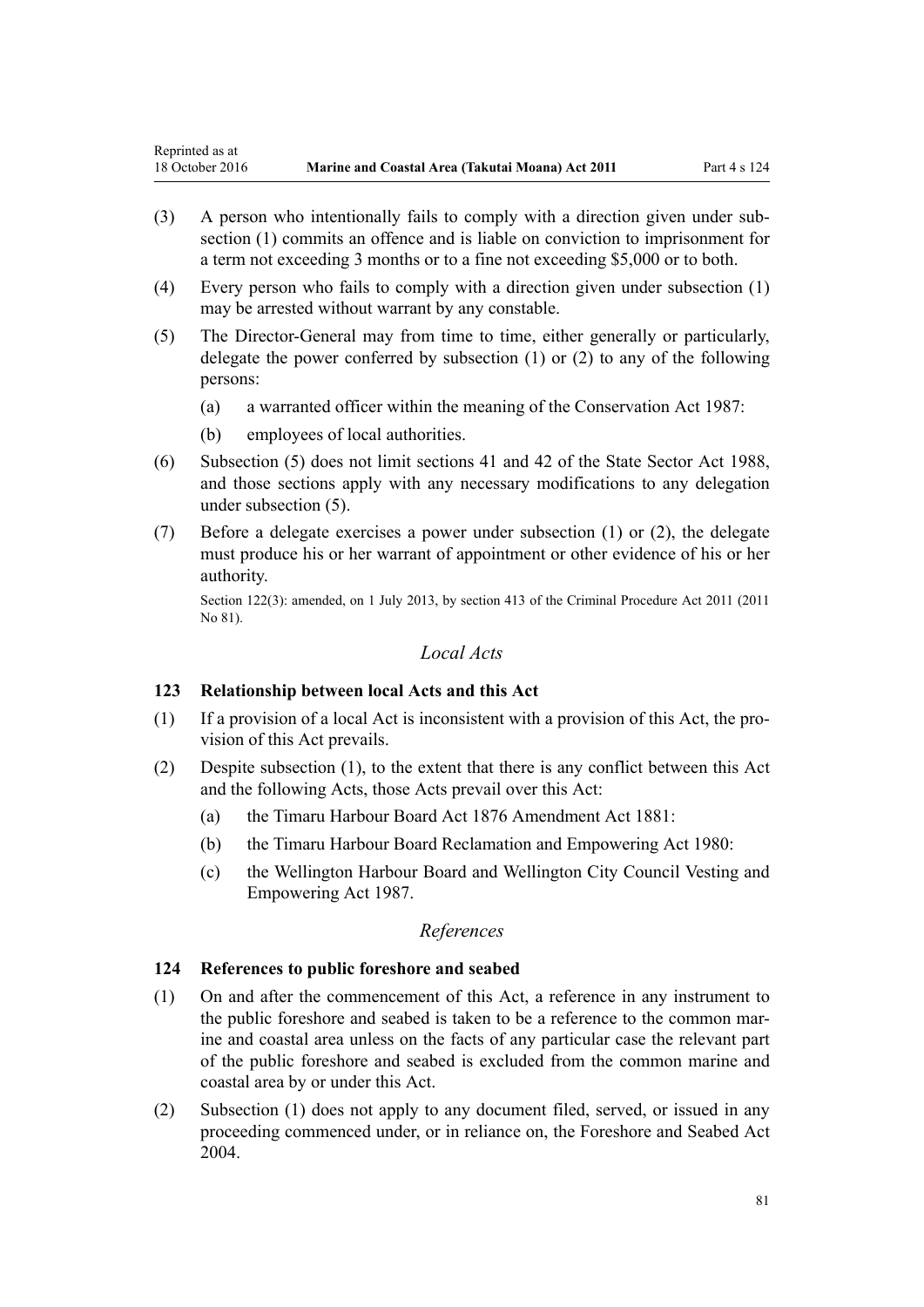#### *Transitional arrangements*

#### **125 Pending proceedings under Foreshore and Seabed Act 2004**

- (1) On the commencement of this Act, all applications made under the [Foreshore](http://prd-lgnz-nlb.prd.pco.net.nz/pdflink.aspx?id=DLM319838) [and Seabed Act 2004](http://prd-lgnz-nlb.prd.pco.net.nz/pdflink.aspx?id=DLM319838) to the Māori Land Court for customary rights orders and not finally determined under that Act before the commencement of this Act must, without further authority than this section, be transferred to the High Court.
- (2) The High Court must treat applications transferred under subsection (1) as if they were applications made under [subpart 2](#page-69-0) for orders recognising protected customary rights.
- (3) The High Court—
	- (a) must give priority to applications transferred under this section ahead of any applications made under [subpart 2](#page-69-0):
	- (b) may deem any of the steps that are required for a proceeding under the [High Court Rules 2016](http://prd-lgnz-nlb.prd.pco.net.nz/pdflink.aspx?id=DLM6959800) to have been met by the applications transferred under this section:
	- (c) may give directions to applicants to take such steps that, in the opinion of the High Court, are necessary to enable the proceedings to be completed.
- (4) An application made under [section 33](http://prd-lgnz-nlb.prd.pco.net.nz/pdflink.aspx?id=DLM320263) of the Foreshore and Seabed Act 2004 for a finding that a group would have held territorial customary rights is to be treated by the High Court as an application under [subpart 2](#page-69-0) for an order recognising customary marine title.

Section 125(3)(b): amended, on 18 October 2016, by [section 183\(c\)](http://prd-lgnz-nlb.prd.pco.net.nz/pdflink.aspx?id=DLM5759564) of the Senior Courts Act 2016 (2016 No 48).

### *Notices*

### **126 Giving of notices**

- (1) If a notice or other document is to be given or served on a person under this Act, it must be given in writing—
	- (a) by personal service; or
	- (b) by registered post addressed to the person at the person's usual or last known place of business or residence; or
	- (c) by service on the person's lawyer or another person authorised to act on behalf of that person; or
	- (d) by registered post to that other person; or
	- (e) by electronic transmission to the person or that person's lawyer or another person authorised to act on behalf of that person, including transmission by fax, electronic mail, or electronic data transfer.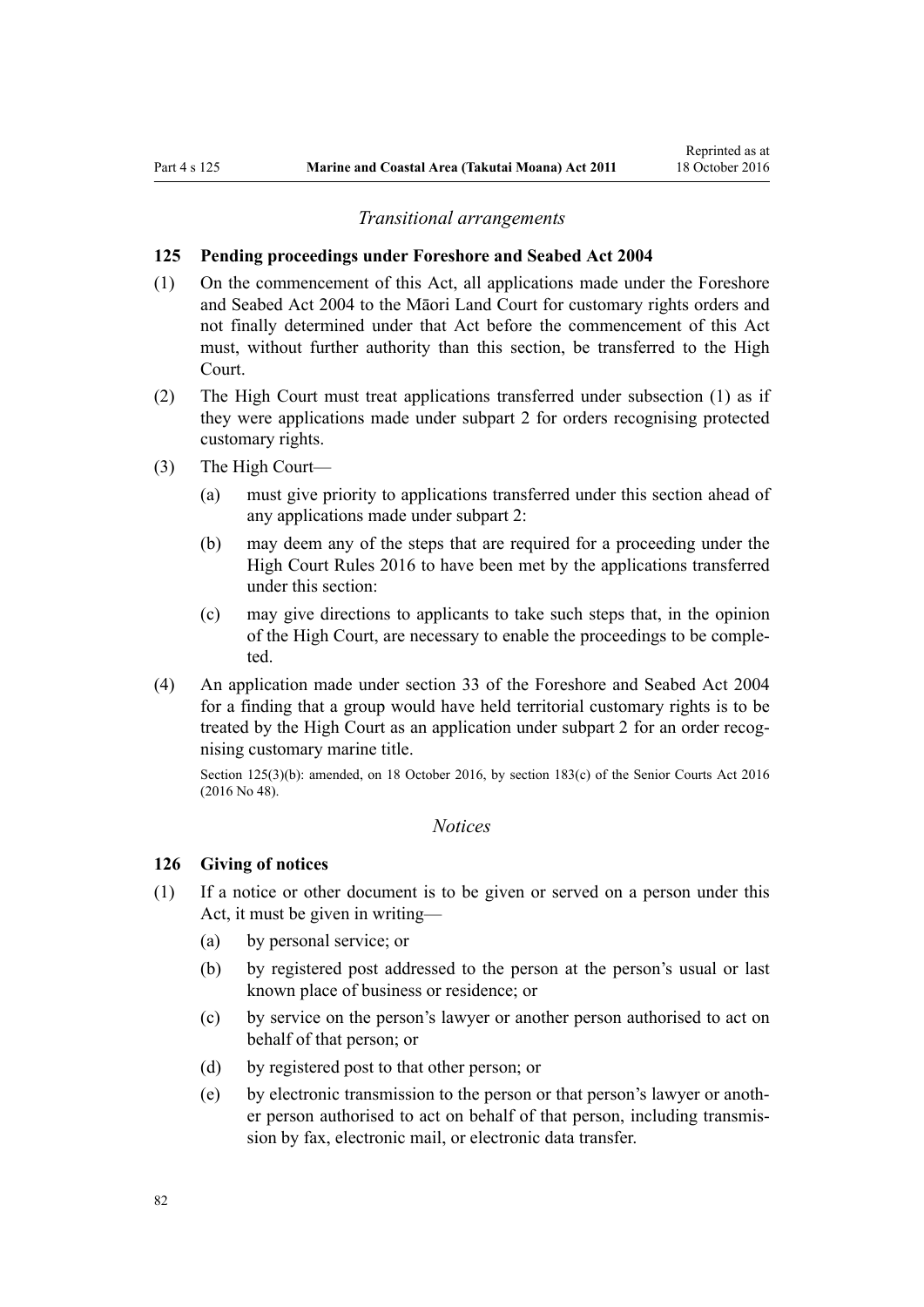<span id="page-82-0"></span>(2) A notice or document sent by post or registered post is deemed to have been given or received 7 days after the date on which it was posted, unless the person to whom it was sent proves that, other than through that person's fault, the notice or document was not received.

# *Amendments to other enactments*

## **127 Amendment to section 7 of Conservation Act 1987**

- (1) This section amends the [Conservation Act 1987.](http://prd-lgnz-nlb.prd.pco.net.nz/pdflink.aspx?id=DLM103609)
- (2) [Section 7](http://prd-lgnz-nlb.prd.pco.net.nz/pdflink.aspx?id=DLM104251) of the Conservation Act 1987 is amended by inserting the following subsection after subsection (1A):
- (1B) In the case of land that is foreshore within the common marine and coastal area, the Minister may declare, by notice in the *Gazette* describing the land, that the land is held for conservation purposes.

### **128 Consequential amendments to other enactments**

The enactments specified in [Schedule 3 a](#page-96-0)re amended in the manner specified in that schedule.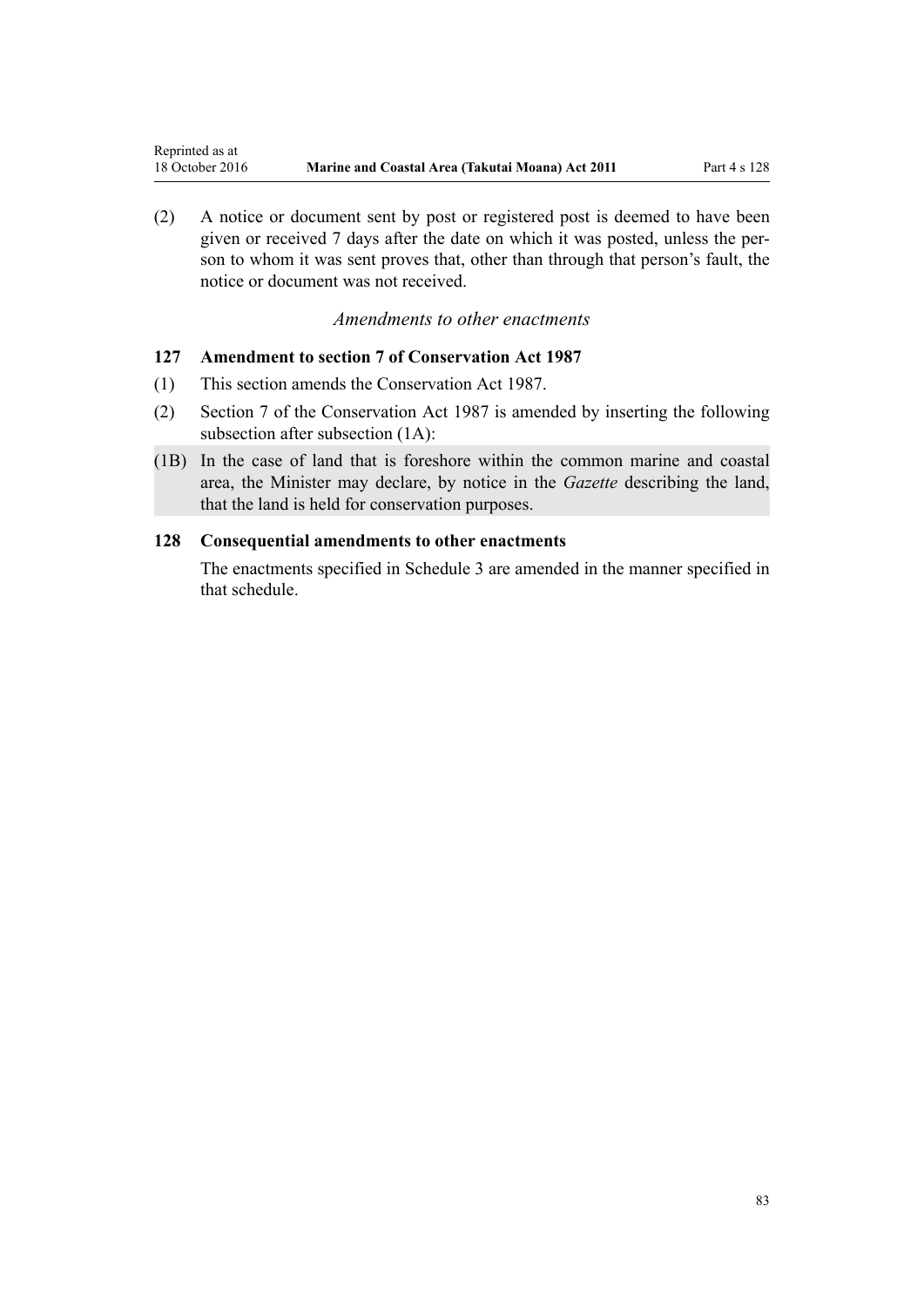# **Schedule 1**

# <span id="page-83-0"></span>**Resource consents and controls in protected customary rights area**

[ss 55\(5\)](#page-40-0), [56\(5\)](#page-41-0)

### **Part 1**

# **Matters relevant to applications**

### **1 Determination of adverse effects**

In determining whether a proposed activity will, or is likely to, have an adverse effect on the exercise of a protected customary right, a consent authority must consider the following matters:

- (a) the effects of the proposed activity on a protected customary right; and
- (b) the area that the proposed activity would have in common with the relevant protected customary rights area; and
- (c) the degree to which the proposed activity must be carried out to the exclusion of other activities; and
- (d) the degree to which the exercise of a protected customary right must be carried out to the exclusion of other activities; and
- (e) whether an alternative location or method would avoid, remedy, or mitigate any adverse effects of the proposed activity on the exercise of the protected customary right; and
- (f) whether any conditions could be included in a resource consent for the proposed activity that would avoid, remedy, or mitigate any adverse effects of the proposed activity on the exercise of the protected customary right.

### **2 Written approval**

- (1) This clause applies if—
	- (a) a protected customary rights group gives written approval under [section](#page-40-0) [55\(2\)](#page-40-0) for a resource consent for a proposed activity; and
	- (b) the proposed activity, if carried out under the resource consent, would have the effect of preventing, in whole or in part, the exercise of a protected customary right.
- (2) The protected customary rights group must acknowledge in writing that the resource consent, if granted, would have the effect described in subclause (1)(b).
- (3) Both the written approval given under [section 55\(2\)](#page-40-0) and the written acknowledgement required by subclause (2)—
	- (a) form part of the application for the resource consent for the proposed activity; and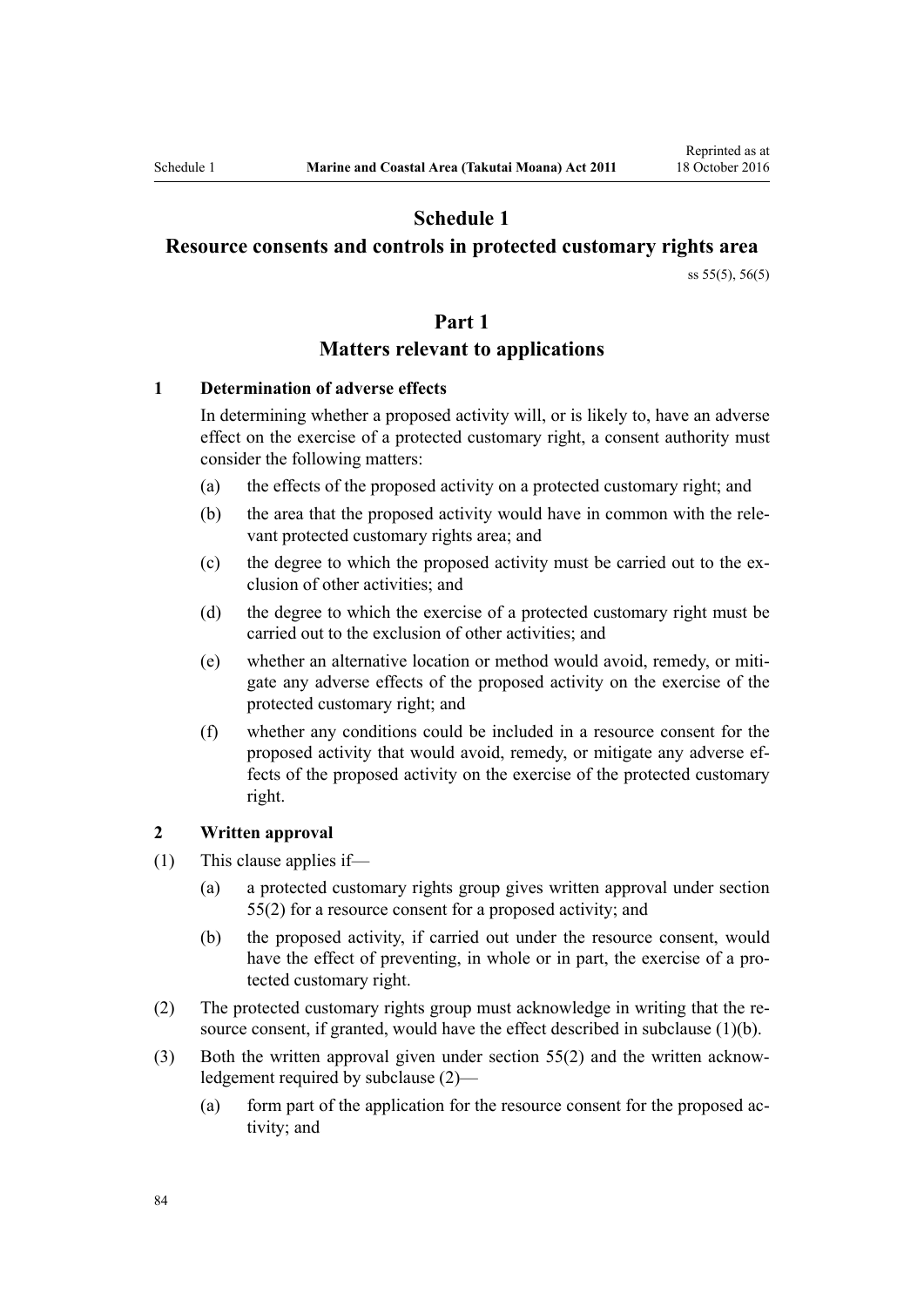Reprinted as at

- (b) if a resource consent is granted, form part of the resource consent for that activity.
- (4) An approval given by a protected customary rights group is not able to be revoked.

## **3 Process if grant of resource consent has effect of cancelling protected customary right**

- (1) If the effect of carrying out an activity under a resource consent granted in the circumstances contemplated by [clause 2](#page-83-0) would be permanently to cancel a protected customary rights order or agreement, in whole or in part,—
	- (a) the protected customary rights group must apply, as the case requires,—
		- (i) to the High Court under [section 111](#page-74-0) to vary or cancel the order; or
		- (ii) to the responsible Minister to vary or cancel an agreement; and
	- (b) a decision by the consent authority to grant a resource consent for the proposed activity is of no effect until the application referred to in paragraph (a) has been—
		- (i) determined by the High Court under [section 111](#page-74-0) and all appeal rights have been pursued, and registered under [section 114;](#page-75-0) or
		- (ii) agreed to by the responsible Minister as if it were an application for an agreement to which [sections 95](#page-67-0), [96](#page-68-0), and [114](#page-75-0) apply.
- (2) If the High Court or the responsible Minister, as the case requires, declines an application to cancel a protected customary rights order, the relevant resource consent must be treated as if it were declined by the consent authority.

### **4 Assessment of effects of exercise of protected customary rights**

- (1) An enforcement officer authorised in writing for the purpose by a local authority may do any of the following for the purpose of assessing the effects on the environment of the exercise of a protected customary right:
	- (a) carry out surveys, investigations, tests, or measurements:
	- (b) take samples of any water, air, soil, or vegetation:
	- (c) enter or re-enter land (except a dwelling house).
- (2) These powers may be exercised—
	- (a) at any reasonable time; and
	- (b) with or without assistance, vehicles, appliances, machinery, or equipment reasonably necessary for the purpose.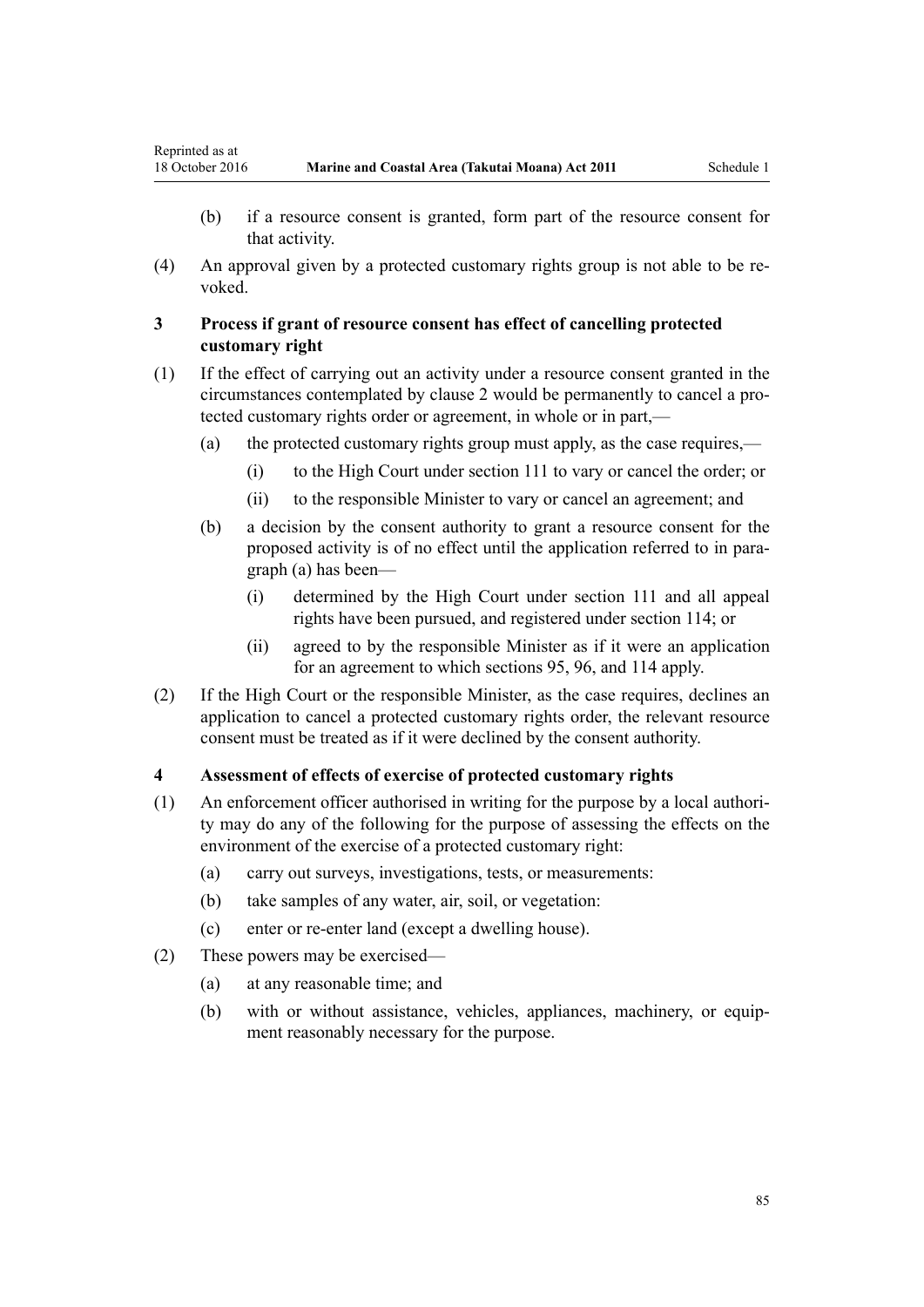# **Part 2**

# <span id="page-85-0"></span>**Controls on exercise of protected customary rights**

#### *Power to impose controls*

#### **5 Power to impose controls**

- (1) The Minister of Conservation may impose controls (including terms, standards, and restrictions) on the exercise of a protected customary right, but only if the Minister considers that—
	- (a) the exercise of a protected customary right has, or may have, a significant adverse effect on the environment; and
	- (b) the controls—
		- (i) will not prevent the exercise of the right; and
		- (ii) are reasonable and, in the circumstances, not unduly restrictive; and
		- (iii) are necessary to avoid, remedy, or mitigate any significant adverse effects of the exercise of the right on the environment.
- (2) However, the Minister of Conservation must not impose controls on the exercise of a protected customary right under subclause (1) unless the Minister—
	- (a) has received a copy of an adverse effects report under [clause 12](#page-89-0) or carried out his or her own adverse effects assessment and completed a report on that assessment; and
	- (b) has consulted with the relevant protected customary rights group and the Minister of Māori Affairs.
- (3) The Minister may seek any other relevant information and views before imposing controls.
- (4) The Minister of Conservation must not undertake an assessment under this clause if, before he or she has begun an assessment, the relevant regional council notifies the Minister of Conservation under [clause 9](#page-87-0) that it is carrying out an adverse effects assessment of the protected customary right in accordance with [clause 8.](#page-86-0)
- (5) The Minister of Conservation must give written notice of his or her decision to carry out an adverse effects assessment under this clause not later than 5 working days after making that decision to—
	- (a) the relevant regional council; and
	- (b) the relevant protected customary rights group.

#### **6 Matters relevant to consideration**

The Minister of Conservation, when considering whether to impose controls on the exercise of a protected customary right,—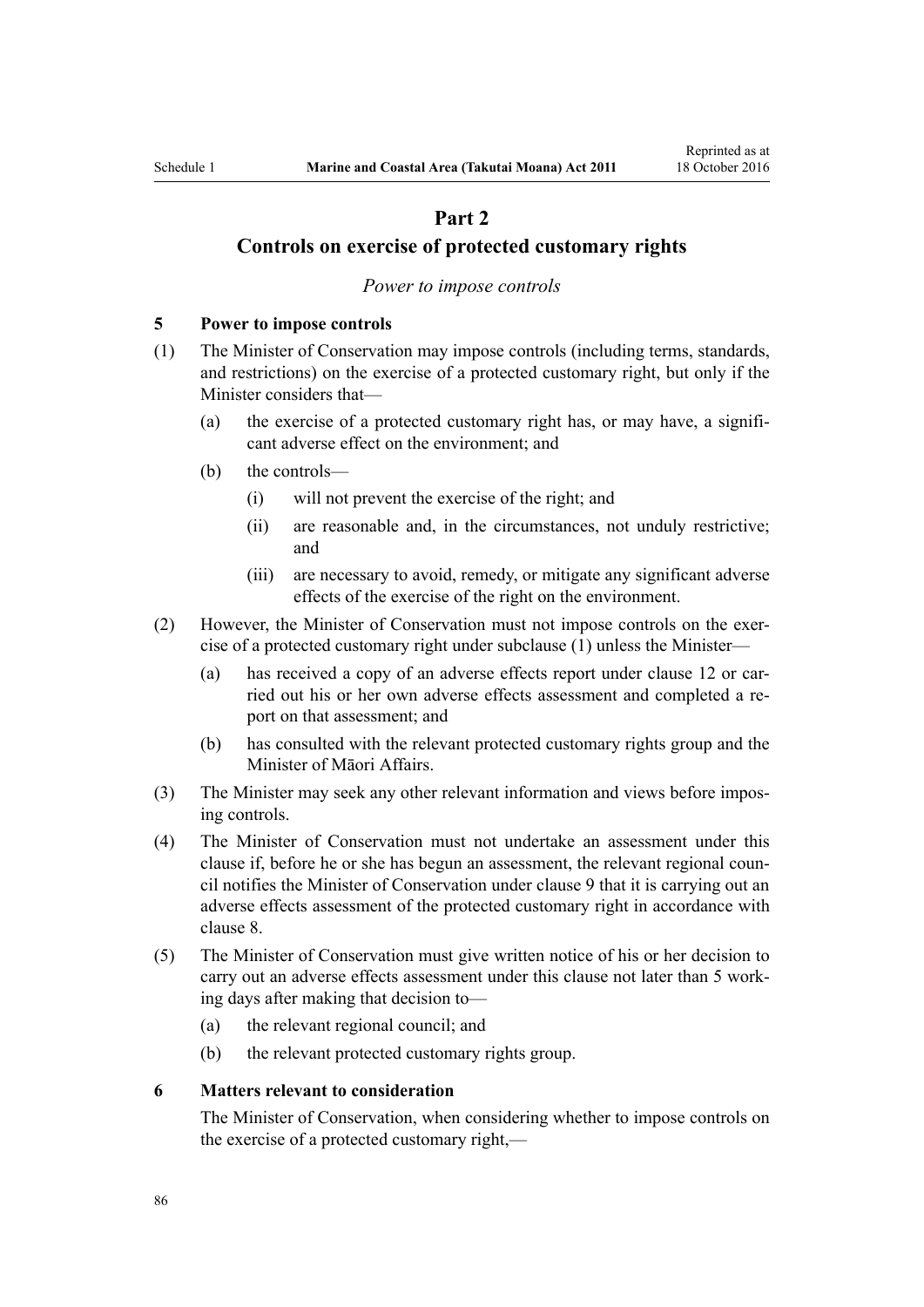- <span id="page-86-0"></span>(a) must have regard to—
	- (i) the effects on the environment of exercising the right; and
	- (ii) any adverse effects report received by the Minister in relation to the exercise of the right; and
	- (iii) the views expressed by the persons with whom the Minister has consulted; and
	- (iv) any other relevant information and views that the Minister has received; and
- (b) may have regard to—
	- (i) any relevant national policy statement:
	- (ii) the New Zealand coastal policy statement:
	- (iii) the relevant regional policy statement or proposed regional policy statement:
	- (iv) any relevant plan or proposed plan.

# **7 Timing and giving of notice**

The Minister of Conservation must—

- (a) decide whether to impose controls on the exercise of a protected customary right no later than 60 working days after—
	- (i) receiving an adverse effects report on the matter from the regional council; or
	- (ii) giving notice under clause  $5(5)$  that the Minister will be carrying out his or her own assessment; and
- (b) give written notice of his or her decision, and the reasons for it, to—
	- (i) the relevant regional council; and
	- (ii) the relevant protected customary rights group; and
	- (iii) the Minister of Māori Affairs; and
	- (iv) the chief executive.

### *Adverse effects assessment and reporting*

### **8 Adverse effects assessment**

- (1) For the purpose of imposing controls on the exercise of a protected customary right under this Part, a regional council must, if directed by the Minister of Conservation at any time, and may of its own initiative in the circumstances set out in subclause (3),—
	- (a) carry out an adverse effects assessment of the effects on the environment of exercising a protected customary right in its region; and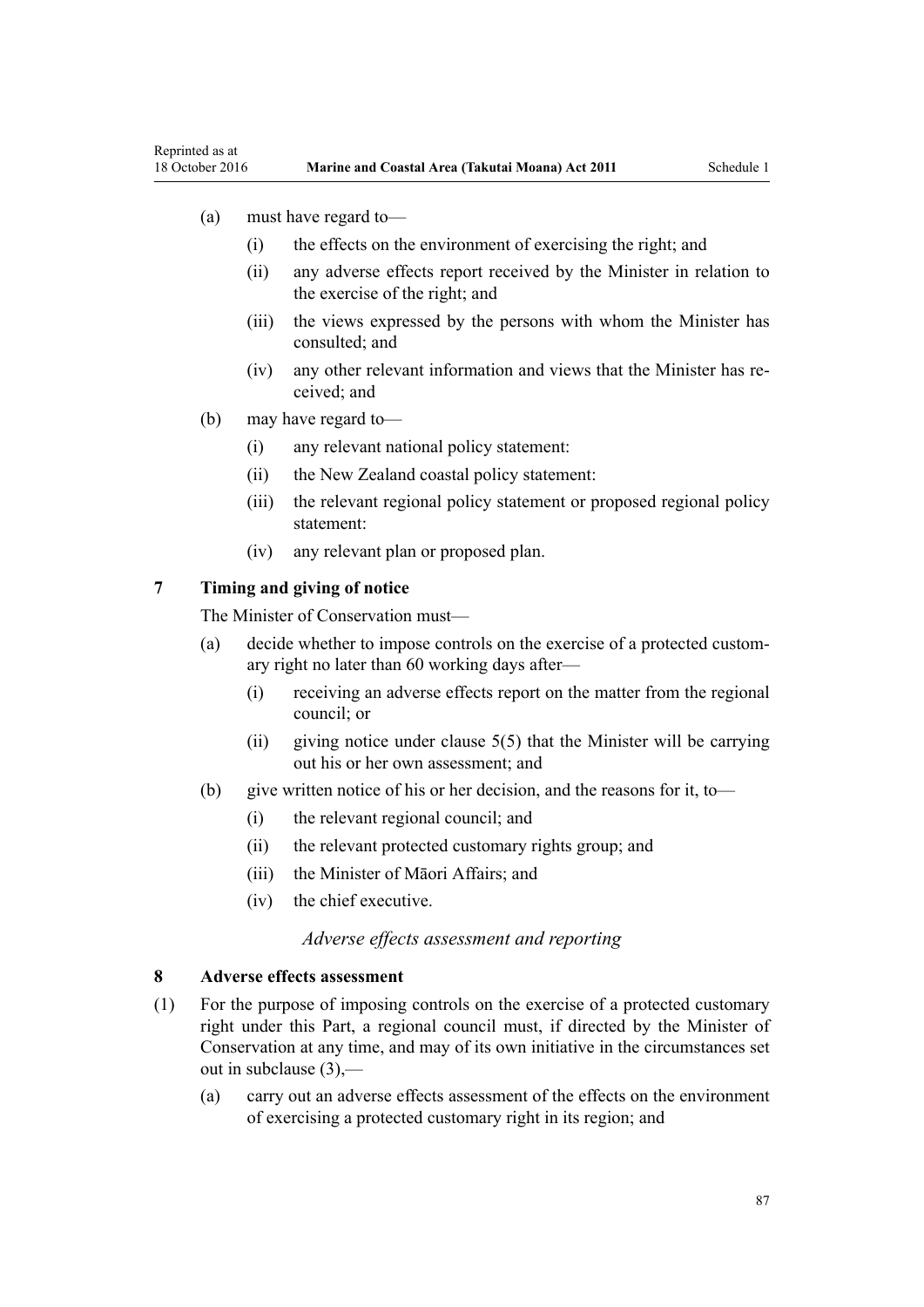- <span id="page-87-0"></span>(2) If a regional council is directed under subclause (1), it must begin the adverse effects assessment not later than 5 working days after receiving the direction.
- (3) If a regional council has not been notified by the Minister of Conservation that the Minister intends to carry out his or her own adverse effects assessment, the regional council may, of its own initiative, carry out an adverse effects assessment of, and prepare an adverse effects report on, the exercise of the protected customary right.
- (4) However, the regional council may only carry out an assessment if—
	- (a) it begins the assessment, for any reason, not later than 20 working days after a protected customary rights order or an agreement is registered under [section 114;](#page-75-0) or
	- (b) at any time after the expiry of the 20 working day period referred to in paragraph (a), it considers that the effects of exercising the protected customary right on the environment are, or are likely to be, materially different from those effects considered when, whichever is the later,—
		- (i) the controls were last imposed; or
		- (ii) the controls were last reviewed under this schedule.

### **9 Notification**

- (1) A regional council must give written notice regarding an adverse effects assessment in relation to the exercise of a protected customary right if—
	- (a) it decides to carry out an adverse effects assessment under clause  $8(3)$ ; or
	- (b) in the period between the date that the relevant protected customary rights order or an agreement is registered and 20 working days after that date, it decides not to carry out an adverse effects assessment; or
	- (c) it is directed by the Minister of Conservation under [clause 8\(1\)](#page-86-0) to begin an adverse effects assessment.
- (2) The written notice must be given to the Minister of Conservation and the relevant protected customary rights group.
- (3) Written notice given under subclause (1) must be given—
	- (a) for an assessment required by the Minister of Conservation under [clause](#page-86-0) [8\(1\)](#page-86-0), not later than 5 working days after receiving a direction from the Minister:
	- (b) for an assessment under clause  $8(4)(a)$  or (b), not later than 5 working days after deciding to carry out an adverse effects assessment: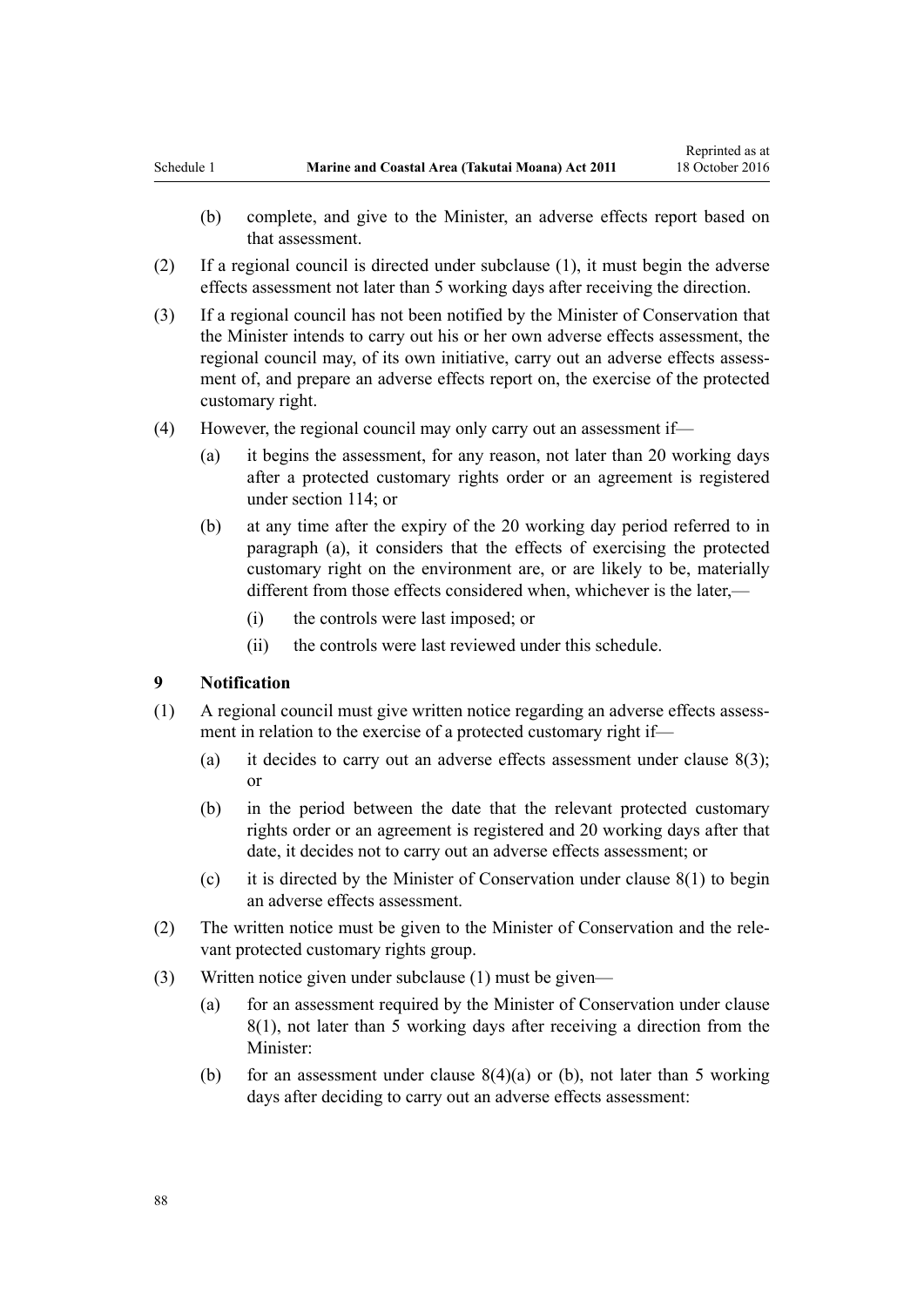(c) for a decision referred to in subclause  $(1)(b)$ , not later than 25 working days after the protected customary rights order or agreement is registered.

# **10 Process and relevant considerations for adverse effects assessment**

A regional council, in carrying out an adverse effects assessment under this Part,—

- (a) must seek the views of the relevant protected customary rights group; and
- (b) may seek any other relevant information; and
- (c) must have regard to—
	- (i) the effects on the environment of the exercise of a protected customary right; and
	- (ii) any relevant information and views it has received; and
- (d) may have regard to—
	- (i) any relevant national policy statement:
	- (ii) the New Zealand coastal policy statement:
	- (iii) its regional policy statement or proposed regional policy statement:
	- (iv) any relevant plan or proposed plan.

### **11 Adverse effects report**

- (1) A regional council must complete its adverse effects assessment and adverse effects report no later than 40 working days after giving notice of the assessment under [clause 9](#page-87-0).
- (2) The regional council must include in that report—
	- (a) details of the protected customary right and the effects on the environment of its exercise; and
	- (b) an outline of the information received and any views expressed by the relevant protected customary rights group; and
	- (c) whether it considers that the exercise of the protected customary right has, or may have, a significant adverse effect on the environment; and
	- (d) its recommendations (if any) to the Minister of Conservation on any controls it considers the Minister of Conservation should impose under [clause 5\(1\);](#page-85-0) and
	- (e) the reasons for any recommendations.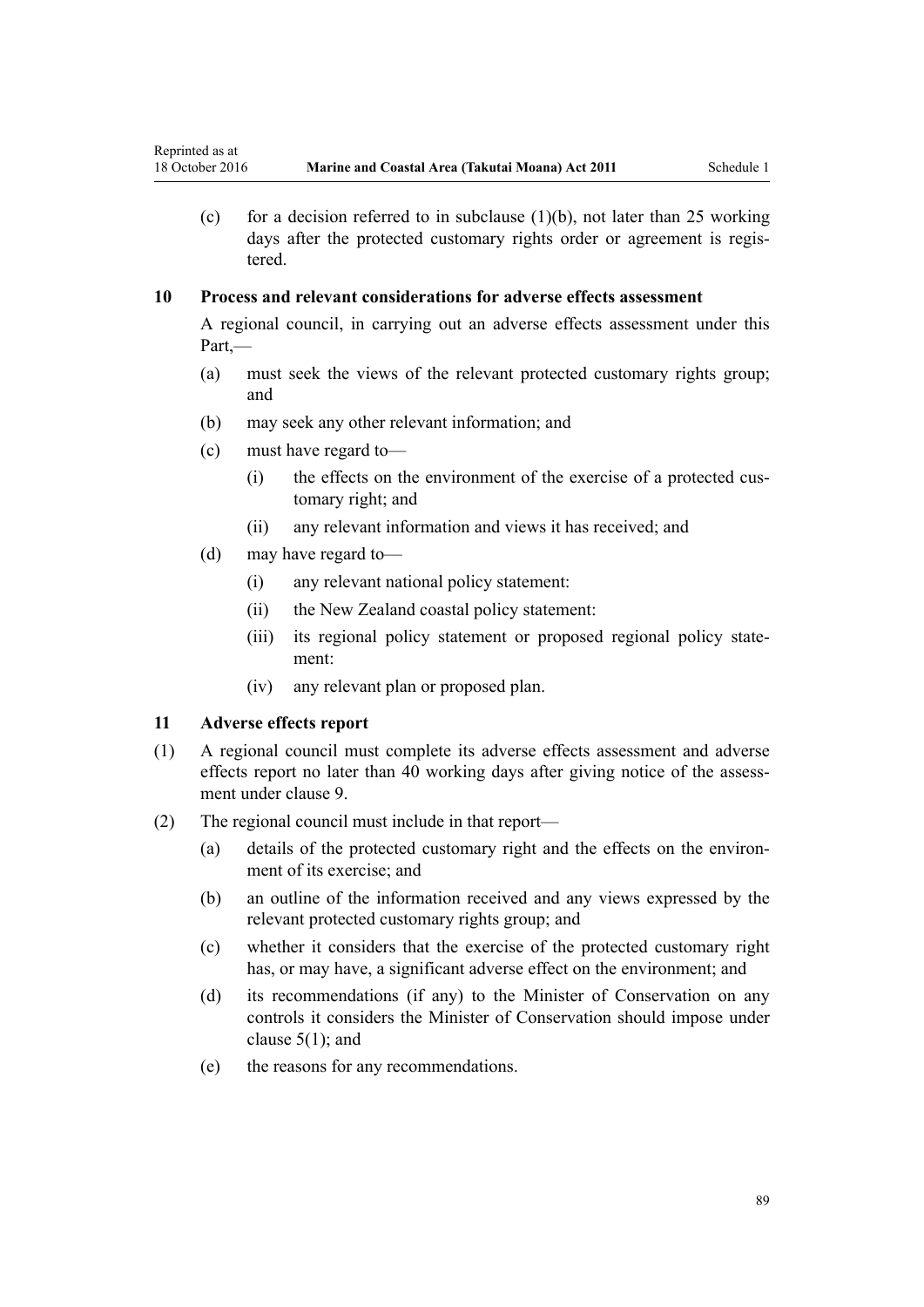# <span id="page-89-0"></span>**12 Report to Minister of Conservation and protected customary rights group**

No later than 5 working days after completing an adverse effects report, a regional council must give a copy to the Minister of Conservation and the relevant protected customary rights group.

### *Review of controls*

### **13 Review**

The Minister of Conservation may—

- (a) review, in accordance with clauses 14 and 15, controls imposed on the exercise of a protected customary right; and
- (b) after reviewing the controls,—
	- (i) confirm them; or
	- (ii) revoke them; or
	- (iii) revoke them and impose new controls (which may include some or all of the reviewed controls).

### **14 Procedure for review**

- (1) If the Minister of Conservation reviews controls under clause 13, he or she must either—
	- (a) request the regional council—
		- (i) to carry out an adverse effects assessment; and
		- (ii) prepare an adverse effects report under [clauses 8 to 12](#page-86-0); or
	- (b) notify the regional council that the Minister will carry out an adverse effects assessment under [clause 5\(5\).](#page-85-0)
- (2) Clauses 5 to  $7-$ 
	- (a) apply (with all necessary changes) to a review of controls imposed by the Minister of Conservation; and
	- (b) are to be read, in relation to a review, as if all references in those clauses to controls imposed by the Minister of Conservation on the exercise of a protected customary right were references to controls on that right imposed or confirmed by the Minister after a review.

### **15 Timing of review**

- (1) The Minister of Conservation—
	- (a) may review the controls imposed on the exercise of a protected customary right at any time; and
	- (b) must carry out a review of those controls if the protected customary rights group requests a review in writing.
- (2) A protected customary rights group may request a review only if—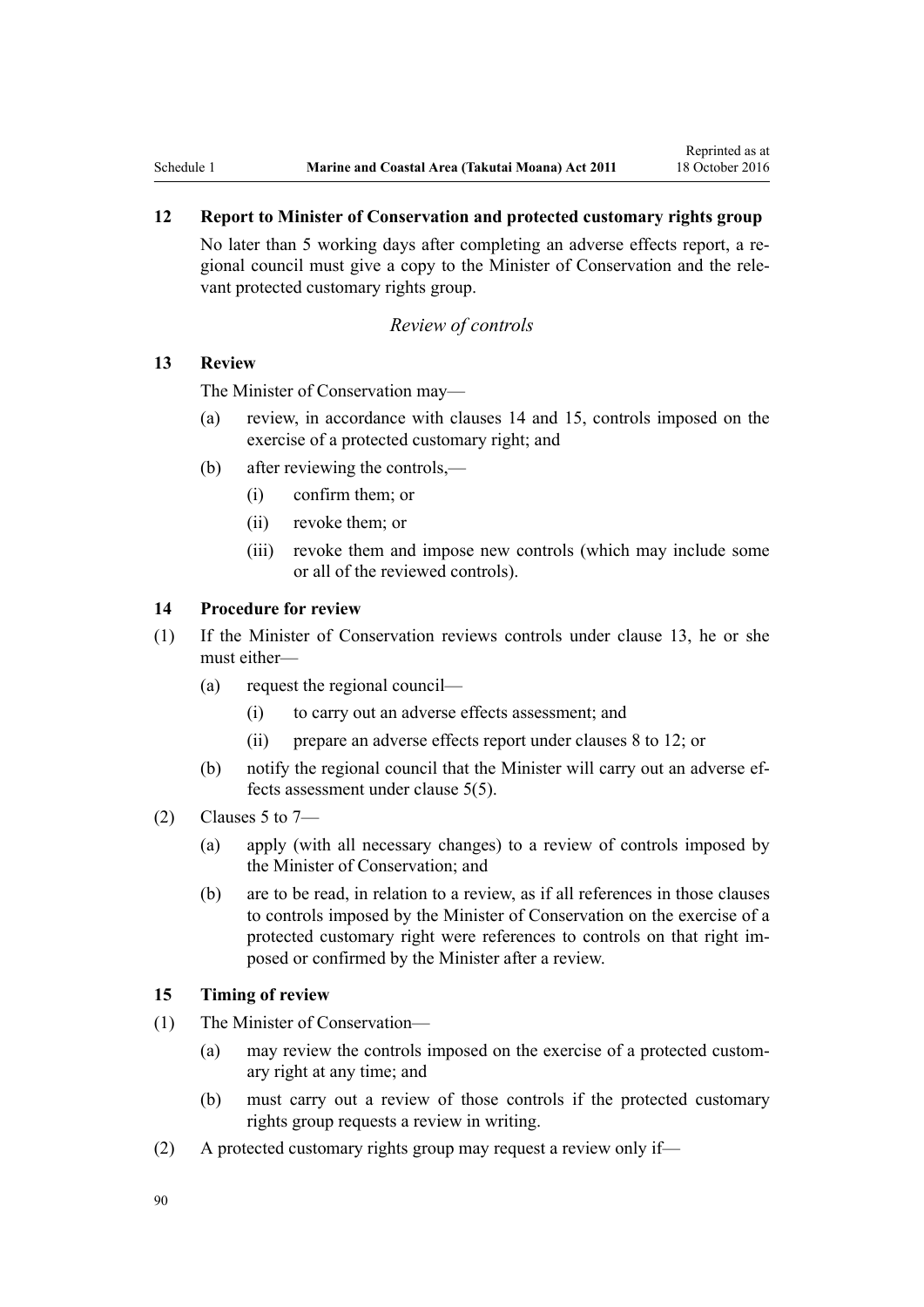- <span id="page-90-0"></span>(a) at least 2 years have passed since the controls were imposed or since they were last reviewed; or
- (b) the protected customary rights group considers, on reasonable grounds, that the effects of the exercise of a protected customary right on the environment are, or are likely to be, materially different from those effects considered when, whichever is the later,—
	- (i) the controls were last imposed; or
	- (ii) the controls were last reviewed under this Part of this schedule.

# **Schedule 2**

# **Process by which certain new activities in customary marine title area become deemed accommodated activities**

[ss 63,](#page-46-0) [65](#page-50-0)

# **Part 1**

# **Deemed accommodated infrastructure**

- 1 Prior to an application being lodged under the [Resource Management Act 1991](http://prd-lgnz-nlb.prd.pco.net.nz/pdflink.aspx?id=DLM230264) for any resource consents for proposed infrastructure (within the meaning of section  $65(1)(a)$  in a customary marine title area, the proposed infrastructure may become a deemed accommodated activity in accordance with this Part.
- 2 Any person listed in paragraph (b) of the definition of accommodated infrastructure in [section 63](#page-46-0) may apply to the Minister for Land Information to declare a proposed infrastructure to be a deemed accommodated activity. In this Part, **Minister** means the Minister of Land Information.
- 3 In applying under this Part, the applicant must provide to the Minister the following information:
	- (a) a survey and a plan that—
		- (i) shows the customary marine title area where the proposed infrastructure is to be constructed; and
		- (ii) must meet the requirements of the [Cadastral Survey Act 2002](http://prd-lgnz-nlb.prd.pco.net.nz/pdflink.aspx?id=DLM141994) as if it were a cadastral survey within the meaning of that Act; and
	- (b) a detailed description of the proposed infrastructure, including all of the relevant resource consents that will be applied for in support of the proposed infrastructure; and
	- (c) a detailed description of the purpose for which the proposed infrastructure is to be used; and
	- (d) why the applicant considers that the proposed infrastructure complies with section  $65(1)(a)(iii)$ ; and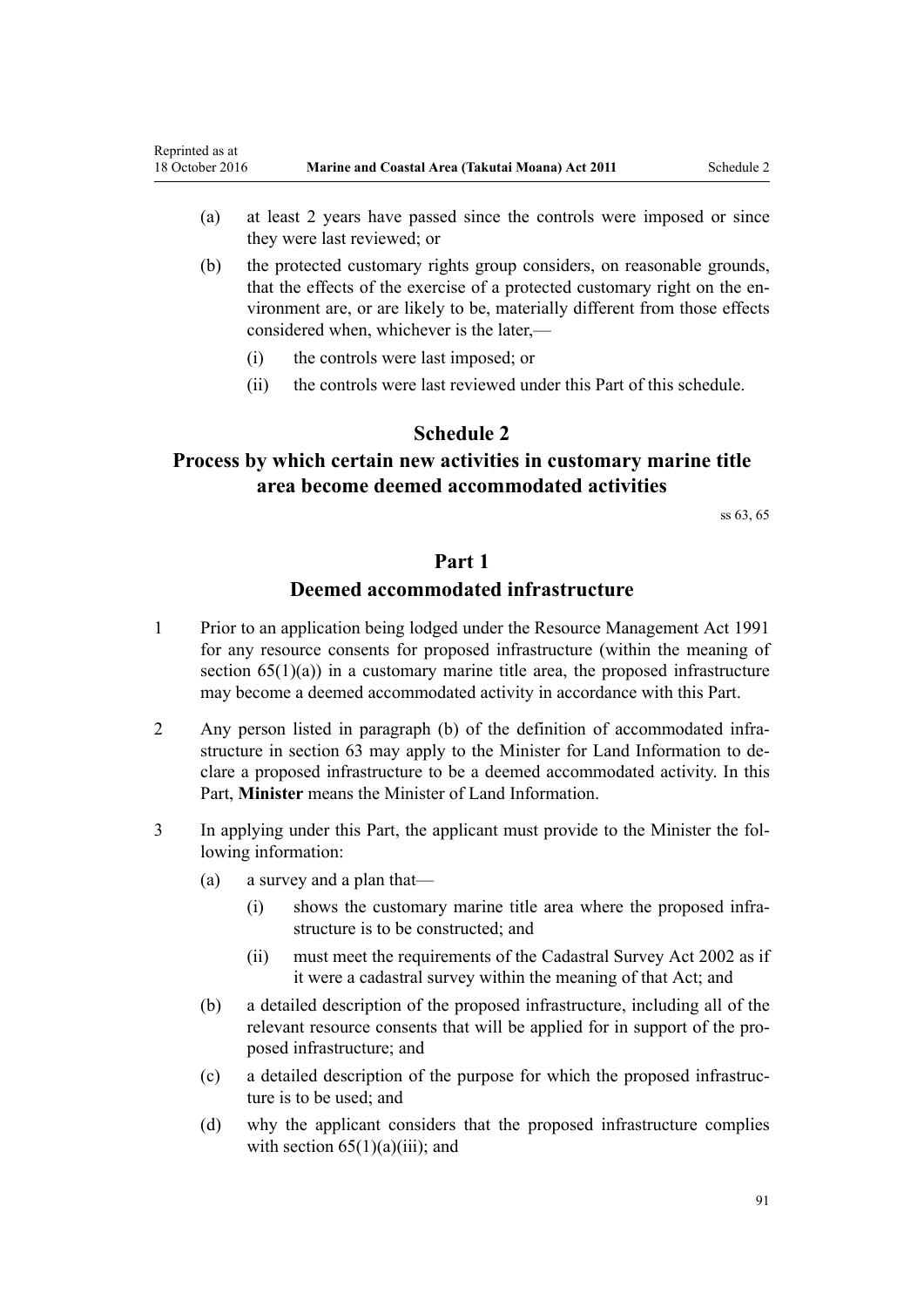- <span id="page-91-0"></span>(e) an assessment of all practicable alternative locations (within or outside the coastal marine area), and reasons why the proposed infrastructure cannot practicably be constructed in any location outside of the customary marine title area; and
- (f) a description of the negotiations that have already taken place with the customary marine title group and, on the basis of those negotiations, reasons why the applicant considers it cannot reasonably obtain the permission of that group for the proposed infrastructure.
- 4 Upon receipt of an application under clause 3, the Minister must consider and decide to—
	- (a) make an initial decision on whether there is sufficient information to demonstrate that all of those requirements and criteria have been adequately addressed; or
	- (b) seek more information from the applicant; or
	- (c) decline the application on the basis that—
		- (i) insufficient information has been provided; or
		- (ii) the proposed infrastructure does not meet all or any of the requirements and criteria set out in [clause 3.](#page-90-0)
- 5 For the avoidance of doubt, a decision under clause 4(a) is not a substantive decision of the Minister in favour of the classification of the proposed infrastructure as a deemed accommodated activity. It is merely a decision that there is sufficient information for the Minister to consider the matter further with the relevant customary marine title group.
- 6 After making a decision under clause 4(a) that there is sufficient information (or after receiving further information under clause 4(b)), the Minister must, before determining the application,—
	- (a) provide to the customary marine title group a copy of the application and any further information received from the applicant; and
	- (b) invite the customary marine title group to identify appropriate compensation for the removal of its RMA permission right or conservation permission right and any other affected right associated with the customary marine title for the proposed infrastructure, in the event that it does not wish to agree to the construction of the proposed infrastructure going ahead; and
	- (c) negotiate in good faith with the customary marine title group in an attempt to compensate for the waiver of its permission rights with respect to the application.
- 7 This clause applies if, after a period of 3 months,—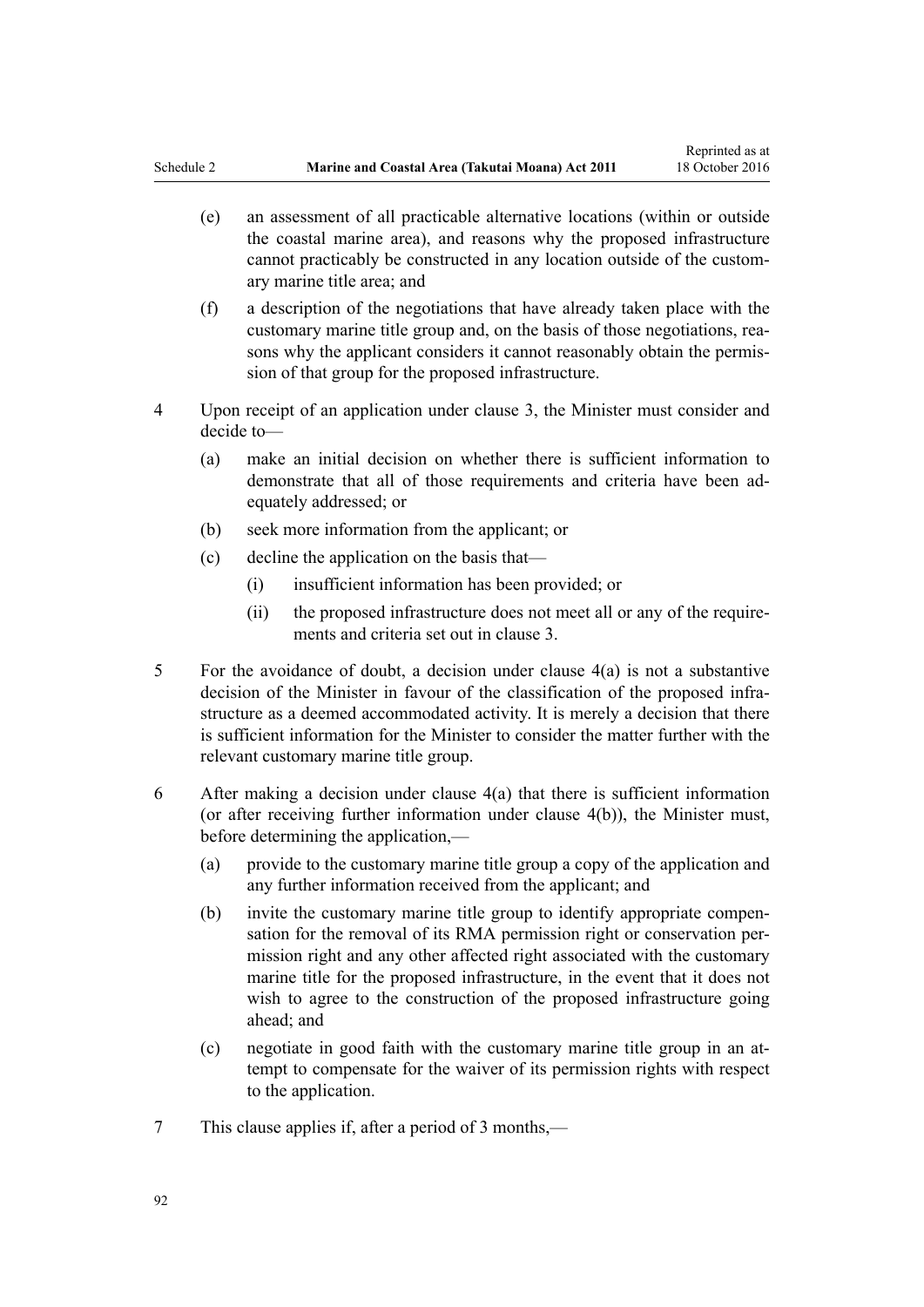- <span id="page-92-0"></span>(a) the customary marine title group fails to respond to any invitation issued under [clause 6;](#page-91-0) or
- (b) the customary marine title group refuses to negotiate with the Minister; or
- (c) the Minister and the group do not agree to waive the permission rights.
- 8 If [clause 7](#page-91-0) applies, the Minister must consider the application and any material provided by the customary marine title group and any other relevant information and make a decision on—
	- (a) whether to waive the customary marine title group's permission rights; and
	- (b) whether there are any other affected rights associated with the customary marine title: and
	- (c) what compensation to provide; and
	- (d) whether to classify the matter as a deemed accommodated activity under [section 64](#page-48-0)
- 9 In making his or her decision under clause 8, the Minister must consider whether the matters set out in [clause 3](#page-90-0) have been adequately addressed and, without limiting his or her consideration, the Minister may not agree to waive the permission rights if the Minister is satisfied that the information provided under [clause 3\(d\) and \(e\)](#page-90-0) does not justify waiver.
- 10 If the customary marine title group agrees to waive the permission rights, or a decision is made by the Minister under clause 8 to waive the permission rights, then the proposed infrastructure will become a deemed accommodated activity, except that—
	- (a) the waiver of the RMA permission right will operate only for the particular resource consents applied for with respect to the proposed infrastructure (and only as far as the proposed infrastructure is defined in the *Gazette* notice set out in [clause 11\)](#page-93-0); and
	- (b) the waiver of the permission rights will not otherwise take away the legal effect of the customary marine title order or agreement, except as the customary marine title group expressly agrees otherwise or the Minister decides otherwise; and
	- (c) the waiver of the permission rights will only apply to the activity that is the subject of an application under [clause 3](#page-90-0) and, unless expressly provided otherwise, it will not prevent the customary marine title group from exercising its permission rights under a customary marine title order or agreement within the same area for any other resource consent application not included in the *Gazette* notice published under [clause 11](#page-93-0); and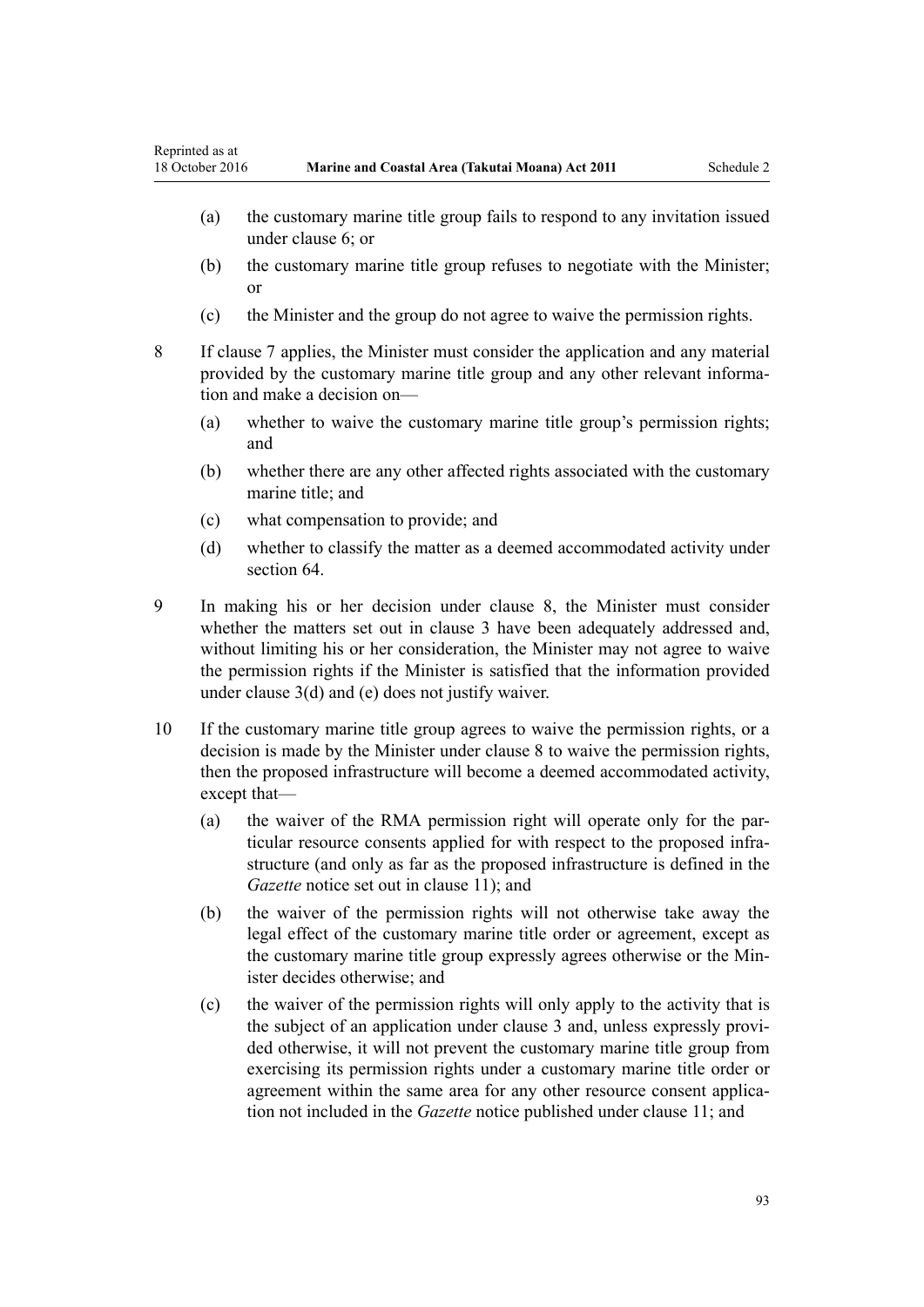- <span id="page-93-0"></span>(d) the customary marine title order or agreement will still be a relevant matter for the consent authority when considering the resource consents necessary for the deemed accommodated activity under the [Resource](http://prd-lgnz-nlb.prd.pco.net.nz/pdflink.aspx?id=DLM230264) [Management Act 1991.](http://prd-lgnz-nlb.prd.pco.net.nz/pdflink.aspx?id=DLM230264)
- 11 If a proposed infrastructure becomes a deemed accommodated activity under [clause 10,](#page-92-0) the Minister must cause a notice to be published in the *Gazette* giving—
	- (a) a description of the deemed accommodated activity, including a detailed description of the proposed infrastructure and all resource consents that will be applied for as part of the proposed infrastructure; and
	- (b) a description of the customary marine title area and rights that are affected; and
	- (c) a description of the purpose for which the infrastructure is to be used.
- 12 The Minister must serve a copy of the *Gazette* notice on the customary marine title group and the relevant regional council.

# **Part 2 New minerals-related activities**

### **13 Definitions**

In this Part,—

**activity** means any activity—

- (a) that is necessary for, or reasonably related to, prospecting, exploration, mining operations, or mining under either or both of the following:
	- (i) a privilege in respect of petroleum:
	- (ii) a privilege to which [section 84\(1\)](#page-61-0) applies; and
- (b) that is to commence in a customary marine title area after the effective date; and
- (c) for which a resource consent is to be sought

**activity agreement** means an agreement of the kind described in [clause 15](#page-94-0) between the title holder and the permit holder

**permit holder** means the person seeking the resource consent for the activity.

#### **14 Permit holder may request title holder to negotiate activity agreement**

- (1) A permit holder may serve a notice on the relevant customary marine title group stating that the permit holder intends to negotiate an activity agreement with the group.
- (2) A notice served under subclause (1) must specify—
	- (a) the area affected by the proposed activity; and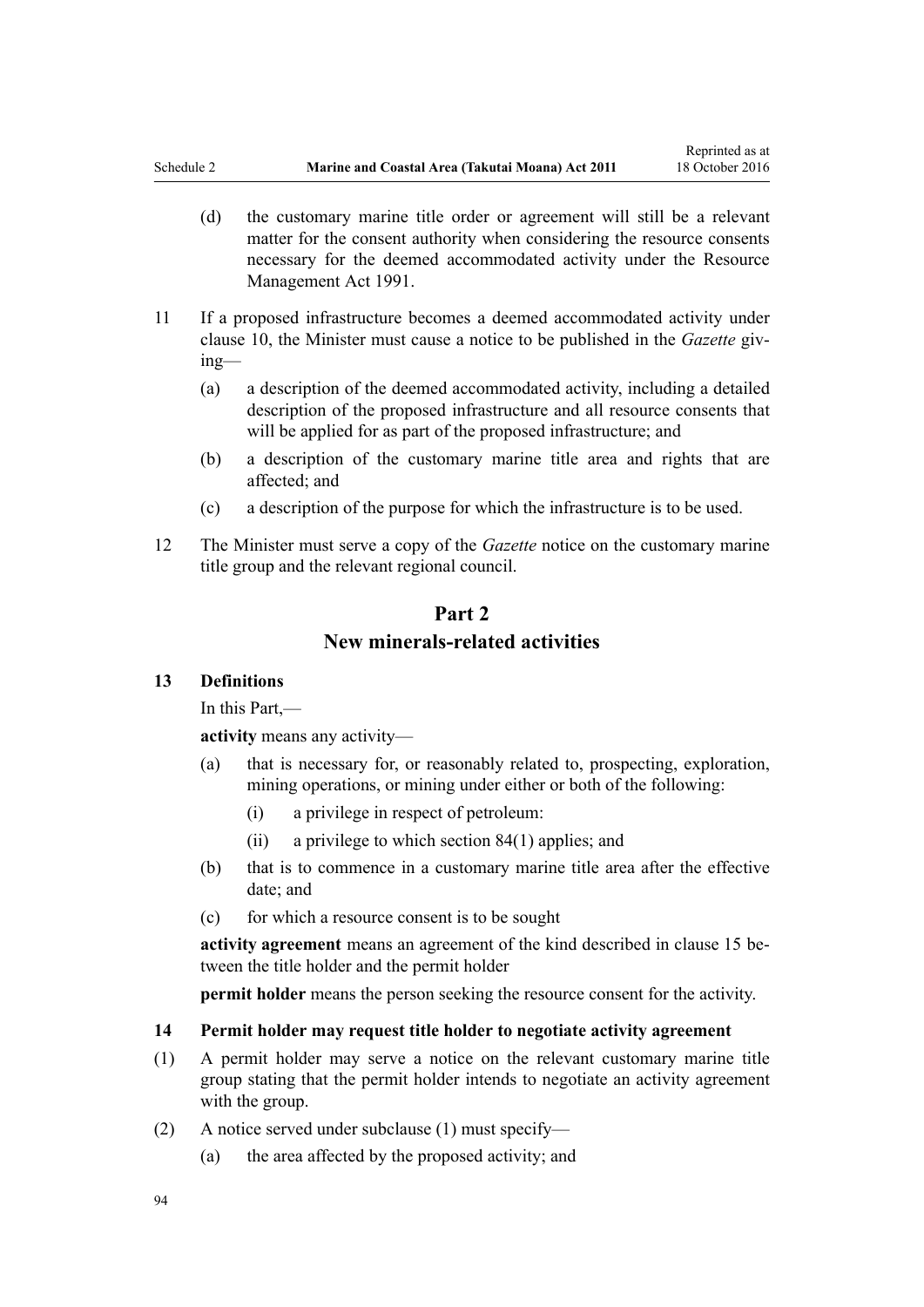- (b) the purpose for which resource consent is to be sought; and
- (c) the proposed programme of work for the activity, including the type and duration of work to be carried out and the likely adverse effect on the customary marine title area and on the customary marine title group; and
- (d) the compensation and safeguards against any likely adverse effects proposed; and
- (e) the type of privilege held by the permit holder.

### **15 Contents of activity agreement**

<span id="page-94-0"></span>Reprinted as at

- (1) An activity agreement may make provision for the following matters:
	- (a) the periods during which the permit holder is to undertake the activity in the customary marine title area:
	- (b) the parts of the customary marine title area on or in which the permit holder may undertake the activity:
	- (c) the kinds of activity that may be undertaken in the customary marine title area:
	- (d) the conditions to be observed by the permit holder in undertaking the activity in the customary marine title area:
	- (e) the action to be taken by the permit holder in order to protect the environment:
	- (f) the compensation to be paid to the customary marine title group as a consequence of the permit holder undertaking the activity in the customary marine title area:
	- (g) the manner of resolving any dispute arising in connection with the activity agreement:
	- (h) any other matters that the parties to the arrangement may agree to include in the activity agreement.
- (2) In considering whether to agree to an activity agreement, the customary marine title group may have regard to any matters it considers relevant.

### **16 Requests for appointment of arbitrator**

- (1) The permit holder may serve a written notice on the customary marine title group requesting the group to agree to the appointment of an arbitrator if—
	- (a) the permit holder and the group are unable to agree on an activity agreement; and
	- (b) a period of at least 60 days has expired since the day on which notice was served under [clause 14\(1\)](#page-93-0).
- (2) The customary marine title group and the permit holder may agree to the appointment of any person as arbitrator.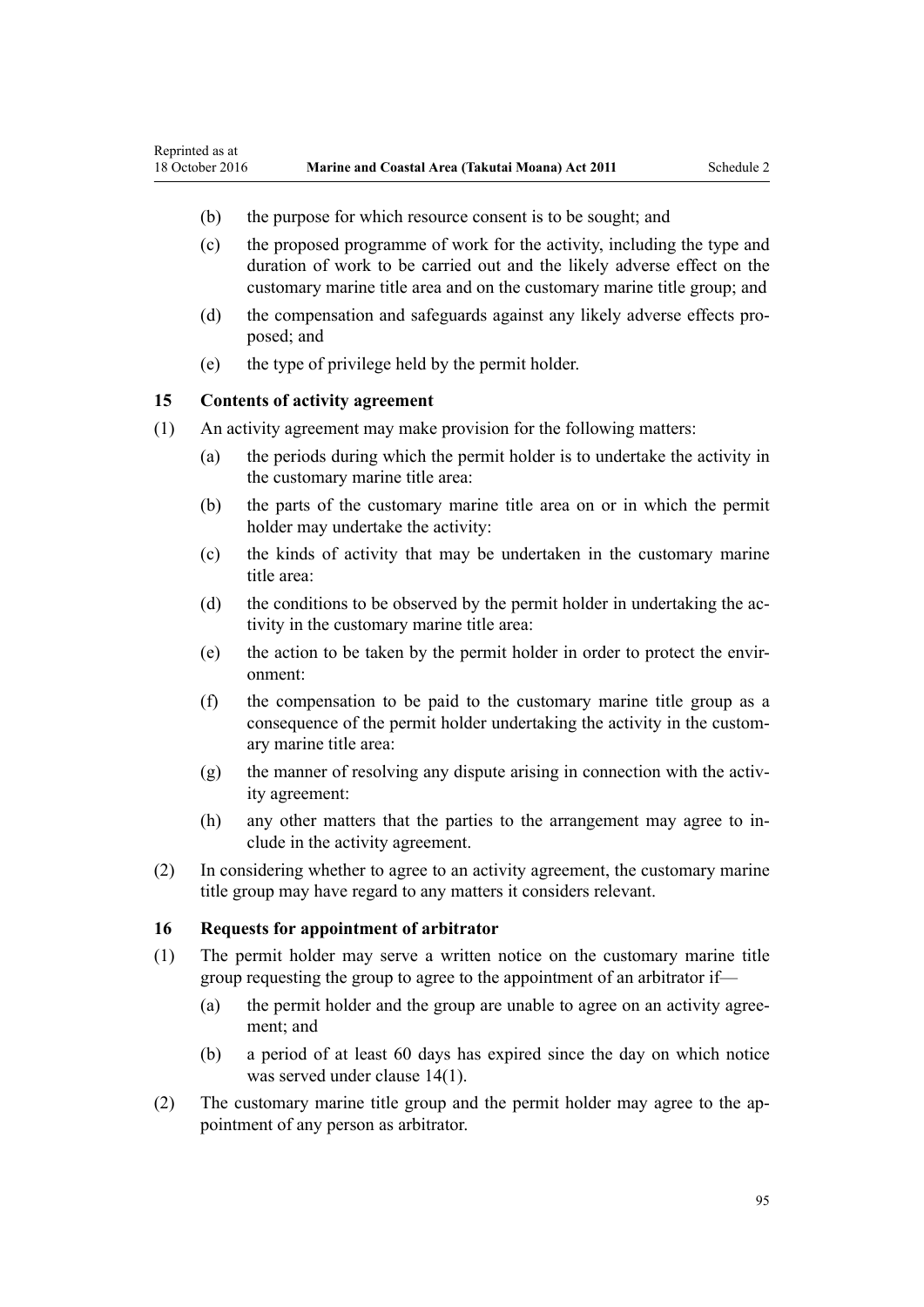## **17 Appointment of arbitrator in default of agreement**

- (1) The permit holder or the customary marine title group may apply to the chief executive of the department responsible for the administration of the [Crown](http://prd-lgnz-nlb.prd.pco.net.nz/pdflink.aspx?id=DLM242535) [Minerals Act 1991](http://prd-lgnz-nlb.prd.pco.net.nz/pdflink.aspx?id=DLM242535) for the appointment of an arbitrator if—
	- (a) the customary marine title group and the permit holder are unable to agree on the appointment of an arbitrator; and
	- (b) a period of at least 30 days has expired since the day on which notice was served under [clause 16\(1\)](#page-94-0).
- (2) Every application must be accompanied by any prescribed fee.
- (3) On receipt of an application the chief executive must as soon as practicable appoint an arbitrator.

### **18 Arbitration**

- (1) If an arbitrator is appointed under clause  $16(2)$  or  $17(3)$ , the arbitrator must conduct an arbitration in accordance with the [Arbitration Act 1996](http://prd-lgnz-nlb.prd.pco.net.nz/pdflink.aspx?id=DLM403276), and the provisions of that Act (other than those relating to the appointment of arbitrators) apply to the arbitration as if—
	- (a) this clause were an arbitration agreement; and
	- (b) the matters specified in paragraphs (a) to (g) of clause  $15(1)$  were matters in dispute that the customary marine title group and the permit holder had agreed to submit to arbitration.
- (2) The arbitrator's award must determine the basis on which the activity is to proceed, on reasonable conditions.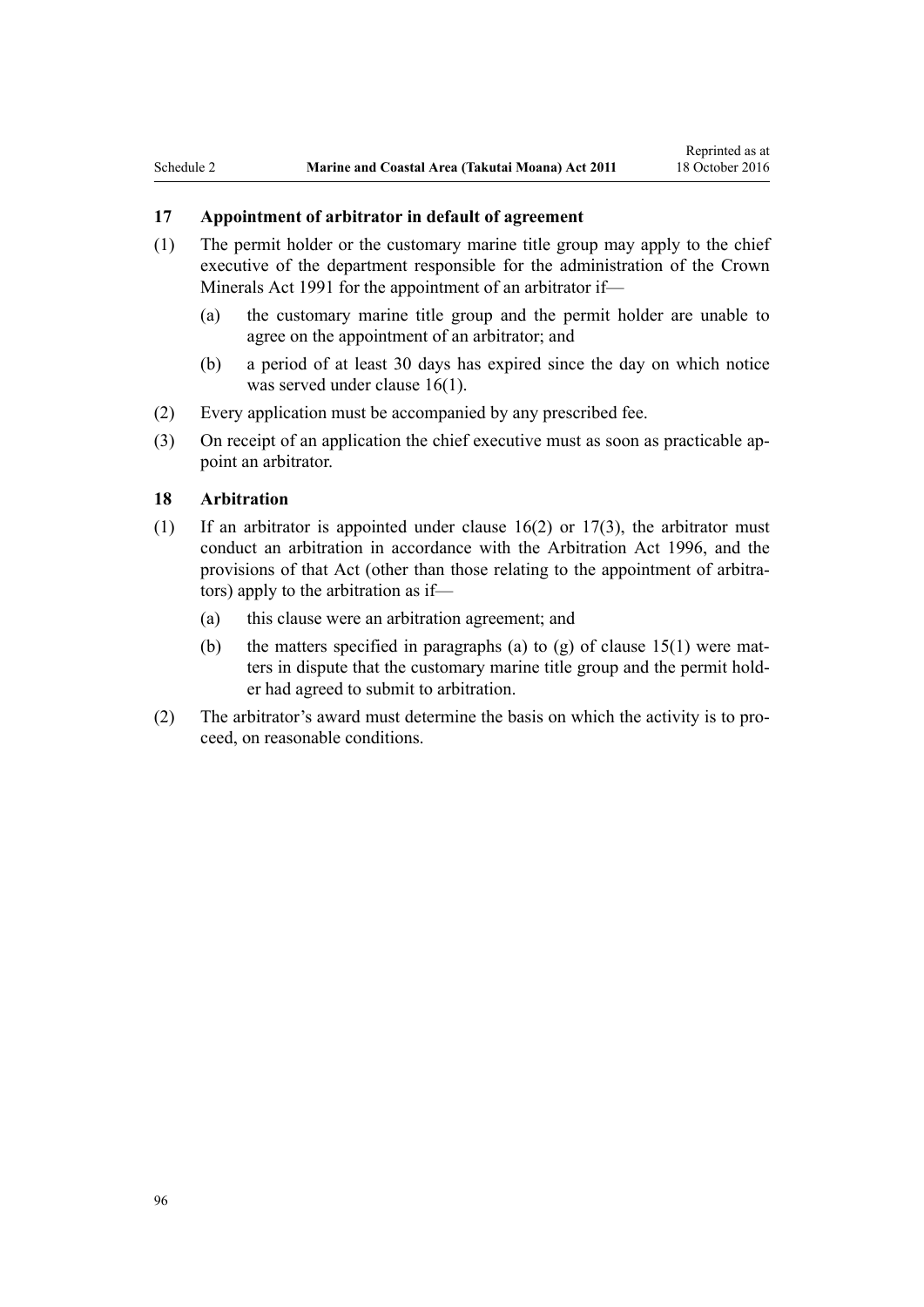# <span id="page-96-0"></span>**Schedule 3 Enactments consequentially amended**

[s 128](#page-82-0)

# **Part 1**

## **Acts amended**

### **[Conservation Act 1987](http://prd-lgnz-nlb.prd.pco.net.nz/pdflink.aspx?id=DLM103609) (1987 No 65)**

[Section 2\(1\):](http://prd-lgnz-nlb.prd.pco.net.nz/pdflink.aspx?id=DLM103616) insert in their appropriate alphabetical order:

**common marine and coastal area** has the meaning given in section 9(1) of the Marine and Coastal Area (Takutai Moana) Act 2011

**customary marine title area** has the meaning given in section 9(1) of the Marine and Coastal Area (Takutai Moana) Act 2011

**planning document** has the meaning given in section 9(1) of the Marine and Coastal Area (Takutai Moana) Act 2011

[Section 7\(1\)](http://prd-lgnz-nlb.prd.pco.net.nz/pdflink.aspx?id=DLM104251) and (1A): omit "or foreshore" in each place it appears.

[Section 17H](http://prd-lgnz-nlb.prd.pco.net.nz/pdflink.aspx?id=DLM104613): add:

(5) When reviewing any part of a conservation management strategy, the Director-General must take into account the matters set out in any planning documents lodged with the Director-General under section 90 of the Marine and Coastal Area (Takutai Moana) Act 2011 that are relevant to the strategy.

[Section 17I:](http://prd-lgnz-nlb.prd.pco.net.nz/pdflink.aspx?id=DLM104615) add:

(5) When amending any part of a conservation management strategy, the Director-General must take into account the matters set out in any planning documents lodged with the Director-General under section 90 of the Marine and Coastal Area (Takutai Moana) Act 2011 that are relevant to the strategy.

[Section 24\(7C\)](http://prd-lgnz-nlb.prd.pco.net.nz/pdflink.aspx?id=DLM104699): add "or under section 39 or 43 of the Marine and Coastal Area (Takutai Moana) Act 2011" after "1991".

[Section 26ZS\(1\)\(ab\)](http://prd-lgnz-nlb.prd.pco.net.nz/pdflink.aspx?id=DLM106043): repeal and substitute:

(ab) the Marine and Coastal Area (Takutai Moana) Act 2011:

[Section 39\(7\):](http://prd-lgnz-nlb.prd.pco.net.nz/pdflink.aspx?id=DLM106641) omit "all foreshore and seabed" and substitute "any marine and coastal area".

#### **[Crown Minerals Act 1991](http://prd-lgnz-nlb.prd.pco.net.nz/pdflink.aspx?id=DLM242535) (1991 No 70)**

[Section 2\(1\):](http://prd-lgnz-nlb.prd.pco.net.nz/pdflink.aspx?id=DLM242543) definition of **access arrangement**: repeal and substitute:

**access arrangement** and **arrangement** means an arrangement to permit access to land—

(a) entered into by way of arrangement or determined by an arbiter in accordance with this Act; and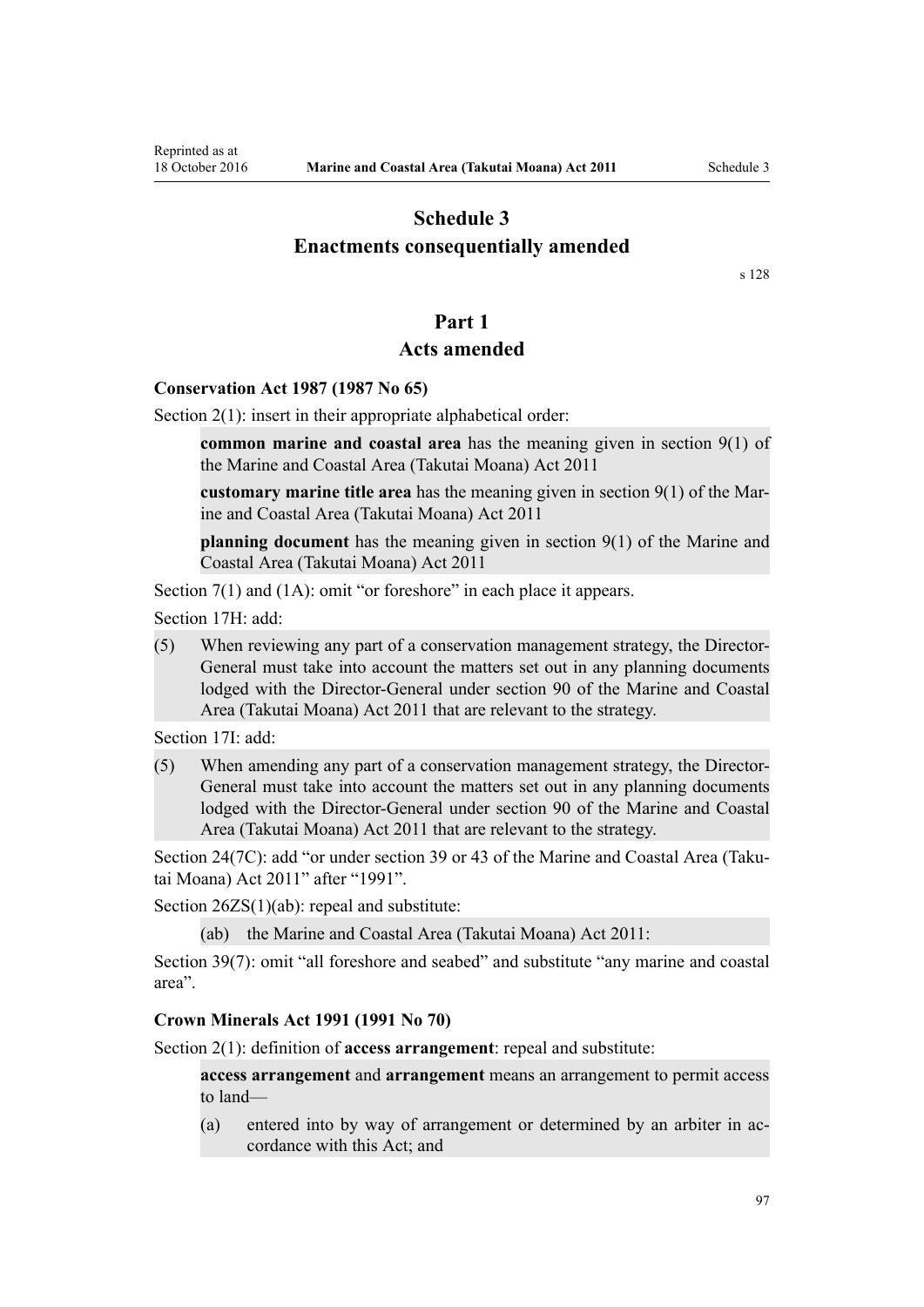### **Crown Minerals Act 1991 (1991 No 70)***—continued*

- (b) between a person desiring to carry out mineral-related activities and either—
	- (i) the owner (and occupier, if any) of the land; or
	- (ii) in the case of land in the common marine and coastal area that is not a customary marine title area, the appropriate Minister

[Section 2\(1\):](http://prd-lgnz-nlb.prd.pco.net.nz/pdflink.aspx?id=DLM242543) definition of **public foreshore and seabed**: repeal.

[Section 2\(1\):](http://prd-lgnz-nlb.prd.pco.net.nz/pdflink.aspx?id=DLM242543) insert in their appropriate alphabetical order:

**coastal marine area** has the meaning given in section 2(1) of the Resource Management Act 1991

**common marine and coastal area** has the meaning given in section 9(1) of the Marine and Coastal Area (Takutai Moana) Act 2011

**customary marine title agreement** has the meaning given to **agreement** in section 9(1) of the Marine and Coastal Area (Takutai Moana) Act 2011

**customary marine title group** has the meaning given in section 9(1) of the Marine and Coastal Area (Takutai Moana) Act 2011

**customary marine title order** has the meaning given in section 9(1) of the Marine and Coastal Area (Takutai Moana) Act 2011

[Section 2\(2\)](http://prd-lgnz-nlb.prd.pco.net.nz/pdflink.aspx?id=DLM242543): insert "or land in the common marine and coastal area" after "Crown land".

[Section 2\(2\)\(b\)](http://prd-lgnz-nlb.prd.pco.net.nz/pdflink.aspx?id=DLM242543): omit "Crown land is public foreshore and seabed" and substitute "land is part of the common marine and coastal area".

[Section 25\(1A\):](http://prd-lgnz-nlb.prd.pco.net.nz/pdflink.aspx?id=DLM246328) repeal and substitute:

- (1A) The Minister may not grant an exploration permit or a mining permit under this section in respect of minerals that are privately owned, except in the case of minerals owned by customary marine title groups,—
	- (a) as provided for by section 83(2) of the Marine and Coastal Area (Takutai Moana) Act 2011; and
	- (b) subject to section 84 of that Act.

[Section 32\(7\):](http://prd-lgnz-nlb.prd.pco.net.nz/pdflink.aspx?id=DLM246341) add "except in the case of minerals owned by customary marine title groups, as provided for in section 83(2) of the Marine and Coastal Area (Takutai Moana) Act 2011 and subject to section 84 of that Act".

[Section 49\(3\):](http://prd-lgnz-nlb.prd.pco.net.nz/pdflink.aspx?id=DLM246396) omit "the owner and occupier" and substitute "each owner and occupier, and any customary marine title group".

[Section 49\(3\):](http://prd-lgnz-nlb.prd.pco.net.nz/pdflink.aspx?id=DLM246396) omit "every owner and every occupier of the land" and substitute "each person or group whose consent is required".

[Section 49\(4\)](http://prd-lgnz-nlb.prd.pco.net.nz/pdflink.aspx?id=DLM246396): insert "or customary marine title group" after "occupier".

[Section 50](http://prd-lgnz-nlb.prd.pco.net.nz/pdflink.aspx?id=DLM246397): add: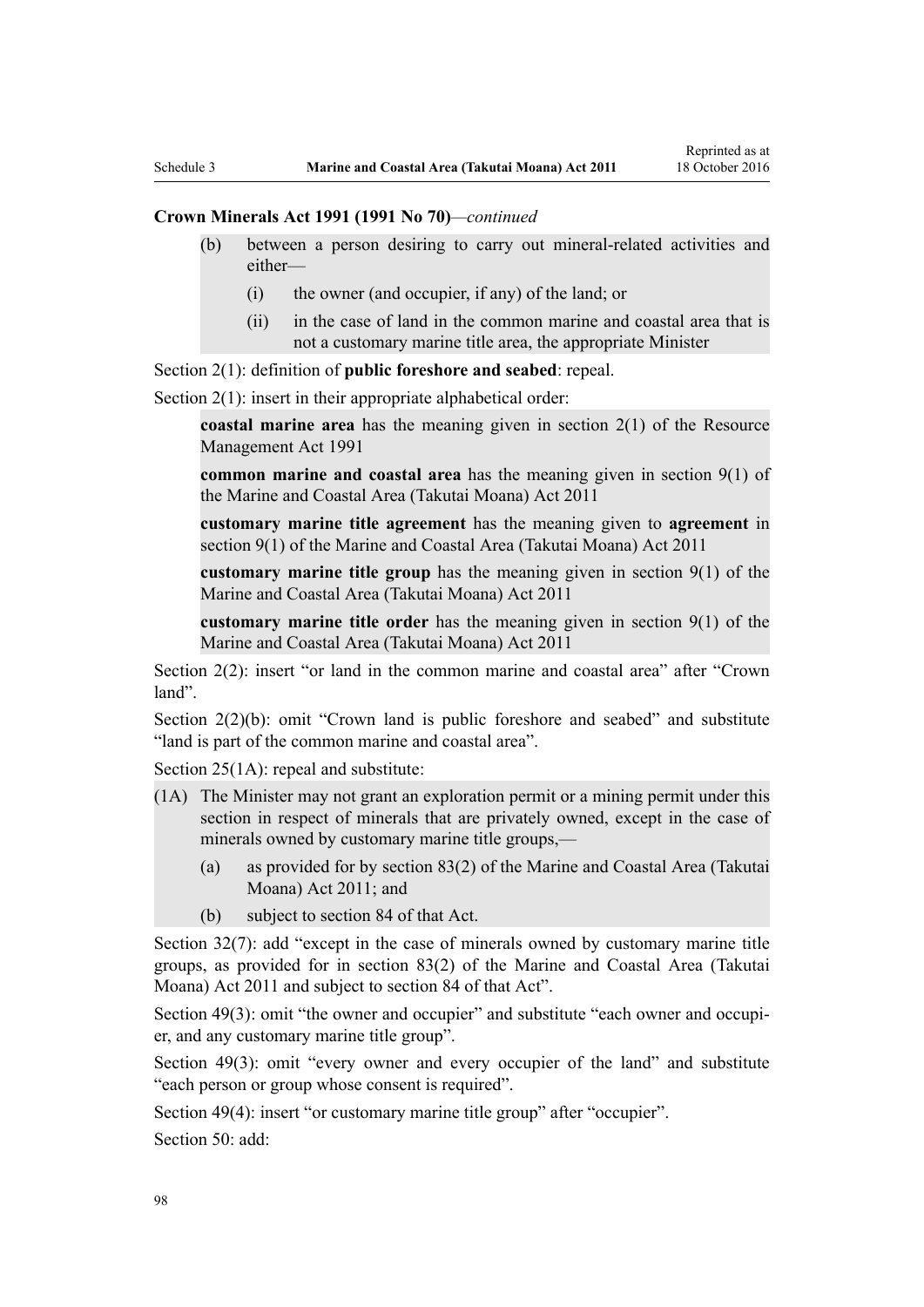### **Crown Minerals Act 1991 (1991 No 70)***—continued*

(2) This section does not apply in the case of entry onto land that is in the common marine and coastal area.

[Section 53](http://prd-lgnz-nlb.prd.pco.net.nz/pdflink.aspx?id=DLM246703): add:

- (3) Subsection (2) does not apply if the permit relates to land in the common marine and coastal area, but if the permit relates to land described in Schedule 4, the permit holder may exercise the permit only—
	- (a) in respect of land that is not subject to a customary marine title order or agreement; and
	- (b) in accordance with an access agreement agreed in writing between the permit holder and the appropriate Minister.

[Section 54](http://prd-lgnz-nlb.prd.pco.net.nz/pdflink.aspx?id=DLM246704): add:

- (3) Subsection (2) does not apply if the permit relates to land in the common marine and coastal area, but if the permit relates to land described in Schedule 4, the permit holder may exercise the permit only—
	- (a) in respect of land that is not subject to a customary marine title order or agreement; and
	- (b) in accordance with an access agreement agreed in writing between the permit holder and the appropriate Minister.

[Section 55](http://prd-lgnz-nlb.prd.pco.net.nz/pdflink.aspx?id=DLM246706): add:

(3) Land within the common marine and coastal area is deemed, for the purpose of subsection (2), not to be within any of the classes of land described in that subsection.

Heading to [section 61:](http://prd-lgnz-nlb.prd.pco.net.nz/pdflink.aspx?id=DLM246714) add "**and land in common marine and coastal area**".

[Section 61\(1\)](http://prd-lgnz-nlb.prd.pco.net.nz/pdflink.aspx?id=DLM246714): add "or the common marine and coastal area".

[Section 61\(1A\)](http://prd-lgnz-nlb.prd.pco.net.nz/pdflink.aspx?id=DLM246714): insert "or land of the common marine and coastal area" after "1977)".

### **[Fisheries Act 1996](http://prd-lgnz-nlb.prd.pco.net.nz/pdflink.aspx?id=DLM394191) (1996 No 88)**

[Section 2\(1\):](http://prd-lgnz-nlb.prd.pco.net.nz/pdflink.aspx?id=DLM394199) insert the following definitions in their appropriate alphabetical order:

**customary marine title group** has the meaning given in section 9(1) of the Marine and Coastal Area (Takutai Moana) Act 2011

**planning document** has the meaning given in section 9(1) of the Marine and Coastal Area (Takutai Moana) Act 2011

**protected customary right** has the meaning given in section 9(1) of the Marine and Coastal Area (Takutai Moana) Act 2011

**protected customary rights order** and **agreement** have the meanings given in section 9(1) of the Marine and Coastal Area (Takutai Moana) Act 2011

[Section 11\(2\)\(c\):](http://prd-lgnz-nlb.prd.pco.net.nz/pdflink.aspx?id=DLM395397) repeal and substitute: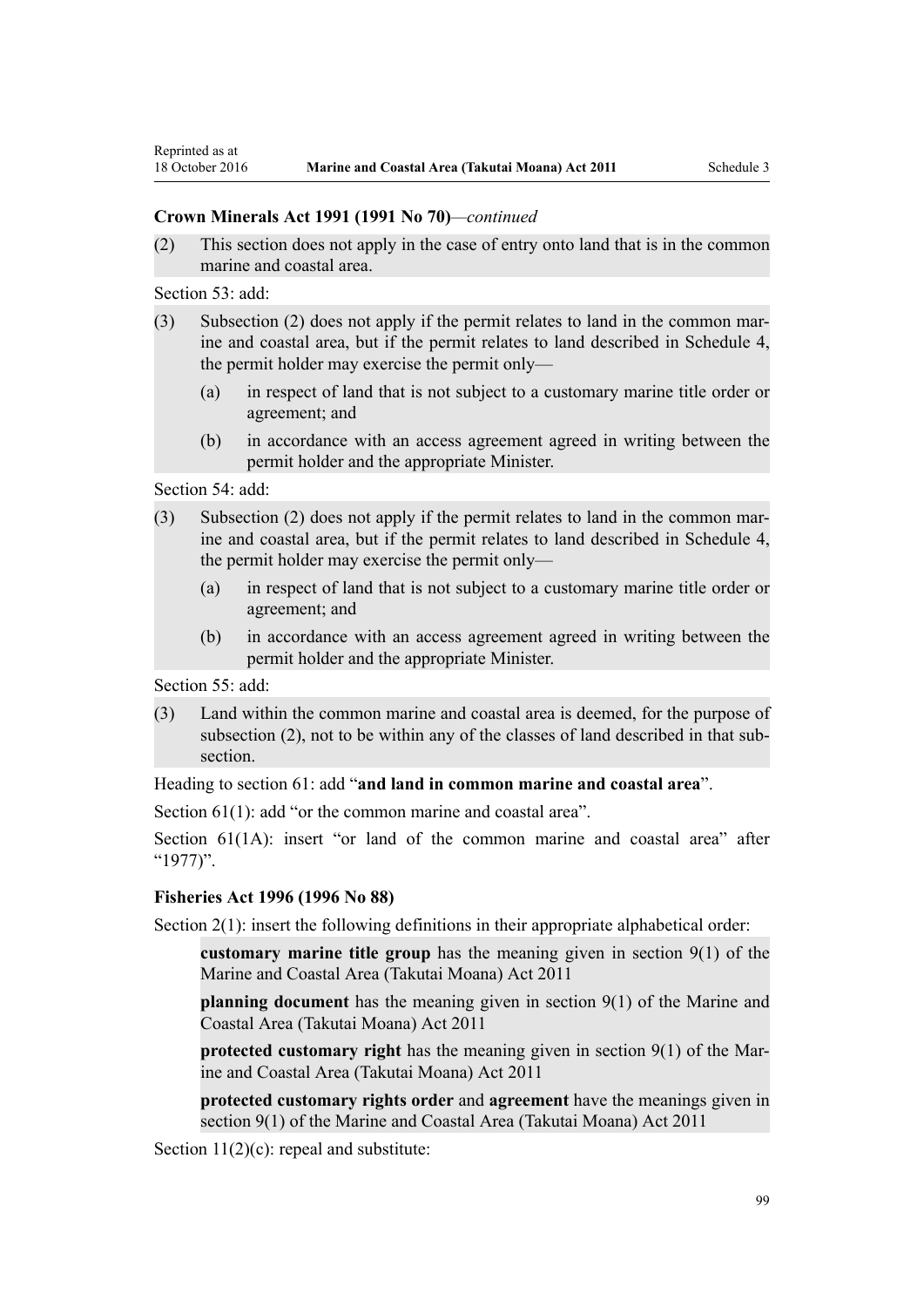### **Fisheries Act 1996 (1996 No 88)***—continued*

- (c) sections 7 and 8 of the Hauraki Gulf Marine Park Act 2000 (for the Hauraki Gulf as defined in that Act); and
- (d) a planning document lodged with the Minister of Fisheries by a customary marine title group under section 91 of the Marine and Coastal Area (Takutai Moana) Act 2011—

Heading to [section 89B](http://prd-lgnz-nlb.prd.pco.net.nz/pdflink.aspx?id=DLM396920): omit "**customary rights orders**" and substitute "**protected customary rights**".

[Section 89B\(a\)](http://prd-lgnz-nlb.prd.pco.net.nz/pdflink.aspx?id=DLM396920): omit "customary rights order under the Foreshore and Seabed Act 2004" and substitute "protected customary rights order or an agreement".

[Section 89B\(b\):](http://prd-lgnz-nlb.prd.pco.net.nz/pdflink.aspx?id=DLM396920) omit "customary rights order" and substitute "protected customary rights order or an agreement".

[Section 186ZB:](http://prd-lgnz-nlb.prd.pco.net.nz/pdflink.aspx?id=DLM398342) repeal and substitute:

### **186ZB Subpart does not apply to fish farming under protected customary rights order or agreement**

This subpart does not apply to fish farming undertaken in accordance with a protected customary rights order or an agreement.

### **[Forest and Rural Fires Act 1977](http://prd-lgnz-nlb.prd.pco.net.nz/pdflink.aspx?id=DLM442946) (1977 No 52)**

Definition of **fire safety margin** in [section 2\(1\):](http://prd-lgnz-nlb.prd.pco.net.nz/pdflink.aspx?id=DLM442952) omit "(other than land administered by the Minister of Conservation pursuant to section 9A of the Foreshore and Seabed Endowment Revesting Act 1991)" and substitute "other than the common marine and coastal area or any reclaimed land that is subject to subpart 3 of Part 2 of the Marine and Coastal Area (Takutai Moana) Act 2011 (as defined in section 29(1) of that Act)".

Paragraph (a)(v) and (va) of the definition of **state area** in [section 2\(1\):](http://prd-lgnz-nlb.prd.pco.net.nz/pdflink.aspx?id=DLM442952) repeal and substitute:

- (v) the common marine and coastal area (as defined in section  $9(1)$  of the Marine and Coastal Area (Takutai Moana) Act 2011; and
- (va) reclaimed land vested in the Crown under section 30 or 31 of that Act; and

#### **[Hauraki Gulf Marine Park Act 2000](http://prd-lgnz-nlb.prd.pco.net.nz/pdflink.aspx?id=DLM52557) (2000 No 1)**

[Section 33\(2\)\(c\)](http://prd-lgnz-nlb.prd.pco.net.nz/pdflink.aspx?id=DLM53174): omit "foreshore and seabed that is land owned by the Crown" and substitute "the common marine and coastal area".

Heading to [section 38:](http://prd-lgnz-nlb.prd.pco.net.nz/pdflink.aspx?id=DLM53180) omit "**Crown-owned**".

Heading to [section 39:](http://prd-lgnz-nlb.prd.pco.net.nz/pdflink.aspx?id=DLM53181) omit "**Crown-owned land**" and substitute "**land with protected status**".

[Schedule 1:](http://prd-lgnz-nlb.prd.pco.net.nz/pdflink.aspx?id=DLM53199) omit "Foreshore and Seabed Act 2004".

[Schedule 1:](http://prd-lgnz-nlb.prd.pco.net.nz/pdflink.aspx?id=DLM53199) insert in its appropriate alphabetical order: "Marine and Coastal Area (Takutai Moana) Act 2011".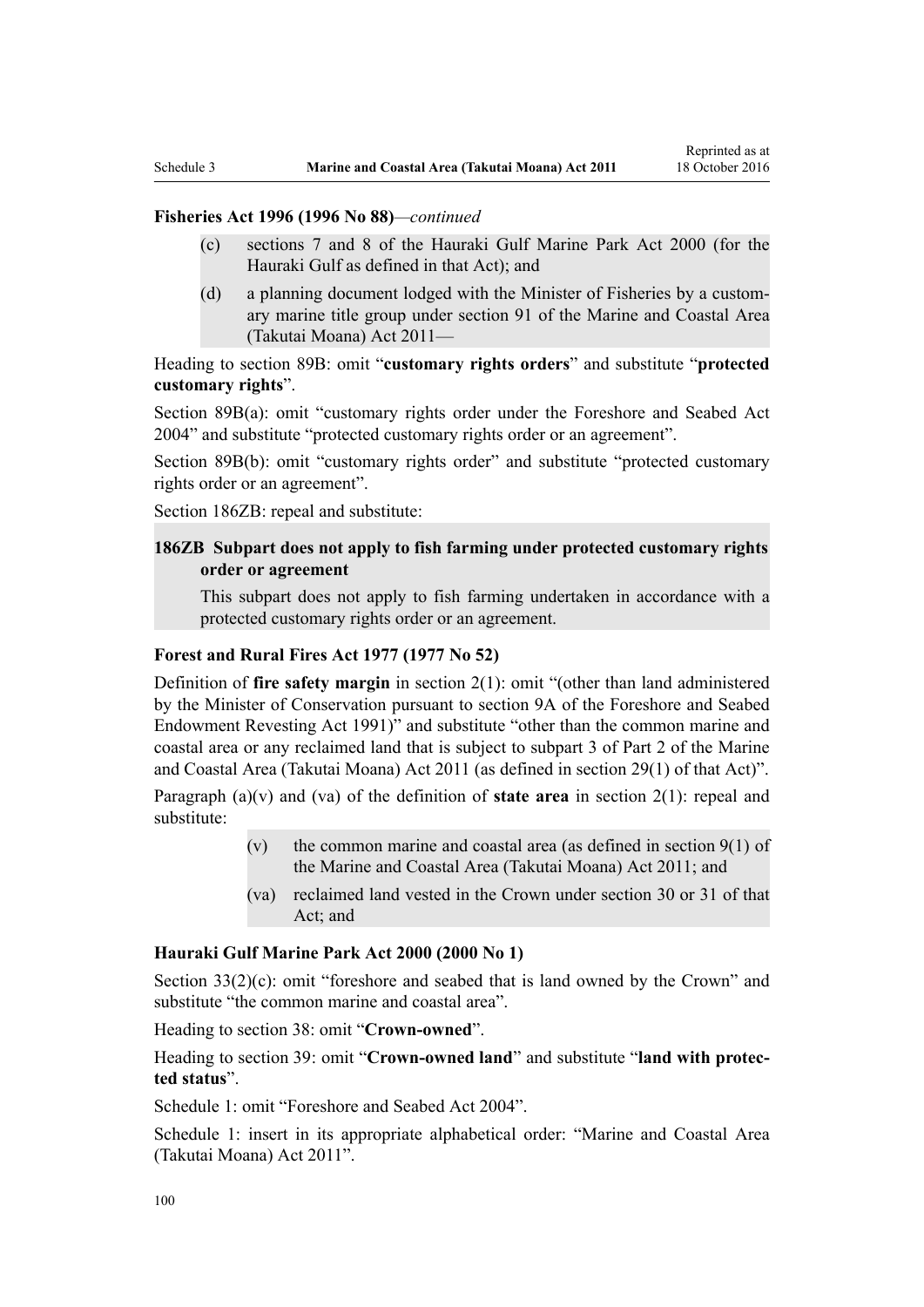#### **[Historic Places Act 1993](http://prd-lgnz-nlb.prd.pco.net.nz/pdflink.aspx?id=DLM300510) (1993 No 38)**

Reprinted as at

[Section 2](http://prd-lgnz-nlb.prd.pco.net.nz/pdflink.aspx?id=DLM300516): insert in their appropriate alphabetical order:

**customary marine title area** has the meaning given in section 9(1) of the Marine and Coastal Area (Takutai Moana) Act 2011

**planning document** has the meaning given in section 9(1) of the Marine and Coastal Area (Takutai Moana) Act 2011

[Section 14](http://prd-lgnz-nlb.prd.pco.net.nz/pdflink.aspx?id=DLM300610): insert after subsection  $(3A)$ :

(3B) The Trust must comply with section 89 of the Marine and Coastal Area (Takutai Moana) Act 2011.

[Section 20](http://prd-lgnz-nlb.prd.pco.net.nz/pdflink.aspx?id=DLM300622): insert after subsection  $(6A)$ :

(6B) In determining an appeal in respect of a decision made under section  $14(1)(a)$ or (b) that relates to a customary marine title area, the Court must have particular regard to any planning documents lodged with the New Zealand Historic Places Trust under section 89 of the Marine and Coastal Area (Takutai Moana) Act 2011 that are relevant to an archaeological site within the customary marine title area.

#### **[Local Government Act 1974](http://prd-lgnz-nlb.prd.pco.net.nz/pdflink.aspx?id=DLM415531) (1974 No 66)**

[Section 345\(1A\):](http://prd-lgnz-nlb.prd.pco.net.nz/pdflink.aspx?id=DLM420626) repeal and substitute:

(1A) To avoid doubt, this section does not apply to the common marine and coastal area within the meaning of the Marine and Coastal Area (Takutai Moana) Act 2011.

#### **[Local Government \(Rating\) Act 2002](http://prd-lgnz-nlb.prd.pco.net.nz/pdflink.aspx?id=DLM131393) (2002 No 6)**

[Section 5](http://prd-lgnz-nlb.prd.pco.net.nz/pdflink.aspx?id=DLM132004): insert in their appropriate alphabetical order:

**common marine and coastal area** has the meaning given in section 9(1) of the Marine and Coastal Area (Takutai Moana) Act 2011

**customary marine title area** has the meaning given in section 9(1) of the Marine and Coastal Area (Takutai Moana) Act 2011

**structure** has the meaning given in section 9(1) of the Marine and Coastal Area (Takutai Moana) Act 2011

[Schedule 1:](http://prd-lgnz-nlb.prd.pco.net.nz/pdflink.aspx?id=DLM133512) Part 1: clause 2(b) and (c): repeal.

[Schedule 1:](http://prd-lgnz-nlb.prd.pco.net.nz/pdflink.aspx?id=DLM133512) Part 1: insert after clause 22:

- 23 The common marine and coastal area, including any customary marine title area, within the meaning of the Marine and Coastal Area (Takutai Moana) Act 2011.
- 24 The bed of Te Whaanga Lagoon in the Chatham Islands.
- 25 Structures that are—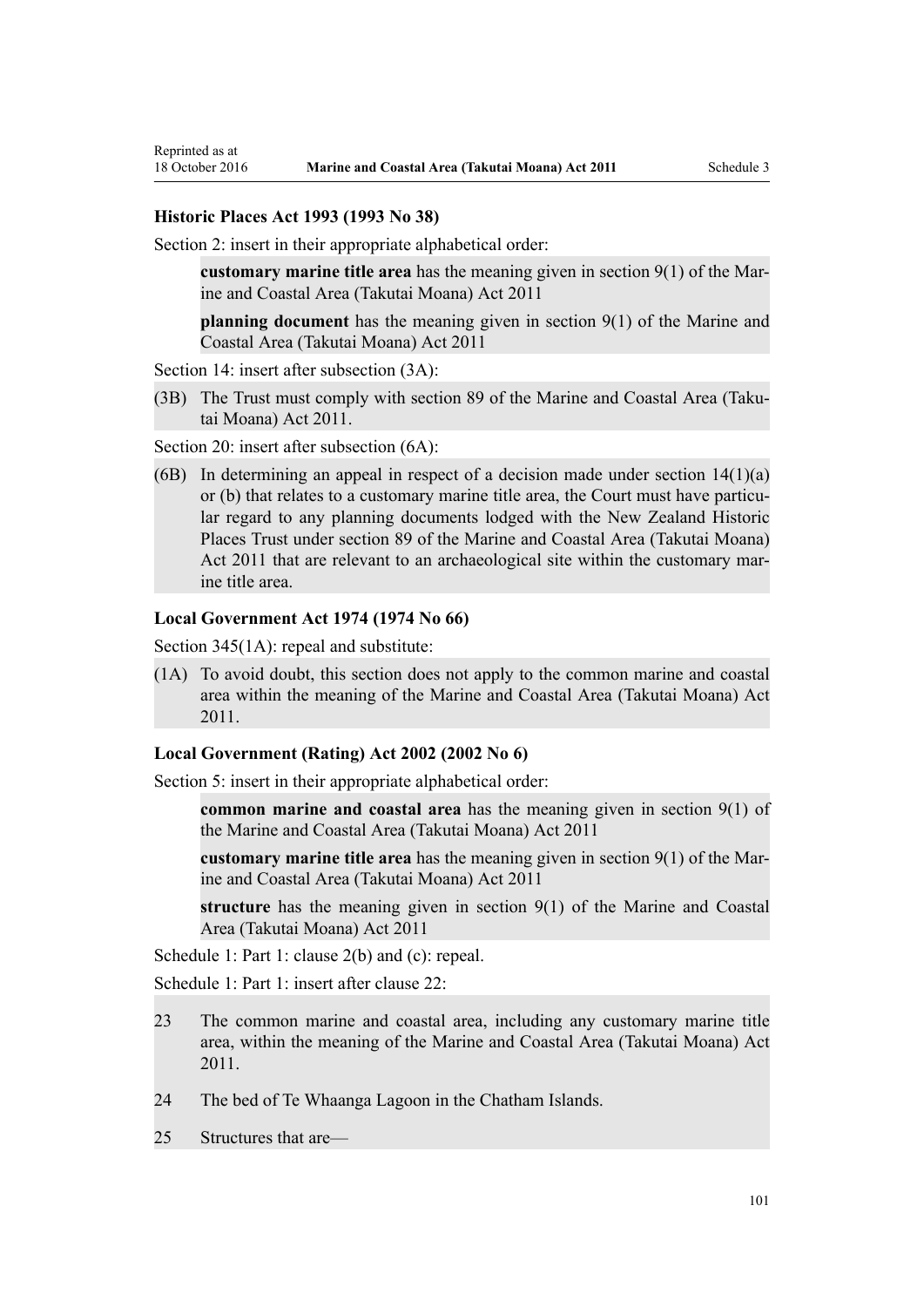#### **Local Government (Rating) Act 2002 (2002 No 6)***—continued*

- (a) fixed to, or under, or over any part of the common marine and coastal area; and
- (b) owned, or deemed to be owned, by the Crown under section 18 or 19 of the Marine and Coastal Area (Takutai Moana) Act 2011.

#### **[New Zealand Railways Corporation Act 1981](http://prd-lgnz-nlb.prd.pco.net.nz/pdflink.aspx?id=DLM57005) (1981 No 119)**

[Section 2\(1\):](http://prd-lgnz-nlb.prd.pco.net.nz/pdflink.aspx?id=DLM57011) insert in its appropriate alphabetical order:

**common marine and coastal area** has the same meaning as in section 9(1) of the Marine and Coastal Area (Takutai Moana) Act 2011

Paragraph (a) of the definition of **railway** in section 2(1): insert "or forming part of the common marine and coastal area" after "the Reserves Act 1977".

[Section 24](http://prd-lgnz-nlb.prd.pco.net.nz/pdflink.aspx?id=DLM57642): insert after paragraph (a):

(ab) occupy, use, or manage any railway that is located in the common marine and coastal area:

[Section 117\(1\)](http://prd-lgnz-nlb.prd.pco.net.nz/pdflink.aspx?id=DLM58268): insert "or of the common marine and coastal area" after "a public reserve".

#### **[Protected Objects Act 1975](http://prd-lgnz-nlb.prd.pco.net.nz/pdflink.aspx?id=DLM432115) (1975 No 41)**

New section 11A: insert after section 11:

### **11A Taonga tūturu found in customary marine title area**

If taonga tūturu are found in a part of the common marine and coastal area for which a customary marine title order has been awarded under the Marine and Coastal Area (Takutai Moana) Act 2011, section 82 of that Act applies to that finding instead of section 11 of this Act, except to the extent that section 11 is expressly applied by section 82 of that Act.

#### **[Public Works Act 1981](http://prd-lgnz-nlb.prd.pco.net.nz/pdflink.aspx?id=DLM45426) (1981 No 35)**

Section 2: insert in its appropriate alphabetical order:

**common marine and coastal area** has the meaning given in section 9(1) of the Marine and Coastal Area (Takutai Moana) Act 2011

Definition of **Government work** in section 2: omit "public foreshore and seabed" and substitute "common marine and coastal area".

Definition of **public foreshore and seabed** in section 2: repeal.

[Section 52\(1\)\(b\)](http://prd-lgnz-nlb.prd.pco.net.nz/pdflink.aspx?id=DLM46307): omit "public foreshore and seabed" and substitute "common marine" and coastal area".

[Section 52\(3\)\(b\)](http://prd-lgnz-nlb.prd.pco.net.nz/pdflink.aspx?id=DLM46307): omit "public foreshore and seabed" and substitute "common marine and coastal area".

[Section 165\(1\):](http://prd-lgnz-nlb.prd.pco.net.nz/pdflink.aspx?id=DLM47750) insert: "or any land situated in the common marine and coastal area" after "Crown land or public reserve".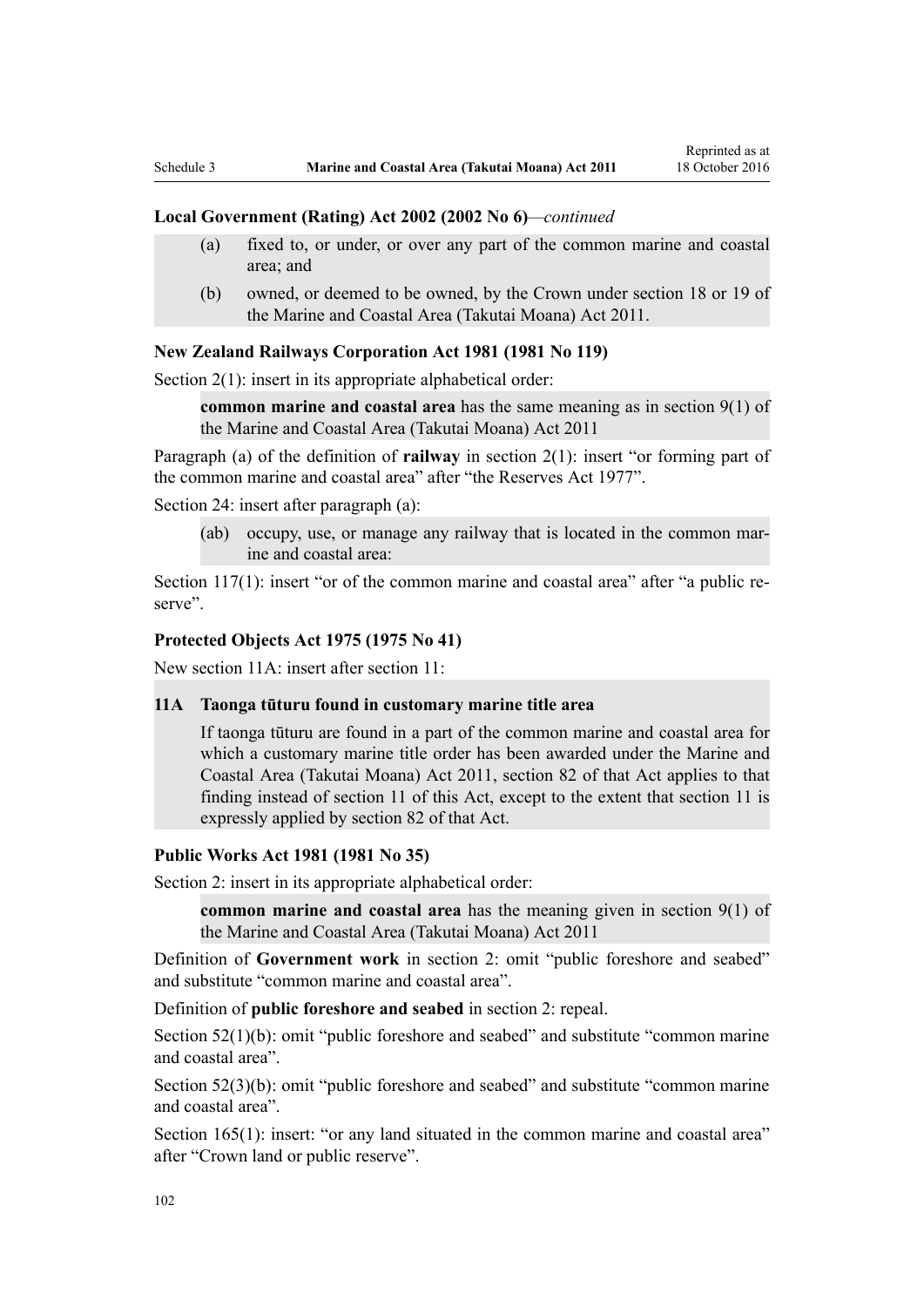### **[Resource Management Act 1991](http://prd-lgnz-nlb.prd.pco.net.nz/pdflink.aspx?id=DLM230264) (1991 No 69)**

Definitions of **access rights**, **board**, **customary rights order**, **foreshore and seabed reserve**, **holder**, **management plan**, **public foreshore and seabed**, and **recognised customary activity** in [section 2\(1\):](http://prd-lgnz-nlb.prd.pco.net.nz/pdflink.aspx?id=DLM230272) repeal.

[Section 2\(1\):](http://prd-lgnz-nlb.prd.pco.net.nz/pdflink.aspx?id=DLM230272) insert in their appropriate alphabetical order:

**accommodated activity** has the meaning given in section 9(1) of the Marine and Coastal Area (Takutai Moana) Act 2011

**agreement** has the meaning given in section 9(1) of the Marine and Coastal Area (Takutai Moana) Act 2011

**common marine and coastal area** has the meaning given in section 9(1) of the Marine and Coastal Area (Takutai Moana) Act 2011

**customary marine title area** has the meaning given in section 9(1) of the Marine and Coastal Area (Takutai Moana) Act 2011

**customary marine title group** has the meaning given in section 9(1) of the Marine and Coastal Area (Takutai Moana) Act 2011

**customary marine title order** has the meaning given in section 9(1) of the Marine and Coastal Area (Takutai Moana) Act 2011

**marine and coastal area** has the meaning given in section 9(1) of the Marine and Coastal Area (Takutai Moana) Act 2011

**planning document** has the meaning given in section 9(1) of the Marine and Coastal Area (Takutai Moana) Act 2011

**protected customary right** has the meaning given in section 9(1) of the Marine and Coastal Area (Takutai Moana) Act 2011

**protected customary rights area** has the meaning given in section 9(1) of the Marine and Coastal Area (Takutai Moana) Act 2011

**protected customary rights group** has the meaning given in section 9(1) of the Marine and Coastal Area (Takutai Moana) Act 2011

**protected customary rights order** has the meaning given in section 9(1) of the Marine and Coastal Area (Takutai Moana) Act 2011

**RMA permission right** means the right provided for a customary marine title group by sections 66 and 68 of the Marine and Coastal Area (Takutai Moana) Act 2011

Definition of **affected order holder** in [section 2AA\(2\):](http://prd-lgnz-nlb.prd.pco.net.nz/pdflink.aspx?id=DLM2408220) repeal.

Definition of **limited notification** in [section 2AA\(2\)](http://prd-lgnz-nlb.prd.pco.net.nz/pdflink.aspx?id=DLM2408220): omit "or affected order holder".

Section  $6(g)$ : repeal and substitute:

 $(g)$  the protection of protected customary rights.

[Section 12\(2\)](http://prd-lgnz-nlb.prd.pco.net.nz/pdflink.aspx?id=DLM231949): repeal and substitute: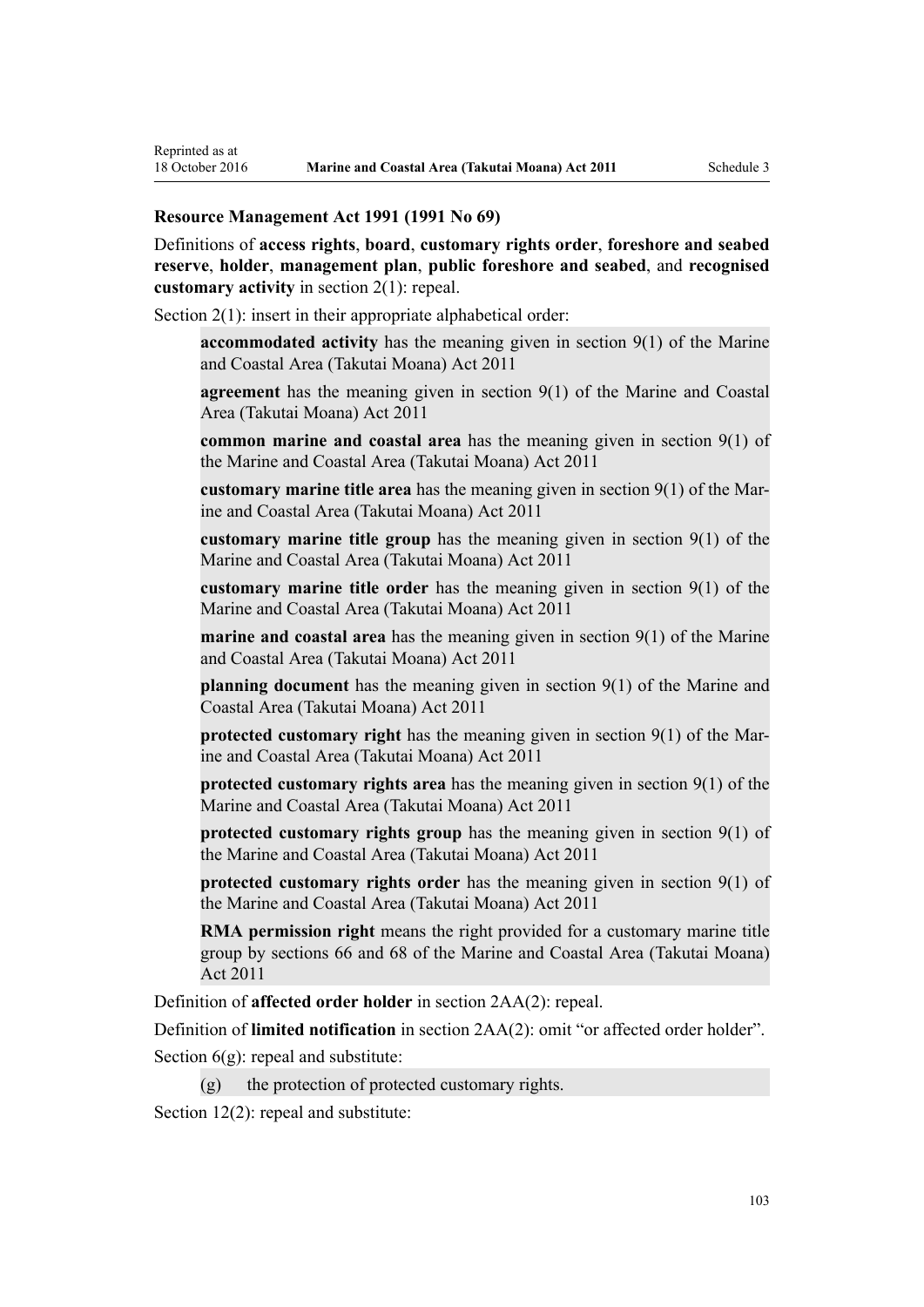- (2) No person may, unless expressly allowed by a national environmental standard, a rule in a regional coastal plan or in any proposed regional coastal plan for the same region, or a resource consent,—
	- (a) occupy any part of the common marine and coastal area; or
	- (b) remove any sand, shingle, shell, or other natural material from that area.

[Section 12A\(1\):](http://prd-lgnz-nlb.prd.pco.net.nz/pdflink.aspx?id=DLM231965) repeal and substitute:

- (1) No person may occupy a coastal marine area for the purpose of an aquaculture activity—
	- (a) except in an aquaculture management area provided for in a regional coastal plan; or
	- (b) if that part of the coastal marine area is in the common marine and coastal area, unless expressly authorised by a coastal permit.

Heading above [section 17A:](http://prd-lgnz-nlb.prd.pco.net.nz/pdflink.aspx?id=DLM232508) repeal.

[Section 17A](http://prd-lgnz-nlb.prd.pco.net.nz/pdflink.aspx?id=DLM232508): repeal.

[Section 17B:](http://prd-lgnz-nlb.prd.pco.net.nz/pdflink.aspx?id=DLM232510) repeal.

[Section 28\(e\):](http://prd-lgnz-nlb.prd.pco.net.nz/pdflink.aspx?id=DLM232548) repeal.

[Section 28A\(1\)\(c\):](http://prd-lgnz-nlb.prd.pco.net.nz/pdflink.aspx?id=DLM232552) omit "recognised customary activity" and substitute "protected customary right".

Section  $29(1)(p)$ : repeal.

Section  $30(1)(d)(ii)$ : repeal and substitute:

(ii) the occupation of space in, and the extraction of sand, shingle, shell, or other natural material from, the coastal marine area, to the extent that it is within the common marine and coastal area:

[Section 33\(2\)](http://prd-lgnz-nlb.prd.pco.net.nz/pdflink.aspx?id=DLM232593): omit "board of a foreshore and seabed reserve,".

[Section 35\(2\)\(e\)](http://prd-lgnz-nlb.prd.pco.net.nz/pdflink.aspx?id=DLM233009): repeal and substitute:

(e) in the case of a regional council, the exercise of a protected customary right in its region, including any controls imposed on the exercise of that right under Part 3 of the Marine and Coastal Area (Takutai Moana) Act  $2011-$ 

[Section 35\(5\)\(jb\)](http://prd-lgnz-nlb.prd.pco.net.nz/pdflink.aspx?id=DLM233009): repeal and substitute:

(jb) in the case of a regional council, records of every protected customary rights order or agreement relating to a part of the common marine and coastal area within its region; and

[Section 37B\(d\)](http://prd-lgnz-nlb.prd.pco.net.nz/pdflink.aspx?id=DLM233052): repeal.

[Section 38\(3\)\(c\)](http://prd-lgnz-nlb.prd.pco.net.nz/pdflink.aspx?id=DLM233057): repeal.

[Section 58\(d\)](http://prd-lgnz-nlb.prd.pco.net.nz/pdflink.aspx?id=DLM233381): omit "in land of the Crown".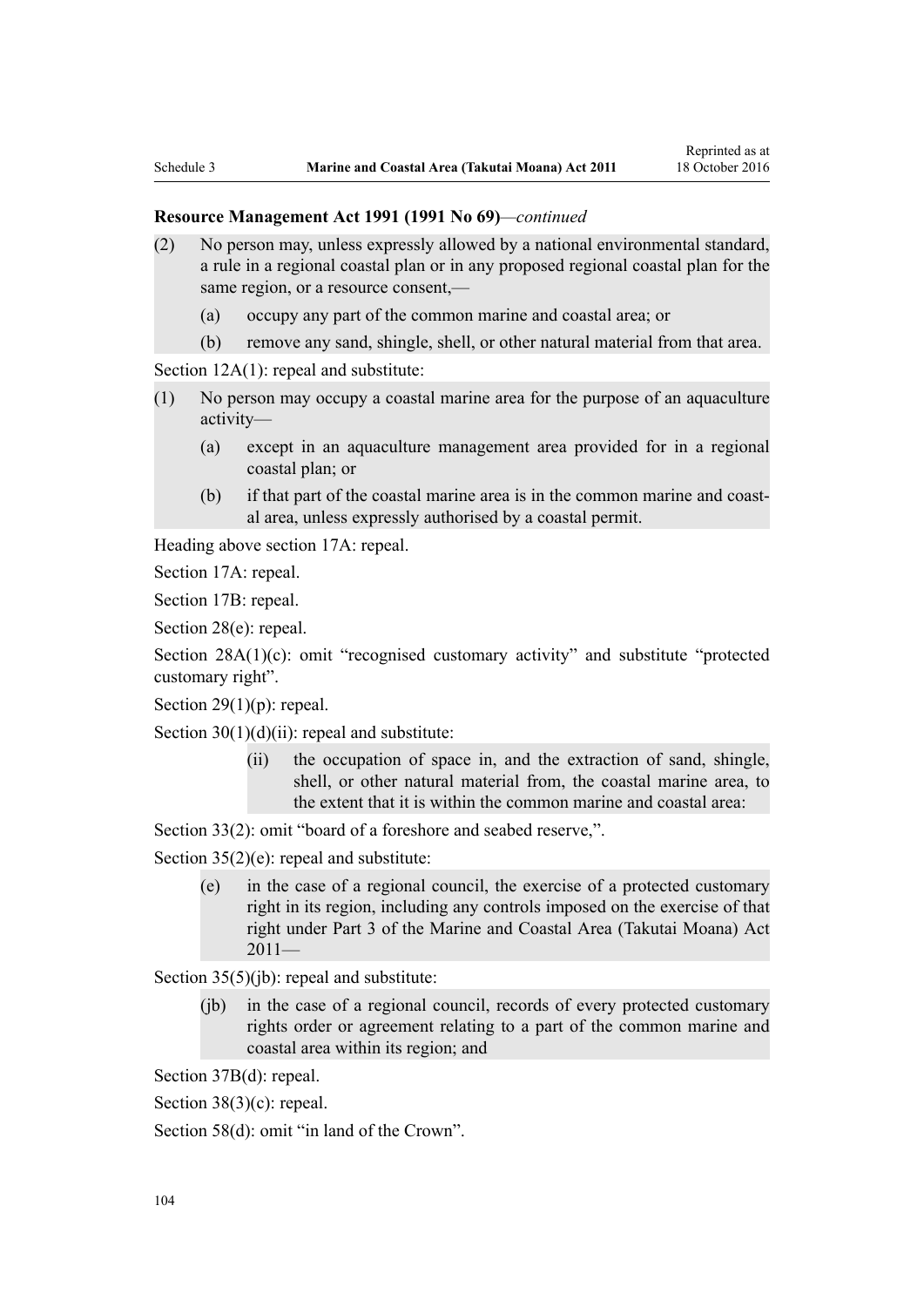[Section 58\(gb\):](http://prd-lgnz-nlb.prd.pco.net.nz/pdflink.aspx?id=DLM233381) omit "recognised customary activities" and substitute "protected customary rights".

[Section 61\(2A\):](http://prd-lgnz-nlb.prd.pco.net.nz/pdflink.aspx?id=DLM233389) repeal and substitute:

Reprinted as at

- (2A) When a regional council is preparing or changing a regional policy statement, it must deal with the following documents, if they are lodged with the council, in the manner specified, to the extent that their content has a bearing on the resource management issues of the region:
	- (a) the council must take into account any relevant planning document recognised by an iwi authority; and
	- (b) in relation to a planning document prepared by a customary marine title group under section 85 of the Marine and Coastal Area (Takutai Moana) Act 2011, the council must, in accordance with section 93 of that Act,—
		- (i) recognise and provide for the matters in that document, to the extent that they relate to the relevant customary marine title area; and
		- (ii) take into account the matters in that document, to the extent that they relate to a part of the common marine and coastal area outside the customary marine title area of the relevant group.

Section  $62(1)(b)$ : repeal and substitute:

(b) the resource management issues of significance to iwi authorities in the region; and

[Section 64A\(1\)](http://prd-lgnz-nlb.prd.pco.net.nz/pdflink.aspx?id=DLM233610): omit "coastal marine area (relating to land of the Crown in the coastal marine area or land in the coastal marine area vested in the regional council)" and substitute "common marine and coastal area".

Section  $64A(4A)$ : repeal and substitute:

(4A) A coastal occupation charge must not be imposed on a protected customary rights group or customary marine title group exercising a right under Part 3 of the Marine and Coastal Area (Takutai Moana) Act 2011.

[Section 66\(2\)\(b\):](http://prd-lgnz-nlb.prd.pco.net.nz/pdflink.aspx?id=DLM233620) omit "in land of the Crown".

[Section 66\(2A\):](http://prd-lgnz-nlb.prd.pco.net.nz/pdflink.aspx?id=DLM233620) repeal and substitute:

- (2A) When a regional council is preparing or changing a regional plan, it must deal with the following documents, if they are lodged with the council, in the manner specified, to the extent that their content has a bearing on the resource management issues of the region:
	- (a) the council must take into account any relevant planning document recognised by an iwi authority; and
	- (b) in relation to a planning document prepared by a customary marine title group under section 85 of the Marine and Coastal Area (Takutai Moana) Act 2011, the council must, in accordance with section 93 of that Act,—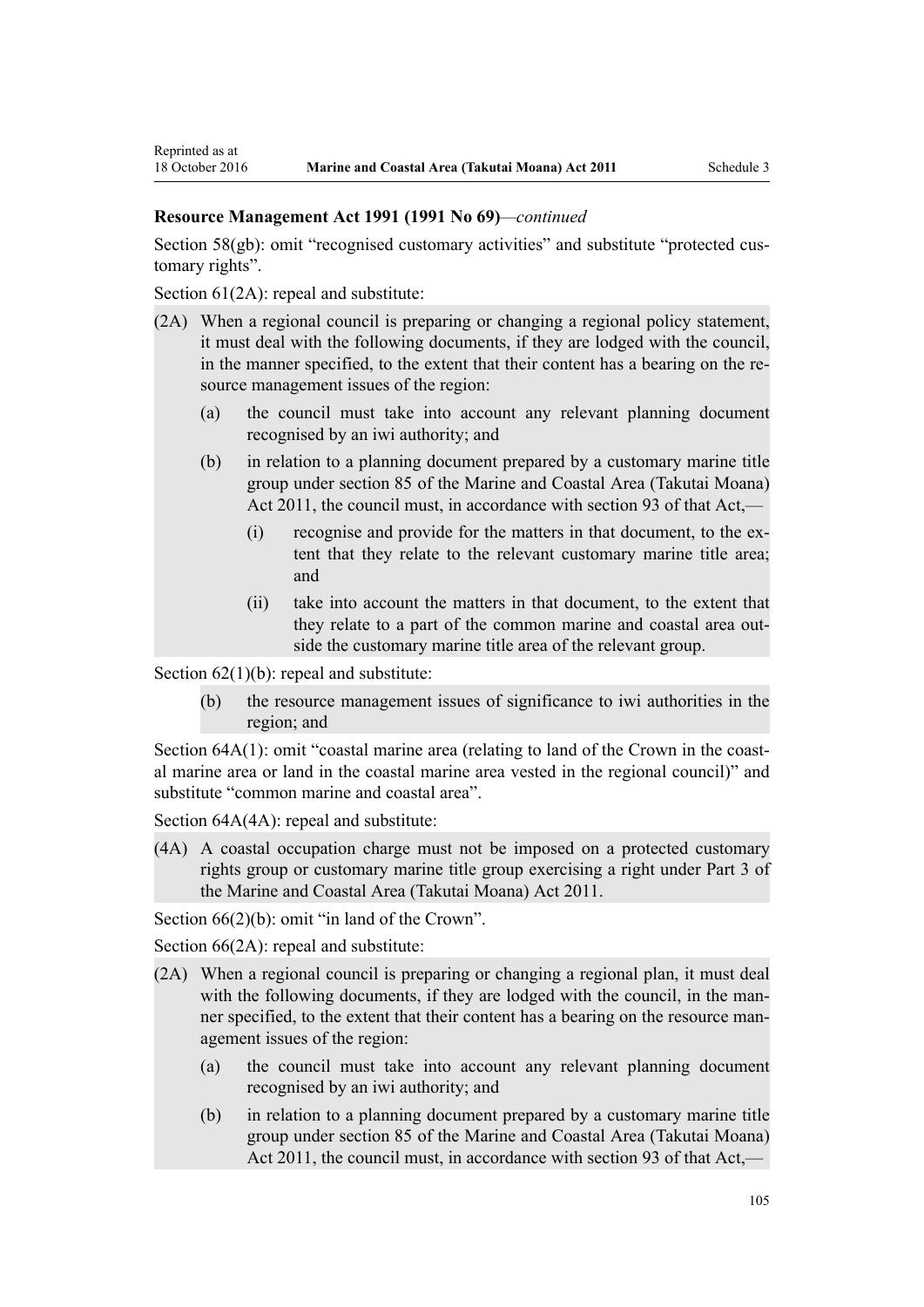- (i) recognise and provide for the matters in that document, to the extent that they relate to the relevant customary marine title area; and
- (ii) take into account the matters in that document, to the extent that they relate to a part of the common marine and coastal area outside the customary marine title area of the relevant group.

[Section 74\(2A\):](http://prd-lgnz-nlb.prd.pco.net.nz/pdflink.aspx?id=DLM233671) repeal and substitute:

(2A) A territorial authority, when preparing or changing a district plan, must take into account any relevant planning document recognised by an iwi authority and lodged with the territorial authority, to the extent that its content has a bearing on the resource management issues of the district.

[Section 79A](http://prd-lgnz-nlb.prd.pco.net.nz/pdflink.aspx?id=DLM233815): repeal.

[Section 79B:](http://prd-lgnz-nlb.prd.pco.net.nz/pdflink.aspx?id=DLM233818) repeal.

[Section 82A](http://prd-lgnz-nlb.prd.pco.net.nz/pdflink.aspx?id=DLM233827): repeal.

Heading above [section 85A](http://prd-lgnz-nlb.prd.pco.net.nz/pdflink.aspx?id=DLM233840): omit "*recognised customary activities*" and substitute "*protected customary rights*".

[Section 85A](http://prd-lgnz-nlb.prd.pco.net.nz/pdflink.aspx?id=DLM233840): omit "a significant adverse effect on a recognised customary activity carried out under section 17A(2)" and substitute "an adverse effect that is more than minor on a protected customary right carried out under Part 3 of the Marine and Coastal Area (Takutai Moana) Act 2011".

[Section 85B\(1\)](http://prd-lgnz-nlb.prd.pco.net.nz/pdflink.aspx?id=DLM233842): omit "If the holder of a customary rights order" and substitute "If a protected customary rights group".

[Section 85B\(2\)\(a\):](http://prd-lgnz-nlb.prd.pco.net.nz/pdflink.aspx?id=DLM233842) repeal and substitute:

(a) the effects of the proposed activity on the exercise of a protected customary right; and

[Section 85B\(2\)\(b\):](http://prd-lgnz-nlb.prd.pco.net.nz/pdflink.aspx?id=DLM233842) omit "recognised customary activity" and substitute "protected customary right".

[Section 85B\(2\)\(d\):](http://prd-lgnz-nlb.prd.pco.net.nz/pdflink.aspx?id=DLM233842) omit "recognised customary activity" and substitute "exercise of a protected customary right".

[Section 85B\(2\)\(e\)](http://prd-lgnz-nlb.prd.pco.net.nz/pdflink.aspx?id=DLM233842): omit "recognised customary activity" and substitute "protected customary right".

Section  $87A(2)(a)$ : repeal and substitute:

- (a) the consent authority must grant a resource consent except if—
	- (i) section 106 applies; or
	- (ii) section 55(2) of the Marine and Coastal Area (Takutai Moana) Act 2011 applies; and

[Section 95B\(1\)](http://prd-lgnz-nlb.prd.pco.net.nz/pdflink.aspx?id=DLM2416410): omit "or affected order holders" and substitute "an affected protected customary rights group or affected customary marine title group".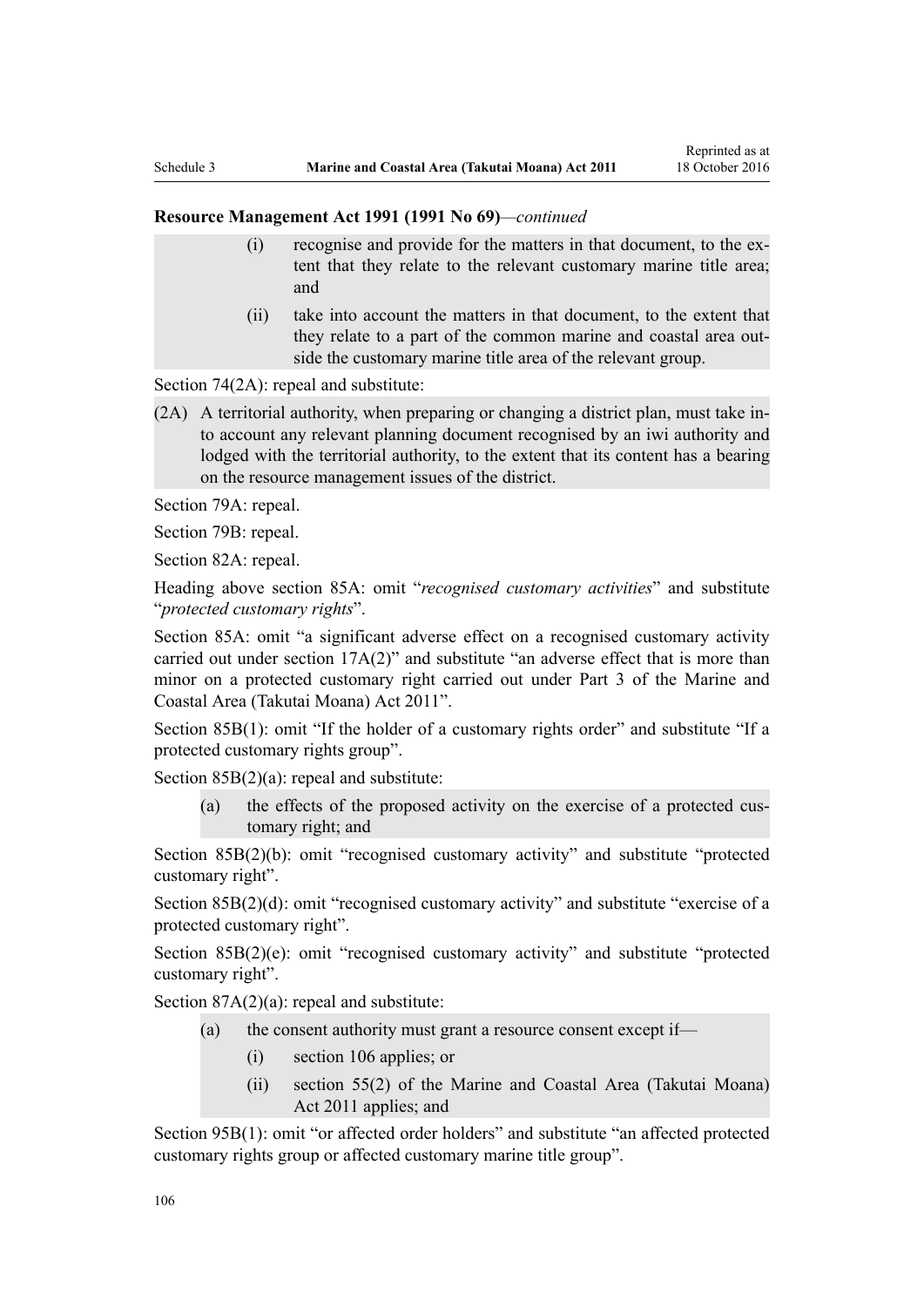[Section 95B\(3\)](http://prd-lgnz-nlb.prd.pco.net.nz/pdflink.aspx?id=DLM2416410): omit "any affected order holder" and substitute "an affected protected customary rights group or affected customary title group".

[Section 95B:](http://prd-lgnz-nlb.prd.pco.net.nz/pdflink.aspx?id=DLM2416410) add:

Reprinted as at

(4) In subsections (1) and (3), the requirements relating to an affected customary marine title group apply only in the case of applications for accommodated activities.

[Section 95F](http://prd-lgnz-nlb.prd.pco.net.nz/pdflink.aspx?id=DLM2416414): repeal and substitute:

#### **95F Status of protected customary rights group**

A consent authority must decide that a protected customary rights group is an affected protected customary rights group, in relation to an activity in the protected customary rights area relevant to that group, if—

- (a) the activity may have adverse effects on a protected customary right carried out in accordance with the requirements of Part 3 of the Marine and Coastal Area (Takutai Moana) Act 2011; and
- (b) the protected customary rights group has not given written approval for the activity or has withdrawn approval for the activity in a written notice received by the consent authority before the authority has made a decision under this section.

New section 95G: insert after [section 95F:](http://prd-lgnz-nlb.prd.pco.net.nz/pdflink.aspx?id=DLM2416414)

### **95G Status of customary marine title group**

A consent authority must decide that a customary marine title group is an affected customary marine title group, in relation to an accommodated activity in the customary marine title area relevant to that group, if—

- (a) the activity may have adverse effects on the exercise of the rights applying to a customary marine title group under subpart 3 of Part 3 of the Marine and Coastal Area (Takutai Moana) Act 2011; and
- (b) the customary marine title group has not given written approval for the activity in a written notice received by the consent authority before the authority has made a decision under this section.

[Section 104:](http://prd-lgnz-nlb.prd.pco.net.nz/pdflink.aspx?id=DLM234355) insert after subsection  $(2A)$ :

- (2B) When considering a resource consent application for an activity in an area within the scope of a planning document, a consent authority must have regard to any resource management matters set out in that planning document.
- (2C) Subsection (2B) applies until such time as the regional council, in the case of a consent authority that is a regional council, has completed its obligations in relation to its regional planning documents under section 93 of the Marine and Coastal Area (Takutai Moana) Act 2011.

Section  $104(3)(c)(iv)$ : repeal and substitute: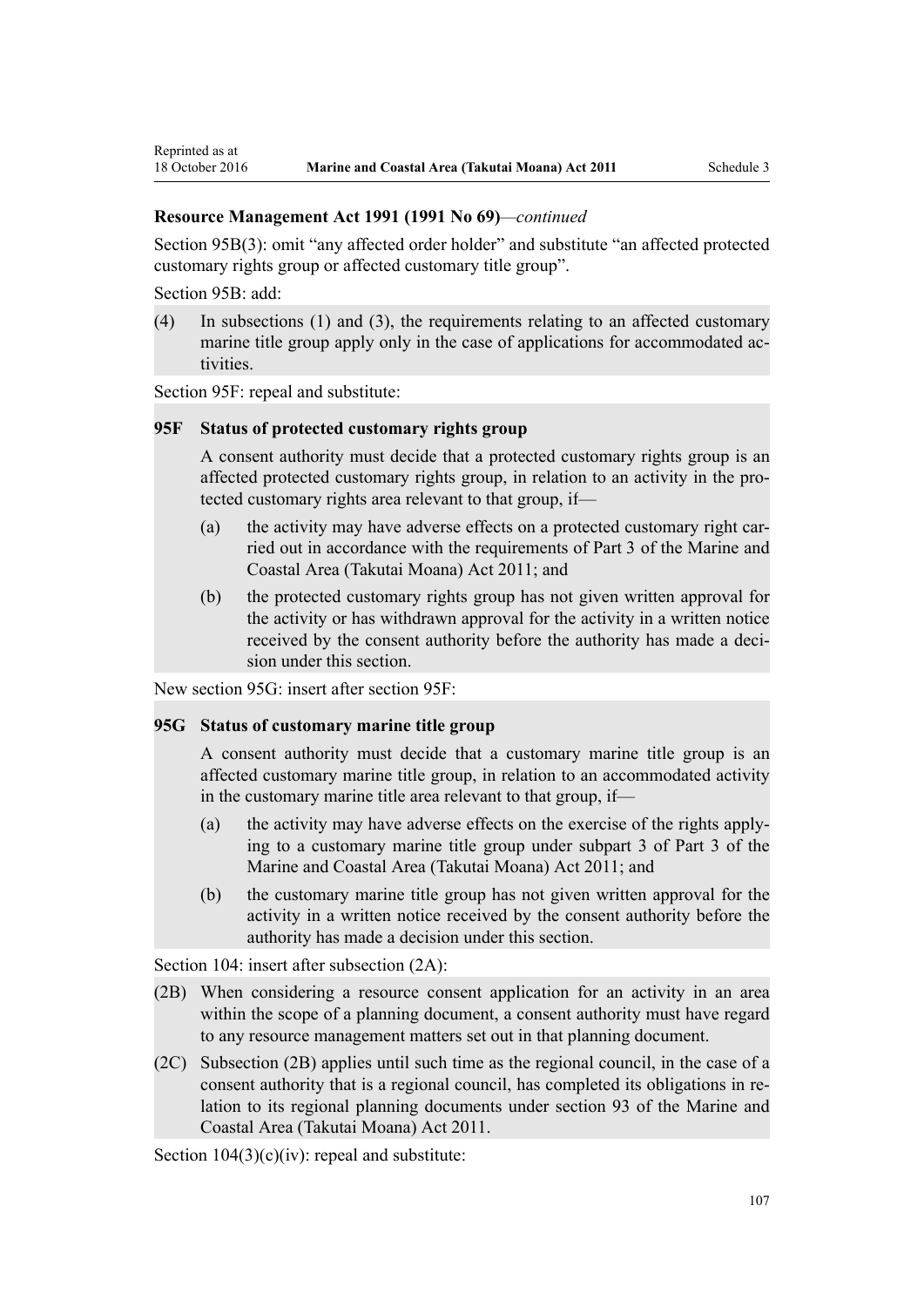- (iv) wāhi tapu conditions included in a customary marine title order or agreement:
- (v) section 55(2) of the Marine and Coastal Area (Takutai Moana) Act 2011:

[Sections 107A to 107D:](http://prd-lgnz-nlb.prd.pco.net.nz/pdflink.aspx?id=DLM234801) repeal.

[Section 108\(2\)\(h\)](http://prd-lgnz-nlb.prd.pco.net.nz/pdflink.aspx?id=DLM234810): omit "coastal marine area (relating to land of the Crown in the coastal marine area or land in the coastal marine area vested in the regional council)" and substitute "common marine and coastal area".

[Section 116](http://prd-lgnz-nlb.prd.pco.net.nz/pdflink.aspx?id=DLM234865): add:

(6) If a resource consent is granted for an activity in a part of the common marine and coastal area where a customary marine title order or agreement is in effect, section 68(1) of the Marine and Coastal Area (Takutai Moana) Act 2011 applies.

Section  $122(5)(c)$ : omit "which is land of the Crown or land vested in a regional council".

[Section 152\(1\)](http://prd-lgnz-nlb.prd.pco.net.nz/pdflink.aspx?id=DLM235468): omit "The Governor-General may, by Order in Council, on the advice of the Minister, in respect of any specified part of the coastal marine area, direct that a consent authority shall not grant a coastal permit in respect of any land of the Crown in that specified part which would authorise the holder of the permit (if granted) to—" and substitute "The Governor-General may, by Order in Council, on the advice of the Minister, direct that a consent authority must not grant a coastal permit, in respect of a specified part of the marine and coastal area (other than in respect of any specified freehold land) that would, if granted, authorise the permit holder—".

[Section 152\(4\)](http://prd-lgnz-nlb.prd.pco.net.nz/pdflink.aspx?id=DLM235468): repeal and substitute:

(4) The Minister shall not advise the making of an Order in Council under subsection (1) or (2) unless the Minister considers that there is, or is likely to be, in respect of any area to which it is proposed that the Order in Council relate, competing demands for the use of that area for all or any of the activities referred to in subsection (1).

[Section 156:](http://prd-lgnz-nlb.prd.pco.net.nz/pdflink.aspx?id=DLM235484) omit "in respect of any land of the Crown".

[Section 165H:](http://prd-lgnz-nlb.prd.pco.net.nz/pdflink.aspx?id=DLM236036) omit "vested in the Crown or a regional council in a coastal marine area" and substitute "in the common marine and coastal area".

Heading to section 237A: omit and substitute "**Vesting of land in common marine and coastal area or bed of lake or river**".

[Section 237A\(1\)\(b\):](http://prd-lgnz-nlb.prd.pco.net.nz/pdflink.aspx?id=DLM237276) repeal and substitute:

(b) show any part of the allotment that is in the coastal marine area as part of the common marine and coastal area.

[Section 237A\(2\):](http://prd-lgnz-nlb.prd.pco.net.nz/pdflink.aspx?id=DLM237276) omit "or subsection  $(1)(b)$ ".

[Section 237G](http://prd-lgnz-nlb.prd.pco.net.nz/pdflink.aspx?id=DLM237291): repeal and substitute: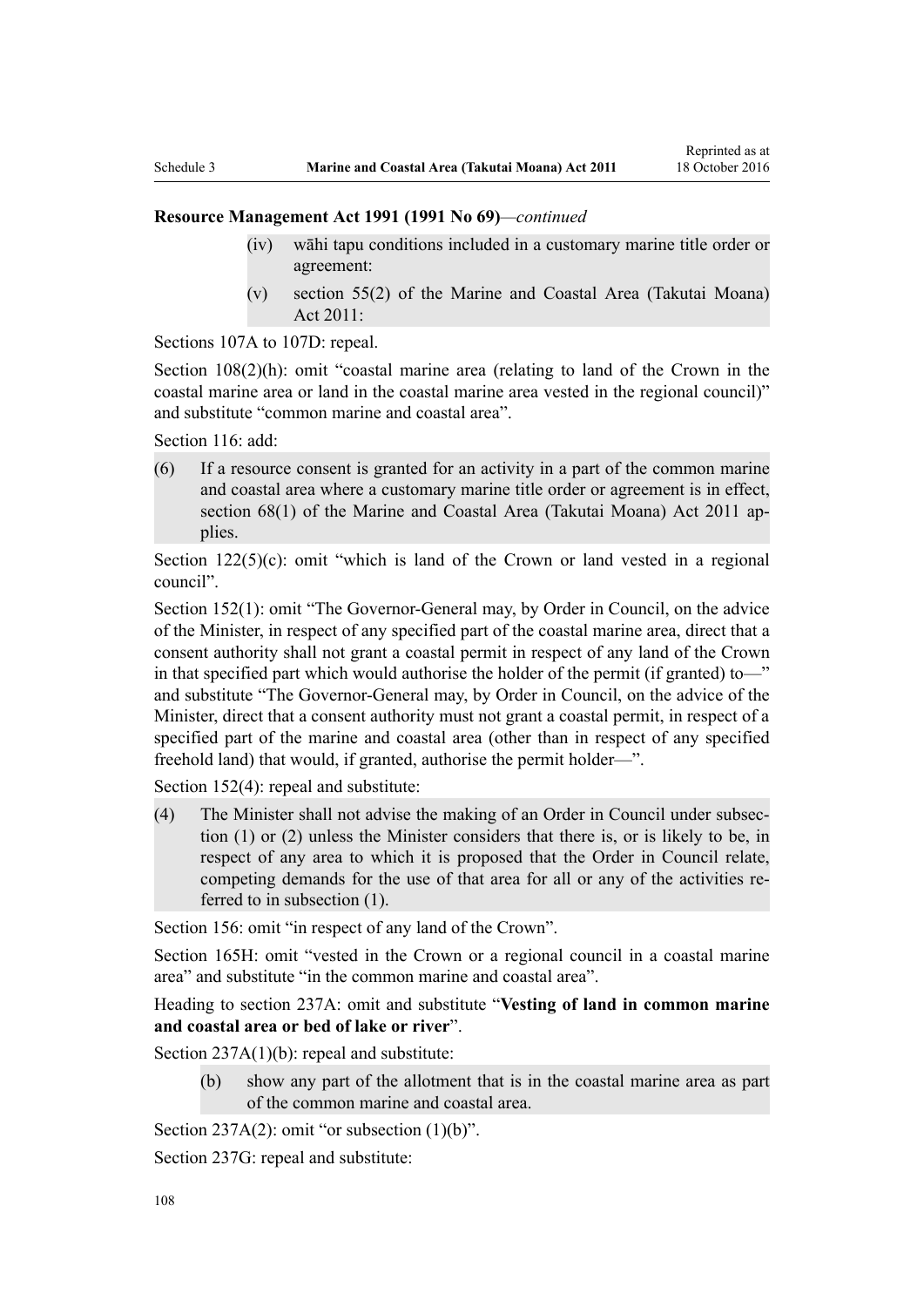### **Resource Management Act 1991 (1991 No 69)***—continued*

#### **237G Compensation**

- (1) This section applies if—
	- (a) the bed of a river or lake—
		- (i) is vested in the Crown in accordance with section  $237A(1)(a)$ ; and
		- (ii) adjoins, or would adjoin if it were not for an esplanade reserve, any allotment of 4 hectares or more when land is subdivided; or
	- (b) land that is within the coastal marine area—
		- (i) becomes part of the common marine and coastal area in accordance with section  $237A(1)(b)$ ; and
		- (ii) adjoins, or would adjoin if it were not for an esplanade reserve, any allotment of 4 hectares or more created when land is subdivided.
- (2) In the case of land referred to in subsection  $(1)(a)$ , the Crown or territorial authority, as the case may be, must pay compensation to the registered proprietor of that land, unless the registered proprietor agrees otherwise.
- (3) In the case of land referred to in subsection (1)(b), the Crown must pay compensation to the registered proprietor of that land, unless the registered proprietor agrees otherwise.

[Section 239\(1\)\(c\):](http://prd-lgnz-nlb.prd.pco.net.nz/pdflink.aspx?id=DLM237600) repeal and substitute:

- (c) any land or any part of the bed of a river (not being part of the coastal marine area) or lake, shown on the survey plan as land to be vested in the territorial authority or the Crown, shall vest in the territorial authority or the Crown, as the case may be, free from all interests in land, including any encumbrances (without the necessity of an instrument of release or discharge or otherwise); and
- (d) to avoid doubt, any land shown on the survey plan as land in the coastal marine area becomes part of the marine and coastal area.

[Section 239\(3\)](http://prd-lgnz-nlb.prd.pco.net.nz/pdflink.aspx?id=DLM237600): repeal and substitute:

(3) Any land vested in the Crown vests under the Land Act 1948 unless this Act provides otherwise.

Heading to [section 293A:](http://prd-lgnz-nlb.prd.pco.net.nz/pdflink.aspx?id=DLM238254) repeal and substitute "**Determinations on recognition orders and agreements made under Marine and Coastal Area (Takutai Moana) Act 2011**".

[Section 309\(4\):](http://prd-lgnz-nlb.prd.pco.net.nz/pdflink.aspx?id=DLM238505) omit "recognised customary activity carried out in accordance with section  $17A(2)$ " and substitute "protected customary right".

[Section 309\(5\)](http://prd-lgnz-nlb.prd.pco.net.nz/pdflink.aspx?id=DLM238505): omit "337" and substitute "331", and omit "recognised customary activity" and substitute "protected customary right".

Section  $332(1)(c)$ : omit "; or".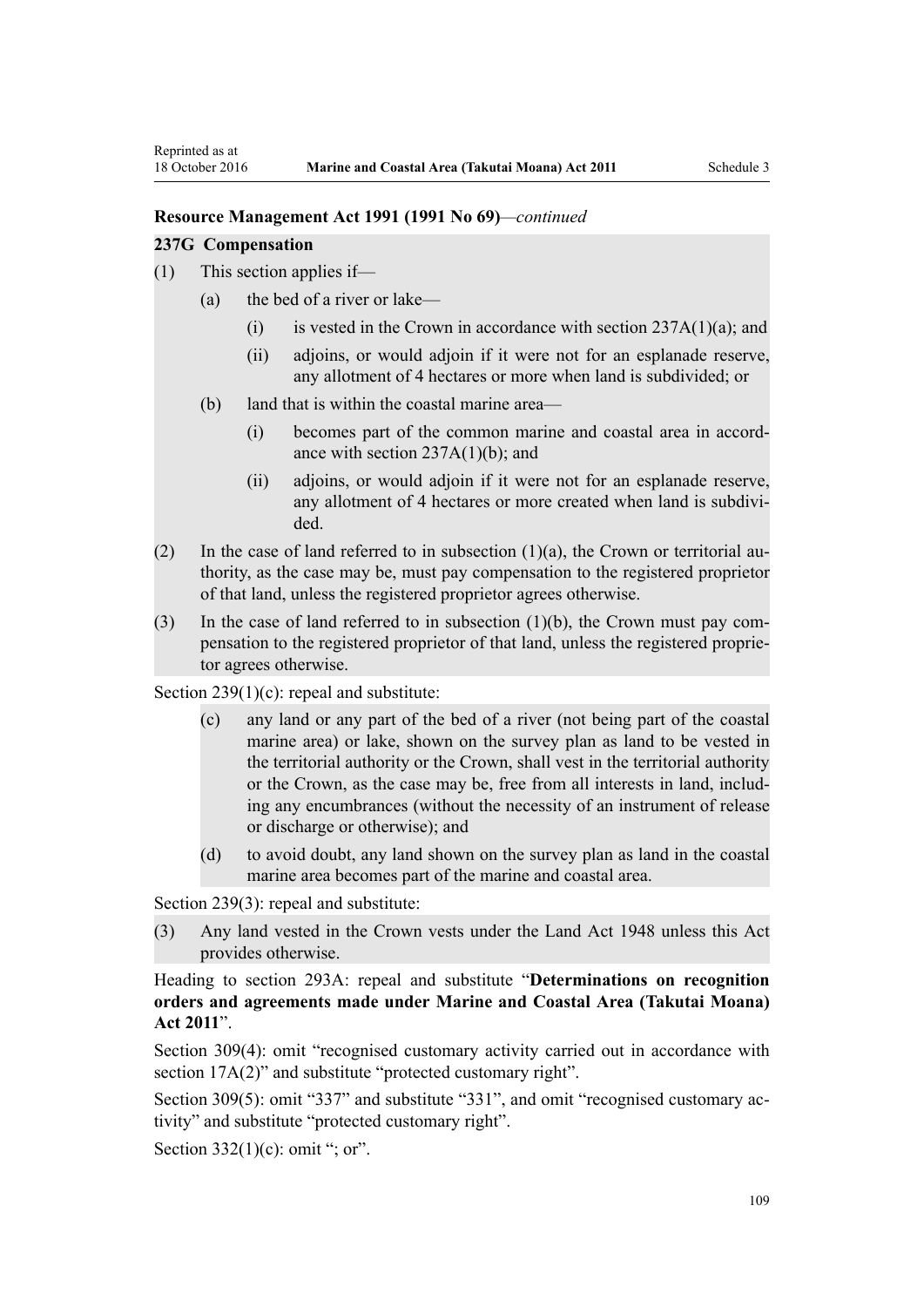#### **Resource Management Act 1991 (1991 No 69)***—continued*

Section  $332(1)(d)$ : repeal.

[Section 333\(1A\):](http://prd-lgnz-nlb.prd.pco.net.nz/pdflink.aspx?id=DLM239027) repeal.

[Section 354\(3\)](http://prd-lgnz-nlb.prd.pco.net.nz/pdflink.aspx?id=DLM239318): repeal and substitute:

- (3) Any person may use or occupy any part of the common marine and coastal area without obtaining consent, unless consent must be obtained under—
	- (a) this Act; or
	- (b) any other enactment; or
	- (c) any instrument or order made under an enactment.

[Section 355\(1\)](http://prd-lgnz-nlb.prd.pco.net.nz/pdflink.aspx?id=DLM239322): repeal.

[Section 355\(3\):](http://prd-lgnz-nlb.prd.pco.net.nz/pdflink.aspx?id=DLM239322) omit: "Without limiting section 355AA, the relevant Minister" and substitute "The Minister of Lands".

[Section 355\(3\)](http://prd-lgnz-nlb.prd.pco.net.nz/pdflink.aspx?id=DLM239322): insert "that forms part of a riverbed or lakebed that is not within the coastal marine area and" after "reclaimed land".

[Section 355\(6\)](http://prd-lgnz-nlb.prd.pco.net.nz/pdflink.aspx?id=DLM239322): repeal and substitute:

(6) For the purposes of this section, references to land that forms part of a riverbed or lakebed include land which was part of that bed before it was reclaimed.

[Section 355AA](http://prd-lgnz-nlb.prd.pco.net.nz/pdflink.aspx?id=DLM239326): repeal.

[Section 355AB:](http://prd-lgnz-nlb.prd.pco.net.nz/pdflink.aspx?id=DLM239328) repeal.

Section  $360(1)(c)$ : repeal and substitute:

- (c) prescribing the amount, methods for calculating the amount, and circumstances and manner in which holders of resource consents are liable to pay for—
	- (i) the occupation of the coastal marine area, to the extent that it is within the common marine and coastal area; and
	- (ii) the occupation of the bed of any river or lake that is land of the Crown; and
	- (iii) the extraction of any sand, shingle, shell, and other natural materials from an area described in subparagraph (i) or (ii); and
	- (iv) the use of geothermal energy:

[Schedule 1:](http://prd-lgnz-nlb.prd.pco.net.nz/pdflink.aspx?id=DLM240686) clause  $2(2)(c)$ : repeal and substitute:

(c) any customary marine title group in the region.

[Schedule 1:](http://prd-lgnz-nlb.prd.pco.net.nz/pdflink.aspx?id=DLM240686) clause 3(1)(e): repeal and substitute:

(e) any customary marine title group in the area.

[Schedule 1:](http://prd-lgnz-nlb.prd.pco.net.nz/pdflink.aspx?id=DLM240686) clause  $5(4)(f)$ : omit "; and".

- [Schedule 1:](http://prd-lgnz-nlb.prd.pco.net.nz/pdflink.aspx?id=DLM240686) clause 5(4)(g): repeal.
- [Schedule 1:](http://prd-lgnz-nlb.prd.pco.net.nz/pdflink.aspx?id=DLM240686) clause  $20(4)(f)$ : omit "; and".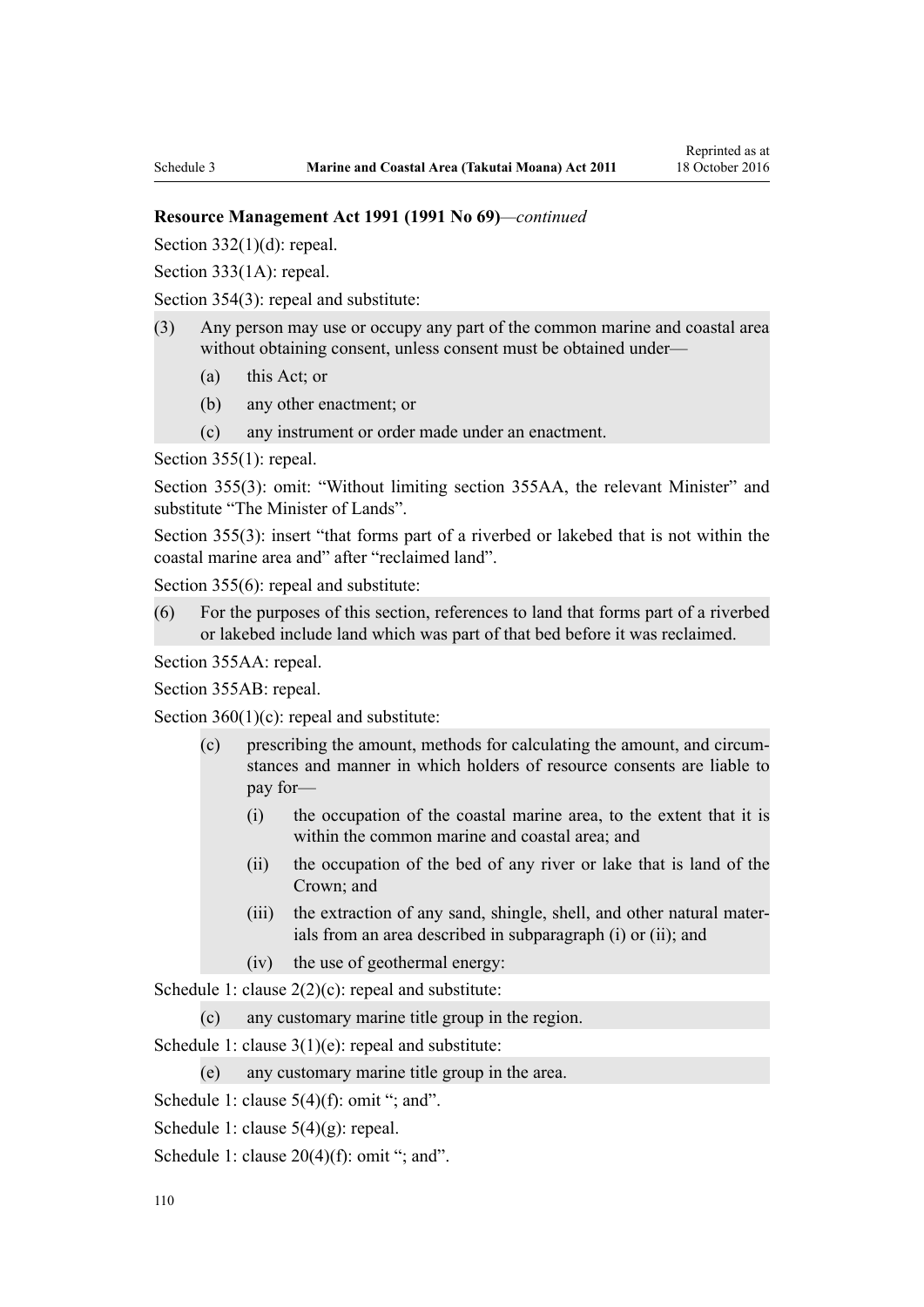# **Resource Management Act 1991 (1991 No 69)***—continued*

[Schedule 1:](http://prd-lgnz-nlb.prd.pco.net.nz/pdflink.aspx?id=DLM240686) clause 20(4)(g): repeal.

[Schedule 4:](http://prd-lgnz-nlb.prd.pco.net.nz/pdflink.aspx?id=DLM242008) clause 1A: repeal and substitute:

#### **1A Matters to be included in assessment of effects on environment**

An assessment of effects on the environment for the purposes of section 88 must include, in a case where the activity for which a resource consent is sought will, or is likely to, have adverse effects that are more than minor on the exercise of a protected customary right, a description of possible alternative locations or methods for the exercise of the proposed activity (unless written approval for the proposed activity is given by the protected customary rights group).

[Schedule 12:](http://prd-lgnz-nlb.prd.pco.net.nz/pdflink.aspx?id=DLM242515) repeal.

#### **[Te Ture Whenua Maori Act 1993](http://prd-lgnz-nlb.prd.pco.net.nz/pdflink.aspx?id=DLM289881) (1993 No 4)**

[Section 4](http://prd-lgnz-nlb.prd.pco.net.nz/pdflink.aspx?id=DLM289897): insert in its appropriate alphabetical order:

**common marine and coastal area** has the meaning given in section 9(1) of the Marine and Coastal Area (Takutai Moana) Act 2011

[Section 4:](http://prd-lgnz-nlb.prd.pco.net.nz/pdflink.aspx?id=DLM289897) paragraph (b) of the definition of **land**: omit "public foreshore and seabed" and substitute "common marine and coastal area".

[Section 43\(7\)](http://prd-lgnz-nlb.prd.pco.net.nz/pdflink.aspx?id=DLM290907): repeal.

[Section 72\(1\)](http://prd-lgnz-nlb.prd.pco.net.nz/pdflink.aspx?id=DLM290961): omit "(other than proceedings under the Foreshore and Seabed Act  $2004$ ".

[Section 98\(3\)\(c\)](http://prd-lgnz-nlb.prd.pco.net.nz/pdflink.aspx?id=DLM291203): repeal.

[Section 98\(3A\):](http://prd-lgnz-nlb.prd.pco.net.nz/pdflink.aspx?id=DLM291203) repeal.

# **Part 2**

# **Regulations amended**

#### **[Commodity Levies \(Mussel, Oyster, and Salmon\) Order 2007](http://prd-lgnz-nlb.prd.pco.net.nz/pdflink.aspx?id=DLM443982) (SR 2007/212)**

[Clause 3](http://prd-lgnz-nlb.prd.pco.net.nz/pdflink.aspx?id=DLM443990): insert in its appropriate alphabetical order:

**customary marine title** has the meaning given in section 9(1) of the Marine and Coastal Area (Takutai Moana) Act 2011

Clause  $16(g)(ii)$ : revoke and substitute:

(ii) claims made under section 94 of the Marine and Coastal Area (Takutai Moana) Act 2011 for recognition of a protected customary right or customary marine title; and

## **[Marine Mammals Protection Regulations 1992](http://prd-lgnz-nlb.prd.pco.net.nz/pdflink.aspx?id=DLM168285) (SR 1992/322)**

[Regulation 2](http://prd-lgnz-nlb.prd.pco.net.nz/pdflink.aspx?id=DLM168290): insert in its appropriate alphabetical order: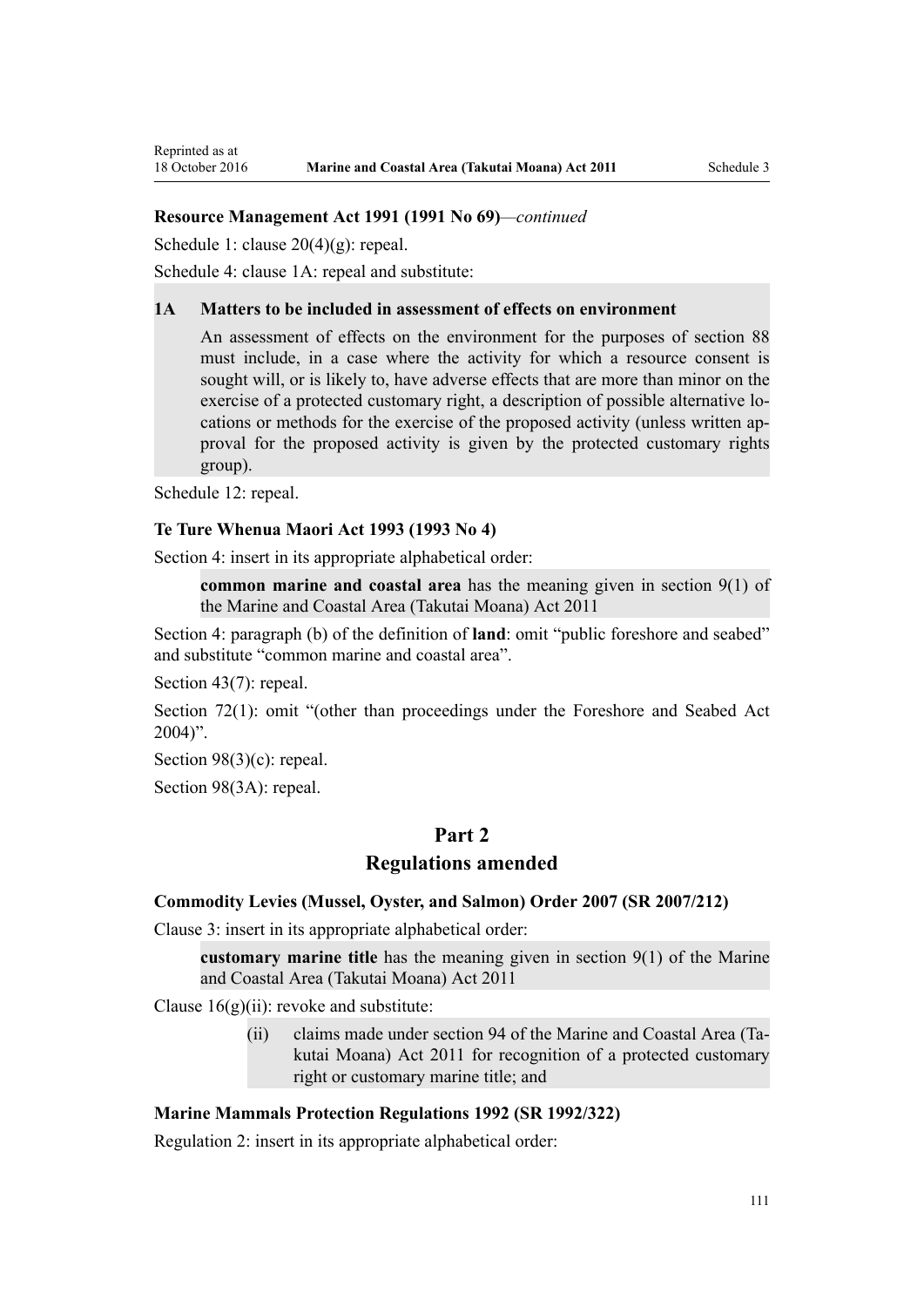## **Marine Mammals Protection Regulations 1992 (SR 1992/322)***—continued*

**customary marine title area** has the meaning given in section 9(1) of the Marine and Coastal Area (Takutai Moana) Act 2011

[Regulation 6](http://prd-lgnz-nlb.prd.pco.net.nz/pdflink.aspx?id=DLM168824): add:

(2) Section 76 of the Marine and Coastal Area (Takutai Moana) Act 2011 applies to any application under these regulations for a permit to watch marine mammals within a customary marine title area.

# **[Resource Management \(Forms, Fees, and Procedure\) Regulations 2003](http://prd-lgnz-nlb.prd.pco.net.nz/pdflink.aspx?id=DLM195259) (SR 2003/153)**

[Regulation 10\(2\)\(h\)](http://prd-lgnz-nlb.prd.pco.net.nz/pdflink.aspx?id=DLM168828): omit "the holder of a customary rights order who" and substitute "a protected customary rights group that".

[Regulation 10\(2\)](http://prd-lgnz-nlb.prd.pco.net.nz/pdflink.aspx?id=DLM168828): insert after paragraph (h):

(ha) a customary marine title group that, in the opinion of the consent authority, may be adversely affected by the grant of a resource consent for an accommodated activity: